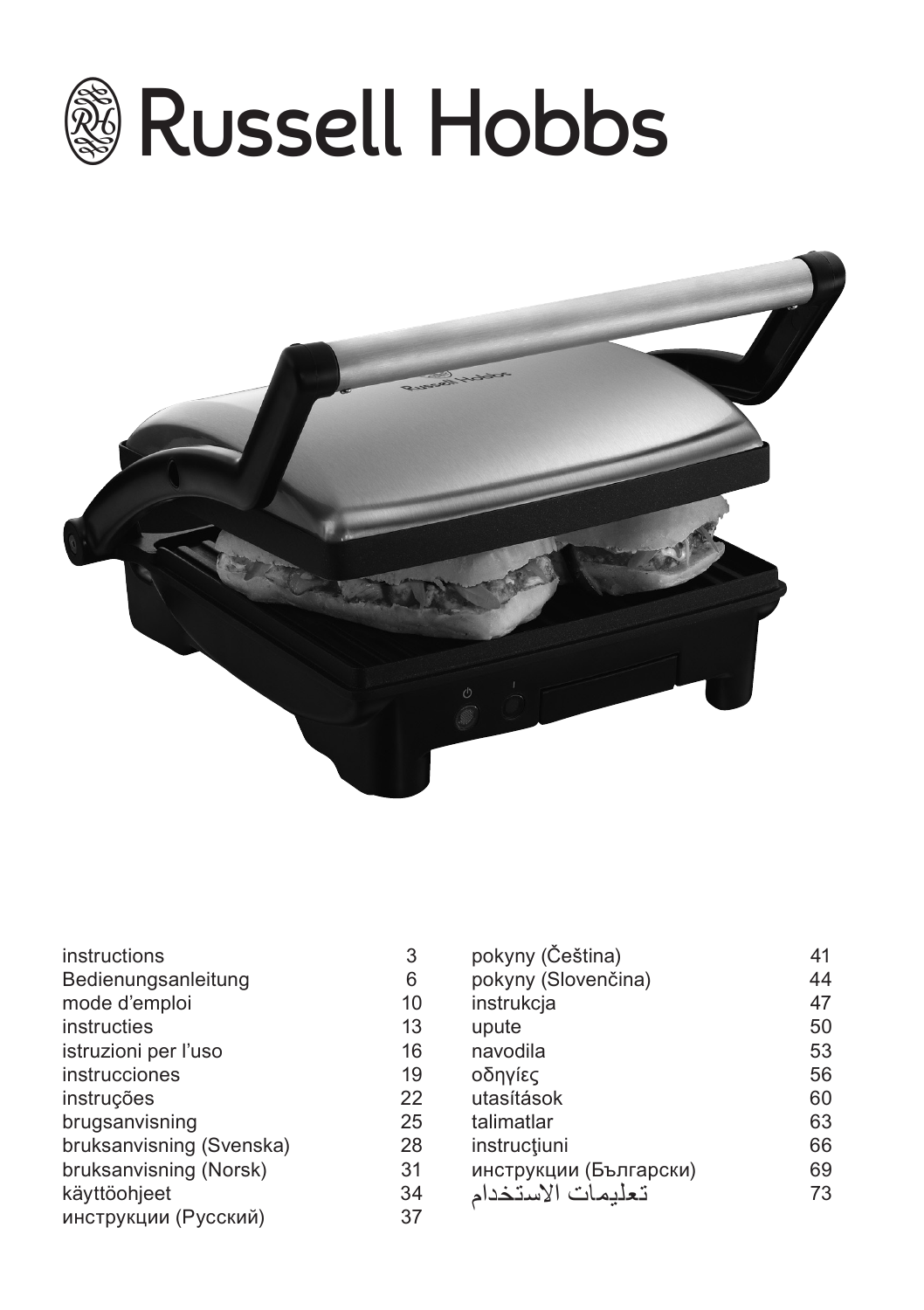

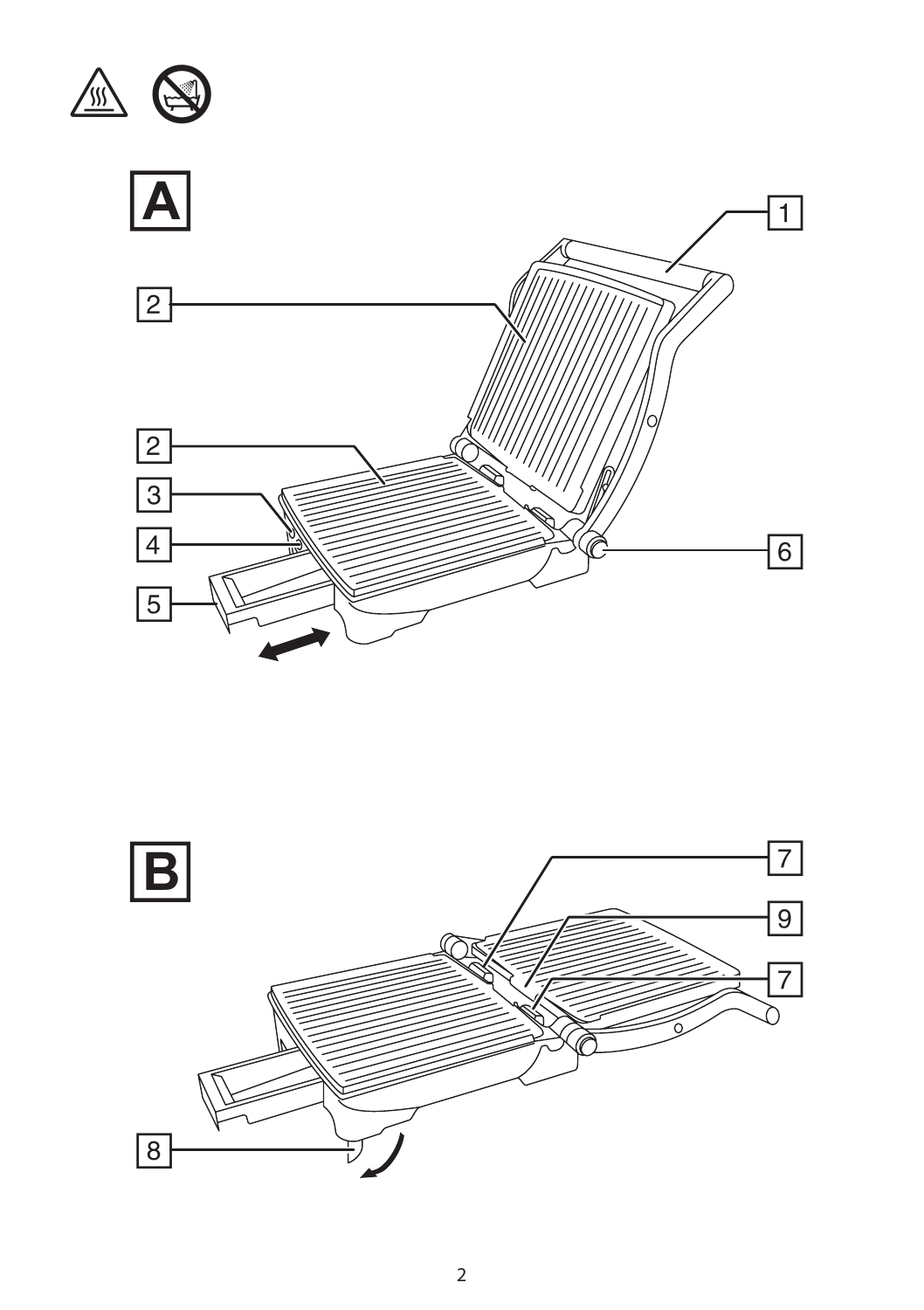Read the instructions, keep them safe, pass them on if you pass the grill on. Remove all packaging before use.

### **IMPORTANT SAFEGUARDS**

Follow basic safety precautions, including:

This appliance can be used by children aged from 8 years and above and persons with reduced physical, sensory or mental capabilities or lack of experience and knowledge if they have been given supervision or instruction concerning use of the appliance in a safe way and understand the hazards involved. Children shall not play with the appliance. Cleaning and user maintenance shall not be made by children unless they are older than 8 and supervised. Keep the appliance and cable out of reach of children under 8. Don't connect the appliance via a timer or remote control system.

 $\triangle$  The surfaces of the appliance will get hot during use.

# If the cable is damaged, return the appliance, to avoid hazard.

- $\circledast$  Don't put the grill in liquid, don't use it in a bathroom, near water, or outdoors.
- Don't use the appliance near or below combustible materials (e.g. curtains).
- Don't wrap food in plastic film, polythene bags, or metal foil. This will damage your grill and you may cause a fire hazard.
- Cook meat, poultry, and derivatives (mince, burgers, etc.) till the juices run clear. Cook fish till the flesh is opaque throughout.
- Don't use your grill for any purpose other than cooking food.
- Don't use your grill if it is damaged or malfunctions.

## **HOUSEHOLD USE ONLY**

## **DIAGRAM**

- A. Grill/panini mode
- B. Griddle/barbecue mode
- 1. Handle
- 2. Grill plates
- 3. Power light (red)
- 4. Thermostat light (green)

## **BEFORE USING FOR THE FIRST TIME**

Wipe the grill plates with a damp cloth.

## **USING YOUR GRILL**

- Check that the drip tray is fuilly pushed in the rear should sit beneath both spillways.
- 1. Put the plug into the power socket.
- 2. The power light will come on as long as the appliance is connected to the electricity supply.
- 3. The thermostat light will come on when the appliance reaches working temperature.
- 4. It will then cycle on and off as the thermostat operates to maintain the temperature.
- 5. When the thermostat light comes on, open the grill.
- 6. Lay the food on the bottom grill plate with a spatula or tongs, not fingers.
- 7. Close the grill. The hinge is articulated to cope with thick or oddly shaped foods. The grill plates should be roughly parallel, to avoid uneven cooking.
- 5. Drip tray
- 6. Release button
- 7. Stabilisers
- 8. Foot
- 9. Spillways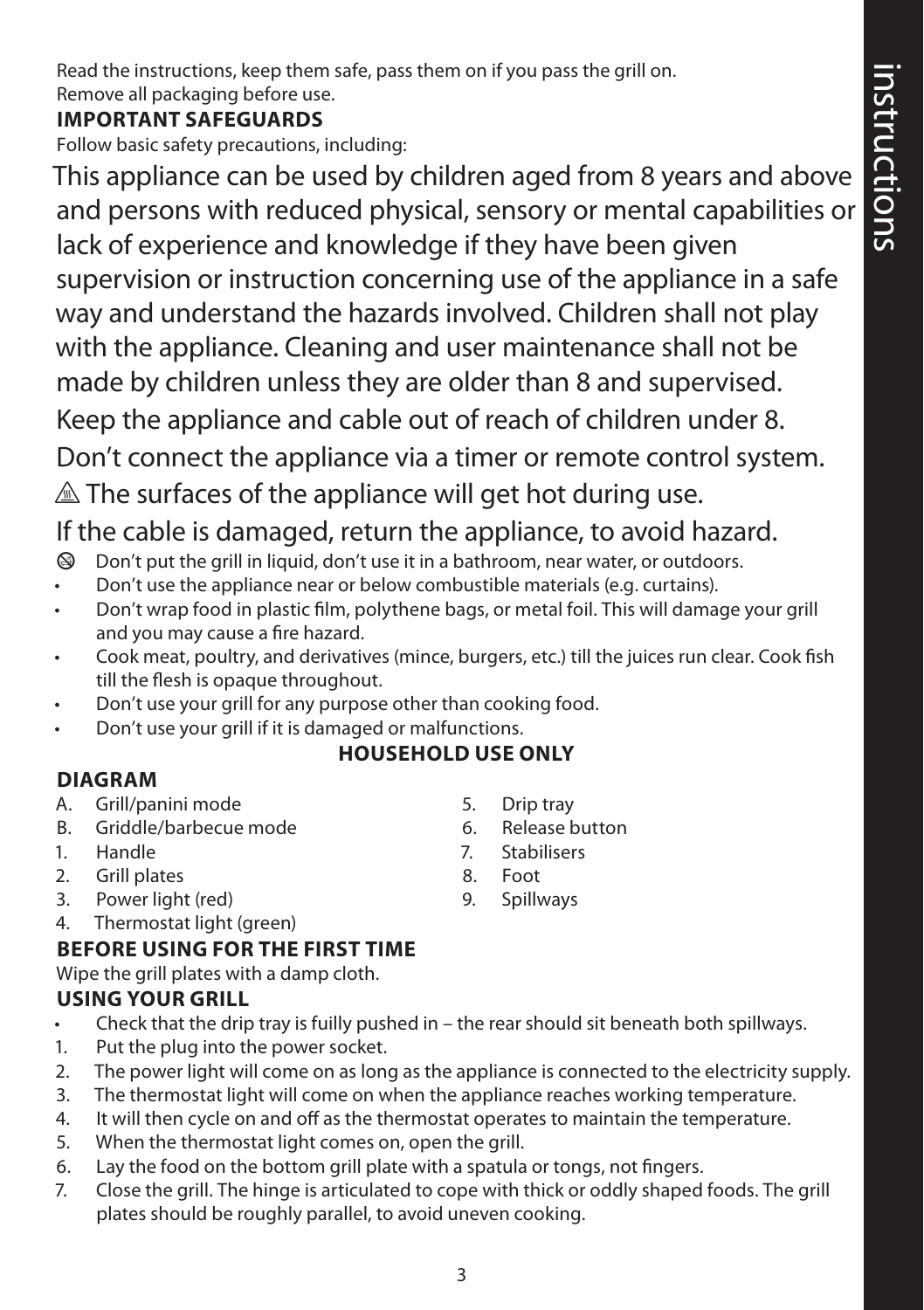- 8. Wait till the food has cooked. Check it's cooked. If you're in doubt, cook it a bit more.
- 9. Remove the cooked food with wooden or plastic tools.
- 10. Unplug the appliance.

## **MORE?**

- Put on an oven glove.
- Slide the drip tray out from under the bottom plate.
- Empty it into a heatproof bowl.
- Give it a wipe with kitchen paper.
- Replace it in the rails under the front of the grill.
- Push it in the rear should sit beneath both spillways.

## **GRIDDLE/BARBECUE**

You may open the grill up for use as a griddle or barbecue.

To go to the griddle position:

- 1. Move the handle forward till the plates are less than 90 degrees apart
- 2. Press the release button, and hold it in
- 3. Pull the handle back, till the grill is fully open
- 4. Check that the front of the top plate doesn't catch on the end of the stabilisers
- 5. If it does, close it slightly, push the top of the plate with an oven glove, and open it again
- 6. Let the release button go
- 7. Lift the front of the grill, and flip the extendible feet out, to level the bottom grill plate.

To close the griddle, lift the handle till the plates are less than 90 degrees apart.

You can then close it fully, or open it again in grilling mode.

Lift the front of the grill, and rotate the extendible feet into the grill, to restore the slope to the bottom grill plate.

## **CARE AND MAINTENANCE**

- 1. Unplug the appliance and let it cool down before cleaning or storing away.
- 2. Wipe all surfaces with a clean damp cloth.
- 3. Use a paper towel moistened with a little cooking oil to remove stubborn stains.
- 4. Wash the drip tray in warm soapy water, or in the top rack of the dishwasher.
- Don't use scourers, wire wool, or soap pads.
- At the places where the top and bottom plates make contact, the non-stick surfaces may show signs of wear. This is purely cosmetic, and will not affect the operation of the grill.

## W**ENVIRONMENTAL PROTECTION**

 $\!\!\!\nearrow\!\!\!\nearrow$  To avoid environmental and health problems due to hazardous substances in electrical and electronic goods, appliances marked with this symbol mustn't be disposed of with unsorted municipal waste, but recovered, reused, or recycled.

## **COOKING TIMES AND FOOD SAFETY**

Use these times purely as a guide. They're for fresh or fully defrosted food. When cooking frozen foods, add 2-3 minutes for seafood, and 3-6 minutes for meat and poultry, depending on the thickness and density of the food.

When cooking pre-packed foods, follow any guidelines on the package or label.

| <b>BEEF</b>       | <b>MIN</b> | <b>SANDWICHES</b>   | <b>MIN</b> |
|-------------------|------------|---------------------|------------|
| fillet            | $5 - 7$    | cheese              | $2 - 3$    |
| loin steak        | $7 - 8$    | ham (cooked)        | $5 - 6$    |
| burger, 50g       | $5 - 6$    | roast beef (cooked) | $6 - 7$    |
| burger, 100g      | $7 - 8$    | sausage (cooked)    | $6 - 7$    |
| kebabs, 25mm cube | 7-8        | turkey (cooked)     | $6 - 7$    |
| round steak       | $5 - 7$    | <b>SNACKS</b>       |            |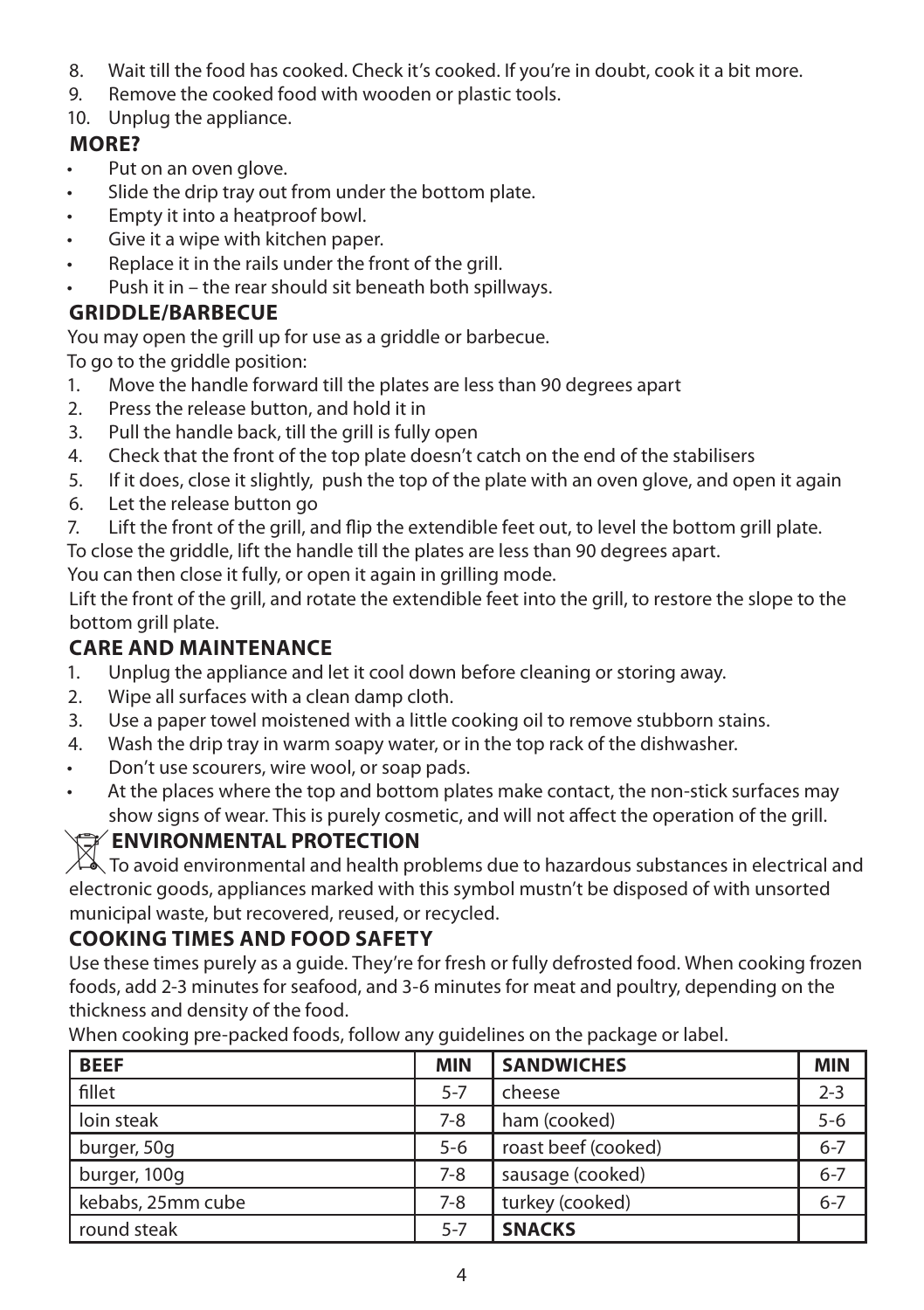|                          | $5 - 6$ |                                | $2 - 3$ |
|--------------------------|---------|--------------------------------|---------|
| sausages (thin)          |         | hot dogs                       |         |
| sausages (thick)         | $7-8$   | quesadillas                    | $2 - 3$ |
| sirloin                  | $7-9$   | tacos, meat filling            | $6 - 8$ |
| T-Bone                   | $8 - 9$ | <b>CHICKEN/TURKEY</b>          |         |
| <b>LAMB</b>              |         | chicken breast pieces          | $5 - 7$ |
| kebabs, 25mm cube        | $7 - 8$ | burger, 50g, fresh/frozen      | 4/5     |
| minced                   | $6 - 7$ | burger, 100g, fresh/frozen     | 5/6     |
| loin chops               | $4 - 6$ | kebabs, 25mm cube              | $7 - 8$ |
| <b>SEAFOOD</b>           |         | thighs (chicken)               | $5 - 7$ |
| halibut steak, 12-25mm   | $6 - 8$ | minced                         | $7 - 8$ |
| kebabs, 25mm cube        | $4 - 6$ | turkey breast, thin sliced     | $3 - 4$ |
| prawn                    | $1 - 2$ | <b>VEGETABLES</b>              |         |
| red snapper fillet       | $3 - 5$ | asparagus                      | $3 - 4$ |
| salmon fillet            | $3 - 4$ | carrots, sliced                | $5 - 7$ |
| salmon steak, 12-25mm    | $6 - 8$ | aubergine, slice/cube          | $8 - 9$ |
| scallops                 | $4 - 6$ | onions, thin slice             | $5-6$   |
| sea bass fillet          | $3 - 5$ | peppers, thin slice            | $6 - 8$ |
| swordfish steak, 12-25mm | $6 - 9$ | peppers, grill then skin       | $2 - 3$ |
| tuna steak, 12-25mm      | $6 - 8$ | whole peppers brushed with oil | 8       |
| <b>PORK</b>              |         | potatoes, slice/cube           | $7-9$   |
| chops, 12mm              | $5-6$   | squash, slice/cube             | $6 - 8$ |
| gammon steak             | $5 - 6$ | <b>FRUIT</b>                   |         |
| kebabs, 25mm cube        | $7 - 8$ | apple, halve/slice             | $6 - 8$ |
| minced                   | $7 - 8$ | bananas, slice lengthwise      | $3 - 4$ |
| sausages (thin)          | $5-6$   | nectarines, halve/slice        | $3 - 5$ |
| sausages (thick)         | $7 - 8$ | peaches, halve/slice           | $3 - 5$ |
| tenderloin, 12mm         | $4 - 6$ | pineapple, slice               | $3 - 7$ |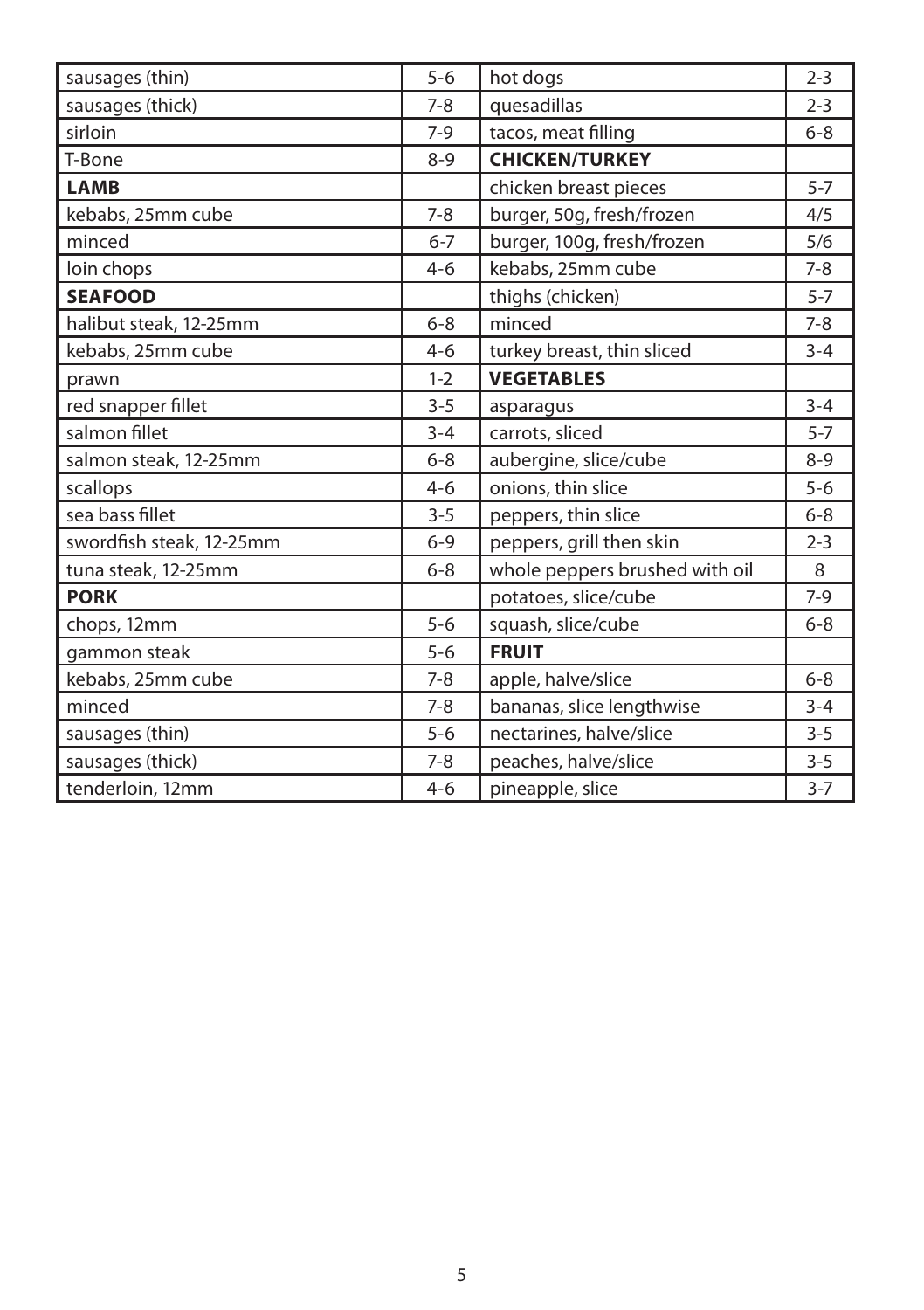Lesen Sie die Anleitung, bewahren Sie sie auf und falls Sie das Gerät an Dritte abgeben, geben Sie auch die Anleitung mit. Entfernen Sie die Verpackung vollständig, bevor Sie das Gerät einschalten.

## **WICHTIGE SICHERHEITSHINWEISE**

Beachten Sie bitte folgende grundlegende Vorsichtsmaßnahmen:

Dieses Gerät ist für die Nutzung von Kindern ab 8 Jahren und älter sowie von Personen mit eingeschränkten physischen, sensorischen und geistigen Fähigkeiten geeignet, wenn ihnen die Handhabung erklärt wurde/ sie dabei beaufsichtigt werden und ihnen die damit verbundenen Gefahren bewusst sind. Kinder sollten nicht mit dem Gerät spielen. Die Reinigung und Instandhaltung des Geräts darf nicht von Kindern durchgeführt werden, es sei denn sie sind älter als 8 Jahre und werden dabei beaufsichtigt. Bewahren Sie das Gerät und das Kabel außer Reichweite von Kindern unter 8 Jahren auf. Schließen Sie das Gerät nicht über einen Timer oder über Fernsteuerung an.

 $\triangle$  Die Oberfläche des Geräts erhitzt sich.

Weist das Kabel Beschädigungen auf, muss es vom Hersteller, einer Wartungsvertretung des Herstellers oder einer qualifizierten Fachkraft ersetzt werden, um eine mögliche Gefährdung auszuschließen.

- $\otimes$  Tauchen Sie das Gerät nicht in Flüssigkeiten.
- Lebensmittel keinesfalls in Kunststofffolie, Polyethylenbeuteln oder Metallfolie wickeln. Sie werden den Grill beschädigen und können eine Brandgefahr verursachen.
- Verwenden Sie das Gerät nicht in der Nähe oder unterhalb von brennbaren Stoffen (z.B.
- Vorhängen).
- Braten Sie Fleisch, Geflügel und ähnliche Produkte (Hackfleisch, Hamburger, usw.), bis jeweils der Saft abgelaufen ist. Braten Sie den Fisch solange, bis das Fleisch nicht mehr glasig ist.
- Gerät keinesfalls für irgendwelche anderen Zwecke als zur Zubereitung von Nahrung verwenden.
- Benutzen Sie das Gerät keinesfalls, wenn es beschädigt ist oder Fehlfunktionen zeigt.

## **NUR FÜR DEN GEBRAUCH IM HAUSHALT GEEIGNET**

## **ZEICHNUNGEN**

- A. Funktion Grillen von beiden Seiten/ Panini
- B. Funktion Braten/ Grillen
- 1. Griff
- 2. Grillplatten
- 3. An-/Aus-Lampe (rot)
- 4. Thermostatlampe (grün)
- 5. Auffangschale
- 6. Entriegelungsschalter
- 7. Stützen
- 8. Fuß
- 9. Abtropfrinnen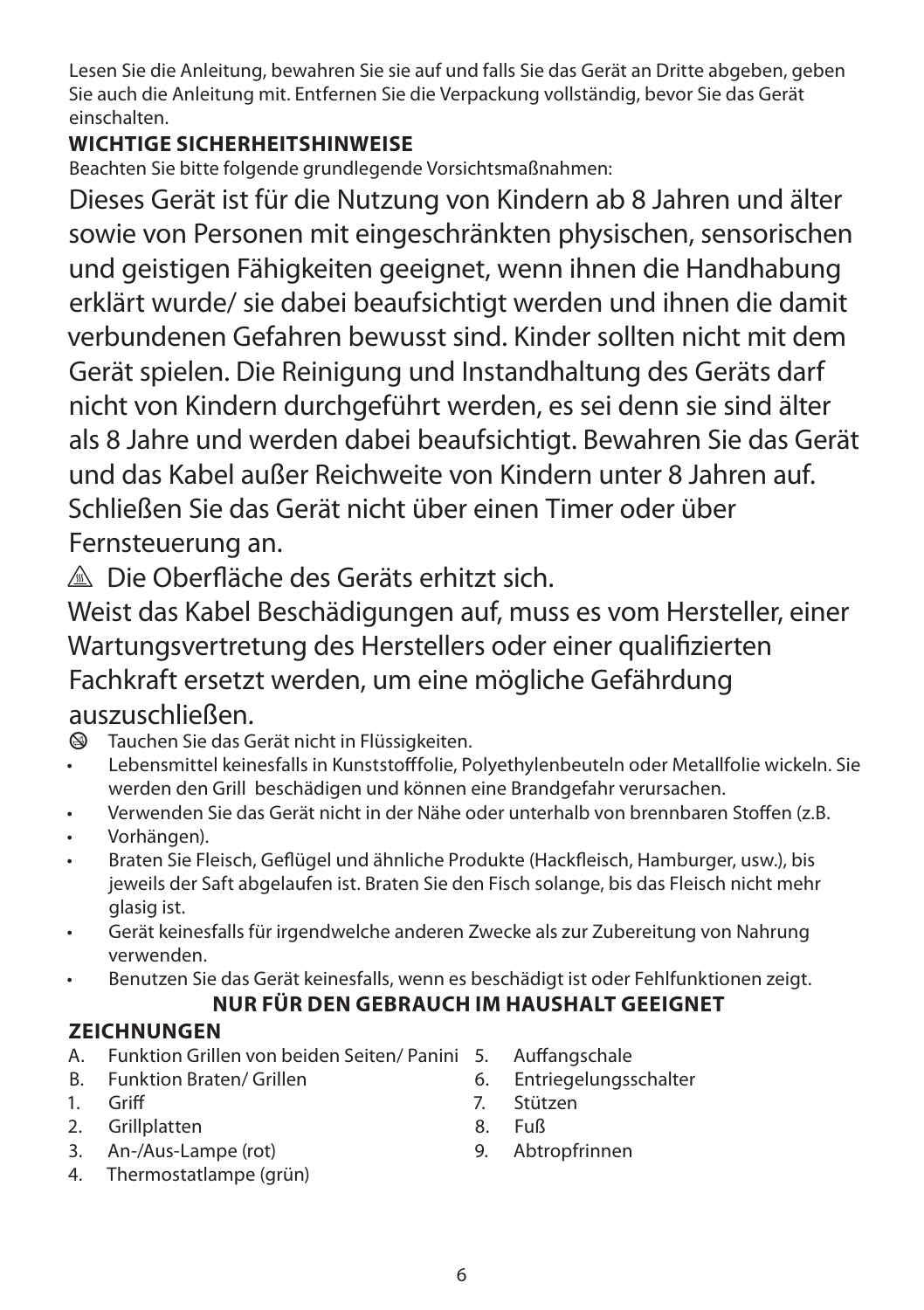#### **VOR ERSTMALIGEM GEBRAUCH**

Platten mit einem feuchten Tuch abwischen.

#### **SO VERWENDEN SIE IHREN GRILL**

- Vergewissern Sie sich, dass die Auffangschale vollständig eingesetzt ist das hintere Ende sollte sich unter den beiden Abtropfrinnen befinden.
- 1. Gerätenetzstecker in die Steckdose stecken.
- 2. Die Kontroll-Lampe leuchtet, solange das Gerät an die Stromversorgung angeschlossen ist.
- 3. Die Thermostatlampe schaltet sich ein, wenn das Gerät die Betriebstemperatur erreicht hat.
- 4. Sie wird dann in bestimmten Intervallen wieder angehen, um die Temperatur zu halten.
- 5. Öffnen Sie den Grill, sobald die Thermostatlampe aufleuchtet.
- 6. Legen Sie die Speisen mit einer Pfannenwender oder einer Zange, nicht mit den Fingern, auf die untere Platte.
- 7. Schließen Sie den Grill. Das Scharnier ist beweglich, um sich auch dickeren oder außergewöhnlich geformten Speisen anzupassen. Die Platten sollten in etwa parallel sein, um ungleichmäßiges Garen zu vermeiden.
- 8. Warten Sie bis das Essen gar ist. Prüfen Sie ob diese gar ist. Im Zweifelsfall nochmals hineingeben und noch etwas länger garen lassen.
- 9. Verwenden Sie zum Herausnehmen der Nahrung Grillbesteck aus Holz oder Plastik.
- 10. Den Stecker des Geräts aus der Steckdose ziehen.

#### **NOCH MEHR ZUZUBEREITEN?**

- Benutzen Sie einen Topfhandschuh.
- Ziehen Sie die Auffangschale unter der Platte hervor.
- Leeren Sie sie über einem hitzebeständigen Behälter aus.
- Wischen Sie sie mit Küchenrolle aus.
- Setzen Sie sie wieder auf die Schienen an der Vorderseite des Grills ein.
- Schieben Sie die Schale unter den Grill das hintere Ende sollte sich unter den beiden Abtropfrinnen befinden.

#### **BRAT-/ GRILLPLATTE**

Wenn Sie den Kontaktgrill öffnen, können Sie ihn sowohl als Brat- oder Grillplatte verwenden. Zum normalen Braten/ Grillen:

- 1. Heben Sie die obere Platte mithilfe des Griffs so hoch, dass beide Platten fast einen rechten Winkel bilden.
- 2. Halten Sie den Entriegelungsschalter gedrückt.
- 3. Um den Grill vollständig zu öffnen, klappen Sie nun mithilfe des Griffs die Platten auseinander.
- 4. Vergewissern Sie sich, dass die obere Platte nicht mit den Stützen in Berührung kommt.
- 5. Berühren sich Platte und Stützen, klappen Sie die Platte leicht zu, verschieben Sie sie mit dem Topfhandschuh und öffnen Sie sie wieder.
- 6. Lassen Sie den Entriegelungsschalter los.
- 7. Heben Sie den vorderen Teil des Grills hoch und ziehen Sie die ausziehbaren Füße heraus, damit die untere Grillplatte gerade steht.

Um den Grill zu schließen, positionieren Sie mithilfe des Griffs die beiden Platten so, dass sie sich in etwa in einem rechtem Winkel befinden.

Anschließend können Sie den Grill ganz schließen oder ihn unter Verwendung der Grill-Funktion wieder öffnen.

Heben Sie den vorderen Teil des Grills hoch und drehen Sie die ausziehbaren Füße zurück in den Grill, damit die Auflagefläche wieder leicht angewinkelt ist.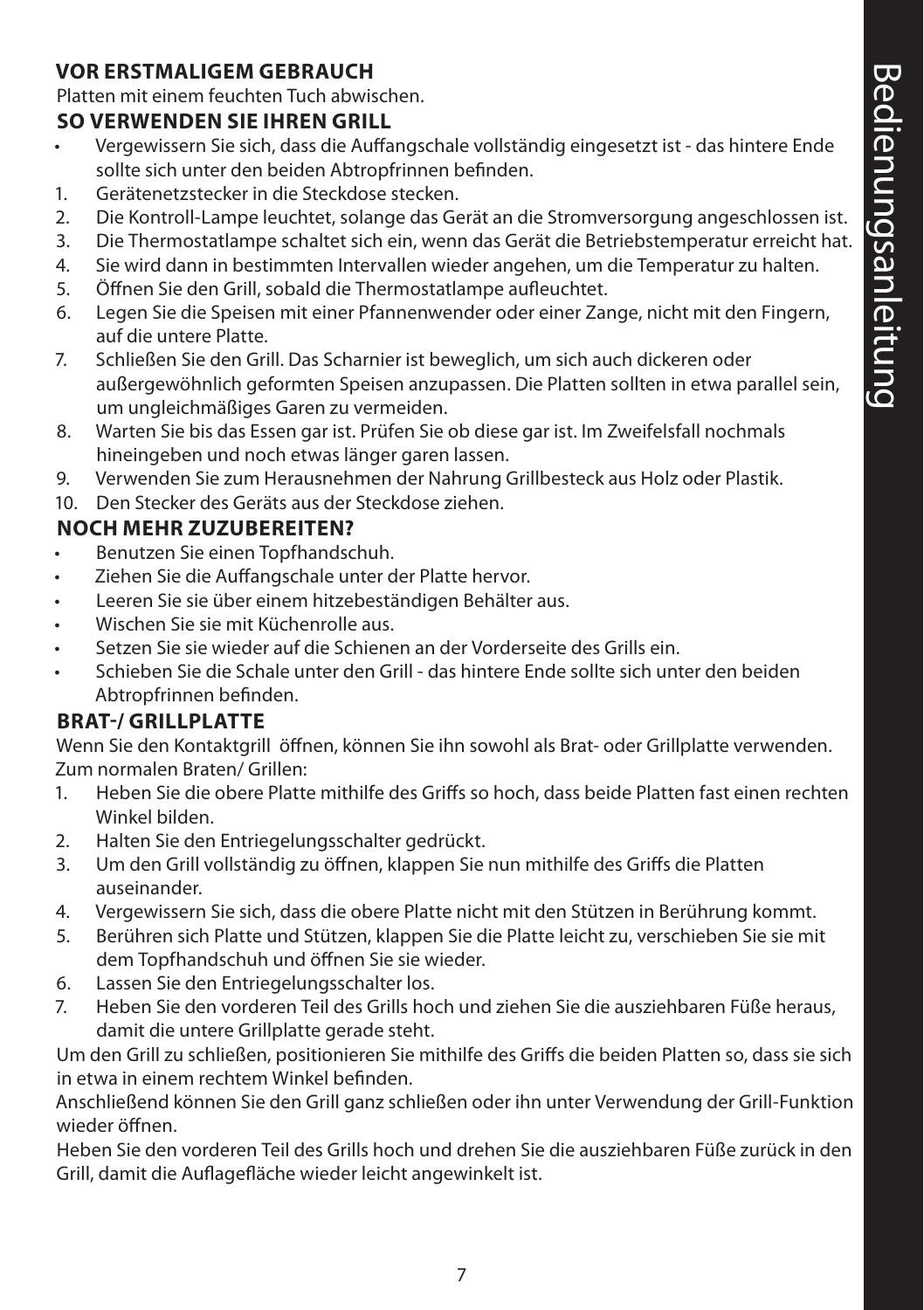#### **PFLEGE UND INSTANDHALTUNG**

- 1. Ziehen Sie den Netzstecker und lassen Sie das Gerät abkühlen bevor Sie es säubern oder wegräumen.
- 2. Alle Oberflächen mit einem sauberen, feuchten Tuch abwischen.
- 3. Verwenden Sie ein mit etwas Speiseöl angefeuchtetes Papierhandtuch, um hartnäckige Flecken zu entfernen.
- 4. Auffangschale in warmem Spülwasser oder im oberen Fach der Spülmaschine spülen.
- Keinesfalls Topfkratzer, Scheuerschwämme oder Stahlwolle verwenden.
- An den Stellen, an denen die obere und die untere Platte sich berühren, können die antihaft- beschichteten Oberflächen Anzeichen von Abnutzung zeigen. Das ist nur ein Schönheitsfehler und hat keinen Einfluss auf die Funktion des Grills.

### W**UMWELTSCHUTZ**

 $\mathbb Z$  Auf Grund der in elektrischen und elektronischen Geräten verwendeten umwelt- und gesundheitsschädigenden Stoffe dürfen Geräte, die mit diesem Symbol gekennzeichnet sind, nicht über den normalen Hausmüll entsorgt werden, sondern müssen wiederaufbereitet, wiederverwertet oder recycelt werden.

#### **GARZEITEN UND LEBENSMITTELSICHERHEIT**

Verwenden Sie diese Zeiten rein als Richtlinie. Diese beziehen sich auf frische oder völlig entfrostete Nahrung, die auf mittlerer Temperaturstufe gegrillt wird. Fügen Sie beim Garen gefrorener Nahrungsmittel 2-3 Minuten für Meeresfrüchte und 3-6 Minuten für Fleisch und Geflügel, abhängig von der Dicke und Dichte der Nahrung, hinzu.

Beim Garen vorverpackter Nahrungsmittel sind die Anleitungen auf der Packung oder dem Etikett zu befolgen.

| <b>RINDFLEISCH</b>             | <b>MIN</b> | <b>SANDWICHES</b>                      | <b>MIN</b> |
|--------------------------------|------------|----------------------------------------|------------|
| Filet                          | $5 - 7$    | Käse                                   | $2 - 3$    |
| Lendensteak                    | $7-8$      | Schinken (gekocht)                     | $5-6$      |
| Hacksteak/Frikadelle, 100g     | $7-8$      |                                        |            |
| Schaschlik, 25 mm große Würfel | $7-8$      | <b>SNACKS</b>                          |            |
| <b>Round Steak</b>             | $5 - 7$    | Calzone                                | $8-9$      |
| Würstchen                      | $6 - 8$    | Hot Dogs                               | $2 - 3$    |
| <b>Sirloin Steak</b>           | $7-9$      |                                        |            |
| <b>T-Bone Steak</b>            | $8 - 9$    | <b>HUHN/PUTE</b>                       |            |
|                                |            | Hühnerbruststücke                      | $5 - 7$    |
| <b>LAMM</b>                    |            | Schenkel (Huhn)                        | $5 - 7$    |
| Schaschlik, 25 mm große Würfel | $7 - 8$    | Putenbrust, in Scheiben geschnitten    | $3 - 4$    |
| Lendenkoteletts                | $4-6$      |                                        |            |
|                                |            | <b>GEMÜSE</b>                          |            |
| <b>MEERESFRÜCHTE</b>           |            | Spargel                                | $3 - 4$    |
| Lachsfilet                     | $3 - 4$    | Auberginen, Scheibe / Würfel           | $8-9$      |
| Wolfsbarsch                    | $3 - 5$    | Zwiebeln, dünne Scheibe                | $5 - 6$    |
| Heilbuttschnitte, 12-25 mm     | $6-8$      | Paprika, dünne Scheibe                 | $6 - 8$    |
| Lachsschnitte, 12-25 mm        | $6 - 8$    | Paprika (erst grillen, dann häuten)    | $2 - 3$    |
| Schwertfischschnitte, 12-25 mm | $6-9$      | Ganze Paprikaschoten, mit Öl bepinselt | 8          |
| Thunfischsteak, 12-25 mm       | $6 - 8$    | Kartoffeln, Scheibe / Würfel           | $7-9$      |
| Schaschlik, 25 mm große Würfel | $4-6$      |                                        |            |
| Garnelen                       | $1 - 2$    | <b>OBST</b>                            |            |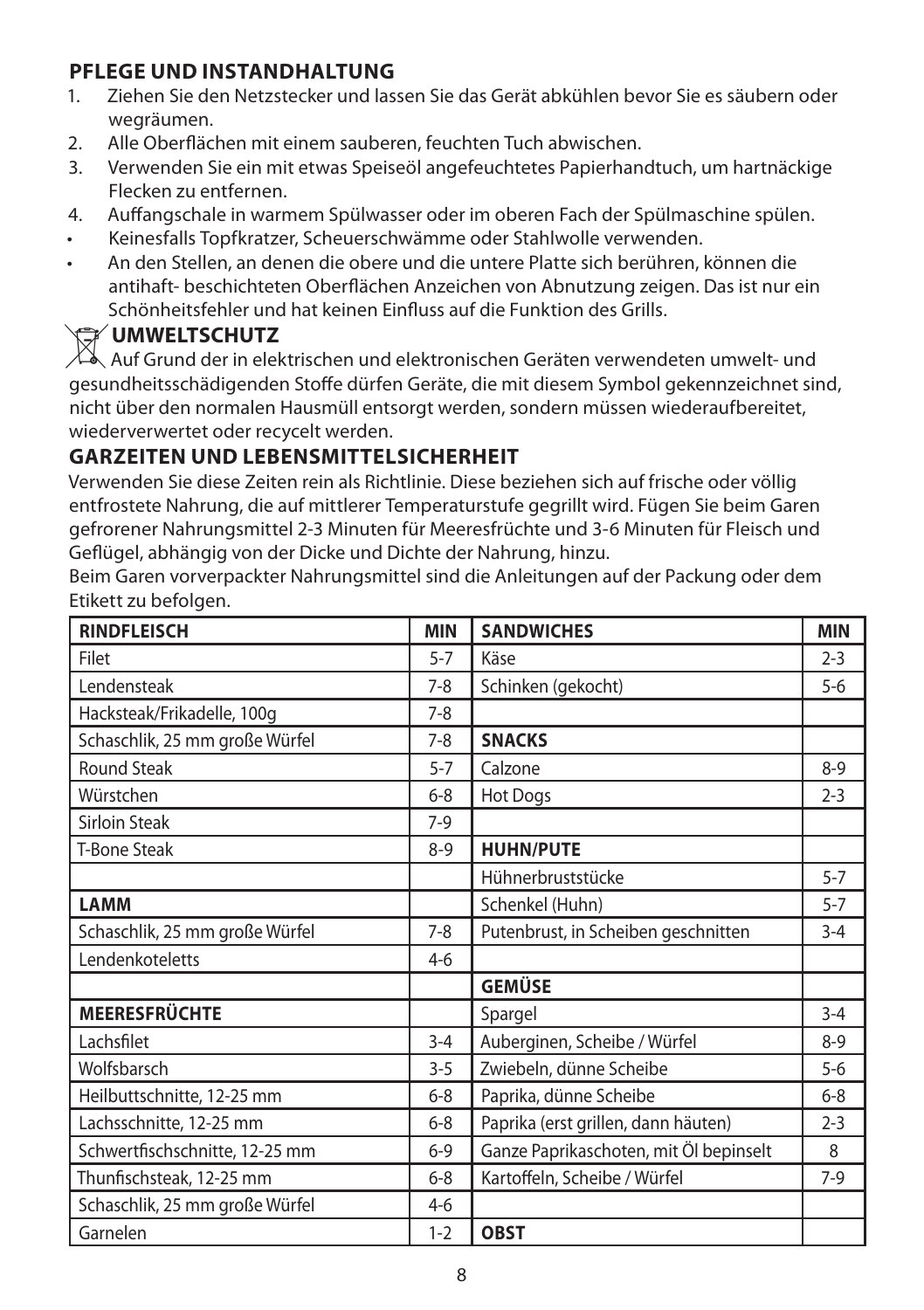| Jakobsmuscheln                 | $4-6$   | Äpfel, Hälfte/Scheibe            | $6 - 8$ |
|--------------------------------|---------|----------------------------------|---------|
|                                |         | Bananen, der Länge nach halbiert | $3 - 4$ |
| <b>SCHWEINEFLEISCH</b>         |         | Nektarinen, Hälfte/Scheibe       | $3 - 5$ |
| Kotelett, 12 mm                | $5 - 6$ | Pfirsiche, Hälfte/Scheibe        | $3 - 5$ |
| Schinkensteak                  | $5 - 6$ | Ananas, Scheibe                  | $3 - 7$ |
| Schaschlik, 25 mm große Würfel | $7 - 8$ |                                  |         |
| Würstchen                      | $6 - 8$ |                                  |         |
| Lendenstück, 12 mm             | $4-6$   |                                  |         |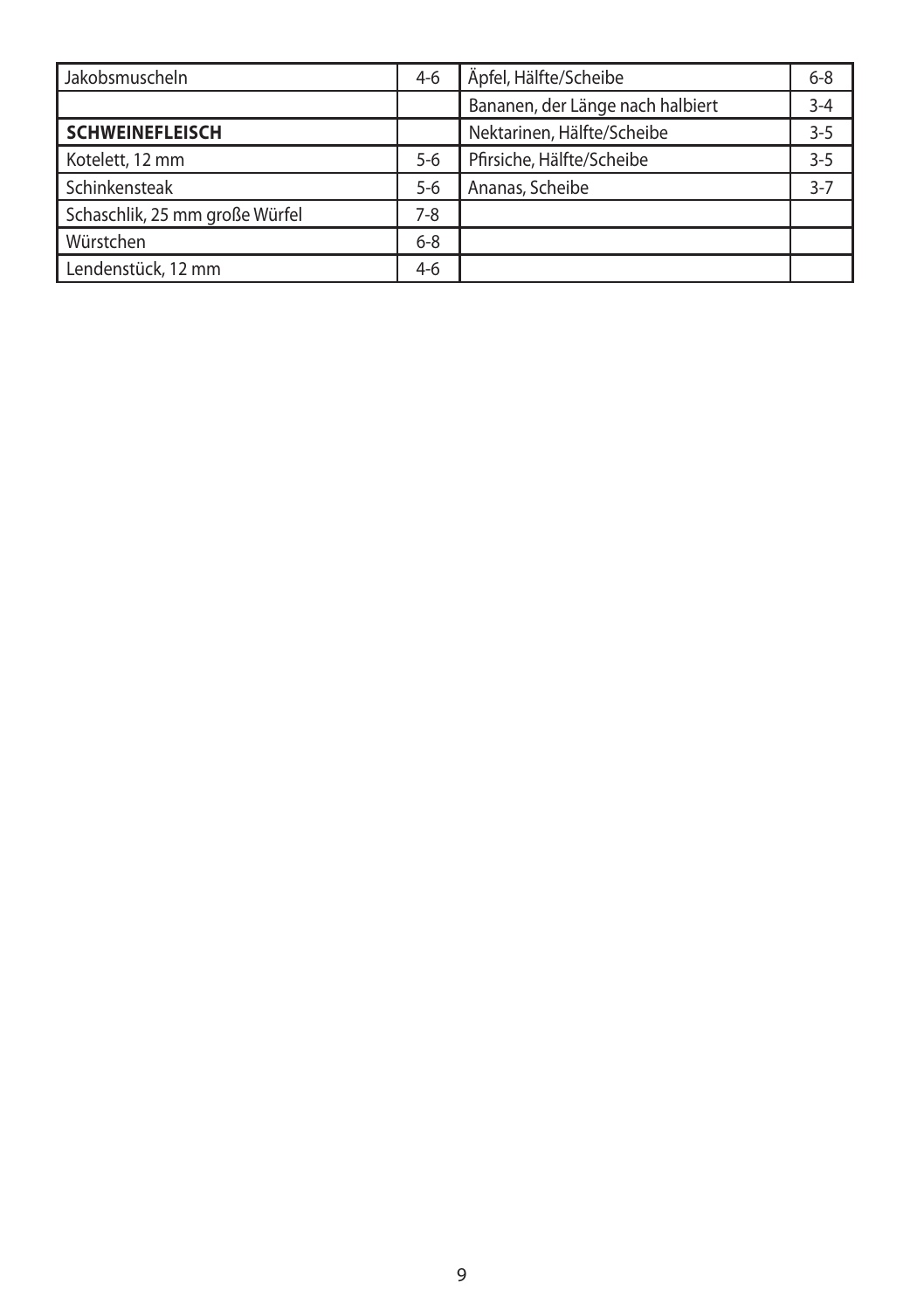Lisez les instructions, conservez-les et transférez-les si vous transférez l'appareil. Retirez tous les emballages avant utilisation.

## **PRÉCAUTIONS IMPORTANTES**

Suivez les précautions essentielles de sécurité, à savoir:

Cet appareil peut être utilisé par des enfants âgés de 8 ans et plus et par des personnes aux aptitudes physiques, sensorielles ou mentales réduites ou ne possédant pas l'expérience et les connaissances suffisantes, pour autant que ces personnes soient supervisées/aient reçu des instructions et soient conscientes des risques encourus. Les enfants ne peuvent pas jouer avec l'appareil. Le nettoyage et l'entretien par l'utilisateur ne doivent pas être effectués par des enfants, à moins qu'ils ne soient âgés de plus de 8 ans et qu'ils soient supervisés. Tenez l'appareil et le câble hors de portée des enfants de moins de 8 ans.

Veillez à ne pas connecter l'appareil via une minuterie ou un système de télécommande.

 $\triangle$  Les surfaces de l'appareil vont s'échauffer.

Si le câble est abîmé, vous devez le faire remplacer par le fabricant, un de ses techniciens agréés ou une personne également qualifiée,

# pour éviter tout danger.

- b Ne plongez pas l'appareil dans du liquide.
- N'emballez pas les aliments dans du film plastique, des sacs en polythène ou du papier aluminium. Vous risquez d'endommager le gril et de provoquer un incendie.
- Veillez à ne pas utiliser l'appareil à proximité ou sous des matériaux combustibles (par exemple, des rideaux).
- Cuisinez la viande, la volaille et les dérivés (viande hachée, hamburgers, etc.) jusqu'à ce que le jus soit clair. Cuisinez le poisson jusqu'à ce que la chair soit opaque.
- Utilisez l'appareil uniquement pour cuisiner de la nourriture.
	- N'utilisez pas l'appareil s'il est endommagé ou s'il ne fonctionne pas correctement.

## **POUR UN USAGE DOMESTIQUE UNIQUEMENT**

## **SCHÉMAS**

- A. Mode gril/panini
- B. Mode plaque/barbecue
- 1. Poignée
- 2. Plaques de cuisson
- 3. Voyant d'alimentation (rouge)
- 4. Voyant de thermostat (vert)

## **AVANT LA PREMIÈRE UTILISATION**

Essuyez les plaques de cuisson avec un torchon humide.

## **UTILISATION DE VOTRE GRIL**

- Vérifiez que le bac récepteur est entièrement inséré la partie arrière doit être située en dessous des deux canaux d'évacuation.
- 1. Mettez la fiche dans la prise de courant.

8. Pied 9. Canaux d'évacuation

5. Bac récepteur 6. Bouton de déblocage 7. Stabilisateurs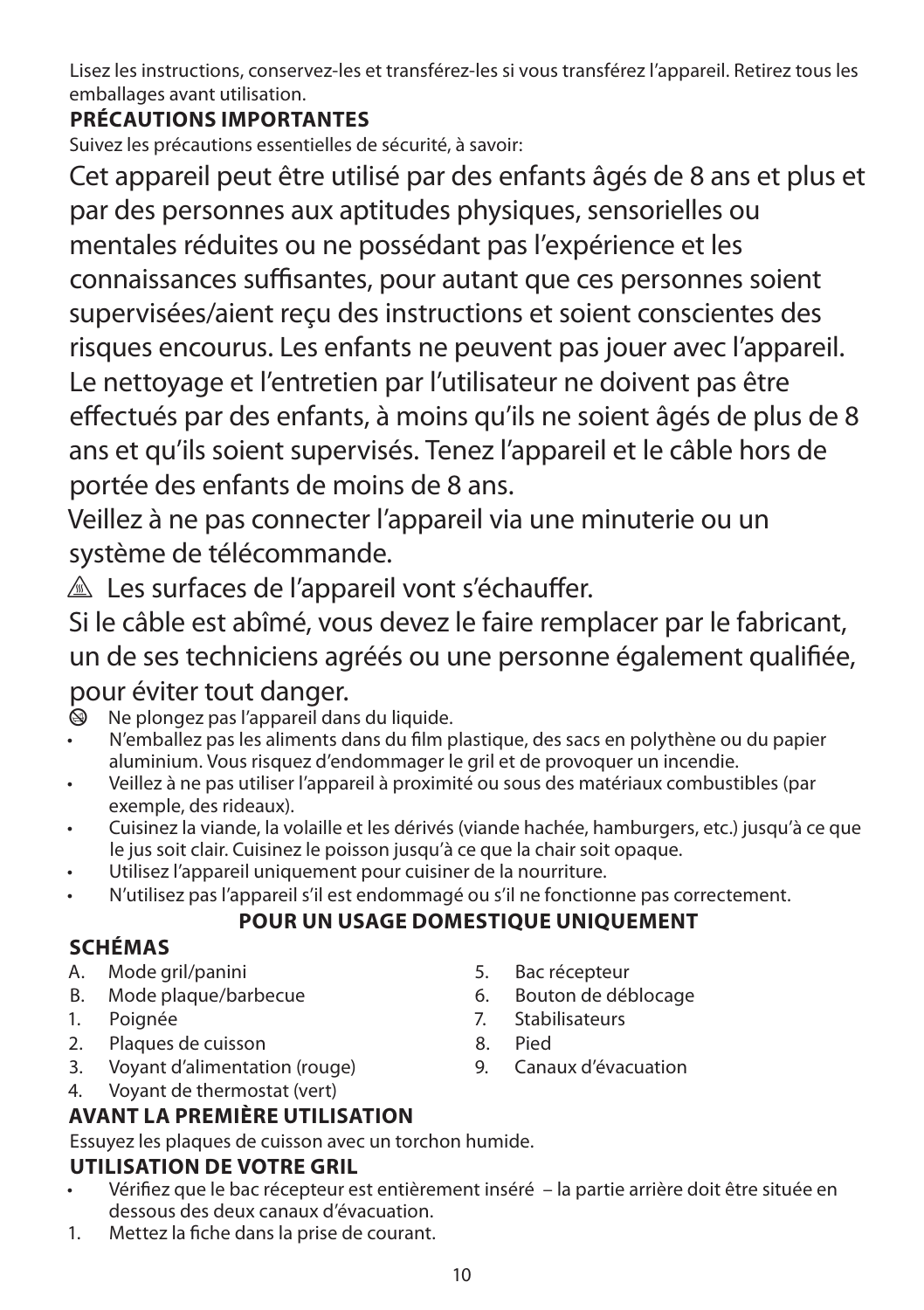- 2. Le voyant d'alimentation restera allumé tant que l'appareil sera connecté au réseau électrique.
- 3. Le voyant du thermostat s'allume lorsque l'appareil atteint la température de fonctionnement.
- 4. Le voyant s'allumera et s'éteindra en fonction de l'opération du thermostat pour maintenir la température.
- 5. Lorsque le voyant du thermostat s'allume, ouvrez le gril.
- 6. Placez les aliments au fond de la plaque avec une spatule ou des pinces, mais pas avec les doigts.
- 7. Fermez le grill. La charnière est articulée pour s'adapter à des aliments épais ou de forme bizarre. Les plaques de cuisson du gril doivent être parallèles pour permettre une cuisson homogène.
- 8. Attendez jusqu'à ce que les aliments soient cuits.<br>9. Vérifiez que c'est cuit. Si vous en doutez, faites cui
- 9. Vérifiez que c'est cuit. Si vous en doutez, faites cuire un peu plus longtemps. Enlevez les aliments cuits avec des outils en bois ou en plastique.
- 10. Débranchez l'appareil.

#### **PLUS ?**

- Enfilez le gant de cuisine.
- Faites sortir le bac récepteur du dessous de la plaque inférieure.
- Videz-le dans un récipient résistant à la chaleur.
- Nettoyez le bac récepteur avec du papier cuisine.
- Replacez-le dans les rails situés sous la partie frontale du gril.
- Poussez le bac à sa place la partie arrière doit être située en dessous des deux canaux d'évacuation.

## **PLAQUE / BARBECUE**

Vous pouvez ouvrir le gril pour l'utiliser comme une plaque ou un barbecue.

Pour placer le gril en position de plaque :

- 1. Poussez la poignée vers l'avant jusqu'à ce que les plaques soient distantes l'une de l'autre de moins de 90 degrés
- 2. Appuyez sur le bouton de déblocage et maintenez-le enfoncé<br>3. Tirez la poignée vers l'arrière jusqu'à ce que le gril soit totaleme
- 3. Tirez la poignée vers l'arrière jusqu'à ce que le gril soit totalement ouvert
- 4. Vérifiez que la partie avant de la plaque supérieure ne chevauche pas l'extrémité des stabilisateurs
- 5. Si c'est le cas, fermez le grill légèrement, poussez la partie supérieure de la plaque avec un gant de cuisine et ouvrez-la à nouveau
- 6. Lâchez le bouton de déblocage.
- 7. Soulevez la partie frontale du gril et dépliez le pied extensible afin d'éliminer toute inclinaison de la plaque inférieure du gril.

Pour fermer la plaque, soulevez la poignée jusqu'à ce que les plaques soient séparées l'une de l'autre de moins de 90 degrés.

Vous pouvez ensuite la fermer complètement ou l'ouvrir de nouveau en mode gril. Soulevez la partie frontale du gril et faites pivoter le pied extensible dans le gril afin de rétablir l'inclinaison de la plaque inférieure du gril.

#### **SOINS ET ENTRETIEN**

- 1. Débranchez l'appareil et laissez-le refroidir avant de le nettoyer ou de le ranger.
- 2. Essuyez toutes les surfaces avec un tissu humide et propre.
- 3. Utilisez une serviette en papier humectée d'un peu d'huile de cuisine pour enlever les tâches incrustées.
- 4. Lavez le bac récepteur dans de l'eau chaude savonneuse ou sur le plateau supérieur du lave-vaisselle.
- N'utilisez pas de tampon à récurer, de laine d'acier ou de carrés de savon.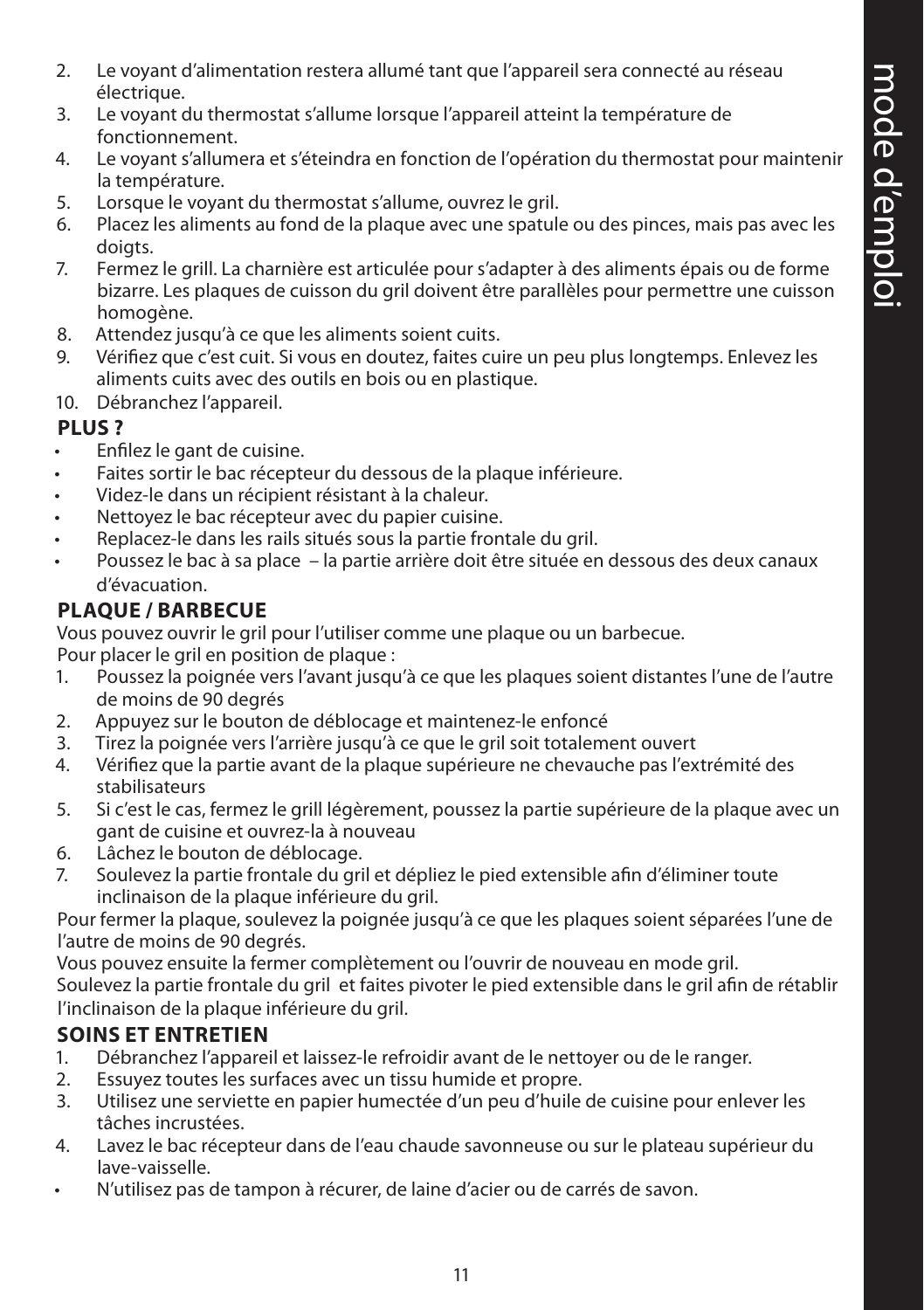• La surface anti-adhésive peut avoir des marques d'usure aux endroits où l'élément supérieur et l'élément inférieur se touchent. Ceci n'est que cosmétique et n'a pas d'effet sur le fonctionnement du gril.

#### W**PROTECTION ENVIRONNEMENTALE**

 $\boxtimes$  Afin d'éviter des problèmes environnementaux ou de santé occasionnés par les substances dangereuses contenues dans les appareils électriques et électroniques, les appareils présentant ce symbole ne peuvent pas être éliminés avec les déchets ménagers, mais doivent faire l'objet d'une récupération sélective en vue de leur réutilisation ou recyclage.

#### **TEMPS DE CUISSON ET SÉCURITÉ ALIMENTAIRE**

Utilisez ces temps de cuisson simplement pour vous guider. Elles sont valables pour les aliments frais ou complètement décongelés. Pour la cuisson des aliments congelés, ajoutez 2 à 3 minutes pour les fruits de mer et 3 à 6 minutes pour la viande et la volaille, selon l'épaisseur et la densité des aliments.

Lorsque vous cuisez des aliments préemballés, suivez les instructions sur l'emballage ou l'étiquette.

| <b>BŒUF</b>                    | <b>MIN</b> | <b>SANDWICHES</b>                  | <b>MIN</b> |
|--------------------------------|------------|------------------------------------|------------|
| filet                          | $5 - 7$    | fromage                            | $2 - 3$    |
| aloyau                         | $7 - 8$    | jambon (cuit)                      | $5-6$      |
| hamburger, 100 g               | $7 - 8$    |                                    |            |
| brochettes, cubes de 25 mm 7-8 | $7 - 8$    | <b>SNACKS</b>                      |            |
| bifteck (tranche)              | $5 - 7$    | calzone (pizza soufflée)           | $8-9$      |
| saucisses                      | $6 - 8$    | hot dogs                           | $2 - 3$    |
| faux filet                     | $7-9$      |                                    |            |
| T-Bone (steak à l'os)          | $8-9$      | <b>POULET/DINDE</b>                |            |
|                                |            | morceaux de poitrine de poulet     | $5 - 7$    |
| <b>AGNEAU</b>                  |            | cuisses (poulet)                   | $5 - 7$    |
| brochettes, cubes de 25 mm 7-8 | $7 - 8$    | poitrine de dinde, en tranches     | $3 - 4$    |
| côtes premières                | $4 - 6$    |                                    |            |
|                                |            | <b>LÉGUMES</b>                     |            |
| <b>FRUITS DE MER</b>           |            | asperges                           | $3 - 4$    |
| filet de saumon                | $3 - 4$    | aubergines, tranche/cube           | $8 - 9$    |
| filet de bar (loup)            | $3 - 5$    | oignons, fines tranches            | $5-6$      |
| darne de flétan, 12-25 mm      | $6 - 8$    | poivrons, fines tranches           | $6 - 8$    |
| darne de saumon, 12-25 mm      | $6 - 8$    | poivrons, grillés puis pelés       | $2 - 3$    |
| darne d'espadon, 12-25 mm      | $6 - 9$    | poivrons entiers brossés à l'huile | 8          |
| darne de thon, 12-25 mm        | $6 - 8$    | pommes de terre, tranche/cube      | $7-9$      |
| brochettes, cubes de 25 mm     | $4 - 6$    |                                    |            |
| crevettes roses                | $1 - 2$    | <b>FRUITS</b>                      |            |
| coquilles St Jacques           | $4 - 6$    | pommes, demi/tranche               | $6 - 8$    |
| <b>PORC</b>                    |            | bananes, tranches dans la longueur | $3 - 4$    |
| côtelettes, 12 mm              | $5 - 6$    | nectarines, demi/tranche 3-5       | $3 - 5$    |
| tranche de jambon salé/fumé    | $5 - 6$    | pêches, demi/tranche               | $3 - 5$    |
| brochettes, cubes de 25 mm 7-8 | $7 - 8$    | ananas, tranche                    | $3 - 7$    |
| saucisses                      | $6 - 8$    |                                    |            |
| filet, 12 mm                   | $4 - 6$    |                                    |            |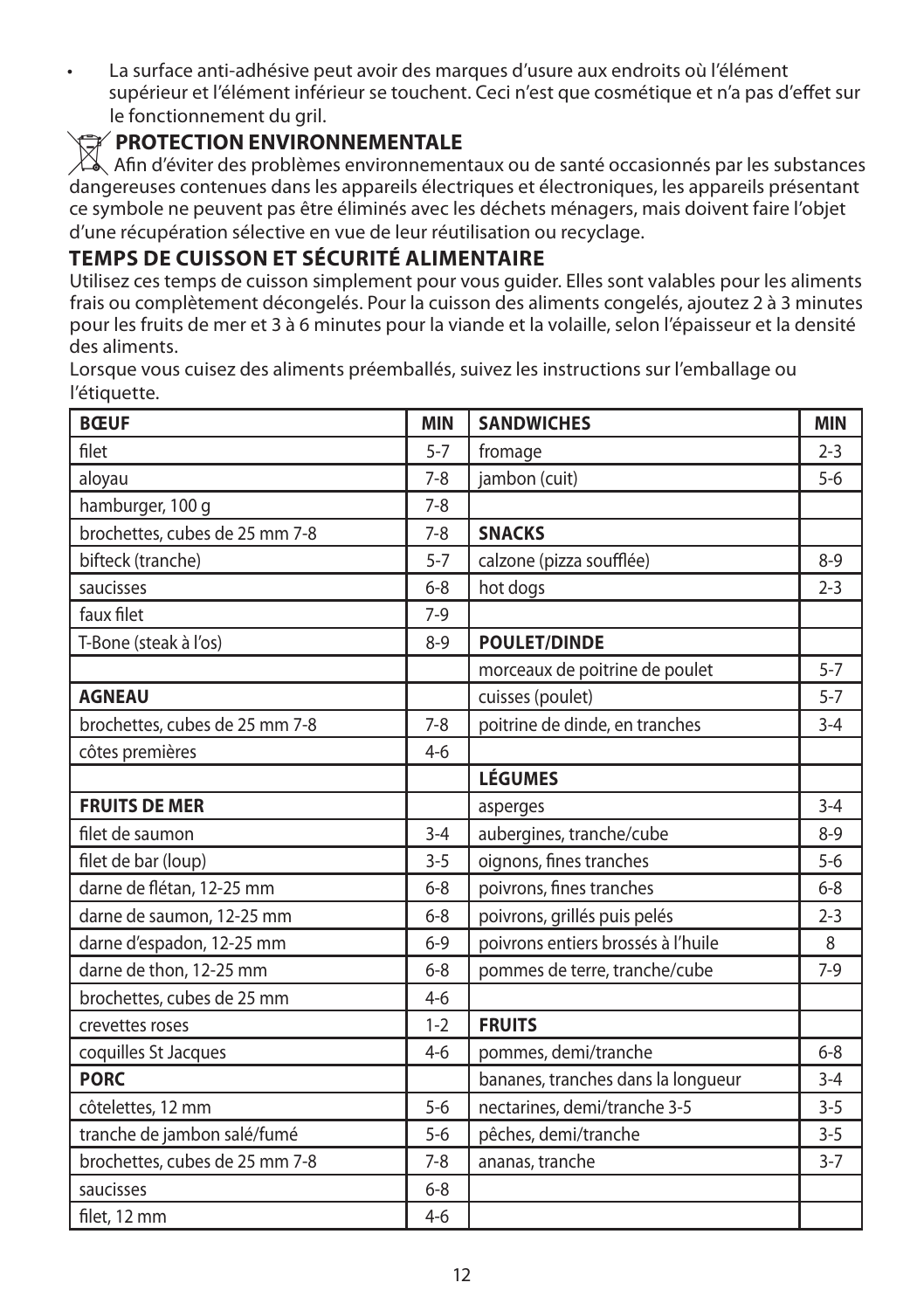Lees de instructies, bewaar ze goed en geef ze met het apparaat mee wanneer u deze aan een derde geeft. Verwijder alle verpakkingsmaterialen voor gebruik.

## **BELANGRIJKE VEILIGHEIDSMAATREGELEN**

Volg de gebruikelijke veiligheidsmaatregelen, zoals:

Dit apparaat kan gebruikt worden door kinderen van 8 jaar en ouder en personen met verminderde lichamelijke, zintuiglijke en verstandelijke vaardigheden of die onvoldoende ervaring of kennis hebben, indien zij onder toezicht staan of goed geïnformeerd zijn en zij de risico's begrijpen. Kinderen mogen niet met het apparaat spelen. Schoonmaak en gebruikersonderhoud mag niet door kinderen uitgevoerd worden, tenzij ze ouder dan 8 zijn en onder toezicht staan. Houd het apparaat en de kabel buiten het bereik van kinderen van jonger dan 8 jaar.

Sluit het apparaat niet via een timer- of een

afstandsbedieningsysteem aan.

 $\triangle$  De oppervlakken van het apparaat zullen heet worden.

Indien het snoer beschadigd is, moet het door de fabrikant, een technicus of een ander deskundige persoon vervangen worden om eventuele risico's te vermijden.

 $\circledA$  Dompel het apparaat niet onder in vloeistof.

- Wikkel etenswaren niet in plastic folie, plastic zakjes of aluminiumfolie. Hierdoor beschadigt u de grill en u kunt brand veroorzaken.
- Gebruik het toestel niet in de buurt van of onder brandbare materialen (bijv. gordijnen).
- Rooster vlees, gevogelte en vergelijkbare producten (gehakt, hamburgers e.d.) tot het sap dat eruit loopt kleurloos is. Rooster vis totdat deze overal ondoorzichtig is.
- Gebruik het apparaat niet voor andere doeleinden dan het grillen van etenswaren.
- Gebruik het apparaat niet bij beschadigingen of storingen.

## **UITSLUITEND VOOR HUISHOUDELIJK GEBRUIK**

#### **AFBEELDINGEN**

- A. Grill-/paninistand
- B. Bakplaat-/barbecuestand
- 1. Handvat
- 2. Grillplaten
- 3. Stroomlampje (rood)
- 4. Thermostaatlampje (groen)

## **VOOR HET EERSTE GEBRUIK**

Neem de grillplaten af met een vochtige doek

## **UW GRILL GEBRUIKEN**

- Controleer of het drupbakje volledig is ingeschoven de achterkant zou zich onder beide afvoerkanalen moeten bevinden.
- 1. Steek de stekker in het stopcontact.
- 2. Het stroomlampje blijft branden zolang het apparaat is aangesloten op het elektriciteitsnet.
- 5. Drupbakje
- 6. Ontgrendelingsknop
- 7. Stabilisatoren
- 8. Voet
- 9. Afvoerkanalen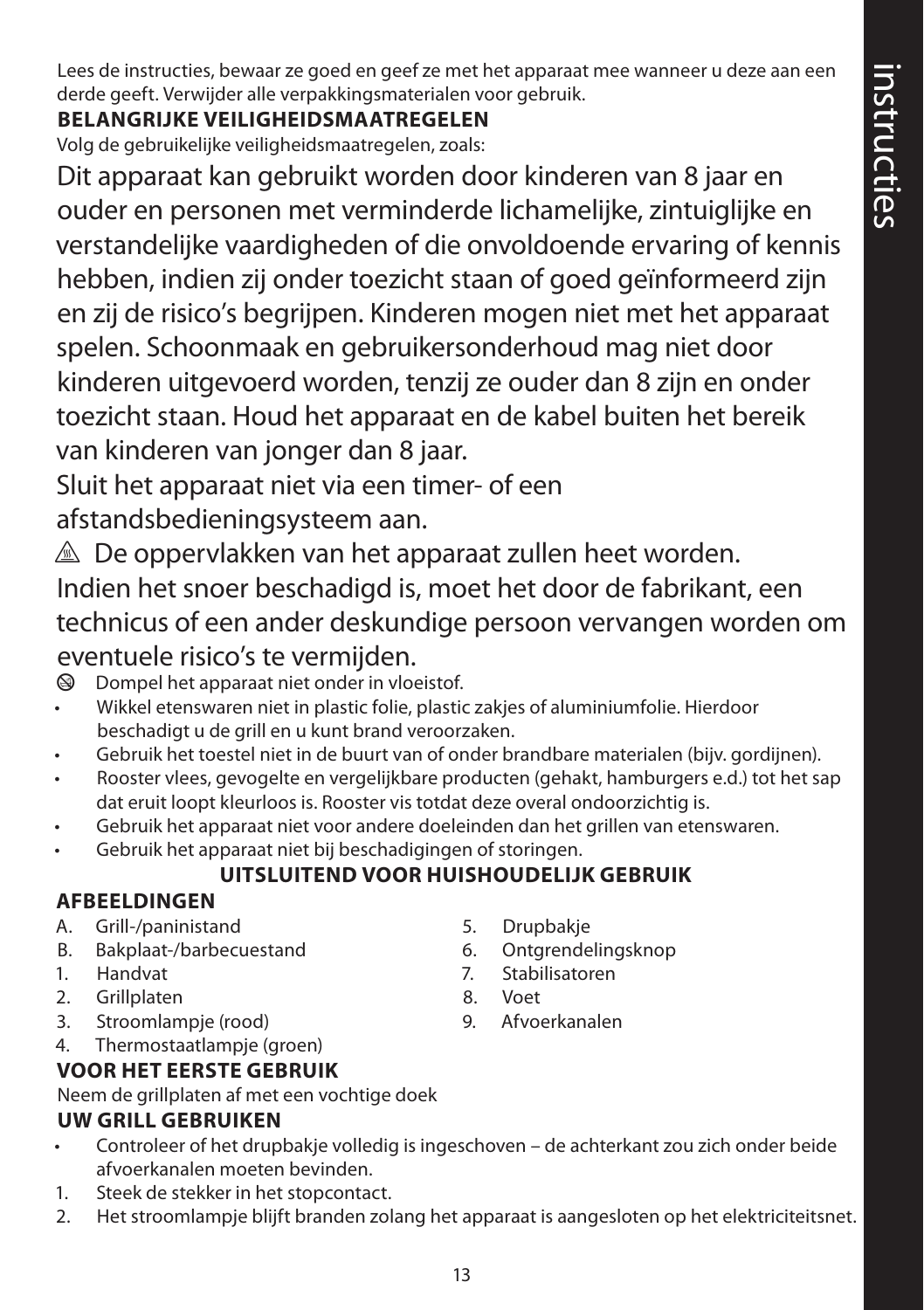- 3. Het thermostaatlampje zal oplichten als het apparaat de juiste temperatuur heeft bereikt.
- 4. Vervolgens zal het aan- en uitgaan terwijl de thermostaat de temperatuur in stand houdt.
- 5. Wanneer het thermostaatlampje oplicht, kun je de grill openen.
- 6. Leg de etenswaren op de onderste grilplaat. Gebruik hiervoor een spatel of een tang, niet uw handen.
- 7. Doe de grill weer dicht. Het scharnier past zich automatisch aan de dikte en vorm van de etenswaren aan. De grillplaten moeten ongeveer parallel staan om ongelijkmatige resultaten te voorkomen.
- 8. Wacht tot de etenswaren gaar zijn. Controleer of de etenswaren gaar zijn. Gril bij twijfel een beetje langer.
- 9. Verwijder de etenswaren met houten of plastic keukengerei.
- 10. Haal de stekker van het apparaat uit het stopcontact.

#### **NOG MEER GRILLEN?**

- Trek de ovenwant aan.
- Schuif het drupbakje onder de onderste plaat vandaan.
- Leeg het in een hittebestendige schaal.
- Veeg het schoon met keukenpapier.
- Plaats het terug aan de voorzijde van de grill.
- Duw het naar voren de achterkant zou zich onder beide afvoerkanalen moeten bevinden.

### **BAKPLAAT/BARBECUE**

U kunt de grill openen om deze als een bakplaat of barbecue te gebruiken.

Om naar de bakplaat-positie te gaan:

- 1. Beweeg het handvat naar beneden totdat de platen minder dan 90 graden van elkaar staan.
- 2. Druk de ontgrendelingsknop in en houd deze ingedrukt
- 3. Beweeg het handvat naar achteren totdat de grill helemaal geopend is.
- 4. Controleer of de voorzijde van de bovenplaat de uiteinden van de stabilisatoren niet aanraken.
- 5. Indien dit wel het geval is, sluit u de grill, drukt u op de bovenkant van de plaat met een ovenwant en opent u de grill vervolgens weer.
- 6. Laat de ontgrendelingsknop los.
- 7. Til de voorkant van de grill op en draai de uitschuifbare voet uit om de helling van de onderste grillplaat te verwijderen.

Om de bakplaat te sluiten, tilt u het handvat omhoog totdat de platen zich minder dan 90 graden van elkaar bevinden.

U kunt het volledig sluiten, of opnieuw openen in de grillstand.

Til de voorkant van de grill op en draai de uitschuifbare voet in de grill om de helling van de onderste grillplaat te herstellen.

## **ZORG EN ONDERHOUD**

- 1. Verwijder de stekker van het apparaat uit het stopcontact en laat het afkoelen voor u het schoonmaakt en opbergt.
- 2. Neem alle oppervlakken af met een schone vochtige doek.
- 3. Gebruik keukenpapier met wat olie voor het verwijderen van hardnekkige vlekken.
- 4. Was het drupbakje af in warm water met afwasmiddel of in het bovenste rek van de vaatwasmachine.
- Gebruik geen schuursponsjes of staalwol.
- Op plaatsen waar de bovenste plaat in contact komt met de onderste plaat, kan de antiaanbaklaag tekenen van slijtage vertonen. Dit is puur cosmetisch, en zal de werking van de grill niet beïnvloeden.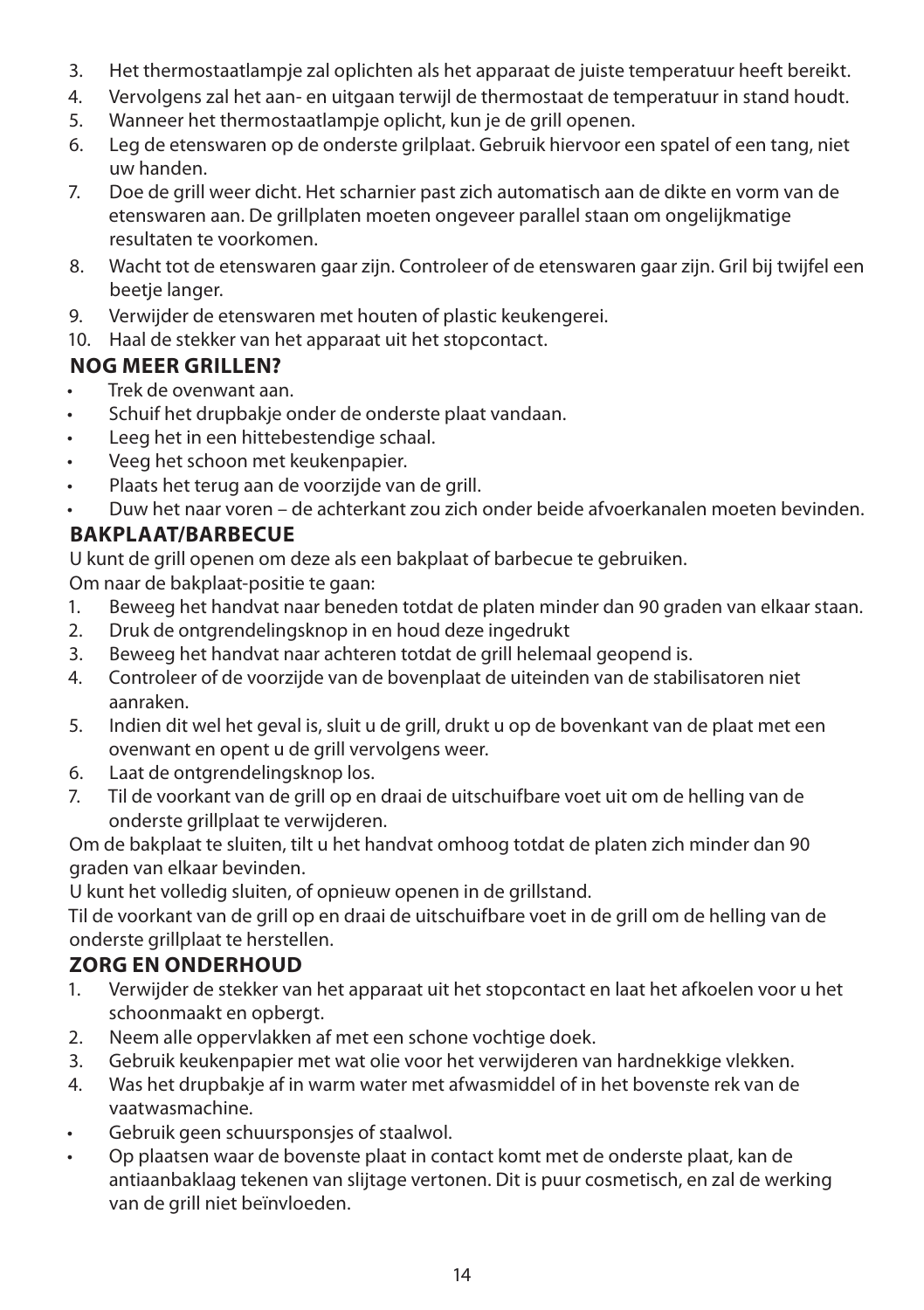## W**MILIEUBESCHERMING**

Om milieu- en gezondheidsproblemen als gevolg van gevaarlijke stoffen in elektrische en elektronische producten te vermijden, mogen apparaten met dit symbool niet worden weggegooid met niet-gesorteerd gemeentelijk afval, maar moeten ze worden teruggewonnen, opnieuw gebruikt of gerecycled.

#### **KOOKTIJDEN EN VOEDSELVEILIGHEID**

Deze kooktijden kunnen enkel als aanwijzing beschouwd worden en gelden voor verse of volledig ontdooide etenswaren. Voeg bij bevroren etenswaren 2-3 minuten toe voor vis en schaaldieren en 3-6 minuten voor vlees en gevogelte, afhankelijk van de dikte en dichtheid van de etenswaren.

Volg voor het grillen van voorverpakte etenswaren de aanwijzingen op de verpakking of het etiket.

| <b>RUNDVLEES</b>             | <b>MIN</b> | <b>BELEGDE BROODJES</b>             | <b>MIN</b> |
|------------------------------|------------|-------------------------------------|------------|
| runderfilet                  | $5 - 7$    | kaas                                | $2 - 3$    |
| ossehaas                     | $7 - 8$    | ham (gekookt)                       | $5 - 6$    |
| burgers, 100 g               | $7 - 8$    |                                     |            |
| kebab, in blokjes van 2,5 cm | $7 - 8$    | <b>SNACKS</b>                       |            |
| kogelbiefstuk                | $5 - 7$    | dubbelgevouwen pizza                | $8 - 9$    |
| worst                        | $6 - 8$    | hotdog                              | $2 - 3$    |
| entrecôte                    | $7-9$      |                                     |            |
| T-bone                       | $8 - 9$    | <b>KIP/KALKOEN</b>                  |            |
|                              |            | kipfilet                            | $5 - 7$    |
| <b>LAMSVLEES</b>             |            | poten (kip)                         | $5 - 7$    |
| kebab, in blokjes van 2,5 cm | $7 - 8$    | kalkoenfilet, gesneden              | $3 - 4$    |
| karbonade                    | $4-6$      |                                     |            |
|                              |            | <b>GROENTEN</b>                     |            |
| VIS, SCHAAL- EN SCHELPDIEREN |            | asperge                             | $3 - 4$    |
| zalmfilet                    | $3 - 4$    | aubergine, in plakjes/blokjes       | $8 - 9$    |
| zeebaarsfilet                | $3 - 5$    | ui, dun gesneden                    | $5 - 6$    |
| heilbotmoot, 1,2-2,5 cm 6-8  | $1 - 2$    | paprika, in dunne plakjes           | $6 - 8$    |
| zalmmoot, 1,2-2,5 cm         | $6 - 8$    | paprika, gegrild daarna ontveld     | $2 - 3$    |
| zwaardvismoot, 1,2-2,5 cm    | $6 - 9$    | paprika, heel en bestreken met olie | 8          |
| tonijnmoot, 1,2-2,5 cm       | $6 - 8$    | aardappel, in plakjes/blokjes       | $7-9$      |
| kebab, in blokjes van 2,5 cm | $4-6$      |                                     |            |
| garnalen                     | $1 - 2$    | <b>FRUIT</b>                        |            |
| mantel- en kamschelpen       | $4-6$      | appel, halve/in plakjes             | $6 - 8$    |
|                              |            | banaan, in de lengte gesneden       | $3 - 4$    |
| <b>VARKENSVLEES</b>          |            | nectarine, halve/in plakjes         | $3 - 5$    |
| ribkarbonade, 1,2 cm         | $5 - 6$    | perzik, halve/in plakjes            | $3 - 5$    |
| gerookte ham                 | $5 - 6$    | ananas, in plakken                  | $3 - 7$    |
| kebab, in blokjes van 2,5 cm | $7 - 8$    |                                     |            |
| worst                        | $6 - 8$    |                                     |            |
| varkenshaas, 1,2 cm          | $4 - 6$    |                                     |            |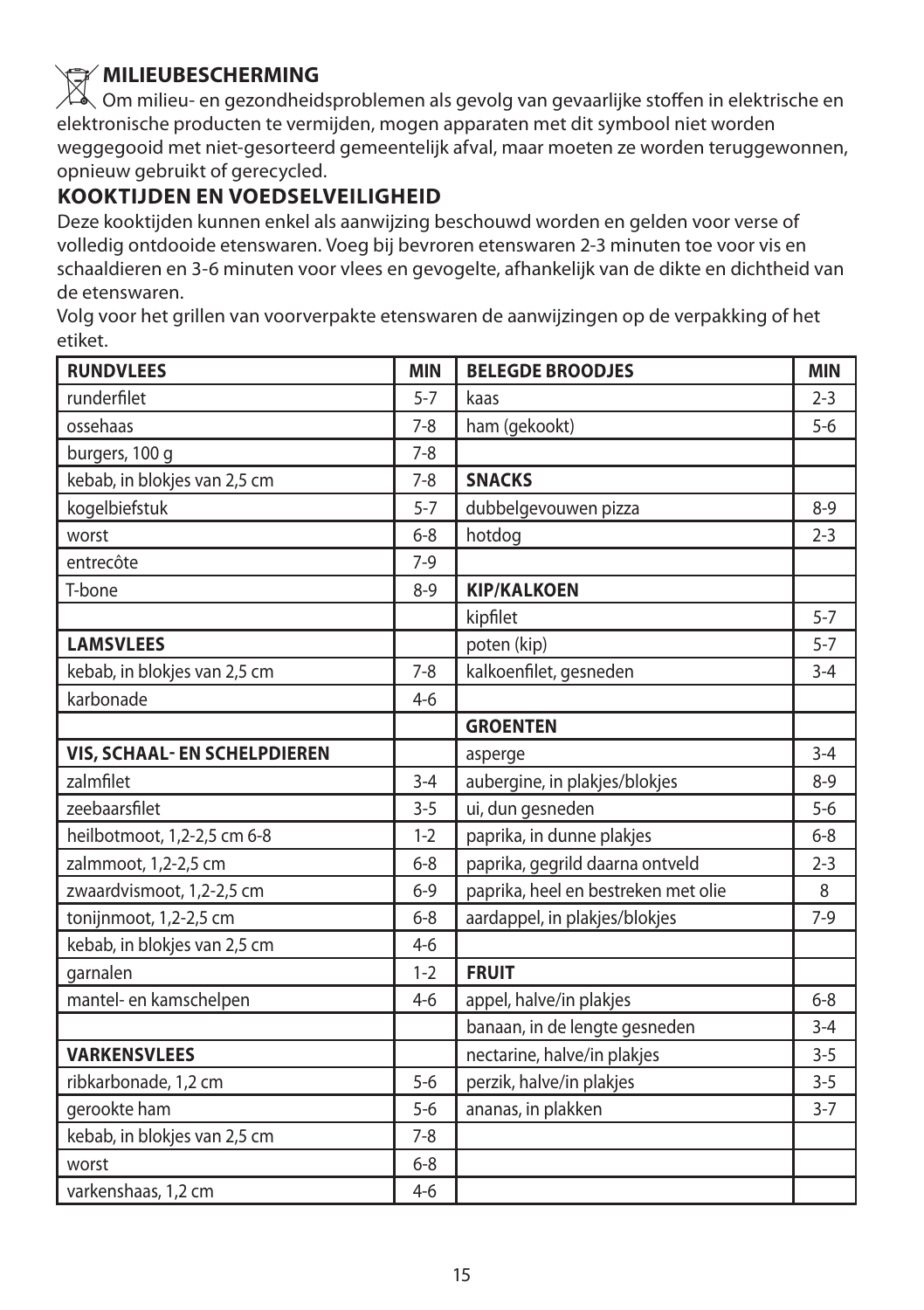Leggere le istruzioni e conservarle al sicuro. In caso di cessione dell'apparecchio ad altre persone, consegnare anche le istruzioni. Rimuovere tutto l'imballaggio prima dell'uso.

## **NORME DI SICUREZZA IMPORTANTI**

Osservare le precauzioni fondamentali di sicurezza e in particolare quanto segue:

L'apparecchio può essere utilizzato da bambini di almeno 8 ani e da persone con ridotte capacità fisiche, sensoriali o mentali o senza esperienza e conoscenza a condizione che vengano controllate/ istruite e capiscano i pericoli in cui si può incorrere. I bambini non devono giocare con l'apparecchio. La pulizia e la manutenzione da parte dell'utente non devono essere effettuate da bambini di età inferiore agli 8 anni e sotto il controllo di un adulto. Tenere l'apparecchio e il cavo fuori dalla portata dei bambini di età inferiore agli 8 anni.

Non collegare l'apparecchio mediante un sistema a timer o a controllo a distanza.

 $\triangle$  Le superfici dell'apparecchio diventeranno calde.

Se il cavo è danneggiato, farlo cambiare dal fabbricante o dal suo agente di servizio, per evitare pericoli.<br>
il Non immergere l'apparecchio in sostanze liquide

b Non immergere l'apparecchio in sostanze liquide.

- Non avvolgere i cibi in film di plastica, sacchetti di politene o fogli d'alluminio. Ciò danneggerebbe il grill e potrebbe costituire un pericolo d'incendio.
- Non usare l'apparecchio vicino o sotto materiali combustibili (es tende).
- Cuocere la carne, il pollame e derivati (carne macinata, hamburger, ecc.) fino a quando i liquidi che fuoriescono sono trasparenti. Cuocere il pesce fino a quando è completamente opaco all'interno.
- Non utilizzare l'apparecchio se non per la cottura di cibi.
- Non usare l'apparecchio se è danneggiato o funziona male.

## **SOLO PER USO DOMESTICO**

#### **IMMAGINI**

- A. Modalità griglia/panini
- B. Modalità piastra/barbecue
- 1. Manico
- 2. Piastre di cottura
- 3. Spia di accensione (rossa)
- 4. Spia del termostato (verde)
- 5. Vassoio raccogli grasso
- 6. Pulsante di rilascio
- 7. Stabilizzatori
- 8. Piedini
- 9. Fori di scolo
- **PRIMA DI UTILIZZARE L'APPARECCHIO PER LA PRIMA VOLTA**

Passare un panno inumidito sulle piastre di cottura.

## **COME UTILIZZARE LA GRIGLIA**

- Controllare che il vassoio raccogli grasso sia completamente inserito la parte posteriore deve trovarsi sotto i fori di scolo.
- 1. Inserire la spina nella presa di corrente.
- 2. La spia di "acceso" resterà illuminata fino a quando il dispositivo resterà collegato all'alimentazione elettrica.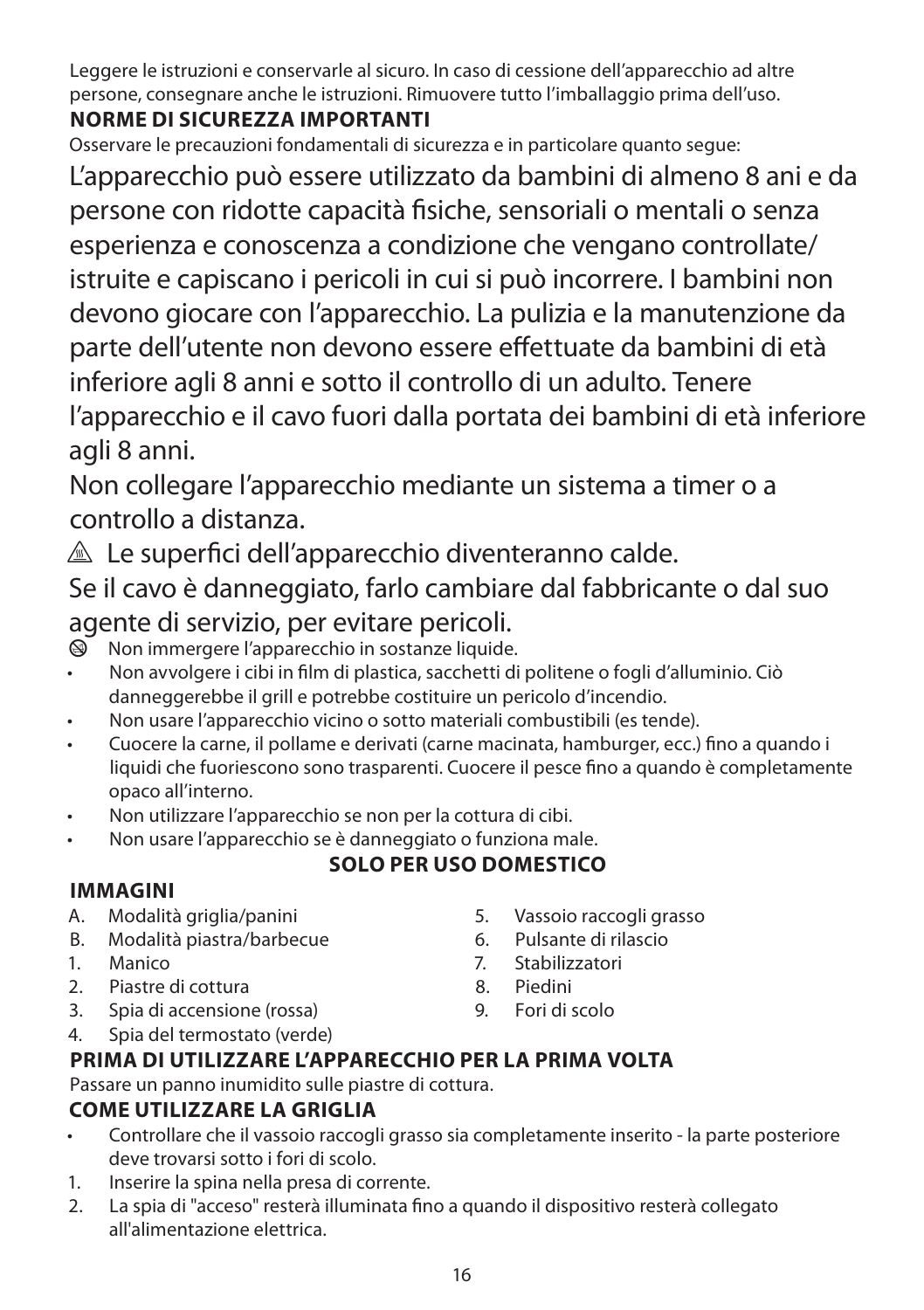- 3. Quando viene raggiunta la temperatura di funzionamento si accende la spia del termostato.
- 4. La spia luminosa poi si accenderà e si spegnerà ciclicamente perché il termostato funziona per mantenere la temperatura selezionata.
- 5. Aprire il grill quando la spia del termostato si illumina.
- 6. Posizionare il cibo sulla piastra inferiore del grill utilizzando una spatola o una pinza, non le dita.
- 7. Chiudere il grill. La cerniera è studiata per potere cuocere cibi con spessore alto o di forma insolita. Per ottenere una cottura uniforme, le piastre di cottura devono essere pressappoco parallele.
- 8. Attendere fino alla completa cottura del cibo. Controllare che sia cotto. In caso di dubbio, continuare ancora un po' la cottura.
- 9. Rimuovere il cibo cotto con utensili in legno o plastica.
- 10. Staccare la spina dalla presa di corrente.

#### **ANCORA?**

- Indossare il guanto da forno.
- Estrarre il vassoio raccogli grasso da sotto la parte inferiore della piastra.
- Svuotarlo in una ciotola termo-resistente.
- Pulirlo con carta da cucina.
- Riposizionarlo sulle guide sotto la parte frontale della griglia.
- Spingerlo all'interno la parte posteriore deve trovarsi sotto entrambi i fori di scolo.

#### **PIASTRA/BARBECUE**

Potete aprire la griglia per utilizzarla come piastra o barbecue.

Per andare alla posizione piastra:

- 1. Muovere il manico in avanti fino a quando le piastre saranno a meno di 90 gradi di distanza.
- 2. Premere il pulsante di rilascio e tenerlo premuto.
- 3. Tirare di nuovo il manico, fino a quando la griglia è tutta aperta.
- 4. Verificare che la parte frontale della piastra superiore non si impigli sull'estremità degli stabilizzatori.
- 5. In tal caso, chiuderla delicatamente, spingere la parte superiore della piastra con un guanto da forno e aprirla di nuovo.
- 6. Lasciare andare il pulsante di rilascio.
- 7. Sollevare la parte frontale della griglia e fare uscire i piedini estraibili, per eliminare l'inclinazione della piastra inferiore della griglia.

Per chiudere la piastra, sollevare il manico fino a quando le piastre saranno a meno di 90 gradi di distanza.

A questo punto, potete chiuderla completamente o riaprirla in modalità griglia.

Sollevare la parte frontale della griglia e ruotare i piedini estraibili nella griglia per ristabilire l'inclinazione della piastra inferiore della griglia.

#### **CURA E MANUTENZIONE**

- 1. Staccare la spina dalla presa di corrente e lasciare che l'apparecchio si raffreddi prima di pulirlo o di metterlo via.
- 2. Passare su tutte le superfici un panno pulito inumidito.
- 3. Usare un fazzolettino di carta inumidito con un po' d'olio da cucina per rimuovere le macchie più ostinate.
- 4. Lavare il vassoio raccogli grasso in acqua tiepida con sapone, oppure ponendolo nel ripiano superiore della lavastoviglie.
- Non utilizzare pagliette, lana d'acciaio o pagliette saponate.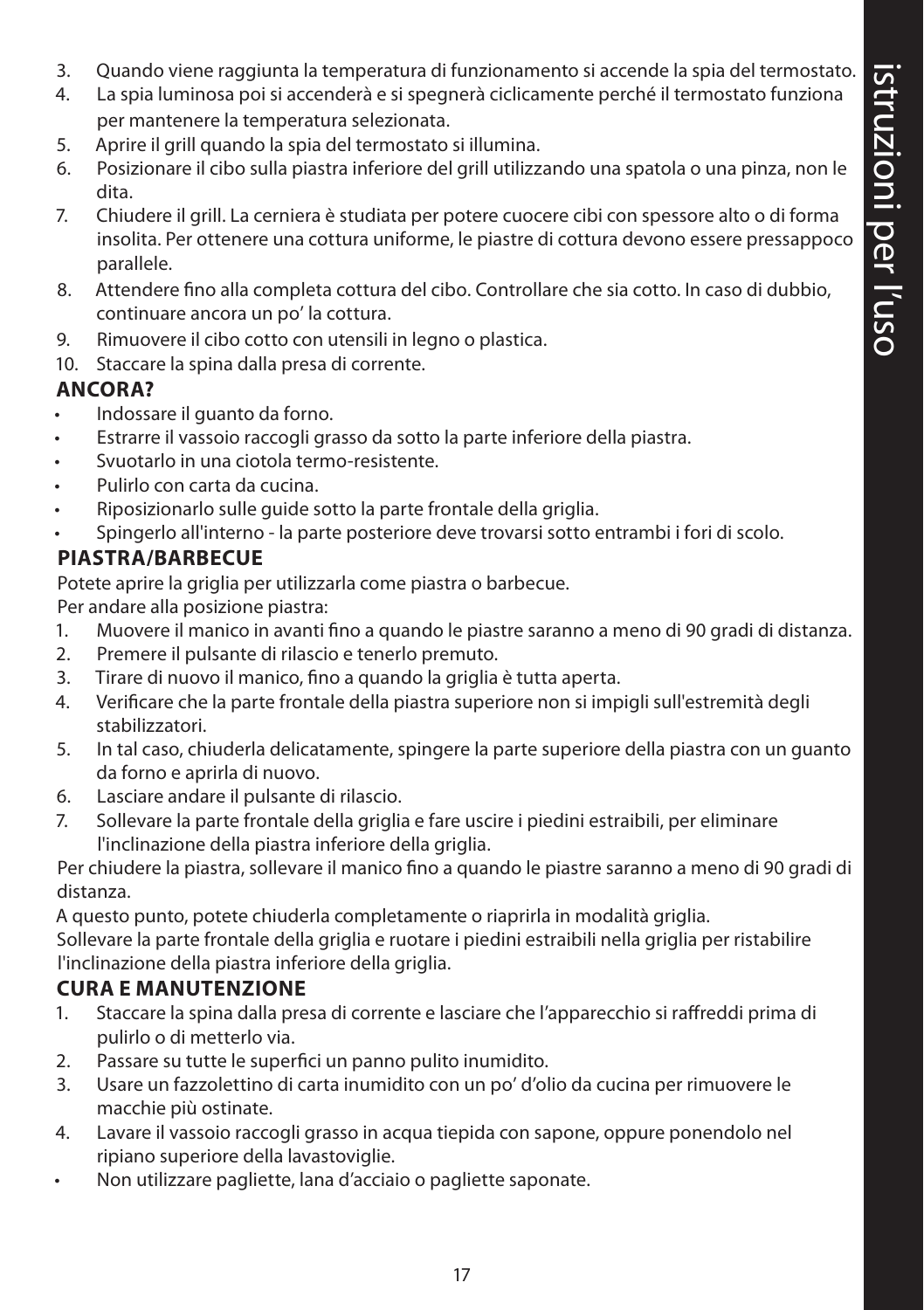• Nei punti in cui le piastre superiore ed inferiore sono a contatto, le superfici antiaderenti possono presentare segni d'usura. Si tratta di un aspetto puramente estetico che non interesserà il funzionamento del grill.<br>**PROTEZIONE AMBIENTALE** 

**PROTEZIONE AMBIENTALE**<br>Per evitare danni all'ambiente e alla salute causati da sostanze pericolose delle parti elettriche ed elettroniche, gli apparecchi contrassegnati da questo simbolo non devono essere smaltiti con i rifiuti non differenziati ma recuperati, riutilizzati o riciclati.

#### **TEMPI DI COTTURA E SICUREZZA DEI CIBI**

Usare i tempi di cottura suggeriti solo come guida. Si riferiscono a cibi freschi o completamente scongelati. Nel cuocere cibi congelati, aggiungere 2-3 minuti per i frutti di mare, e 3-6 minuti per le carni e il pollame, secondo lo spessore e la densità del cibo.

Nel cuocere cibi confezionati, seguire le istruzioni riportate sulla confezione o sull'etichetta.

| <b>MANZO</b>                      | <b>MIN</b> | <b>SANDWICH</b>                    | <b>MIN</b> |
|-----------------------------------|------------|------------------------------------|------------|
| filetto                           | $5 - 7$    | formaggio                          | $2 - 3$    |
| bistecca nella lombata            | $7-8$      | prosciutto (cotto)                 | $5-6$      |
| hamburger, 100 g                  | $7 - 8$    |                                    |            |
| kebab, cubetti di 25 mm           | $7 - 8$    | <b>SNACK</b>                       |            |
| bistecca rotonda                  | $5 - 7$    | calzone                            | $8 - 9$    |
| salsicce                          | $6 - 8$    | hot dog                            | $2 - 3$    |
| lombata di manzo                  | $7-9$      |                                    |            |
| bistecca con l'osso               | $8 - 9$    | <b>POLLO/TACCHINO</b>              |            |
|                                   |            | petto di pollo a pezzi             | $5 - 7$    |
| <b>AGNELLO</b>                    |            | cosce (di pollo)                   | $5 - 7$    |
| kebab, cubetti di 25 mm           | $7 - 8$    | petto di tacchino, a fette         | $3 - 4$    |
| braciole nella lombata            | $4 - 6$    |                                    |            |
| <b>FRUTTI DI MARE</b>             |            | <b>VERDURE</b>                     |            |
| filetto di salmone                | $3 - 4$    | asparagi                           | $3 - 4$    |
| filetto di sciarrano              | $3 - 5$    | melanzane, a fette/cubetti         | $8 - 9$    |
| braciola di halibut, 12-25 mm     | $6 - 8$    | cipolle, a fette sottili           | $5 - 6$    |
| braciola di salmone, 12-25 mm     | $6 - 8$    | peperoni, a fette sottili          | $6 - 8$    |
| braciola di pesce spada, 12-25 mm | $6 - 9$    | peperoni, alla griglia e sbucciati | $2 - 3$    |
| braciola di tonno, 12-25 mm       | $6 - 8$    | peperoni interi spennellati d'olio | 8          |
| kebab, cubetti di 25 mm           | $4-6$      | patate, a fette/cubetti            | $7-9$      |
| gamberetti                        | $1 - 2$    |                                    |            |
| canestrelli                       | $4-6$      | <b>FRUTTA</b>                      |            |
|                                   |            | mele, mezze/a fette 6-8            | $6 - 8$    |
| <b>MAIALE</b>                     |            | banane, affettate in lungo 3-4     | $3 - 4$    |
| braciole, 12 mm                   | $5 - 6$    | mandarini, mezzi/a fette 3-5       | $3 - 5$    |
| bistecca nella coscia             | $5 - 6$    | pesche, mezze/a fette 3-5          | $3 - 5$    |
| kebab, cubetti di 25 mm           | $7 - 8$    | ananas, a fette 3-7                | $3 - 7$    |
| salsicce                          | $6 - 8$    |                                    |            |
| filetto, 12 mm                    | $4 - 6$    |                                    |            |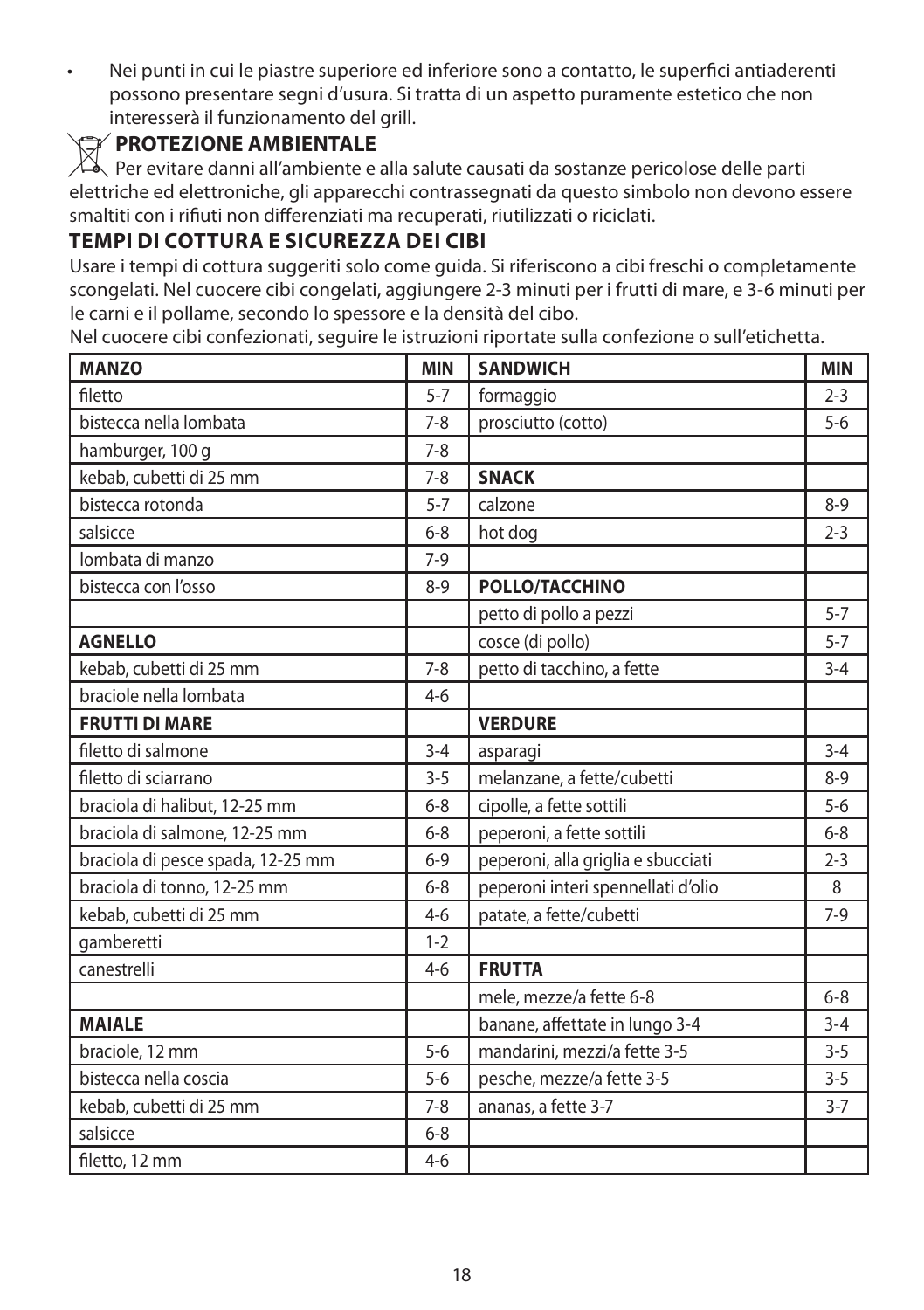Lea las instrucciones, guárdelas en un lugar seguro y, en caso de dar el aparato a otra persona, entrégueselas también. Retire todo el embalaje antes de usar el aparato.

## **MEDIDAS DE SEGURIDAD IMPORTANTES**

Siga las precauciones básicas de seguridad, incluyendo:

Este aparato puede ser utilizado por niños mayores de 8 años y por personas con discapacidad física, mental o sensorial o sin

experiencia en su manejo, siempre que sean supervisadas o guiadas por otra persona y comprendan los posibles riesgos. Los niños no deben jugar con el aparato. Los niños solo deben realizar tareas de limpieza y mantenimiento si son mayores de 8 años y están supervisados por un adulto. Mantenga el aparato y el cable fuera del alcance de niños menores de 8 años.

No conecte el aparato por medio de temporizador o de un sistema de control remoto.

 $\triangle$  Las superficies del aparato estarán calientes.

Si el cable está dañado, éste deberá ser cambiado por el fabricante o su agente de servicio, para evitar peligro.

- $\otimes$  No sumerja el aparato en líquidos.
- No envuelva la comida en film de plástico, bolsas de polietileno o papel de plata. Esto dañará la parrilla y puede causar peligro de incendio.
- No utilice el aparato cerca o debajo de materiales combustibles (p.ej., cortinas).
- Cocine la carne, aves y derivados (carne picada, hamburguesas, etc.) hasta que salgan los jugos. Cocine el pescado hasta que su carne quede totalmente opaca.
- No use el aparato para cualquier otro propósito que no sea cocinar comida.
- No use el aparato si está dañado o si no funciona bien.

## **SOLO PARA USO DOMÉSTICO**

## **ILUSTRACIONES**

- A. Modo grill/panini
- B. Modo parrilla/barbacoa
- 1. Asa
- 2. Placas de cocción
- 3. Luz de encendido (roja)
- 4. Luz del termostato (verde)

## **ANTES DE USAR POR PRIMERA VEZ**

Limpie las placas de cocción con un paño húmedo.

## **USO DE LA PARRILLA**

- Compruebe que la bandeja de goteo está completamente insertada: la parte trasera debe descansar bajo ambos canales de evacuación.
- 1. Enchufe el aparato a la corriente.
- 2. La luz de encendido brillará mientras el aparato esté conectado a la red eléctrica.
- 3. La luz del termostato se iluminará cuando el aparato alcance la temperatura de trabajo.
- 4. Entonces empezará a encenderse y apagarse ya que el termostato estará trabajando para mantener la temperatura.
- 5. Bandeja de goteo
- 6. Botón de apertura
- 7. Estabilizadores
- 8. Pie
- 9. Canales de evacuación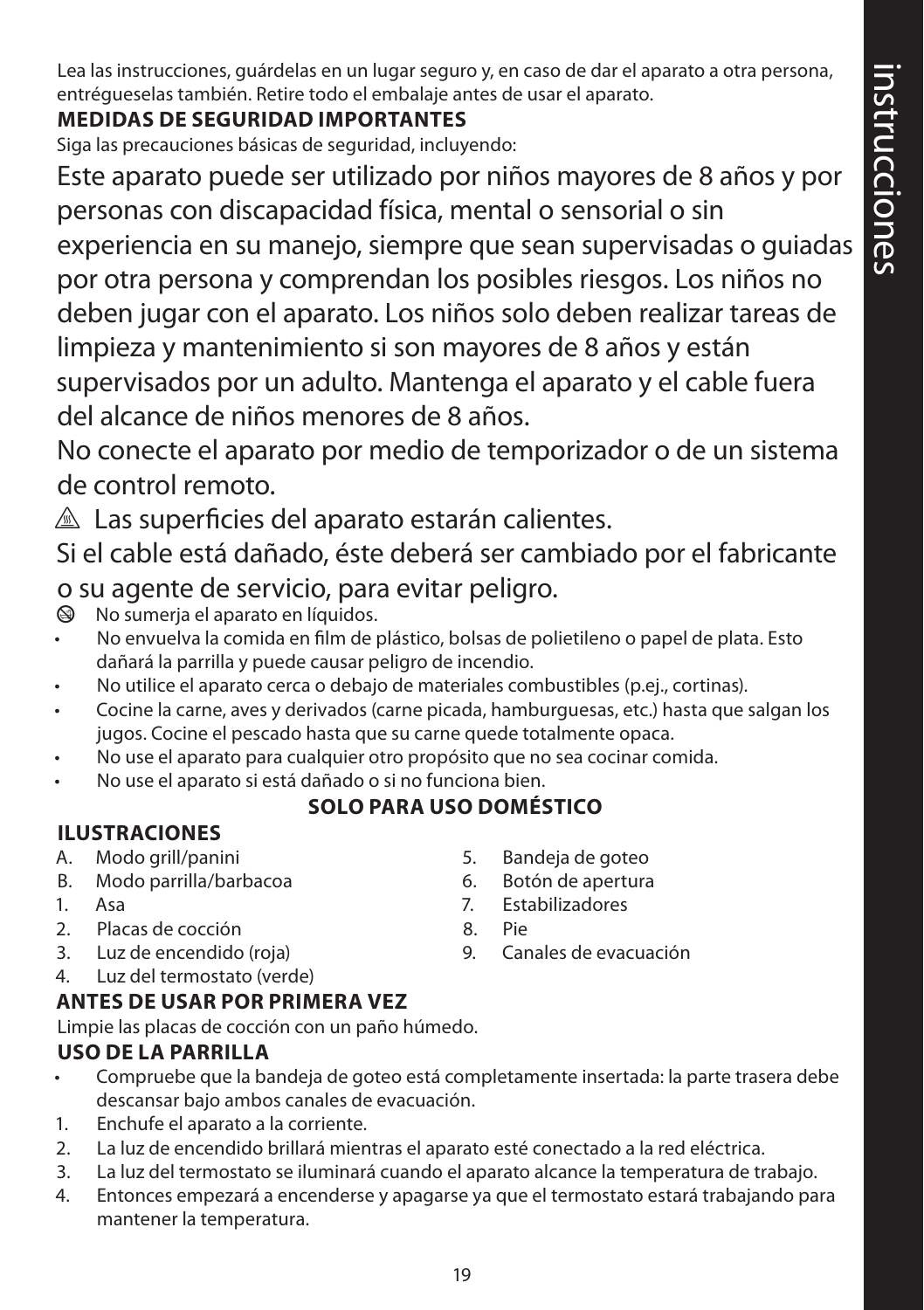- 5. Cuando se ilumine la luz del termostato, abra la unidad.
- 6. Coloque la comida en la parrilla inferior con una espátula o pinzas de cocina y no con los dedos.
- 7. Cierre la parrilla. Las bisagras están articuladas para admitir alimentos gruesos o de formas que no sean uniformes. Las placas de la parrilla deberán estar más o menos paralelas, para evitar una cocción desigual.
- 8. Espere hasta que los alimentos estén cocinados. Compruebe que está bien cocinada. Si tiene alguna duda, cocínela un poco más.
- 9. Retire los alimentos cocinados con espátulas de plástico o madera.
- 10. Desenchufe el aparato.

#### **¿MÁS?**

- Póngase el guante de horno.
- Extraiga la bandeja de goteo de debajo de la placa inferior.
- Vacíela en un bol resistente al calor.
- Límpiela con papel de cocina.
- Vuelva a colocarla en los raíles bajo el frontal de la unidad.
- Insértela: la parte trasera debe descansar bajo ambos canales de evacuación.

#### **PARRILLA/BARBACOA**

Puede abrir la unidad para utilizarla como una parrilla o barbacoa.

Instrucciones para usar como parrilla:

- 1. Desplace el asa hacia delante hasta que las placas de cocción estén separadas menos de 90 grados.
- 2. Presione el botón de apertura y manténgalo presionado.
- 3. Tire del asa hacia atrás hasta que la unidad esté completamente abierta.
- 4. Compruebe que el frontal de la placa superior no quede enganchado con el extremo final de los estabilizadores.
- 5. Si lo hace, cierre la unidad ligeramente, empuje la parte superior de la placa con un guante de horno y ábrala de nuevo.
- 6. Suelte el botón de apertura.<br>7. Levante el frontal de la unida
- 7. Levante el frontal de la unidad y tire hacia fuera del pie extensible para eliminar la inclinación de la superficie de cocina inferior.

Para cerrar la parrilla, levante el asa hasta que las placas estén separadas menos de 90 grados. A continuación, puede cerrar la unidad completamente o abrirla de nuevo en modo grill. Levante el frontal de la unidad y gire el pie extensible hacia dentro para que la placa de cocción inferior recupere su inclinación.

#### **CUIDADO Y MANTENIMIENTO**

- 1. Desenchufe el aparato y déjelo enfriar antes de limpiarlo y guardarlo.
- 2. Limpie todas las superficies con un paño húmedo limpio.
- 3. Use una servilleta de papel un poco humedecida con aceite para quitar las manchas difíciles.
- 4. Lave la bandeja de goteo en agua caliente con jabón, o póngala en la rejilla superior del lavavajillas.
- No use estropajos, estropajos de alambre, ni pastillas de jabón.
- En los lugares donde las placas superior e inferior hacen contacto, las superficies antiadherentes pueden mostrar signos de desgaste. Se trata de una cuestión puramente estética y no debería afectar al funcionamiento de la parrilla.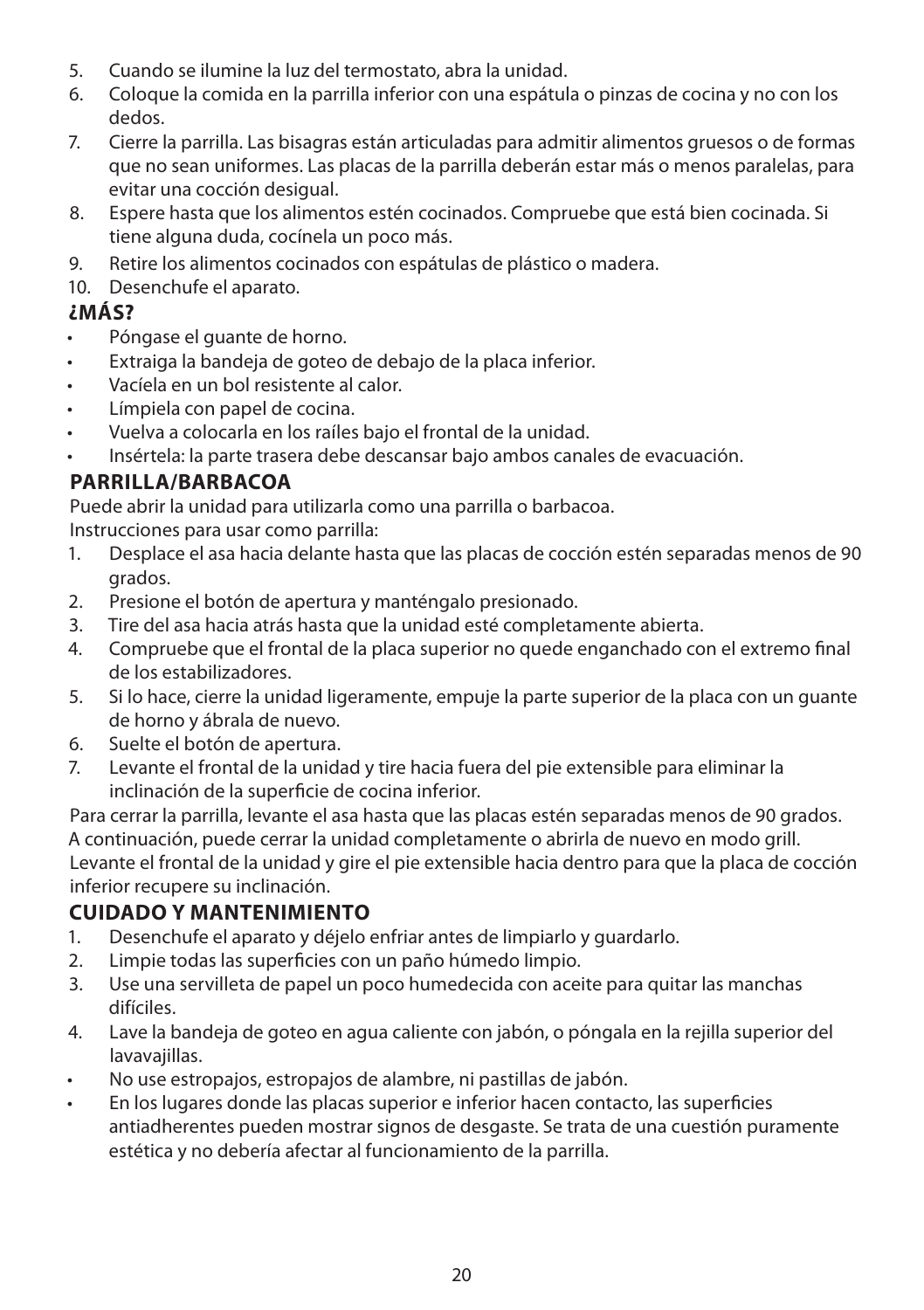**PROTECCIÓN MEDIOAMBIENTAL**<br>Para evitar problemas medioambientales y de salud provocados por las sustancias peligrosas con que se fabrican los productos eléctricos y electrónicos, los aparatos con este símbolo no se deben desechar junto con el resto de residuos municipales, sino que se deben recuperar, reutilizar o reciclar.

#### **TIEMPOS DE COCCIÓN Y SEGURIDAD ALIMENTARIA**

Use estos tiempos solamente como guía. Son para alimentos frescos o completamente descongelados. Cuando cocine alimentos congelados, añada 2-3 minutos para los pescados y mariscos, y 3-6 minutos para la carne y aves, dependiendo del grosor y la densidad de las porciones.

Cuando cocine comidas alimentos empaquetados, siga las instrucciones en el paquete o en la etiqueta.

| <b>TERNERA</b>                 | <b>MIN</b> | <b>SANDWICHES</b>                       | <b>MIN</b> |
|--------------------------------|------------|-----------------------------------------|------------|
| filete                         | $5 - 7$    | queso                                   | $2 - 3$    |
| filete de lomo                 | $7 - 8$    | jamón (de York)                         | $5 - 6$    |
| hamburguesa, 100g              | $7 - 8$    |                                         |            |
| kebabs, cubitos de 25mm        | $7 - 8$    | <b>TAPAS</b>                            |            |
| bistec redondo                 | $5 - 7$    | calzone                                 | $8-9$      |
| salchichas                     | $6 - 8$    | perros calientes                        | $2 - 3$    |
| solomillo                      | $7-9$      |                                         |            |
| costilleta                     | $8 - 9$    | <b>POLLO/PAVO</b>                       |            |
|                                |            | pedazos de pechuga de pollo             | $5 - 7$    |
| <b>CORDERO</b>                 |            | zancos (pollo)                          | $5 - 7$    |
| kebabs, cubitos de 25mm        | $7 - 8$    | pechuga de pavo, en rodajas             | $3 - 4$    |
| costilletas de lomo            | $4 - 6$    |                                         |            |
|                                |            | <b>LEGUMBRES</b>                        |            |
| <b>PESCADO Y MARISCO</b>       |            | espárragos                              | $3 - 4$    |
| filete de salmón               | $3 - 4$    | berenjena, en rodajas/cubitos           | $8-9$      |
| filete de mero                 | $3 - 5$    | cebollas, en rodajas finas              | $5 - 6$    |
| filete de halibut, 12-25 mm    | $6 - 8$    | pimientos, en rodajas finas             | $6 - 8$    |
| bistec de salmón, 12-25 mm     | $6 - 8$    | pimientos, parrillados y pelados        | $2 - 3$    |
| filete de pez espada, 12-25 mm | $6 - 9$    | pimientos enteros cepillados con aceite | 8          |
| filete de atún, 12-25 mm       | $6 - 8$    | patatas, en rodajas/cubitos             | $7-9$      |
| kebabs, cubitos de 25mm        | $4-6$      |                                         |            |
| camarones                      | $1 - 2$    | <b>FRUTA</b>                            |            |
| escalopes                      | $4 - 6$    | manzana, media/cuarterón                | $6 - 8$    |
|                                |            | plátanos, en rodajas a lo largo         | $3 - 4$    |
| <b>CERDO</b>                   |            | nectarinas, mitad/cuarterones           | $3 - 5$    |
| costilletas, 12mm              | $5-6$      | melocotones, mitad/rodajas              | $3 - 5$    |
| filete de jamón                | $5 - 6$    | piña, en rodajas                        | $3 - 7$    |
| kebabs, cubitos de 25mm        | $7 - 8$    |                                         |            |
| salchichas                     | $6 - 8$    |                                         |            |
| lomo tierno, 12mm              | $4 - 6$    |                                         |            |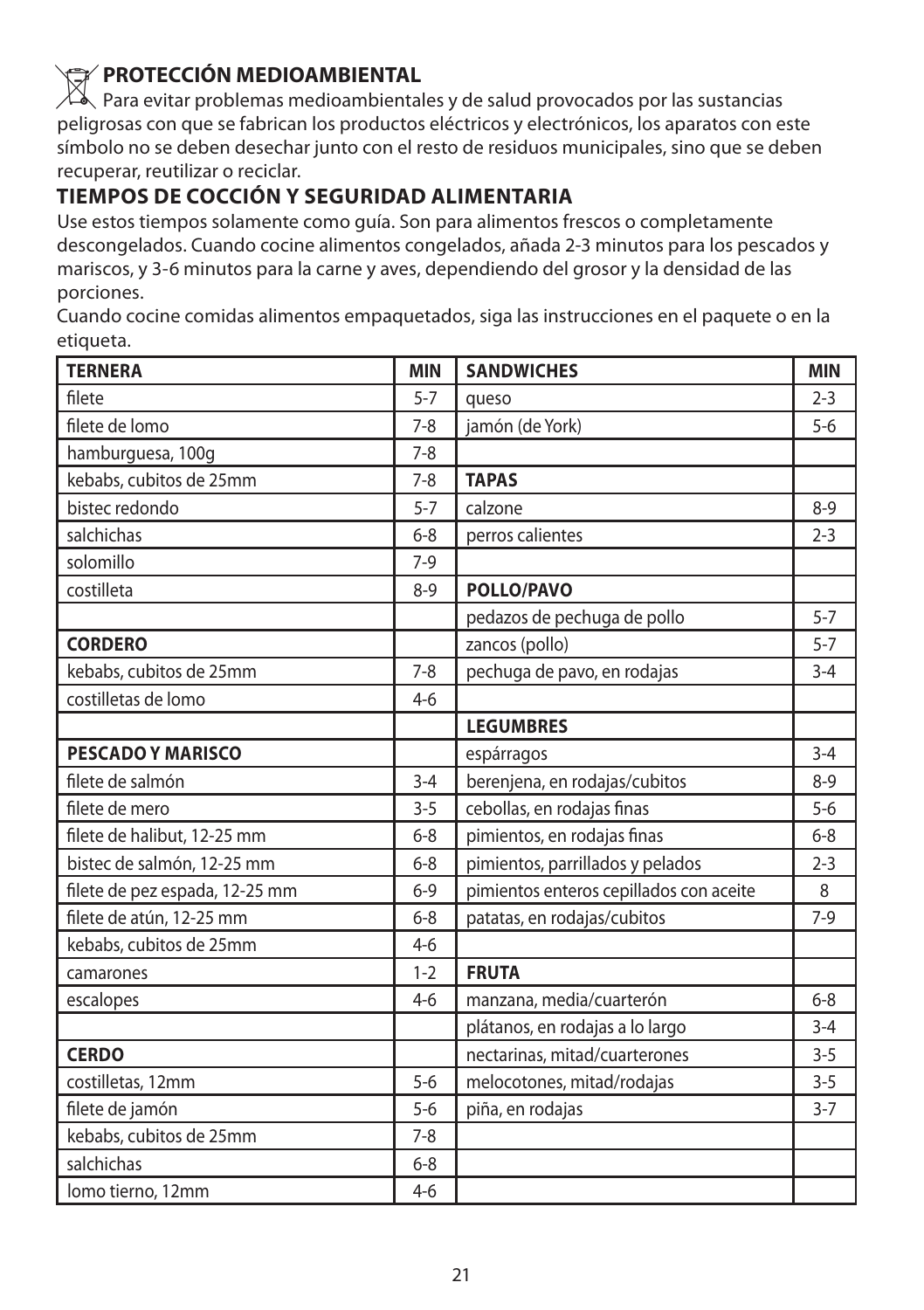Leia as instruções e guarde em lugar seguro. Forneça-as também caso venha a fornecer o aparelho a alguém. Retire todo o material de embalar antes da utilização.

## **MEDIDAS DE PRECAUÇÃO IMPORTANTES**

Siga as seguintes instruções básicas de segurança:

Este aparelho pode ser usado por crianças com idade de 8 anos ou superior e pessoas com capacidades físicas, sensoriais ou mentais reduzidas ou com falta de experiência e conhecimentos, desde que supervisionadas/instruídas e que compreendam os riscos envolvidos. As crianças não devem brincar com o aparelho. A limpeza e manutenção por parte do utilizador não deverão ser feitas por crianças a não ser que tenham mais de 8 anos e sejam supervisionadas. Mantenha o aparelho e o cabo fora do alcance de crianças com menos de 8 anos.

Não conecte o aparelho através de um temporizador ou sistema de controlo remoto.

 $\triangle$  As superfícies do aparelho aquecerão.

Se o cabo estiver danificado, o fabricante, o seu agente de assistência técnica ou alguém igualmente qualificado deverá substituí-lo a fim de evitar acidentes.

- $\otimes$  Não coloque o aparelho em líquidos.
- Não embrulhe os alimentos em película aderente, sacos de polietileno ou folha de alumínio. Pode danificar o grelhador e causar risco de incêndio.
- Não utilize o aparelho próximo ou por baixo de materiais inflamáveis (p.ex., cortinas).
- Cozinhe carne, aves e derivados (picado, hambúrgueres, etc.) até o suco sair claro. Cozinhe o peixe até ficar totalmente opaco.
- Não utilize o aparelho para outro fim que não seja o de cozinhar alimentos.
- Não utilize o aparelho se estiver danificado ou defeituoso.

## **APENAS PARA USO DOMÉSTICO**

#### **ESQUEMAS**

- A. Modo grill/panini
- B. Modo chapa/churrasco
- 1. Asa
- 2. Placas de grelhar
- 3. Luz de ligação (vermelha)
- 4. Luz do termóstato (verde)

## **ANTES DE UTILIZAR PELA PRIMEIRA VEZ**

Limpe as placas de grelhar com um pano húmido.

## **UTILIZAR O GRELHADOR**

- Verifique se o tabuleiro colector está totalmente inserido a traseira deverá assentar por baixo de ambos os vertedores.
- 1. Ligue a ficha à tomada eléctrica.
- 2. A luz de ligação brilhará enquanto o aparelho se mantiver ligado à corrente eléctrica.
- 5. Tabuleiro colector
- 6. Botão de libertação
- 7. Estabilizadores
- 8. Pé
- 9. Vertedores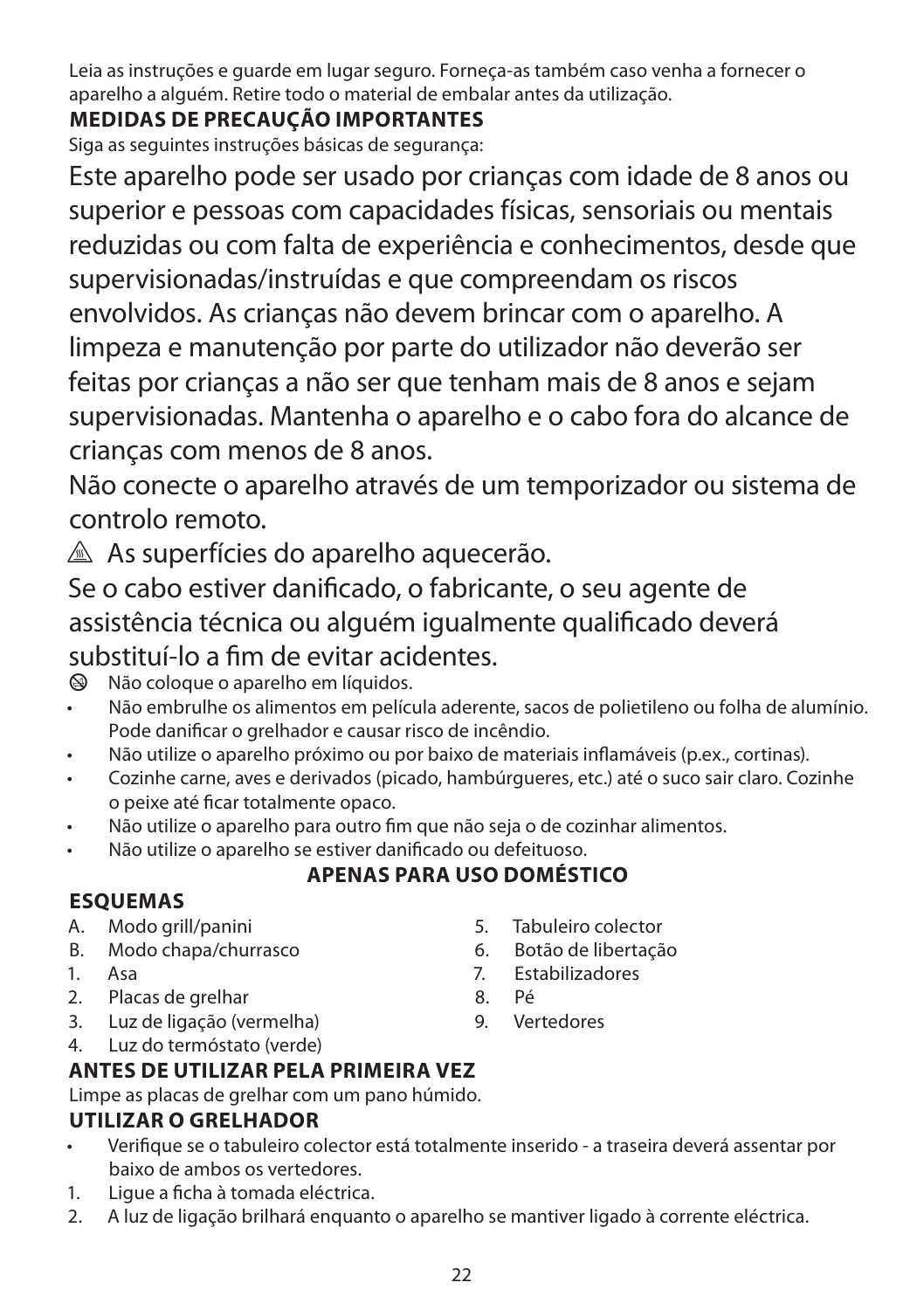- 3. A luz do termóstato acende quando o aparelho atingir a temperatura de funcionamento.
- 4. A partir daí ir-se-á acendendo e apagando à medida que o termóstato trabalha para manter a temperatura.
- 5. Quando a luz do termóstato piscar, abra o grelhador.
- 6. Coloque os alimentos na placa inferior de grelhar utilizando uma espátula ou uma pinça, não utilize os dedos.
- 7. Feche o grelhador. A charneira é articulada de forma a adaptar-se a alimentos espessos ou de formato invulgar. As placas de grelhar devem estar mais ou menos paralelas para se evitar uma cozedura não uniforme.
- 8. Espere até a comida estar cozinhada. Verifique que estão cozinhados. Se não tiver a certeza, deixe cozinhar um pouco mais.
- 9. Retire os alimentos cozinhados com utensílios de plástico ou madeira.
- 10. Desligue o aparelho.

#### **MAIS?**

- Coloque a luva de forno.
- Deslize o tabuleiro colector para fora da placa base.
- Despeje-o para uma tigela resistente ao calor.
- Limpe com um papel absorvente.
- Volte a colocá-lo nas calhas sob a frente do grelhador.
- Empurre-o a traseira deverá assentar por baixo de ambos os vertedores.

#### **CHAPA/CHURRASCO**

Poderá abrir o grelhador para o utilizar como chapa ou churrasco.

Para passar à posição de chapa:

- 1. Mova a asa para a frente até as placas ficarem afastadas uma da outra a menos de 90 graus.
- 2. Prima o botão de libertação e mantenha-o premido.
- 3. Puxe a asa para trás, até o grelhador se encontrar totalmente aberto.
- 4. Verifique se a frente da placa superior não ficou presa na extremidade dos estabilizadores.
- 5. Caso isto aconteça, feche-a ligeiramente, empurre a parte superior da placa com uma luva de forno, e abra-a novamente.
- 6. Solte o botão de libertação.
- 7. Levante a frente do grelhador e puxe os pés extensíveis para fora, para remover o declive da placa de grelhar base.

Para fechar a chapa, levante a asa até as placas ficarem afastadas uma da outra a menos de 90 graus.

Poderá fechá-la completamente ou abrir novamente no modo grill.

Levante a frente do grelhador e rode os pés extensíveis para o interior, para repor o declive da placa de grelhar base.

#### **CUIDADOS E MANUTENÇÃO**

- 1. Desligue o aparelho da tomada antes de proceder à sua limpeza ou de o arrumar.
- 2. Limpe todas as superfícies com um pano limpo e húmido.
- 3. Utilize uma toalha de papel humedecida com um pouco de óleo de cozinha para remover manchas persistentes.
- 4. Lave o tabuleiro colector em água quente com sabão ou na prateleira superior da máquina de lavar louça.
- Não utilize esfregões abrasivos, palha de aço ou esfregões saponificados.
- Nos pontos em que as placas superior e inferior se encontram, as superfícies anti-aderentes podem mostrar sinais de desgaste. Isto é puramente cosmético e não afecta o funcionamento do grelhador.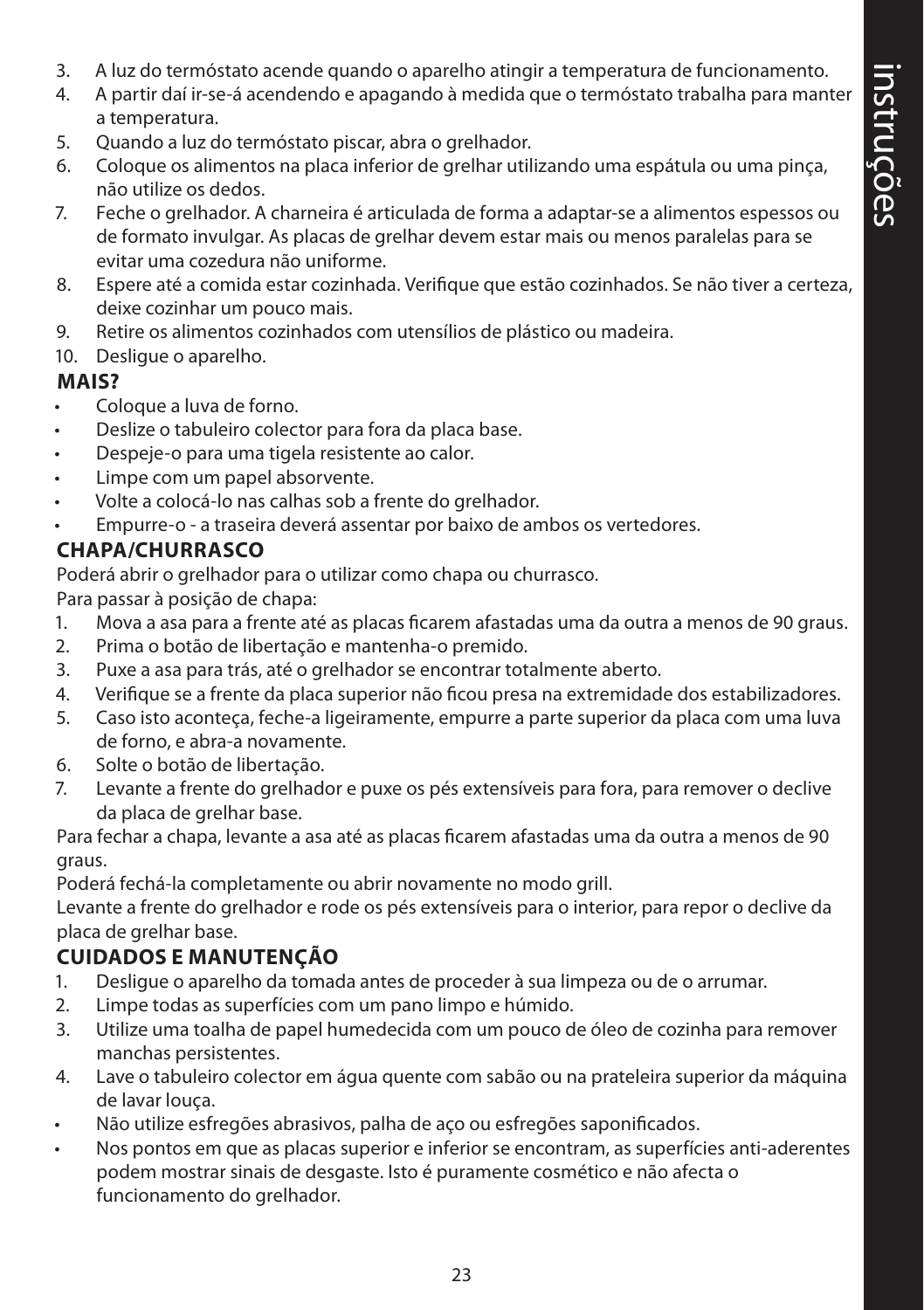**PROTECÇÃO AMBIENTAL**<br>Para evitar problemas ambientais e de saúde devido a substâncias perigosas contidas em equipamentos eléctricos e electrónicos, os aparelhos com este símbolo não deverão ser misturados com o lixo doméstico e sim recuperados, reutilizados ou reciclados.

#### **TEMPOS DE COZEDURA E SEGURANÇA ALIMENTAR**

Use estes tempos meramente como orientação. Estes são para alimentos frescos ou completamente descongelados. Quando cozinhar alimentos congelados, adicione mais 2 a 3 minutos para peixe e marisco e 3 a 6 minutos para carne e aves, dependendo da espessura e densidade dos alimentos.

Ao cozinhar alimentos pré-embalados, siga as directrizes das embalagens ou rótulos.

| <b>CARNE DE VACA</b>          | <b>MIN</b> | <b>SANDUÍCHES</b>                    | <b>MIN</b> |
|-------------------------------|------------|--------------------------------------|------------|
| filete                        | $5 - 7$    | queijo                               | $2 - 3$    |
| bife do lombo                 | $7 - 8$    | fiambre (cozinhado)                  | $5 - 6$    |
| hambúrguer, 100 g             | $7 - 8$    |                                      |            |
| kebabs, em cubos de 25 mm 7-8 | $7 - 8$    | <b>SNACKS</b>                        |            |
| bife da alcatra               | $5 - 7$    | calzone                              | $8 - 9$    |
| salsichas                     | $6 - 8$    | cachorros quentes                    | $2 - 3$    |
| lombo de vaca                 | $7-9$      |                                      |            |
| T-bone                        | $8 - 9$    | <b>FRANGO/PERU</b>                   |            |
|                               |            | peitos de frango                     | $5 - 7$    |
| <b>CORDEIRO</b>               |            | coxas (frango)                       | $5 - 7$    |
| kebabs, em cubos de 25 mm     | $7 - 8$    | peito de peru, às fatias             | $3 - 4$    |
| costeletas                    | $4-6$      |                                      |            |
| <b>PEIXE E MARISCO</b>        |            | <b>VEGETAIS</b>                      |            |
| filete de salmão              | $3 - 4$    | espargos                             | $3 - 4$    |
| filete de robalo              | $3 - 5$    | beringela, em fatias/cubos           | $8-9$      |
| posta de alabote, 12-25 mm    | $6 - 8$    | cebolas, em rodelas finas            | $5 - 6$    |
| posta de salmão, 12-25 mm     | $6 - 8$    | pimentos, em tiras finas             | $6 - 8$    |
| posta de espadarte, 12-25 mm  | $6 - 9$    | pimentos, grelhados                  | $2 - 3$    |
| posta de atum, 12-25 mm       | $6 - 8$    | pimentos inteiros untados com azeite | 8          |
| kebabs, em cubos de 25 mm     | $4-6$      | batatas, em rodelas/cubos            | $7-9$      |
| camarão                       | $1 - 2$    |                                      |            |
| vieiras                       | $4-6$      | <b>FRUTA</b>                         |            |
| <b>PORCO</b>                  |            | maçã, metade/fatia                   | $6 - 8$    |
| costeletas, 12 mm             | $5 - 6$    | bananas, cortadas ao comprimento     | $3 - 4$    |
| bife de fiambre não cozinhado | $5 - 6$    | nectarinas, metade/fatias            | $3 - 5$    |
| kebabs, em cubos de 25 mm 7-8 | $7 - 8$    | pêssegos, metade/fatias              | $3 - 5$    |
| salsichas                     | $6 - 8$    | ananás, fatias                       | $3 - 7$    |
| lombo, 12 mm                  | $4 - 6$    |                                      |            |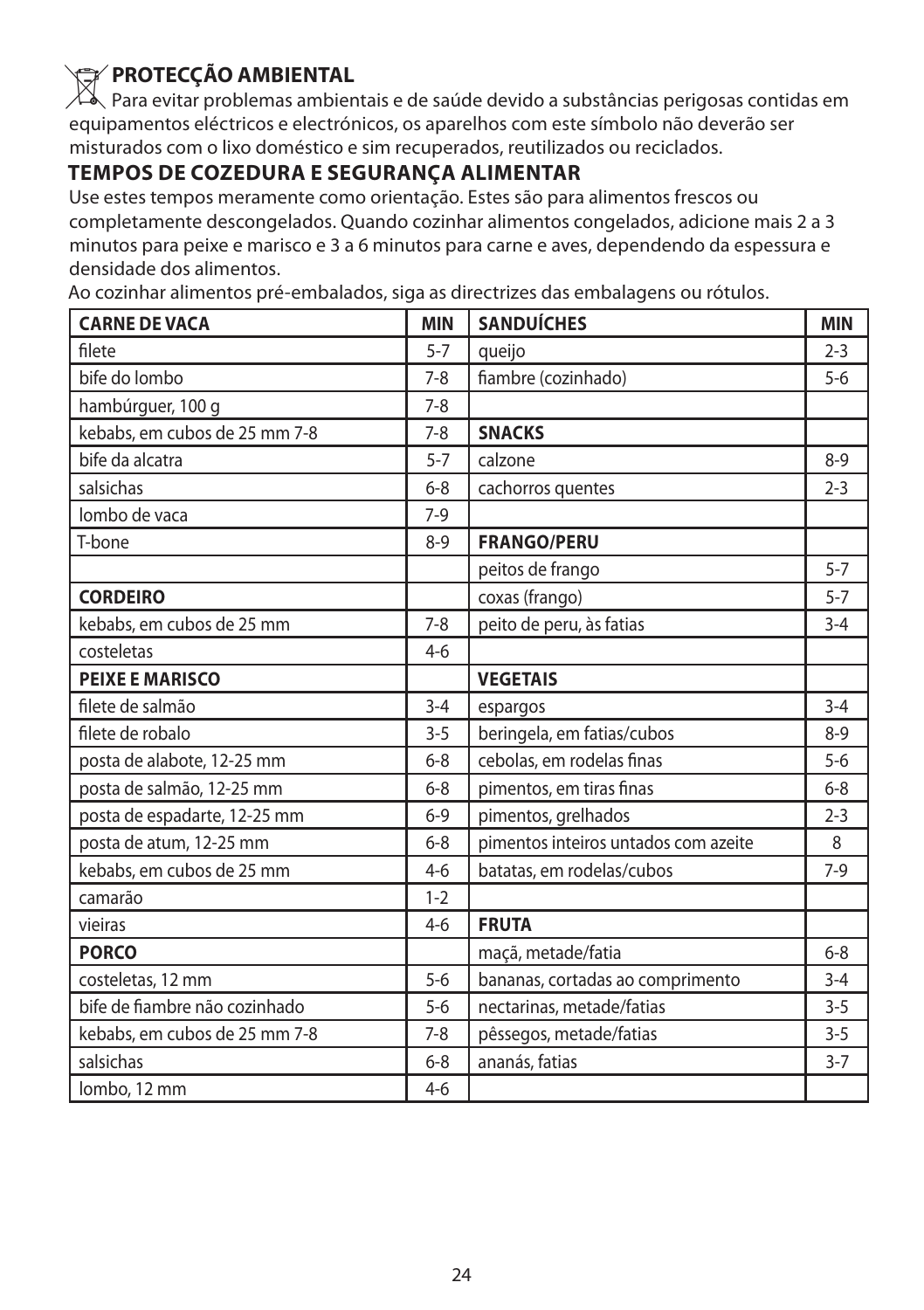Læs vejledningen og behold den til senere brug. Lad den følge med apparatet, hvis det overdrages til andre. Fjern al emballage før brug.

## **VIGTIGE SIKKERHEDSINSTRUKTIONER**

Følg altid de grundlæggende sikkerhedsregler, herunder:

Dette apparat kan anvendes af børn fra 8 år og derover og personer hvis fysiske, sansemæssige eller mentale evner er nedsat, eller personer uden den fornødne erfaring, hvis de er blevet instrueret/ har været under opsyn og forstår de forbundne farer. Børn må ikke lege med apparatet. Rengøring og vedligeholdelse må ikke foretages af børn, medmindre de er over 8 år og holdes under opsyn. Apparatet og ledningen skal holdes uden for rækkevidden af børn under 8 år.

Apparatet må ikke tilsluttes via en timer eller et fjernstyret system.  $\triangle$  Apparatets overflader kan blive meget varme.

Hvis ledningen er beskadiget, skal den udskiftes af producenten, serviceværkstedet eller en tilsvarende kvalificeret fagmand, så eventuelle skader undgås.

 $\otimes$  Læg ikke apparatet i vand.

- Madvarerne må ikke pakkes i plastfilm, plastposer, fryseposer eller metalfolie. Det kan beskadige grillen og skabe brandfare.
- Apparatet må ikke anvendes i nærheden af eller under brændbare materialer (f.eks. gardiner).
- Tilbered altid kød, fjerkræ og halvfabrikata heraf (hakket kød, burgerbøffer, etc.), til kødsaften er klar. Tilbered fisk indtil kødet er ugennemsigtigt hele vejen igennem.
- Brug ikke apparatet til andre formål end madlavning.
- Undlad at anvende apparatet, hvis det er beskadiget eller ikke fungerer korrekt.

## **KUN TIL PRIVAT BRUG**

## **TEGNINGER**

- A. Grill/panini funktion
- B. Stege-/grillplade funktion
- 1. Håndtag
- 2. Grillplader
- 3. Strømindikator (rødt)
- 4. Termostat lys (grønt)

## **FØR APPARATET TAGES I BRUG FØRSTE GANG**

Tør grillpladerne af med en fugtig klud.

## **SÅDAN BRUGES GRILLEN**

- Kontrollér, at drypbakken er fuldstændig trykket ind dens bagerste del bør være under begge overløb.
- 1. Tilslut apparatet til strøm.
- 2. Strømlampen lyser, så længe apparatet er tilsluttet strøm.
- 3. Termostatlampen vil lyse, når apparatet når den rette temperatur til tilberedning.
- 5. Drypbakke
- 6. Frigørelsesknap
- 7. Stabilisatorer
- 8. Fod
- 9. Overløb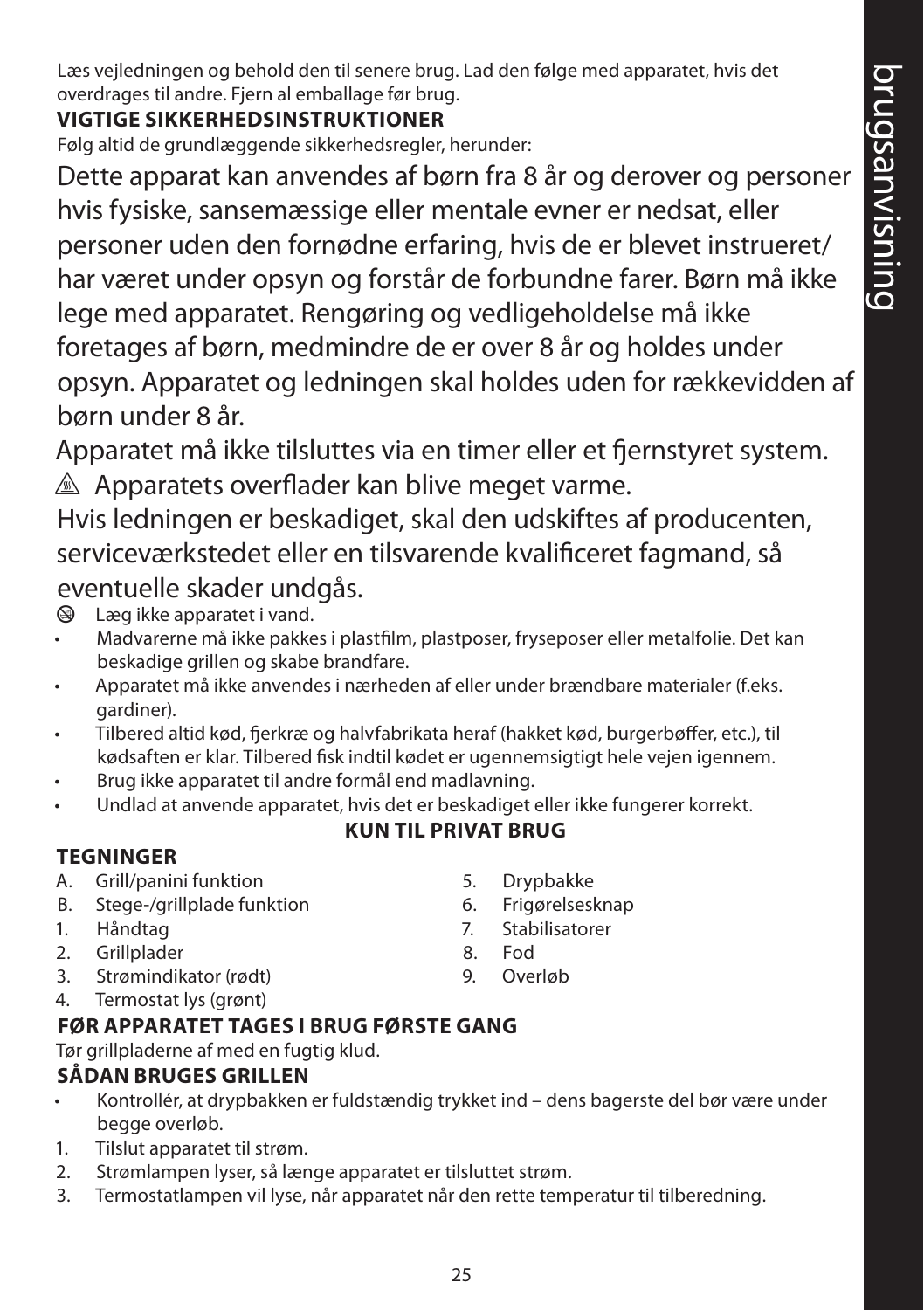- 4. Den vil herefter tænde og slukke som termostaten arbejder for at opretholde temperaturen.
- 5. Når termostatlampen lyser, åbn grillen.
- 6. Læg maden på den underste plade med en spatel eller madpincet, ikke fingrene.
- 7. Luk grillen. Hængslet er bevægeligt, så grillen kan klare tykke eller ujævnt formede fødevarer. Grillpladerne skal anbringes så parallelt som muligt, for at sikre en jævn tilberedning.
- 8. Vent til maden er færdigtilberedt. Kontroller, at den tilberedte mad har fået nok. Ellers lægges den tilbage i grillen og steges lidt mere.
- 9. Tag den tilberedte mad ud med træ- eller plastikredskaber.
- 10. Tag stikket ud af stikkontakten.

#### **ANDET?**

- Tag en ovnhandske på.
- Træk drypbakken ud fra den nederste plades underside.
- Tøm dens indehold ud i en varmeresistent skål.
- Tør den af med køkkenrulle.
- Sæt den tilbage i skinnerne under grillens forreste del.
- Tryk den ind dens bagerste del bør være under begge overløb.

### **STEGE-/GRILLPLADE**

Du kan åbne grillen op for at bruge den som stege- eller grillplade.

Ændr til stegeposition:

- 1. Træk håndtaget fremad indtil der er under 90 grader mellem pladerne.
- 2. Tryk på frigørelsesknappen og hold den nede
- 3. Træk håndtaget tilbage indtil grillen et helt åben
- 4. Kontrollér, at den øverste plades forreste del ikke griber fat i stabilisatorernes ende.
- 5. Hvis dette er tilfældet, luk den en smule, tryk på pladens øverste del med en ovnhandske og åbn den igen.
- 6. Slip frigørelsesknappen.
- 7. Løft grillens forreste del op og klik de udtrækkelige fødder ud, for at udligne hældningen under grillpladen.

Luk stegepladen ved at løfte op i håndtaget, indtil der er under 90 grader mellem pladerne. Du kan nu lukke den helt eller åbne den igen til grillfunktion.

Løft grillens forreste del op og skru de udtrækkelige fødder ind i grillen, for at gendanne hældningen under den nederste grillplade.

#### **PLEJE OG VEDLIGEHOLDELSE**

- 1. Afbryd strømmen til apparatet og lad den køle ned, før den rengøres og stilles væk.
- 2. Tør alle overflader af med en ren, fugtig klud.
- 3. Besværlige pletter kan fjernes med et stykke køkkenrulle fugtet med lidt madolie.
- 4. Drypbakken kan vaskes i varmt sæbevand eller i øverste bakke i opvaskemaskinen.
- Undlad at anvende skurepulver, ståluld eller skuresvampe med sæbe.
- Alle steder, hvor top- og bundplader kommer i kontakt med hinanden, kan slip-let overfladen blive slidt. Det har kun en synsmæssig betydning og påvirker ikke grillens funktion.

**WILJØBESKYTTELSE**<br>Elektriske og elektroniske apparater, der er mærket med dette symbol, kan indeholde farlige stoffer, og må ikke bortskaffes med husholdningsaffald, men skal afleveres på en dertil udpeget lokal genbrugsstation for at undgå skade på miljø og menneskers sundhed.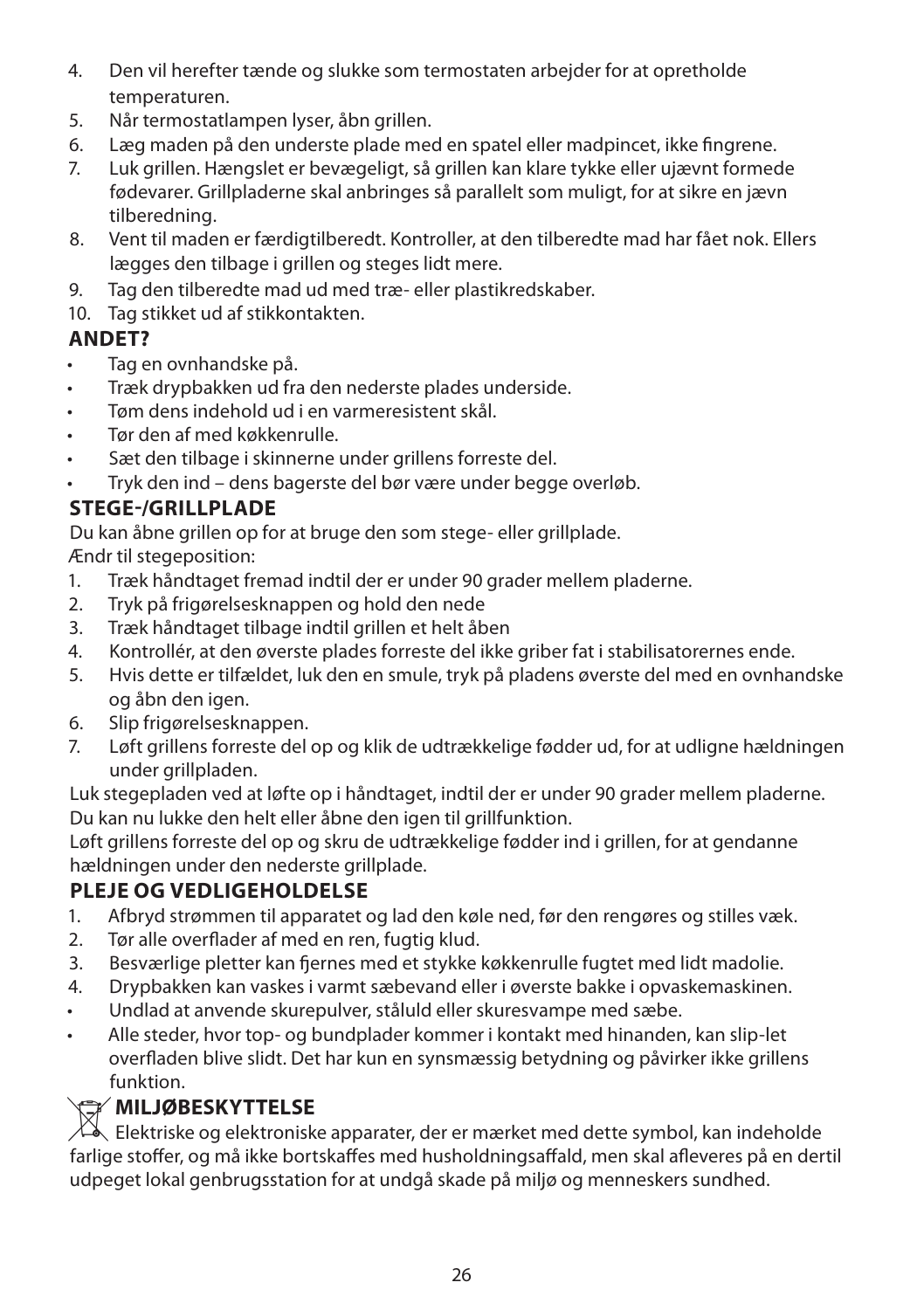### **TILBEREDNINGSTID OG FØDEVARESIKKERHED**

Følgende tidsangivelser er kun retningsgivende. De gælder for friske eller fuldt optøede madvarer, der tilberedes ved middel varme. Ved tilberedning af frostvarer øges tilberedningstiden med 2-3 minutter for fisk og skaldyr, og med 3-6 minutter for kød og fjerkræ afhængigt af madvarernes tykkelse og kompakthed.

| <b>OKSEKØD</b>                             | <b>MIN</b> | <b>SANDWICH</b>                  | <b>MIN</b> |
|--------------------------------------------|------------|----------------------------------|------------|
| filet                                      | $5 - 7$    | ost                              | $2 - 3$    |
| tournedos                                  | $7 - 8$    | skinke (kogt)                    | $5 - 6$    |
| hakkebøf, 100 g                            | $7 - 8$    |                                  |            |
| kebabkød, 25 mm tern                       | $7 - 8$    | <b>SNACKS</b>                    |            |
| ribeye                                     | $5 - 7$    | panini                           | $8 - 9$    |
| pølser                                     | $6 - 8$    | hotdog                           | $2 - 3$    |
| entrecote                                  | $7-9$      |                                  |            |
| T-bone                                     | $8 - 9$    | <b>KYLLING/KALKUN</b>            |            |
|                                            |            | stykker af kyllingebryst         | $5 - 7$    |
| <b>LAMB</b>                                |            | kyllingelår                      | $5 - 7$    |
| kebabkød, 25 mm tern                       | $7 - 8$    | kalkunbryst, i skiver            | $3 - 4$    |
| lammekoteletter                            | $4-6$      |                                  |            |
|                                            |            | <b>GRØNTSAGER</b>                |            |
| <b>FISK OG SKALDYR</b>                     |            | aubergine, skiver/tern           | $8 - 9$    |
| laksefilet                                 | $3 - 4$    | løg, tynde skiver                | $5 - 6$    |
| filet af aborre eller lignende 3-5         | $4 - 6$    | peberfrugt, tynde skiver         | $6 - 8$    |
| helleflyndersteak, 12-25 mm                | $6 - 8$    | peberfrugt, grilles til at flå   | $2 - 3$    |
| laksesteak, 12-25 mm                       | $6 - 8$    | hele peberfrugter smurt med olie | 8          |
| steak af sværdfisk eller lignende, 12-25mm | $6 - 9$    | kartofler, skiver/tern           | $7-9$      |
| tunbøf, 12-25 mm                           | $6 - 8$    |                                  |            |
| fiskekebab, 25 mm tern                     | $4 - 6$    | <b>FRUGT</b>                     |            |
| rejer                                      | $1 - 2$    | æble, halve/skiver               | $6 - 8$    |
| kammuslinger                               | $4 - 6$    | banan, skåret på langs           | $3 - 4$    |
|                                            |            | nektarin, halve/skiver           | $3 - 5$    |
| <b>SVINEKØD</b>                            |            | fersken, halve/skiver            | $3 - 5$    |
| koteletter, 12 mm                          | $5-6$      | ananas, skiver                   | $3 - 7$    |
| skinkeschnitzel                            | $5-6$      |                                  |            |
| kebabkød, 25 mm tern                       | $7 - 8$    |                                  |            |
| pølser                                     | $6 - 8$    |                                  |            |
| mørbradbøf, 12 mm                          | $4 - 6$    |                                  |            |

Ved tilberedning af færdigtilberedt mad følges vejledningen på pakken eller mærkningen.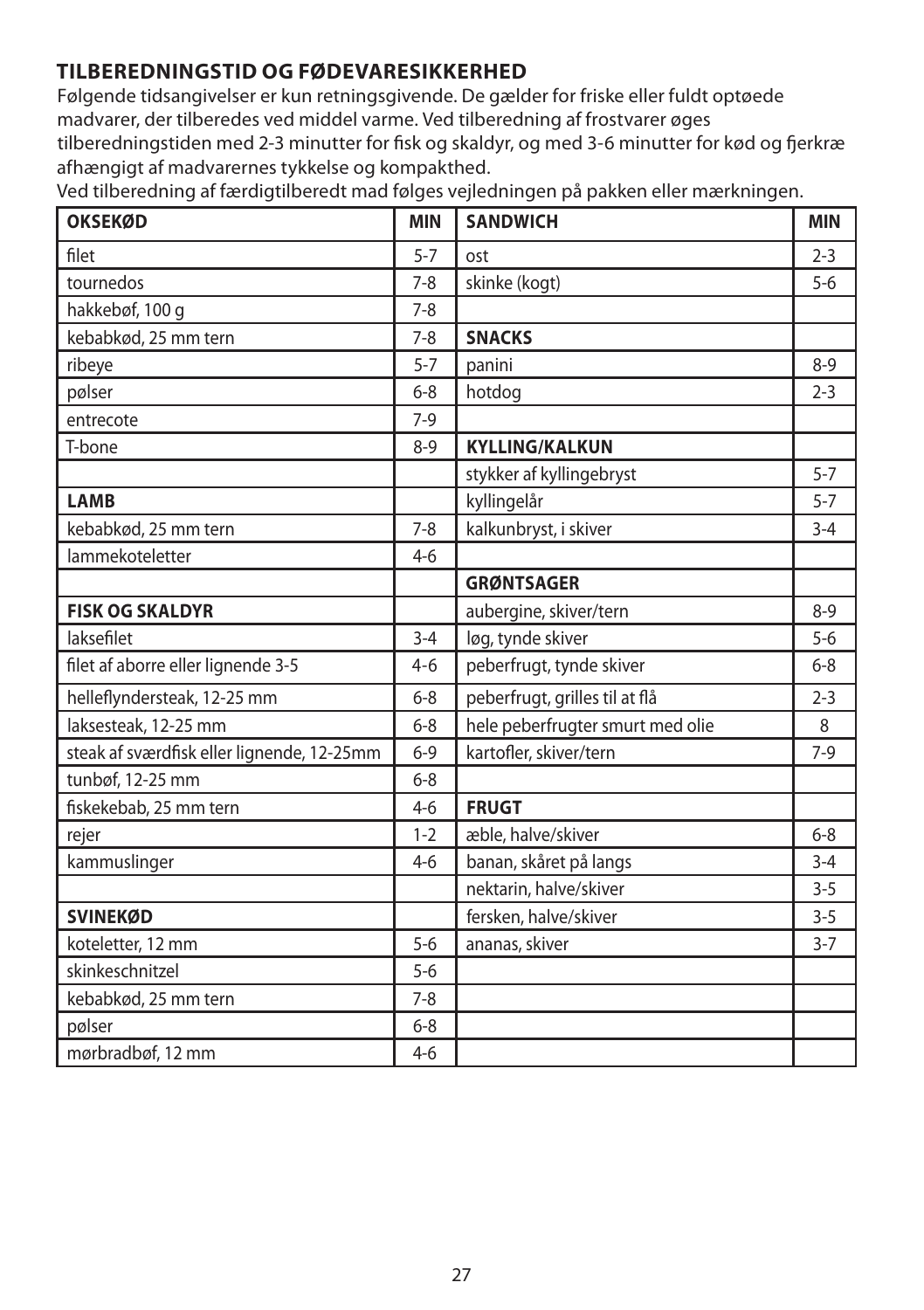Läs bruksanvisningen och spara den för framtida bruk. Låt bruksanvisningen följa med om du överlåter apparaten. Ta bort allt förpackningsmaterial före användning.

## **VIKTIGA SKYDDSÅTGÄRDER**

Följ allmänna säkerhetsföreskrifter, däribland följande:

Denna apparat kan användas av barn från 8 års ålder och uppåt och av personer med nedsatt fysisk, sensorisk eller mental förmåga eller med bristande erfarenhet och kunskap, om personerna i fråga är under uppsikt och har fått anvisningar om hur apparaten fungerar och om de har förstått vilka risker som användningen kan medföra. Barn ska inte leka med apparaten. Rengöring och

användarunderhåll ska inte utföras av barn, såvida de inte är över 8 år och är under uppsikt. Håll apparat och elkabel utom räckhåll för barn under 8 år.

Anslut inte apparaten genom en extern timer eller fjärrkontroll.  $\triangle$  Apparatens utsida blir varm.

Om sladden är skadad måste den ersättas av tillverkaren,

serviceombud eller någon med liknande kompetens för att undvika skaderisker.

 $\otimes$  Sänk inte ned apparaten i någon vätska.

- Vira inte in ingredienserna i plast-/aluminiumfolie eller plastpåsar vid grillningen det förstör grillen och det utgör en brandfara.
- Använd inte apparaten nära eller under lättantändligt material (t.ex. gardiner).
- Tillaga alla kött- och fågelprodukter, även styckade och malda delar, tills köttsaften tränger igenom. Tillaga fisk tills köttet är fast.
- Använd inte grillen för något annat ändamål än det avsedda.
- Använd inte apparaten om den är skadad eller fungerar dåligt.

## **ENDAST FÖR HUSHÅLLSBRUK**

## **BILDER**

- A. Rost/toastläge
- B. Stek/grilläge
- 1. Handtag
- 2. Grillplattor
- 3. Indikatorlampa (röd)
- 4. Termostatlampa (grön)

## **FÖRE FÖRSTA ANVÄNDNINGEN**

Torka av grillplattorna med en fuktig trasa.

## **ATT ANVÄNDA GRILLEN**

- Kontrollera att droppbrickan är fullständigt indragen –droppbrickans bakre del ska vara nedanför de båda spillöppningarna.
- 1. Sätt stickproppen i väggkontakten.
- 2. Strömlampan lyser så länge som apparaten är ansluten till elnätet.
- 3. Termostatlampan tänds när apparaten har kommit upp till rätt temperatur.
- 5. Droppbricka
- 6. Frigöringsknapp
- 7. Gångjärn
- 8. Fot
- 9. Spillöppningar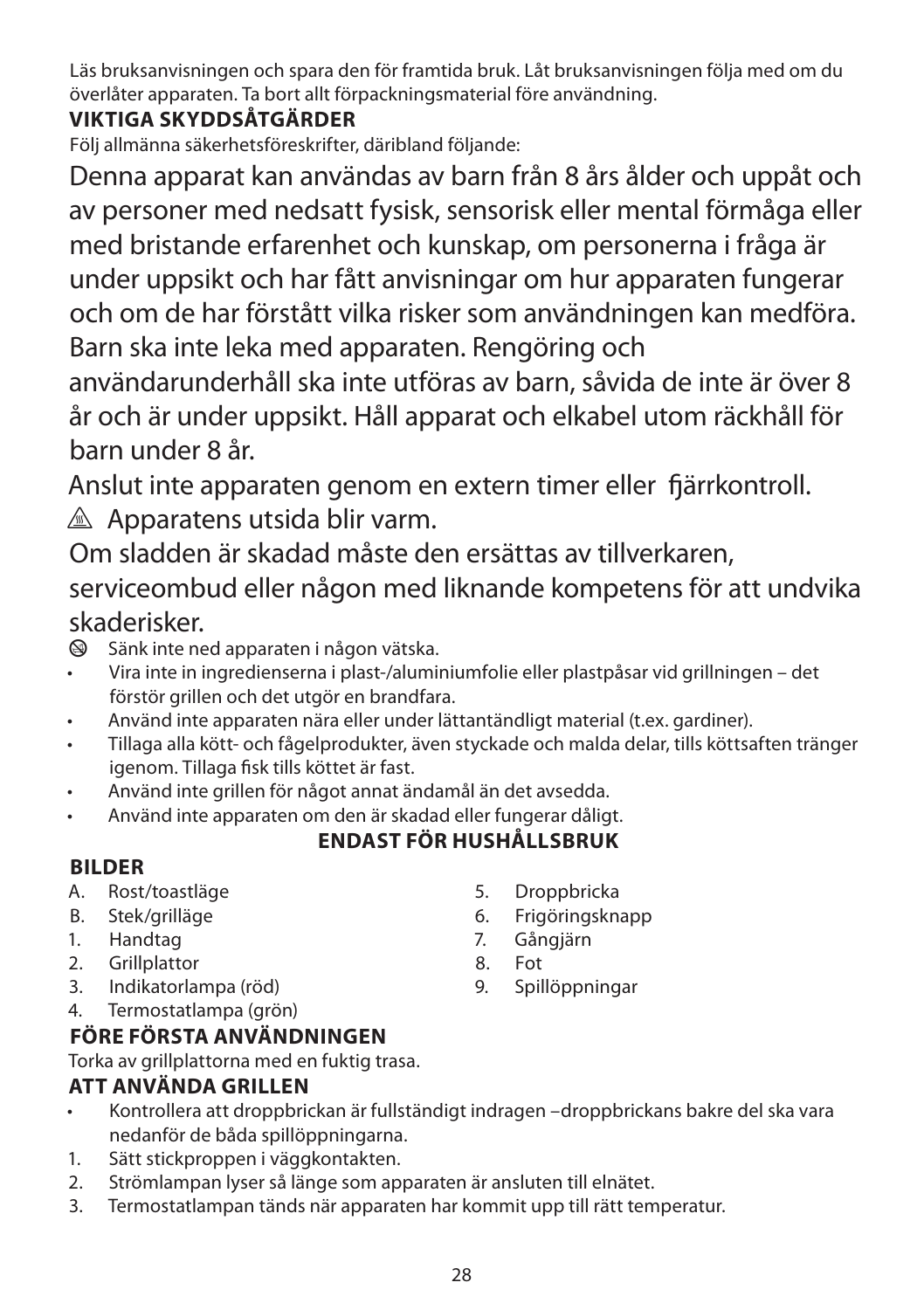- 4. Den kommer sedan att tändas och släckas växelvis allteftersom termostaten justerar temperaturen.
- 5. Öppna apparaten när termostatlampan har tänts.
- 6. Lägg maten på bottenplattan använd en stekspade eller en tång, inte fingrarna.
- 7. Stäng grillen. Gångjärnen är anpassade till att klara ingredienser av olika storlek och form. Grillningen blir jämnare om grillplattorna är så parallella som möjligt.
- 8. Vänta tills maten är genomgrillad. Kontrollera grillningen och utöka grilltiden vid behov.
- 9. Ta maten från grillen med ett redskap av trä eller plast.
- 10. Dra ur sladden på apparaten.

#### **SEDAN?**

- Använd en grillvante.
- Dra ut droppbrickan under den nedre plattan.
- Töm ut innehållet i en värmetålig skål.
- Torka av droppbrickan med hushållspapper.
- Sätt tillbaka droppbrickan i spåren under apparatens framsida.

• Tryck in droppbrickan – baksidan ska vara under de båda spillöppningarna.

### **STEKA/GRILLA**

Man kan öppna apparaten helt (180°) och använda den för att steka eller grilla. Gör så här om du vill steka/grilla:

- 1. För handtaget framåt tills grillplattorna är mindre än 90° från varandra.
- 2. Tryck in frigöringsknappen och håll den inne.
- 3. För handtaget tillbaka tills grillen är helt öppen.
- 4. Kontrollera att den övre plattan inte hakar fast i gångjärnens yttersidor.
- 5. Stäng i så fall till plattan, korrigera läget med hjälp av grillvanten och öppna den igen.
- 6. Släpp upp frigöringsknappen.
- 7. Lyft apparaten och sväng ut de utdragbara stödfötterna för att utjämna nivåskillnaden mellan plattorna.

Stäng till apparaten med hjälp av handtaget så att plattorna står mindre än 90° från varandra. Därefter kan man antingen stänga eller öppna apparaten helt.

Lyft apparaten och sväng in de utdragbara stödfötterna så att den understa plattan återfår lutningen.

#### **SKÖTSEL OCH UNDERHÅLL**

- 1. Dra ur sladden på apparaten och låt den kallna innan den görs ren eller ställs undan.
- 2. Torka av alla ytor med en ren och fuktig trasa.
- 3. Använd en pappershandduk fuktad med lite matlagningsolja för att ta bort besvärliga fläckar.
- 4. Diska droppbrickan med diskmedel i varmt vatten eller använd diskmaskinens översta ställ.
- Använd inte kökssvamp, stålull eller rengöringskuddar.
- Där den övre och nedre grillplattan kommer i kontakt med varandra kan beläggningen visa tecken på slitage. Detta är enbart ytligt och påverkar inte grillens funktion.

## **WILJÖSKYDD**

För att undvika miljö- och hälsoproblem som beror på farliga ämnen i elektriska och elektroniska produkter får inte apparater som är märkta med denna symbol kastas tillsammans med osorterat hushållsavfall utan de ska tillvaratagas, återanvändas eller återvinnas.

## **TILLAGNINGSTID OCH LIVSMEDELSSÄKERHET**

Följande tillagningstider ska enbart betraktas som vägledande. De gäller för färska eller helt tinade livsmedel vid medeltemperatur. Vid tillagning från fruset tillstånd bör man lägga till 2-3 minuter för fisk och skaldjur och 3-6 minuter för kött och fågel, beroende på livsmedlets tjocklek och vikt.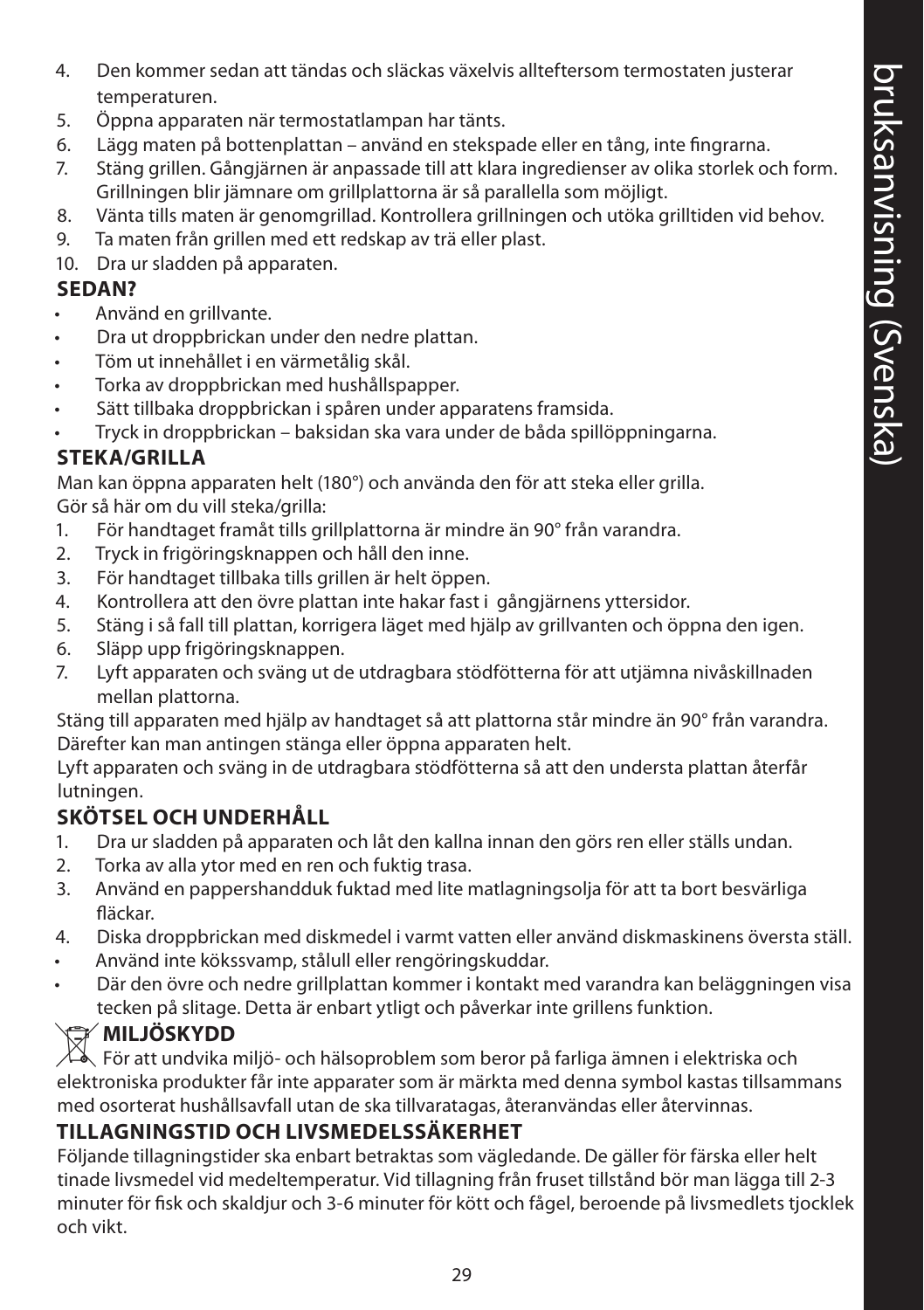Följ de riktlinjer för tilllagning som finns på paket eller etikett när det gäller färdigförpackade livsmedel.

| <b>NÖTKÖTT</b>                     | <b>MIN</b> | <b>SMÖRGÅSAR</b>                 | <b>MIN</b> |
|------------------------------------|------------|----------------------------------|------------|
| filé                               | $5 - 7$    | ost                              | $2 - 3$    |
| utskuren biff                      | $7 - 8$    | skinka (kokt/rökt)               | $5 - 6$    |
| hamburgare, 100 g                  | $7 - 8$    |                                  |            |
| grillbitar, tärningar på 25 mm     | $7 - 8$    | MELLANMÅL                        |            |
| rumpstek                           | $5 - 7$    | inbakad pizza (calzone)          | $8 - 9$    |
| korv                               | $6 - 8$    | korv med bröd                    | $2 - 3$    |
| ryggbiff                           | $7-9$      |                                  |            |
| T-benstek                          | $8 - 9$    | <b>KYCKLING/KALKON</b>           |            |
|                                    |            | kycklingbröst, bitar             | $5 - 7$    |
| <b>LAMM</b>                        |            | kycklinglår                      | $5 - 7$    |
| grillbitar, tärningar på 25 mm 7-8 | $7 - 8$    | kalkonbröst, skivor              | $3 - 4$    |
| lammkotletter                      | $4-6$      |                                  |            |
|                                    |            | <b>GRÖNSAKER</b>                 |            |
| <b>FISK OCH SKALDJUR</b>           |            | auberginer skivade/tärnade       | $8-9$      |
| laxfilé                            | $3 - 4$    | lök, tunna skivor                | $5-6$      |
| havsabborre, filé                  | $3 - 5$    | paprikor tunna skivor            | $6 - 8$    |
| hälleflundra, bit 12 - 25 mm 6-8   | $1-2$      | hela paprikor, penslade med olja | 8          |
| lax, bit 12 - 25 mm                | $6 - 8$    | potatisar, skivade/tärnade       | $7-9$      |
| svärdfisk, bit 12 - 25 mm          | $6 - 9$    |                                  |            |
| tonfisk, bit 12 - 25 mm            | $6 - 8$    | <b>FRUKT</b>                     |            |
| grillbitar, tärningar på 25 mm     | $4 - 6$    | äpplen, halverade/skivade        | $6 - 8$    |
| räkor                              | $1 - 2$    | bananer, delade på längden       | $3 - 4$    |
| musslor                            | $4 - 6$    | nektariner, halverade/skivade    | $3 - 5$    |
| <b>FLÄSK</b>                       |            | persikor, halverade/skivade      | $3 - 5$    |
| kotletter, 12 mm                   | $5 - 6$    | ananas, skivad                   | $3 - 7$    |
| skinkstek                          | $5 - 6$    |                                  |            |
| grillbitar, tärningar på 25 mm     | $7 - 8$    |                                  |            |
| korv                               | $6 - 8$    |                                  |            |
| filé, 12 mm                        | $4-6$      |                                  |            |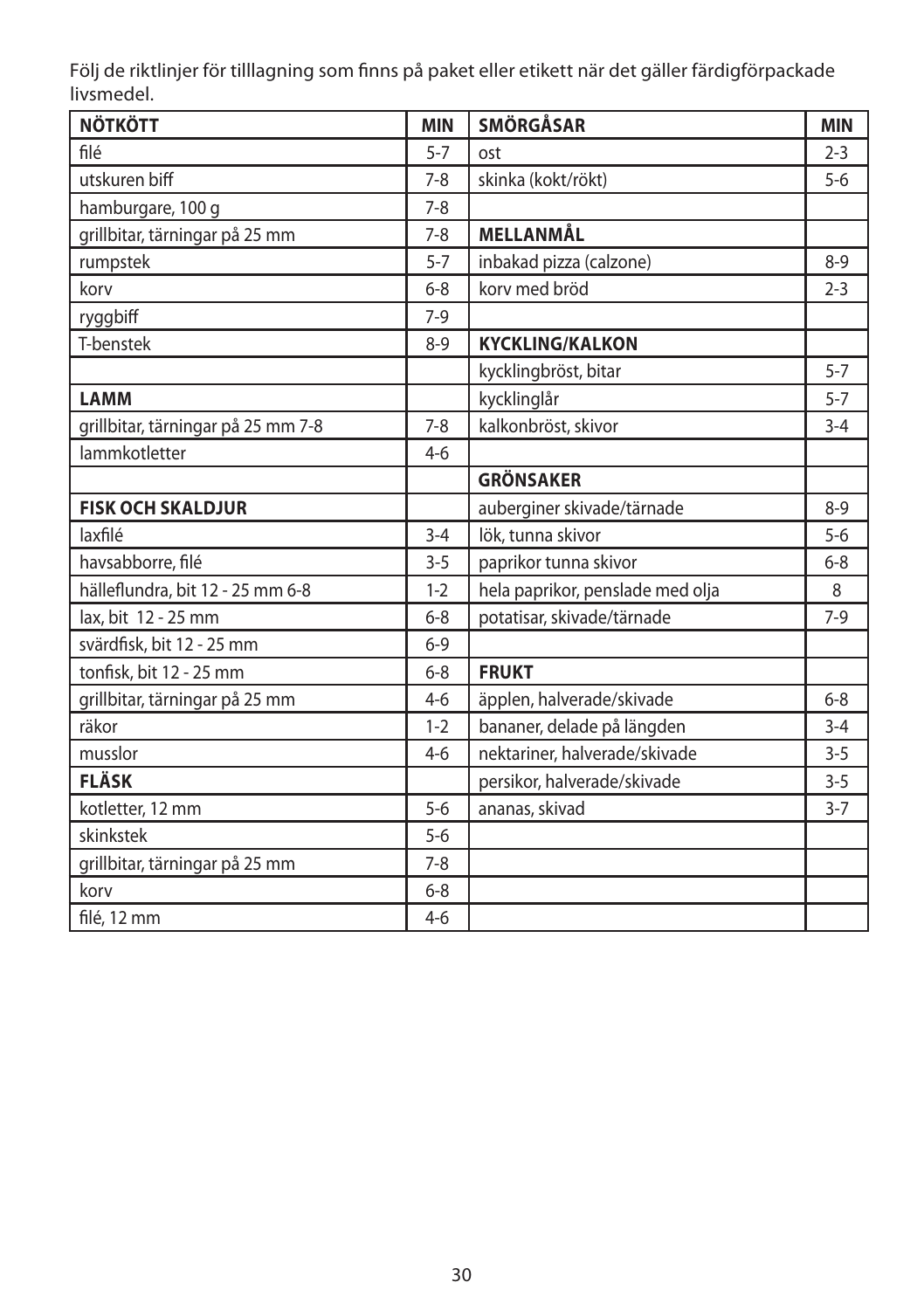Les instruksjonene, oppbevar dem på et trygt sted, og send de med apparatet hvis du gir det videre. Fjern all emballasje før bruk.

## **VIKTIG SIKKERHETSTILTAK**

Følg sikkerhetsinstruksene, inkludert

Dette apparatet kan brukes av barn fra åtte år og personer med nedsatte fysiske, sansende eller mentale evner eller manglende erfaring eller kunnskap hvis slike personer har fått opplæring eller blir holdt under oppsyn og forstår farene som er tilknyttet bruken av apparatet. Barn skal ikke leke med apparatet. Rengjøring og vedlikehold skal ikke utføres av barn med mindre de er over åtte år og holdes under oppsyn. Hold apparatet og ledningen utilgjengelig for barn under åtte år.

Ikke koble til apparatet via tidsbryter- eller fjernstyringssystem.  $\triangle$  Apparatets overflater vil bli varme.

Hvis kabelen er skadet så må den bli erstattet av fabrikanten, servicekontoret eller andre som er kvalifiserte for å unngå fare.<br>
Sollske senkapparatet ned i væske.

- Ikke senk apparatet ned i væske.
- Ikke pakk mat i plastfolie, plastposer (av polyetylen), eller metallfolie. Du vil ødelegge grillen og det er brannfarlig.
- Ikke bruk apparatet i nærheten av eller under brennbare stoffer (som f.eks. gardiner).
- Kok kjøtt, fjørfe, og lignende produkter (kjøttdeig, hamburgere, osv.) til saften renner av. Stek fisk til den er ugjennomsiktig.
- Ikke bruk apparatet til andre formål enn å lage mat.
- Ikke bruk apparatet hvis det er skadet eller har mangler.

#### **KUN FOR BRUK I HJEMMET**

#### **FIGURER**

- A. Grill-/paninimodus
- B. Panne-/grillmodus
- 1. Håndtak
- 2. Grillplater
- 3. Strømlyset(rød)
- 4. Termostatlampe (grønn)

#### **FØR FØRSTEGANGSBRUK**

Tørk av grillplatene med en fuktig klut.

## **BRUK AV GRILLEN**

- Sjekk at dryppskålen er ordentlig trykket inn baksiden skal være under begge rennene.
- 1. Ha kontakten i støpselet.
- 2. Strømlyset vil lyse så lenge apparatet er koblet til strømforsyningen.
- 3. Termostatlampen vil lyse når apparatet når driftstemperatur.
- 4. Den vil deretter kretse mellom på og av fordi termostaten vil jobbe med å holde temperaturen.
- 5. Åpne grillen når termostatlampen lyser.
- 6. Legg maten på den nedre grillplaten med en spatel eller tang, ikke bruk fingrene.
- 5. Oppsamlingsbakke
- 6. Utløserknapp
- 7. Stabilisatorer
- 8. Fot
- 9. Renner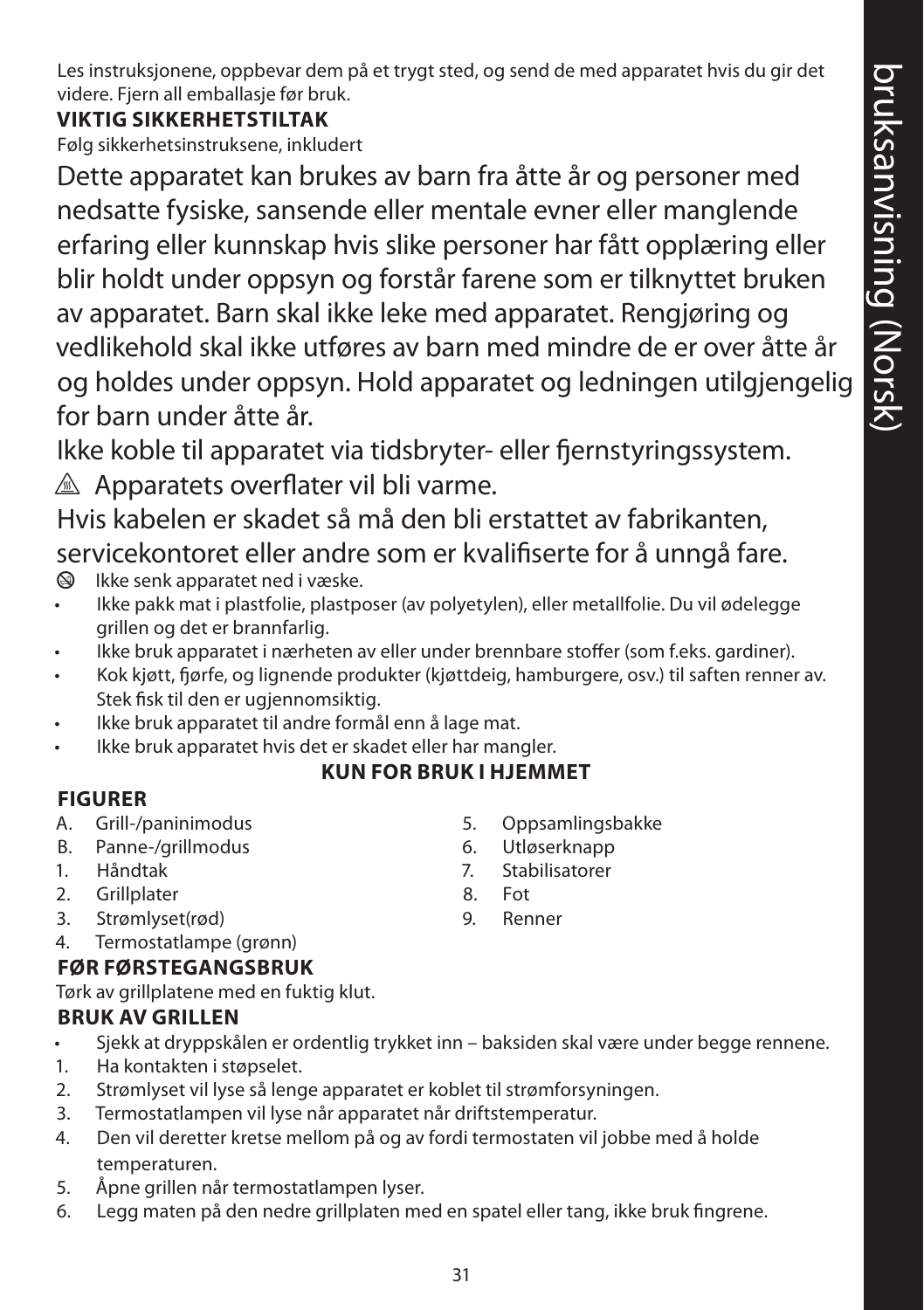- 7. Lukk grillen. Hengselet er tilpasset til å takle tykk eller merkelig formet mat. Grillplatene bør være omtrent parallelle, for å unngå ujevn grilling.
- 8. Vent til maten er tilberedt. Kontroller at maten er godt tilberedt. Hvis du er i tvil, la maten ligge litt til.
- 9. Fjern den ferdigkokte maten med kjøkkenverktøy av tre eller plast.
- 10. Koble fra apparatet

#### **MER?**

- Ta på deg stekevotten.
- Skyv dryppskålen ut fra under bunnplaten.
- Tøm den i en bolle som tåler varme.
- Tørk over den med kjøkkenpapir.
- Sett den tilbake i sporene under grillens forside.
- Skyv den inn baksiden skal være under begge rennene.

### **PANNE/GRILL**

Du kan åpne grillen opp for å bruke den som panne eller grill.

For å bruke den som panne:

- 1. Flytt håndtaket fremover til platene er mindre enn 90 grader fra hverandre
- 2. Trykk på utløserknappen og hold den inne
- 3. Skyv håndtaket tilbake til grillen er helt åpen
- 4. Sjekk at fronten på topplaten ikke henger seg fast i enden på stabilisatorene.
- 5. Hvis den gjør det, lukker du den forsiktig, skyver toppen av platen med en stekevott og åpner den på nytt.
- 6. Slipp utløserknappen.
- 7. Løft fronten på grillen og slå ut føttene, slik at du fjerner hellingen fra den underste grillplaten.

For å lukke pannen løfter du håndtaket til platene er mindre enn 90 grader fra hverandre. Du kan så lukke den helt, eller åpne den igjen i grillemodus.

Løft fronten på grillen og roter bena inn under grillen for å gjenopprette hellingen for den underste grillplaten.

## **STELL OG VEDLIKEHOLD**

- 1. Dra ut kontakten fra apparatet og la det kjøle fullstendig ned før rensing og nedlagring.
- 2. Tørk av alle overflater med en ren fuktig klut.
- 3. Bruk et papirhåndkle fuktet med litt matolje for å fjerne vanskelige flekker.
- 4. Vask oppsamlingsbakken i varmt såpevann, eller i det øverste nivået i oppvaskmaskinen.
- Ikke bruk avfettingsmiddel eller stålull med eller uten såpe.
- På steder der de øverste og nederste platene kommer i kontakt, kan de ikke-klebende overflatene vise tegn til slitasje. Dette vil ikke påvirke grillens drift.

## W**MILJØBESKYTTELSE**

 $\Box$  For å unngå miljømessige og helserelaterte problemer forbundet til farlige stoffer i elektriske og elektroniske varer, må ikke apparater merket med dette symbolet kastes sammen med vanlig avfall, men gjenvinnes, gjenbrukes eller resirkuleres.

## **STEKETID OG SIKKERHET**

Bruk disse steketidene kun som veiledende tider. De er for fersk eller helt tint mat, tilberedt med temperaturkontroll på medium temperatur. Når du tilbereder frossen mat, legg til 2-3 minutter for sjømat, og 3-6 minutter for kjøtt og fjørfe, avhengig av tykkelsen og tettheten av maten. Ved steking av ferdigpakket mat, følg eventuelle retningslinjer på pakken eller etiketten.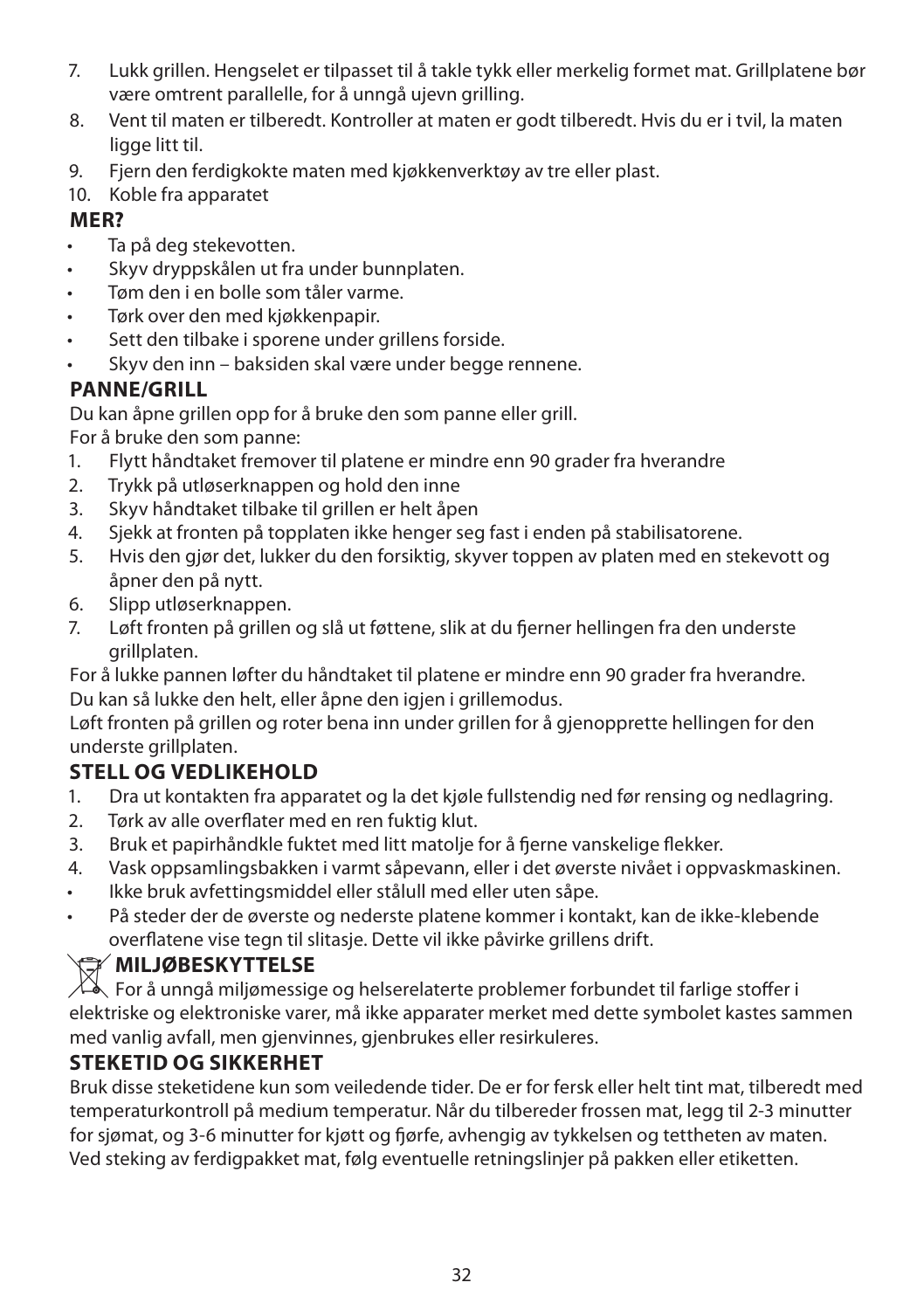| <b>STORFEKJØTT</b>         | <b>MIN</b> | <b>SMØRBRØD</b>               | <b>MIN</b> |
|----------------------------|------------|-------------------------------|------------|
| filet                      | $5 - 7$    | ost                           | $2 - 3$    |
| ryggbiff                   | $7 - 8$    | skinke (kokt)                 | $5-6$      |
| hamburger, 100 g           | $7 - 8$    |                               |            |
| grillspyd, 25 mm terninger | $7 - 8$    | <b>SNACKS</b>                 |            |
| rundbiff                   | $5 - 7$    | calzone                       | $8 - 9$    |
| pølser                     | $6 - 8$    | hot dogs                      | $2 - 3$    |
| ytrefilet                  | $7-9$      |                               |            |
| T-Bone                     | $8 - 9$    | <b>KYLLING/KALKUN</b>         |            |
|                            |            | kyllingbryst                  | $5 - 7$    |
| <b>LAMMEKJØTT</b>          |            | lår (kylling)                 | $5 - 7$    |
| grillspyd, 25 mm terninger | $7 - 8$    | kalkunbryst i skiver          | $3 - 4$    |
| ryggkoteletter             | $4 - 6$    |                               |            |
|                            |            | <b>GRØNNSAKER</b>             |            |
| <b>SJØMAT</b>              |            | asparges                      | $3 - 4$    |
| laksefilet                 | $3 - 4$    | aubergine, skiver/terninger   | $8 - 9$    |
| havabborfilet              | $3 - 5$    | løk, tynn skive               | $5-6$      |
| kveitebiff, 12-25 mm       | $6 - 8$    | paprika, tynn skive           | $6 - 8$    |
| laksebiff, 12-25 mm        | $6 - 8$    | paprika, grill skillet        | $2 - 3$    |
| sverdfiskbiff, 12-25 mm    | $6 - 9$    | hele paprika pensles med olje | 8          |
| tunfiskbiff, 12-25 mm      | $6 - 8$    | poteter, skiver/terninger     | $7-9$      |
| grillspyd, 25 mm terninger | $4 - 6$    |                               |            |
| reker                      | $1 - 2$    | <b>FRUKT</b>                  |            |
| kamskjell                  | $4 - 6$    | eple, halvert/skiver          | $6 - 8$    |
| <b>SVINEKJØTT</b>          |            | bananer, kuttet på langs      | $3 - 4$    |
| koteletter, 12 mm          | $5 - 6$    | nektariner, halvert/skiver    | $3 - 5$    |
| skinkesteik                | $5 - 6$    | ferskener, halvert/skiver     | $3 - 5$    |
| grillspyd, 25 mm terninger | $7 - 8$    | ananas, skiver                | $3 - 7$    |
| pølser                     | $6 - 8$    |                               |            |
| indrefilet, 12 mm          | $4 - 6$    |                               |            |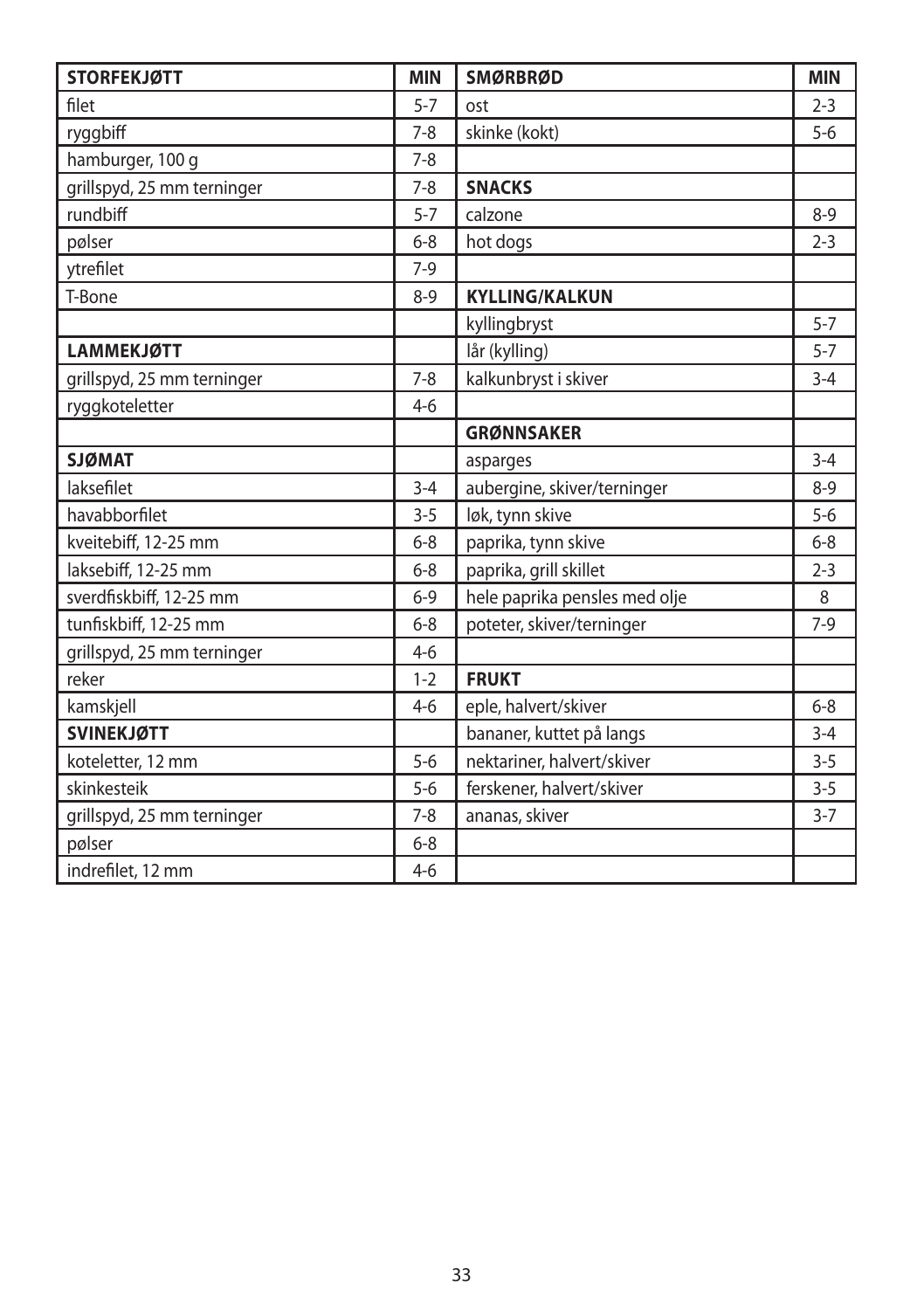Lue käyttöohjeet, säilytä ne ja anna ne laitteen mukana, mikäli luovutat sen toiselle henkilölle. Poista kaikki pakkausmateriaali ennen käyttöä.

## **TÄRKEITÄ VAROTOIMIA**

Seuraa perusvarotoimia, muun muassa seuraavia ohjeita:

Laitetta saavat käyttää yli 8-vuotiaat lapset ja henkilöt, joiden fyysinen, aistienvarainen tai henkinen toimintakyky on heikentynyt, tai joilla ei ole kokemusta ja tietoa, jos heitä valvotaan/ohjeistetaan, ja he ymmärtävät käyttöön liittyvät vaarat. Lapset eivät saa leikkiä laitteella. Lapset eivät saa puhdistaa tai tehdä hoitotoimia, jos he eivät ole yli 8-vuotiaita ja valvonnan alla. Pidä laite ja kaapeli alle 8-vuotiaiden ulottumattomissa.

Älä yhdistä laitetta ajastimen tai kauko-ohjausjärjestelmän kautta.

 $\triangle$  Laitteen pinnat tulevat kuumiksi.

Jos sähköjohto on vahingoittunut, se pitää antaa valmistajan, tämän huoltopalvelun tai vastaavan pätevyyden omaavan henkilön vaihdettavaksi vaarojen välttämiseksi.

 $\circledA$  Älä upota laitetta nesteeseen.

- Älä kääri ruokaa muovikalvoon, polyteenipusseihin tai metallifolioon. Se vaurioittaa grilliä ja saattaa aiheuttaa tulipalovaaran.
- Älä käytä laitetta lähellä syttyviä materiaaleja (esim. verhot) tai niiden alapuolella.
- Valmista liha, kana ja lihatuotteet (jauheliha, hampurilaispihvit jne.) kunnes lihan neste on kirkasta. Valmista kala kunnes sen liha on läpikypsää.
- Älä käytä laitetta mihinkään muuhun tarkoitukseen kuin ruoanlaittoon.
- Älä käytä laitetta, jos se on vahingoittunut tai toimii huonosti.

## **VAIN KOTIKÄYTTÖÖN**

## **PIIRROKSET**

- A. Grilli/panini-tila
- B. Paistolevy/grillaustila
- 1. Kahva
- 2. Grillilevyt
- 3. Virran valo (punainen)
- 4. Termostaatin valo (vihreä)

## **ENNEN ENSIMMÄISTÄ KÄYTTÖKERTAA**

Pyyhi grillin levyt kostealla liinalla.

## **GRILLIN KÄYTTÄMINEN**

- Tarkasta, että rasvapelti on työnnetty täysin sisään takareunan tulee olla kummankin roiskekourun alla.
- 1. Laita pistoke kiinni pistorasiaan.
- 2. Virran merkkivalo palaa niin kauan, kun laite on kytkettynä verkkovirtaan.
- 3. Termostaatin merkkivalo palaa, kun laite on saavuttanut käyttölämpötilan.
- 4. Se syttyy ja sammuu sitten termostaatin toimiessa ja pitäessä lämpötilan tasaisena.
- 5. Avaa grilli, kun termostaatin valo palaa.
- 6. Aseta ruoka grillin pohjalevylle lastalla tai pihdeillä, mutta ei sormin.
- 5. Rasvapelti 6. Vapautuspainike
- 7. Vakaajat
- 8. Jalka 9. Roiskekourut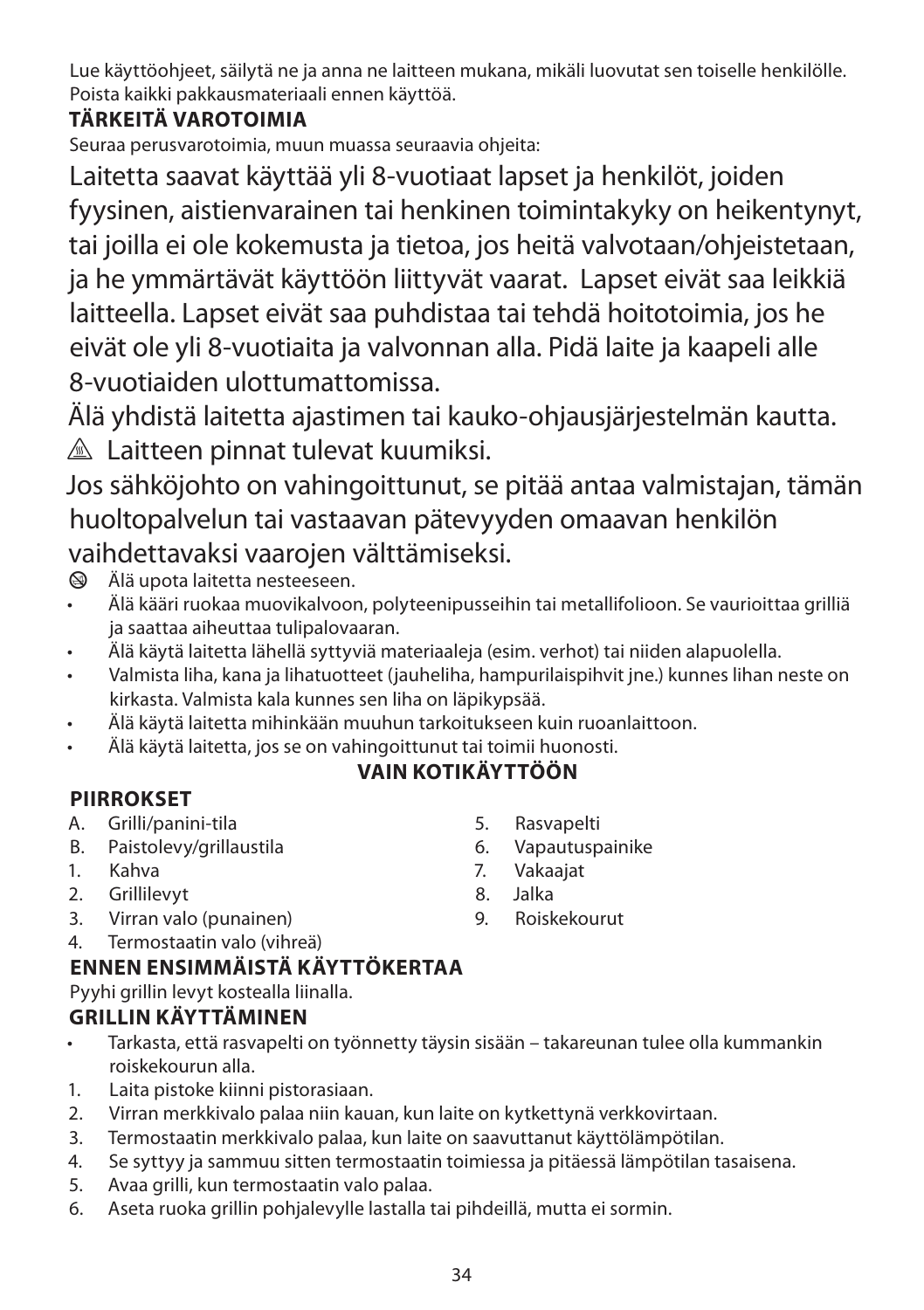- 7. Sulje grilli. Sarana soveltuu myös paksuille ja erikoisen muotoisille ruoille. Grillilevyjen tulee olla täysin vierekkäin ja samalla tasolla epätasaisen grillaustuloksen välttämiseksi
- 8. Odota kunnes ruoka on valmista. Tarkista ruoan kypsyys. Jos epäilet, pidä vielä hetki grillissä.
- 9. Käytä ruoan poisottoon puisia tai muovisia työkaluja.
- 10. Irrota laite sähköverkosta.

## **MUUTA?**

- Käytä uunikinnasta.
- Liu'uta rasvapelti ulos pohjalevyn alta.
- Tyhjennä se kuumuuden kestävään kulhoon.
- Pyyhi pelti talouspaperilla.
- Aseta se takaisin grillin edessä oleville kiskoille.
- Työnnä sitä takareunan tulee olla kummankin roiskekourun alla.

## **PAISTOLEVY/PÖYTÄGRILLI**

Voit avata grillin paistolevyksi tai käyttää sitä pöytägrillinä Siirtyminen paistolevy-asentoon:

- 1. Siirrä kahvaa eteenpäin, kunnes levyt ovat alle 90 asteen kulmassa.
- 2. Paina vapautuspainiketta ja pidä sitä alhaalla.
- 3. Vedä kahva takaisin, kallista grilli täysin auki.
- 4. Tarkasta, että etulevy ei osu vakaajien päihin.
- 5. Jos se osuu, sulje hieman, työnnä ylälevyä uunikintaalla ja avaa uudelleen.
- 6. Päästä vapautuspainike vapaaksi.
- 7. Nosta grillin etuosa ja taita kääntyvät jalat auki, poistamaan raon pohjagrillilevystä.

Sulje paistolevy nostamalla kahvasta kunnes levyt ovat 90 asteen kulmassa toisiinsa.

Voit sitten sulkea sen täysin tai avata uudelleen pöytägrillitilassa.

Nosta grillin etuosa, kierrä kääntyvät jalat grillin sisälle, palauta rako pohjagrillilevyyn.

## **HOITO JA HUOLTO**

- 1. Irrota laite sähköverkosta ja anna sen jäähtyä ennen puhdistusta tai säilytykseen laittamista.
- 2. Pyyhi kaikki pinnat puhtaalla, kostealla liinalla.
- 3. Poista pinttynyt lika talouspaperilla, jonka olet kostuttanut kasviöljyllä.
- 4. Pese rasvapelti lämpimässä saippuavedessä tai astianpesukoneen yläkorissa.
- Älä käytä kaapimia, teräsvillaa tai saippuasieniä.
- Niistä paikoista, joissa ylä- ja alalevy koskettavat toisiaan, voi tarttumattomissa pinnoissa näkyä hieman kulumista. Tämä on puhtaasti kosmeettista eikä vaikuta grillin toimintaan.

# W**YMPÄRISTÖN SUOJELU**

 $\forall \lambda$  Jotta vältettäisiin ympäristölle ja terveydelle koituvat haitat, jotka johtuvat vaarallisista aineista sähkölaitteissa ja elektronisissa laitteissa, tällä symbolilla varustetut laitteet tulee heittää pois erillään lajittelemattomista jätteistä, ne on otettava talteen, käytettävä uudestaan ja kierrätettävä.

## **VALMISTUSAJAT JA TURVALLISUUS**

Käytä näitä ohjeellisia aikoja grillatessasi. Ne on tarkoitettu tuoreelle tai pakastetulle ruoalle, joka valmistetaan medium-kypsyyteen. Jos grillaat pakastettuja tuotteita, lisää 2–3 minuuttia kaloille ja äyriäisille ja 3–6 minuuttia lihalle ja kanalle riippuen valmistettavan ruoan paksuudesta.

Valmistaessasi esikäsiteltyjä ja pakattuja tuotteita, seuraa pakkauksen ohjeita.

| <b>NAUDANLIHA</b> | <b>MIN</b> | <b>LEIVÄT</b>     | <b>MIN</b> |
|-------------------|------------|-------------------|------------|
| filee             | $5 - 7$    | juusto            | $2 - 3$    |
| kylki             | 7-8        | kinkku (keitetty) | 5-6        |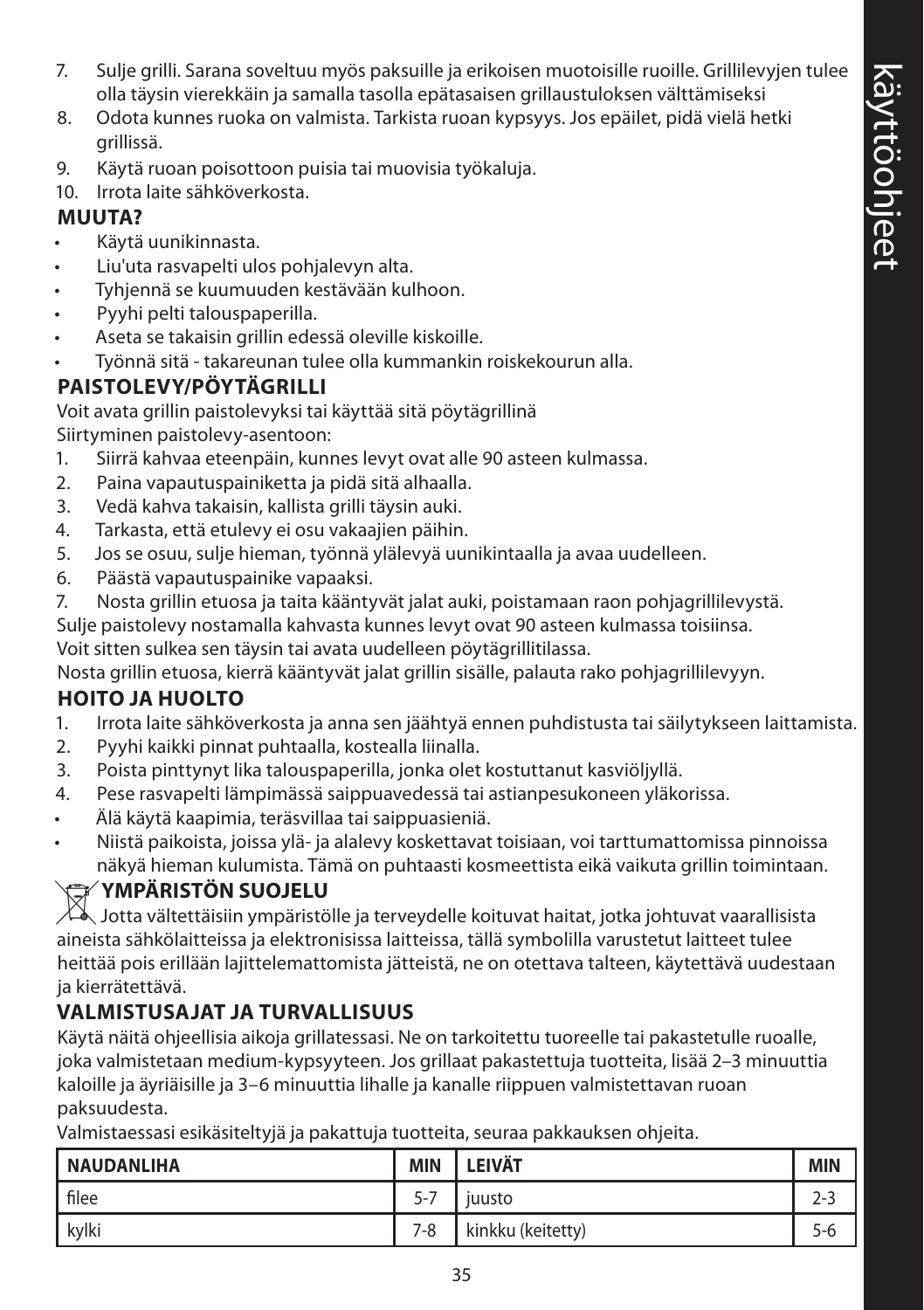| jauhelihapihvi, 100 g        | $7 - 8$ |                                       |         |
|------------------------------|---------|---------------------------------------|---------|
| vartaat, 25 mm kuutio        | $7 - 8$ | <b>PIKKURUOAT</b>                     |         |
| naudanpaisti                 | $5 - 7$ | calzonet                              | $8-9$   |
| makkarat                     | $6 - 8$ | hot dogit                             | $2 - 3$ |
| fileeselkä                   | $7-9$   |                                       |         |
| T-luupihvi                   | $8-9$   | <b>KANA/KALKKUNA</b>                  |         |
|                              |         | broilerinrinta                        | $5 - 7$ |
| <b>LAMMAS</b>                |         | reidet (kana)                         | $5 - 7$ |
| vartaat, 25 mm kuutio        | $7 - 8$ | kalkkunan rinta, siivuina             | $3 - 4$ |
| lampaan kyljykset            | $4-6$   |                                       |         |
|                              |         | <b>VIHANNEKSET</b>                    |         |
| <b>KALAT JA ÄYRIÄISET</b>    |         | parsa                                 | $3 - 4$ |
| lohifilee                    | $3 - 4$ | munakoiso, viipale/kuutio             | $8 - 9$ |
| meribaskifilee               | $3 - 5$ | sipuli, ohut viipale                  | $5-6$   |
| Ruijan-pallas pala, 12-25 mm | $6 - 8$ | paprika, ohut pala                    | $6 - 8$ |
| lohipala, 12-25 mm           | $6 - 8$ | paprikat, grillattavat ja kuorittavat | $2 - 3$ |
| miekkakala, pala 12-25 mm    | $6 - 9$ | kokonaiset paprikat                   | 8       |
| tonnikala 12-25 mm           | $6 - 8$ | perunat, viipale/kuutio               | $7-9$   |
| vartaat, 25 mm kuutio        | $4-6$   |                                       |         |
| katkaravut                   | $1 - 2$ | <b>HEDELMÄT</b>                       |         |
| kampasimpukat                | $4 - 6$ | omena, puolikas/viipale               | $6 - 8$ |
|                              |         | banaanit, pitkittäin puolitettu       | $3 - 4$ |
| <b>SIANLIHA</b>              |         | nektariini, puolikas/viipale          | $3 - 5$ |
| kyljykset, 12mm              | $5 - 6$ | persikat, puolikas/viipale            | $3 - 5$ |
| kinkku                       | $5 - 6$ | ananas, viipale                       | $3 - 7$ |
| vartaat, 25 mm kuutio        | $7 - 8$ |                                       |         |
| makkarat                     | $6 - 8$ |                                       |         |
| sisäfilee, 12mm              | $4 - 6$ |                                       |         |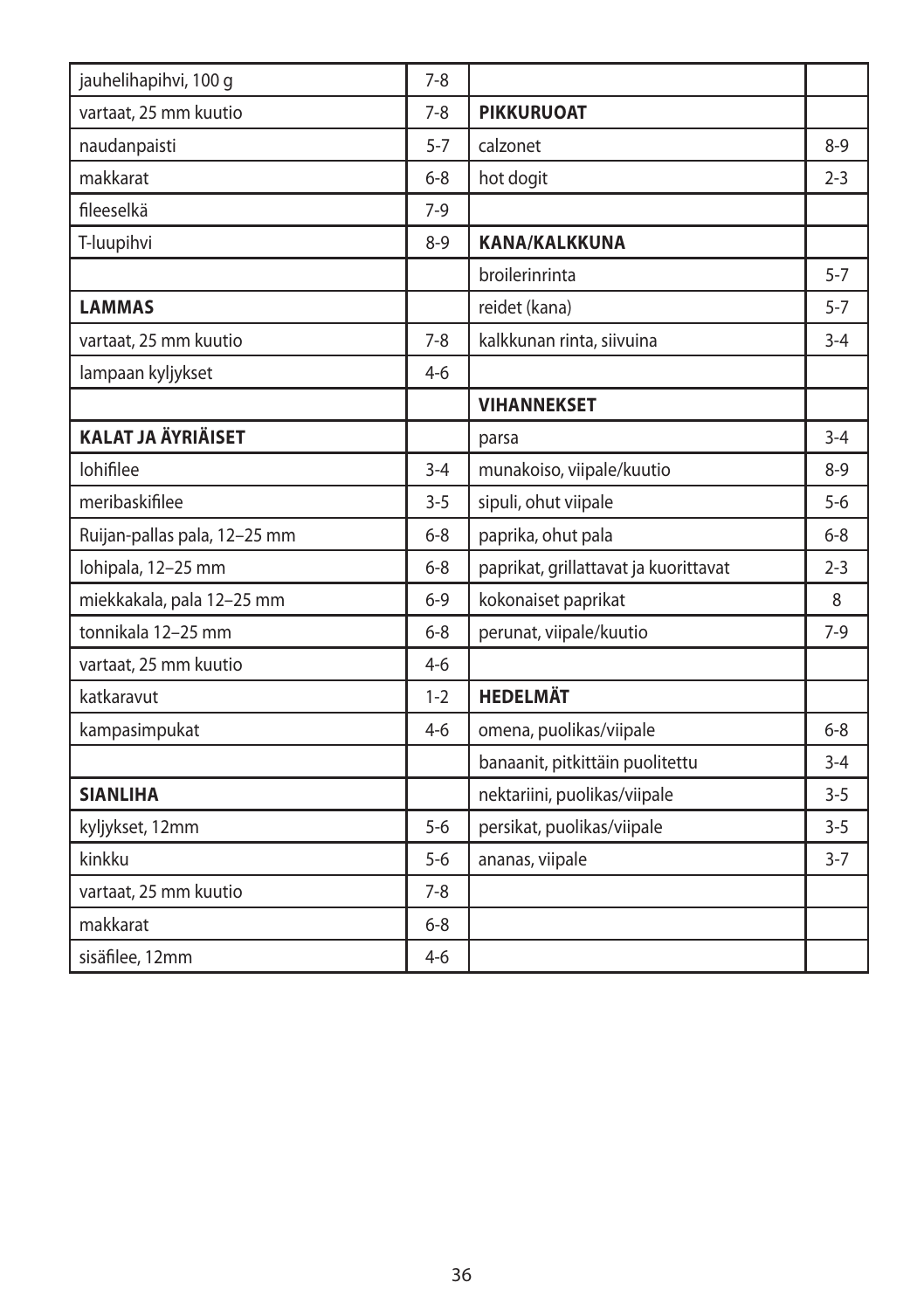#### **ЭЛЕКТРОСКОВОРОДА**

Прочтите инструкции, сохраните их, при передаче сопроводите инструкцией. Перед применением изделия снимите с него упаковку.

#### **ВАЖНЫЕ МЕРЫ ПРЕДОСТОРОЖНОСТИ**

Следуйте основным инструкциям по безопасности, включая следующие:

Использование данного устройства детьми старше 8 лет, лицами с ограниченными физическими, сенсорными или умственными способностями, недостатком опыта или знаний допускается при условии контроля или инструктажа и осознания связанных рисков. Детям запрещено играть с устройством. Очистку и обслуживание устройства могут выполнять дети старше 8 лет при условии наблюдения взрослыми. Храните устройство и кабель в недоступном для детей до 8 лет месте.

Не подсоединяйте прибор через таймер или систему дистанционного управления.

**<u>A</u>** Поверхности прибора нагреваются.

Если кабель поврежден, он должен быть заменен производителем, сервисным агентом или другим

квалифицированным лицом для предотвращения опасности.

- $\circledast$  Не погружайте прибор в жидкость.
- Не заворачивайте пищевые продукты в полимерную пленку, полиэтиленовые пакеты или металлическую фольгу. Это может привести к повреждению гриля и вызвать возгорание.
- Не используйте прибор рядом с горючими материалами (например, занавесками) или под ними.
- Готовьте мясо, птицу и продукты их переработки (фарш, рубленые бифштексы и т. д.) до тех пор, пока выделяемый сок не станет прозрачным. Готовьте рыбу до тех пор, пока мякоть не станет полностью матовой.
- Прибор предназначен только для приготовления пищи.
- Не используйте прибор, если он поврежден или работает с перебоями.

## **ТОЛЬКО ДЛЯ БЫТОВОГО ИСПОЛЬЗОВАНИЯ**

#### **ИЛЛЮСТРАЦИИ**

- A. Pежим гриль/панини
- B. Pежим гриль/барбекю
- 1. Pучка
- 2. Пластины гриля
- 3. Индикатор сети (красный)
- 4. Индикатор термостата (зеленый)

#### **ПЕРЕД ПЕРВЫМ ИСПОЛЬЗОВАНИЕМ ПРИБОРА**

Протирайте пластины гриля влажной тканью.

- 5. Поддон
- 6. Кнопка фиксатора
- 7. Стабилизаторы
- 8. Ножка
- 9. Водостоки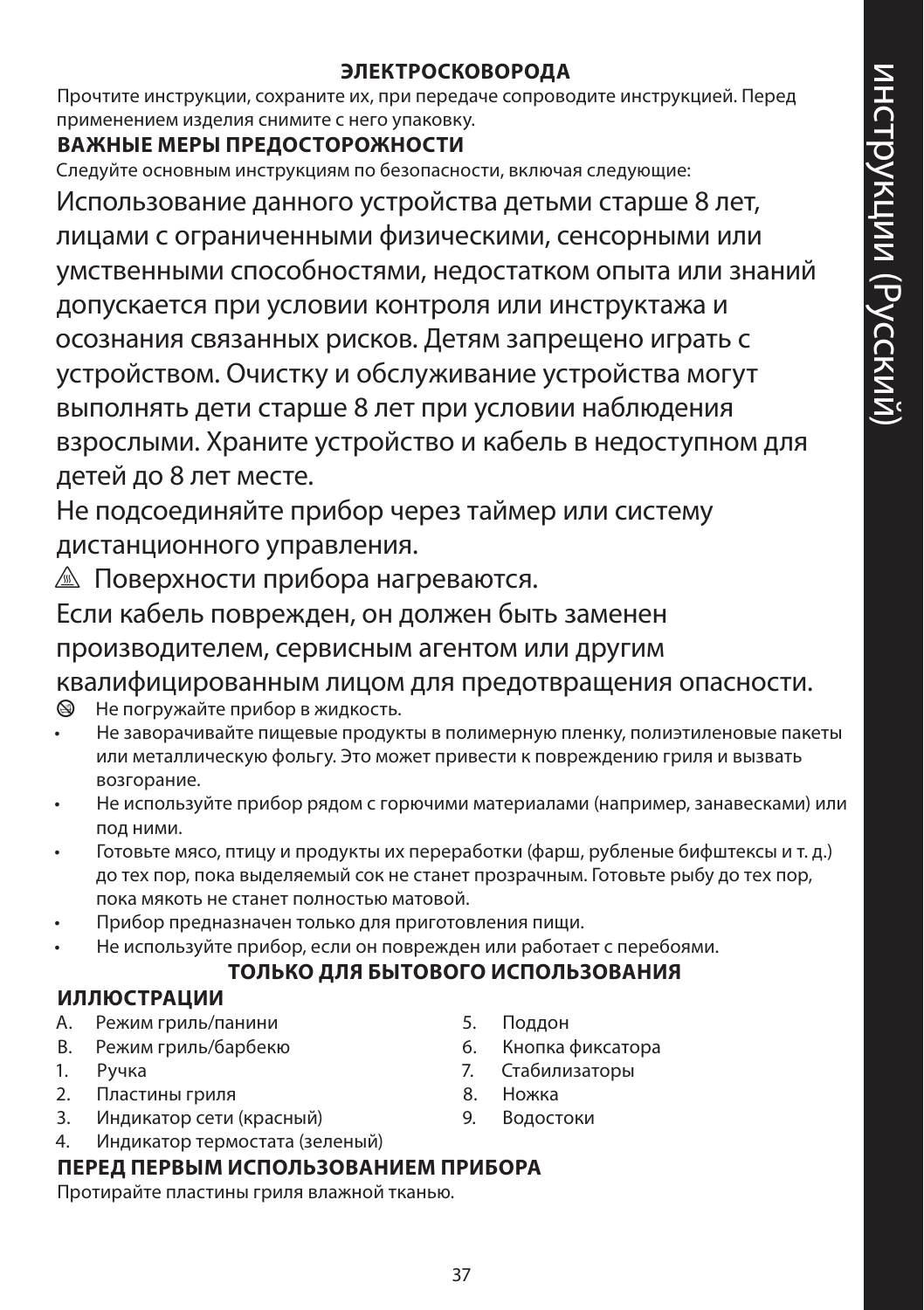#### **ИСПОЛЬЗОВАНИЕ ГРИЛЯ**

- Проверьте, чтобы поддон был полностью вставлен задняя его часть должна находиться под обоими водосливами.
- 1. Вставьте вилку в розетку.
- 2. Индикатор питания будет светиться все время, пока прибор подключен к электросети.
- 3. Индикатор термостата светится, когда устройство нагревается до рабочей температуры.
- 4. Затем лампочка поочередно включается и выключается во время поддержания термостатом нужной температуры.
- 5. Когда индикатор термостата засветился, открывайте гриль.
- 6. Поместите пищевые продукты на нижнюю пластину гриля с помощью лопатки или щипцов, но не пальцами.
- 7. Закройте гриль. Чтобы легче было готовить толстые куски пищи или куски неправильной формы, предусмотрено шарнирное соединение. Пластины гриля должны располагаться примерно параллельно, во избежание неравномерного приготовления.
- 8. Подождите, пока пища не приготовится. Проверьте, готова ли пища. В случае сомнений увеличьте время приготовления еще на несколько минут.
- 9. Выньте приготовленную пищу с помощью деревянной или пластмассовой лопатки.
- 10. Отключите прибор от электросети.

#### **ХОТИТЕ ЕЩЕ?**

- Наденьте рукавицу-прихватку.
- Выдвиньте поддон из-под подовой плиты.
- Слейте его содержимое в термостойкую емкость.
- Протрите его кухонным полотенцем.
- Установите его обратно на направляющие под передней частью гриля.
- Втолкните его задняя его часть должна находиться под обоими водосливами.

#### **ЖАРКА/БАРБЕКЮ**

Гриль можно открыть, чтобы использовать для жарки или барбекю.

Для перевода в положение жарки:

- 1. Переместите рукоятку вперед, пока пластины не образуют угол меньше 90 градусов
- 2. Зажмите на кнопку фиксатора
- 3. Оттяните рукоятку назад, пока гриль не окажется полностью открытым
- 4. Следите, чтобы верхняя пластина не зацепилась на конец стабилизаторов
- 5. Если это случится, плавно закройте ее, толкните верхнюю часть пластины рукавицейприхваткой и снова откройте
- 6. Отпустите кнопку фиксатора.
- 7. Поднимите переднюю часть гриля, вытащите раздвижные ножки, чтобы нижняя пластина гриля пребывала в горизонтальном положении.

Чтобы закрыть гриль, поднимите рукоятку, пока пластины не образуют угол меньше 90 градусов.

Можно полностью закрыть их или снова открыть в режиме гриля.

Поднимите переднюю часть гриля, вкрутите раздвижные ножки в гриль, чтобы вернуть наклон нижней пластине гриля.

#### **УХОД И ОБСЛУЖИВАНИЕ**

- 1. Отключите прибор и дайте ему остыть перед чисткой или хранением.
- 2. Протрите поверхность чистой влажной тканью.
- 3. Используйте бумажное полотенце, смоченное в растительном масле для удаления стойких пятен.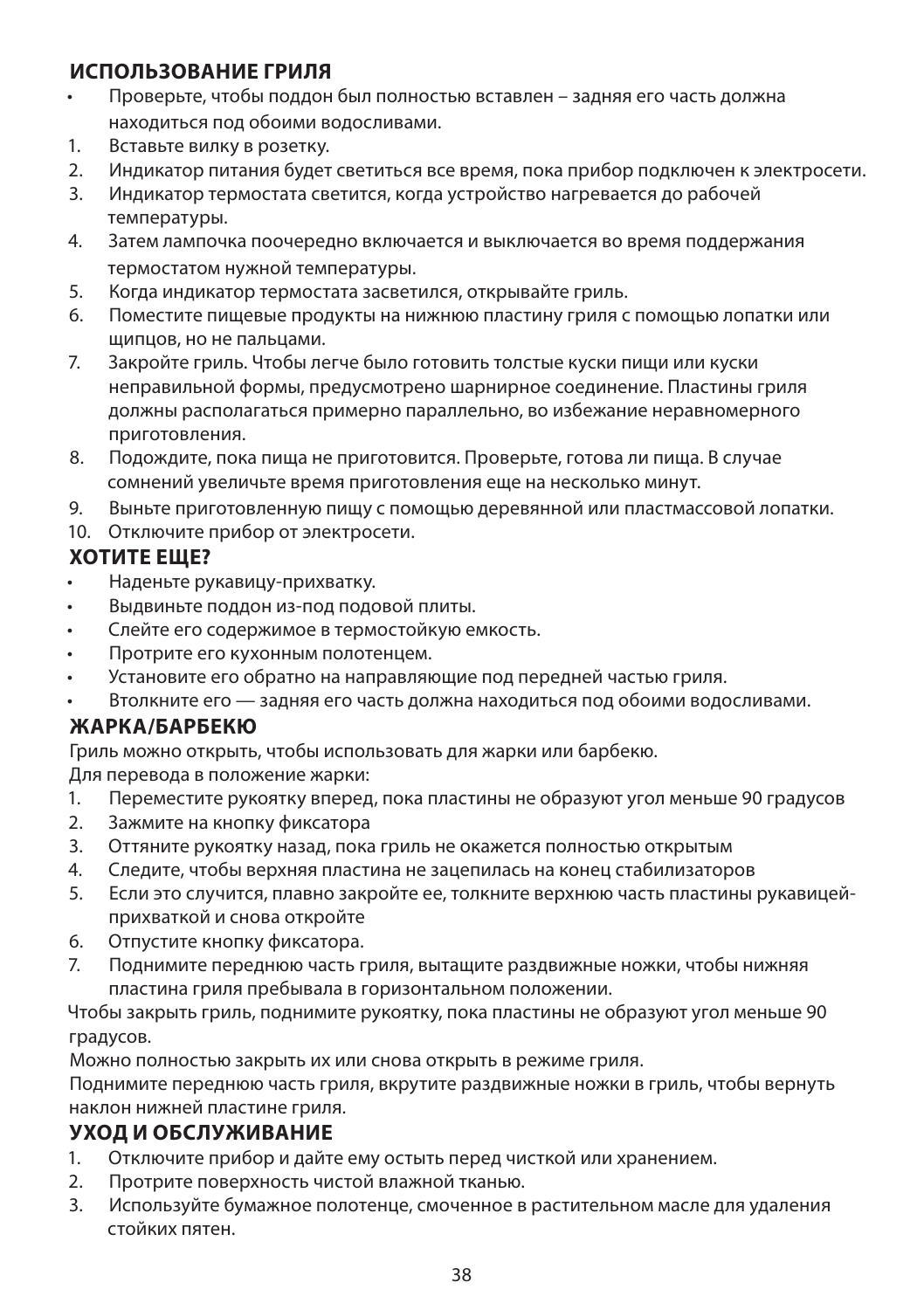- 4. Вымойте поддон теплой мыльной водой или поместите на верхнюю решетку посудомоечной машины.
- Не используйте металлические, проволочные мочалки или мыльные подушечки.
- В местах соприкосновения верхней и нижней пластины на антипригарных поверхностях могут появиться следы износа. Это только внешние признаки, не влияющие на работу гриля.

#### W**ЗАЩИТА ОКРУЖАЮЩЕЙ СРЕДЫ**

Для того чтобы избежать угроз для здоровья и окружающей среды из-за вредных веществ в электрических и электронных товарах, приборы, отмеченные данным символом, должны утилизироваться не как не отсортированные бытовые отходы, а как восстановленные или повторно использованные.

17888-56 220-240В~50/60Гц 1650-1960 Вт

Изготовитель: Cделано в Китае для VARTA Consumer Batteries GmbH & Co. KGaA, Альфред-Крупп Штрассе 9, Элльванген, 73479, Германия

#### **ВРЕМЯ ПРИГОТОВЛЕНИЯ И БЕЗОПАСНОСТЬ ПИЩЕВЫХ ПРОДУКТОВ**

Время приготовления указано приблизительно. Это время приводится для приготовления свежих или полностью размороженных пищевых продуктов, когда регулятор температуры установлен в среднее положение. При приготовлении замороженных продуктов добавьте 2-3 минуты для морепродуктов и 3-6 минут для мяса и птицы, в зависимости от толщины и плотности пищи.

При приготовлении фасованных пищевых продуктов следуйте указаниям на упаковке или этикетке.

| <b>ГОВЯДИНА</b>                     | <b>MIN</b> | БУТЕРБРОДЫ                          | <b>MIN</b> |
|-------------------------------------|------------|-------------------------------------|------------|
| филе                                | $5 - 7$    | сыр                                 | $2 - 3$    |
| филейная часть кусками              | $7 - 8$    | ветчина (вареная)                   | $5 - 6$    |
| гамбургер, 100 г                    | $7 - 8$    |                                     |            |
| шашлык, кубиками размером 25 мм     | $7-8$      |                                     |            |
| круглый бифштекс                    | $5 - 7$    |                                     |            |
| сосиски                             | $6 - 8$    | <b>ЗАКУСКИ</b>                      |            |
| вырезка                             | $7-9$      | кальцоне                            | $8 - 9$    |
| бифштекс на косточке                | $8 - 9$    | булочки с горячей сосиской          | $2 - 3$    |
|                                     |            | КУРИЦА/ИНДЕЙКА                      |            |
| <b>АГНЯТИНА</b>                     |            | куриная грудка кусками              | $5 - 7$    |
| шашлык, кубиками размером 25 мм     | $7 - 8$    | бедрышки (куриные)                  | $5 - 7$    |
| отбивные котлеты                    | 4-6        | индюшиная грудка, ломтиками         | $3 - 4$    |
| <b>МОРЕПРОДУКТЫ</b>                 |            |                                     |            |
| филе лосося                         | $3 - 4$    |                                     |            |
| филе сибаса                         | $3 - 5$    |                                     |            |
| палтус кусками, размером 12-25 мм   | $6 - 8$    | ОВОЩИ                               |            |
| лосось кусками, размером 12-25 мм   | $6 - 8$    | спаржа                              | $3 - 4$    |
| меч-рыба кусками, размером 12-25 мм | $6 - 9$    | баклажан, ломтиками/кубиками        | $8-9$      |
| тунец кусками, размером 12-25 мм    | $6 - 8$    | лук, тонкими слоями                 | $5 - 6$    |
| шашлык, кубиками размером 25 мм     | $4-6$      | перцы, тонкими ломтиками            | $6 - 8$    |
| креветки                            | $1 - 2$    | перцы, обжарить, затем снять кожицу | $2 - 3$    |
| МОЛЛЮСКИ                            | $4-6$      | перцы целиком, смазанные            |            |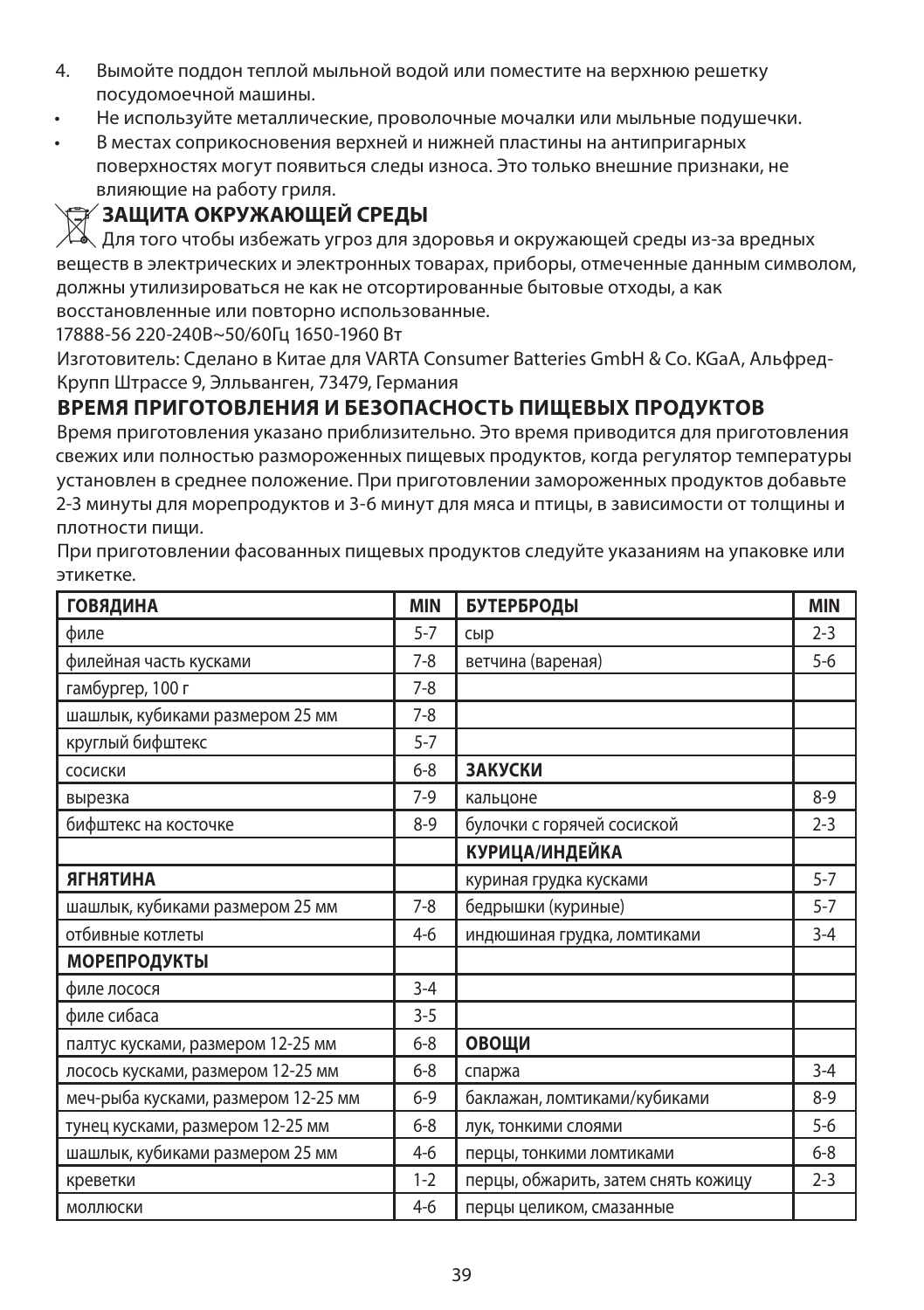|                                 |         | растительным маслом              | 8       |
|---------------------------------|---------|----------------------------------|---------|
| <b>СВИНИНА</b>                  |         | картофель, ломтиками/кубиками    | 7-9     |
| отбивные, толщиной 12 мм        | $5 - 6$ |                                  |         |
| окорок кусками                  | $5 - 6$ | <b>ФРУКТЫ</b>                    |         |
| шашлык, кубиками размером 25 мм | 7-8     | яблоки, половинками/ломтиками    | $6 - 8$ |
| СОСИСКИ                         | $6 - 8$ | бананы, продольными ломтиками    | $3 - 4$ |
| филе, толщиной 12 мм            | $4-6$   | нектарины, половинками/ломтиками | $3 - 5$ |
|                                 |         | персики, половинками/ломтиками   | $3 - 5$ |
|                                 |         | ананас, ломтиками                | $3 - 7$ |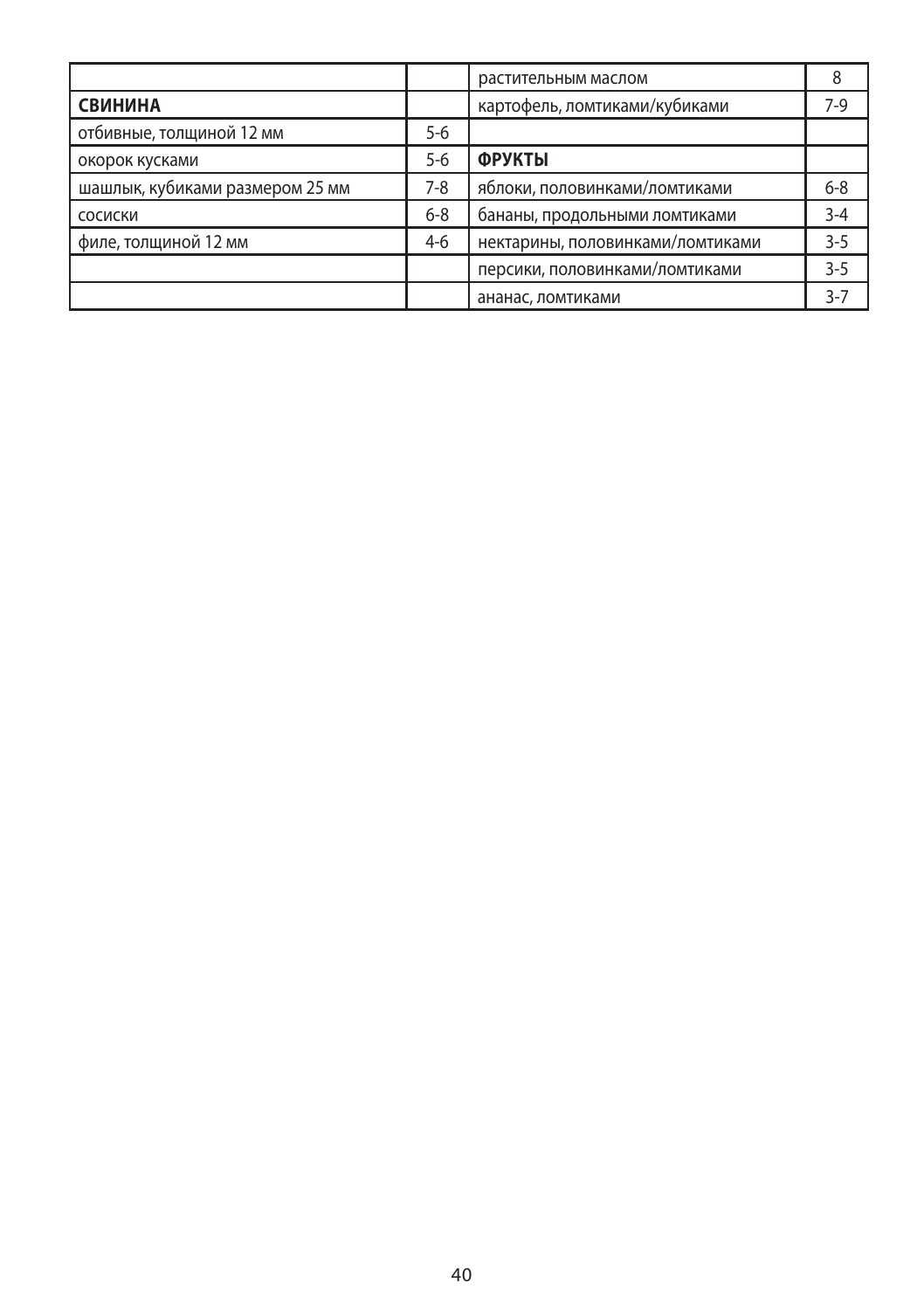Přečtěte si pokyny a uschovejte je. Pokud zařízení předáte dál, předejte ho i s návodem. Před použitím odstraňte všechny obaly.

# **DŮLEŽITÁ BEZPEČNOSTNÍ OPATŘENÍ**

Dodržujte základní bezpečnostní pokyny, jako jsou:

Tento přístroj mohou používat děti ve věku od 8 let a osoby se sníženými fyzickými, senzorickými či mentálními schopnostmi nebo osoby, které výrobek nikdy nepoužívaly nebo jej neznají, pokud tak činí pod dozorem/byly poučeny a rozumí souvisejícím rizikům. S přístrojem si nesmějí hrát děti. Děti nesmějí provádět čištění a běžnou údržbu, pokud nedosáhly věku alespoň 8 let a nejsou-li pod dozorem. Přístroj i kabel uchovávejte mimo dosah dětí mladších 8 let. Přístroj nepřipojujte přes časovač nebo systém dálkového ovládání.  $\triangle$  Povrchy přístroje budou pálit.

Pokud je poškozený kabel, musí jej vyměnit výrobce, jeho servisní zástupce nebo osoba podobně kvalifikovaná, aby nedošlo k riziku.  $\otimes$  Neponořujte přístroj do kapaliny.

- Potraviny nebalte do plastových fólií, polyetylenových sáčků či alobalu. Poškodíte gril a hrozí nebezpečí vzniku požáru.
- Přístroj nepoužívejte blízko či pod hořlavými materiály (např. záclonami).
- Maso, drůbež a druhotné výrobky (mleté maso, burgery, atd.) připravujeme tak dlouho, dokud výrazně nepouští šťávu. Rybu grilujeme tak dlouho, dokud celkově neztmavne.
- Přístroj nepoužívejte k žádným jiným účelům než k přípravě jídla.
- Nepoužívejte spotřebič, je-li poškozen nebo se objevují poruchy.

# **JEN PRO DOMÁCÍ POUŽITÍ**

# **NÁKRESY**

- A. Režim gril/panini
- B. Režim lívanečníku/barbecue
- 1. Držadlo
- 2. Grilovací plochy
- 3. Kontrolka připojení k síti (červená)
- 4. Kontrolka termostatu (zelená)

# **PŘED PRVNÍM POUŽITÍM**

Grilovací plochy utřete vlhkým hadrem.

# **POUŽITÍ GRILU**

- Ujistěte se, že odkapávací tác je úplně zasunut oba přepady by měly směřovat do zadní části tácu.
- 1. Zasuňte zástrčku do zásuvky.
- 2. Kontrolka připojení k síti svítí, pokud je zařízení připojeno k síti.
- 3. Po zahřátí přístroje na pracovní teplotu se rozsvítí kontrolka termostatu.
- 4. Střídavě se bude rozsvěcovat podle toho, jak bude spínat termostat, který udržuje nastavenou teplotu.
- 5. Až se rozsvítí kontrolka termostatu, otevřete gril.
- 6. Potraviny umístěte na spodní grilovací plochu pomocí obracečky nebo kleští, nikdy ne prsty.
- 5. Odkapávací tác
- 6. Tlačítko pro uvolnění
- 7. Stabilizátory
- 8. Noha
- 9. Přepady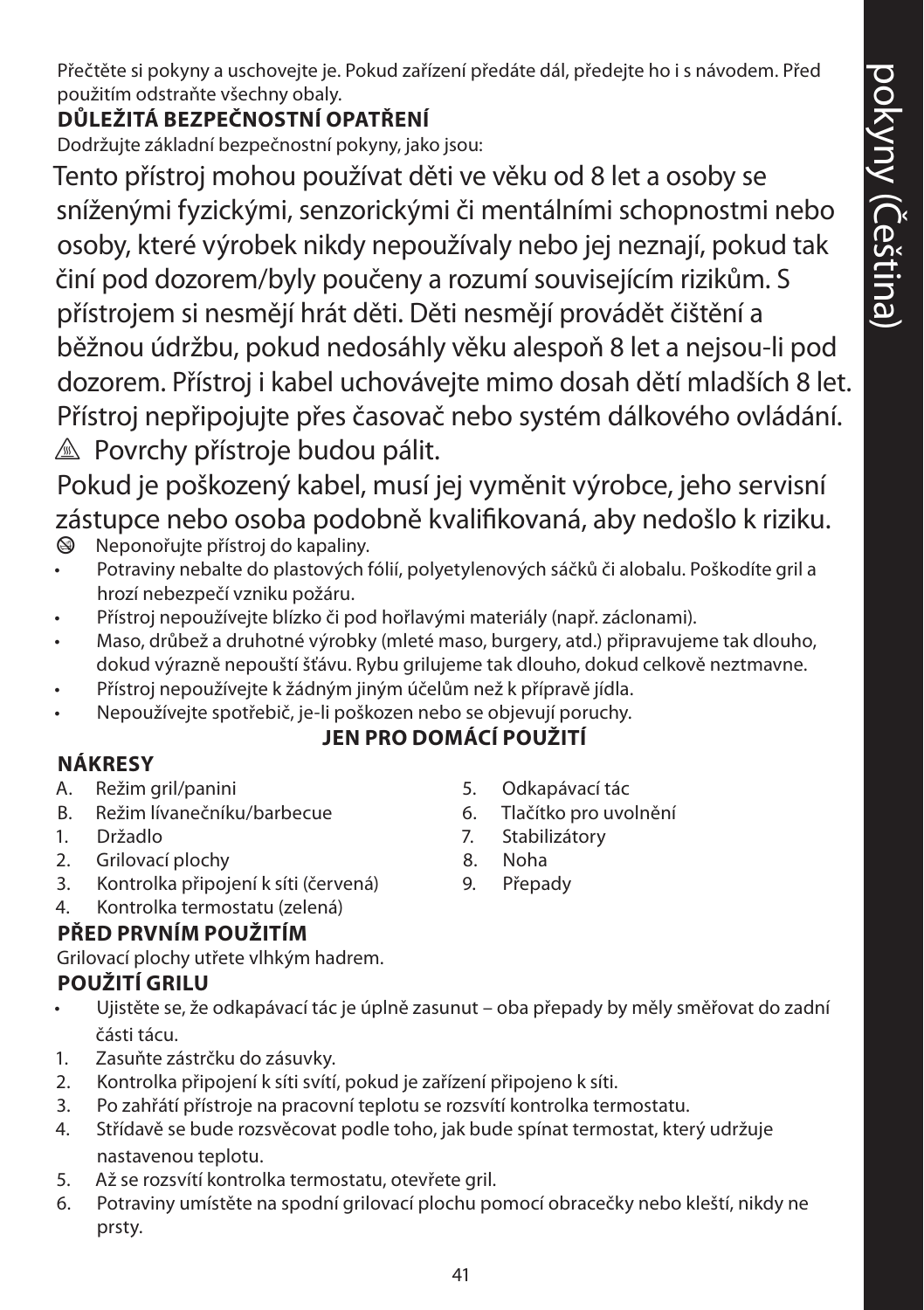- 7. Gril zavřete. Pant grilu je řešen tak, že je možné grilovat tlusté či nezvykle tvarované potraviny. Grilovací plochy by měly být k sobě souběžně, aby se jídlo připravilo stejnoměrně.
- 8. Čekejte, dokud nebude jídlo hotové. Zkontrolujte, zda je udělané. Pokud si nejste jisti, dejte ho ještě na chvíli na gril.
- 9. Hotové jídlo vyjměte pomocí dřevěných či plastových nástrojů.
- 10. Vytáhněte přístroj ze zásuvky.

## **JEŠTĚ NĚCO?**

- Nasaďte si rukavici na vaření.
- Vysuňte odkapávací tác ze spodní přihrádky.
- Vylijte ho do žáruvzdorné mísy.
- Vytřete ho papírovou utěrkou.
- Nasaďte ho zpět do kolejniček pod přední části grilu.
- Natlačte ho dovnitř oba přepady by měly směřovat do zadní části tácu.

## **LÍVANCE/BARBECUE**

Přístroj můžete otevřít tak, aby fungoval jako lívanečník či barbecue Otevření přístroje jako lívanečníku:

- 1. Držadlem jděte dopředu, dokud plochy od sebe nebudou méně než 90 stupňů.
- 2. Stiskněte tlačítko pro uvolnění a držte je zmáčknuté.
- 3. Držadlem jděte dozadu, dokud se přístroj úplně nerozevře.
- 4. Podívejte se, jestli přední část horní plochy nezachycuje o konce stabilizátorů.
- 5. Pokud ano, přístroj přivřete. Rukavicí na vaření zatlačte na horní část plochy a přístroj znovu otevřete.
- 6. Uvolněte tlačítko pro uvolnění.
- 7. Zvedněte přední část grilu a vysuňte nastavitelnou nohu, aby spodní grilovací plocha byla v rovině.

Pokud chcete režim lívanečníku zrušit, chytněte za držadlo a táhněte, dokud plochy od sebe nebudou méně než 90 stupňů.

Pak můžete gril zcela zavřít nebo ho znovu otevřít v režimu gril.

Zvedněte přední část grilu a otočte nastavitelnou nohu, aby zaklesla do grilu – spodní grilovací plocha bude opět nakloněná.

## **PÉČE A ÚDRŽBA**

- 1. Odpojte spotřebič a nechte jej vychladnout, než jej vyčistíte nebo uložíte.
- 2. Všechny plochy otřete čistým vlhkým hadrem.
- 3. Těžko odstranitelné skvrny odstraníte kuchyňským ubrouskem lehce namočeným v oleji na vaření.
- 4. Odkapávací tác umyjte v teplé mýdlové vodě nebo v první přihrádce myčky.
- Nepoužívejte drátěnku, ocelovou vlnu či čistící houbu obsahující mýdlo.
- V místech, kde se setkává horní grilovací plocha se spodní, se mohou vyskytovat známky opotřebení. Jde pouze o kosmetickou vadu a na provoz grilu to vliv nemá.

# W**OCHRANA ŽIVOTNÍHO PROSTŘEDÍ**

 $\mathbb{X}_{\bullet}$  Aby nedošlo k ohrožení zdraví a životního prostředí vlivem nebezpečných látek obsažených v elektrických a elektronických produktech, spotřebiče označené tímto symbolem nesmějí být vhazovány do směsného odpadu, ale je nutno je obnovit, znovu použít nebo recyklovat.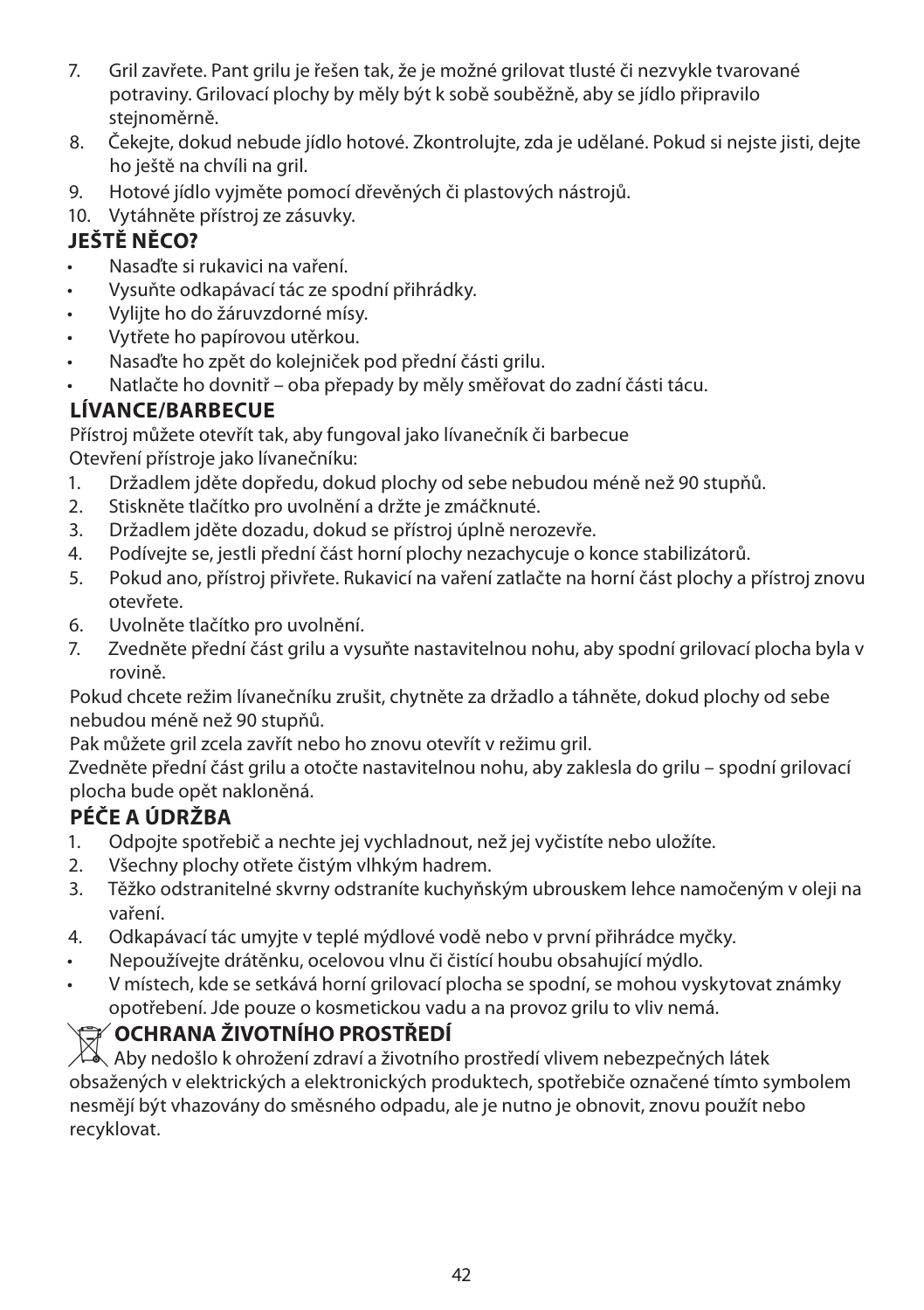# **ČASY PŘÍPRAVY A BEZPEČNOST POTRAVIN**

Uvedené časy používejte jen jako vodítko. Jsou určeny pro čerstvé nebo zcela rozmražené potraviny s tím, že teplota je nastavena na střední hodnotě. Při přípravě mražených potravin přidejte u plodů moře 2-3 minuty, u masa a drůbeže 3-6 minut, a to v závislosti na tloušťce a hutnosti daných potravin.

Při přípravě balených potravin následujte pokyny uvedené na obalu či etiketě.

| <b>HOVĚZÍ</b>                       | <b>MIN</b> | <b>SENDVIČE</b>                | <b>MIN</b> |
|-------------------------------------|------------|--------------------------------|------------|
| filet                               | $5 - 7$    | sýr                            | $2 - 3$    |
| steak z roštěnce                    | $7 - 8$    | šunka (vařená)                 | $5 - 6$    |
| burger, 100 g                       | $7 - 8$    |                                |            |
| kebab, 25 mm kostka                 | $7 - 8$    | <b>SVAČINA</b>                 |            |
| steak z kýty                        | $5 - 7$    | calzone                        | $8 - 9$    |
| klobásy                             | $6 - 8$    | hot dog                        | $2 - 3$    |
| svíčková                            | $7-9$      |                                |            |
| T-bone steak (bederní část vysokého | $7 - 8$    | KUŘECÍ/KRŮTÍ                   |            |
| roštěnce s kostí ve tvaru T)        | $8 - 9$    | kousky kuřecích prs            | $5 - 7$    |
|                                     |            | (kuřecí) stehna                | $5 - 7$    |
| <b>JEHNĚČÍ</b>                      |            | krůtí prsa na plátky           | $3 - 4$    |
| kebab, 25 mm kostka                 | $7 - 8$    |                                |            |
| plátky roštěnce                     | $4 - 6$    | <b>ZELENINA</b>                |            |
|                                     |            | chřest                         | $3 - 4$    |
| <b>PLODY MOŘE</b>                   |            | lilek, na plátky/kostky        | $8 - 9$    |
| filet z lososa                      | $3 - 4$    | cibule, tenké plátky           | $5 - 6$    |
| filet z vlkouše                     | $3 - 5$    | paprika, tenké plátky          | $6 - 8$    |
| steak z platýze, 12-25 mm           | $6 - 8$    | paprika, ogrilovat slupku      | $2 - 3$    |
| steak z lososa, 12-25 mm            | $6 - 8$    | celé papriky potřené olejem    | 8          |
| steak z mečouna, 12-25 mm           | $6 - 9$    | brambory, na plátky/kostky     | $7-9$      |
| steak z tuňáka, 12-25 mm            | $6 - 8$    |                                |            |
| kebab, 25 mm kostka                 | $4 - 6$    | <b>OVOCE</b>                   |            |
| krevety                             | $1 - 2$    | jablko, na poloviny/plátky     | $6 - 8$    |
| mušle                               | $4 - 6$    | banány rozkrojené podélně      | $3 - 4$    |
|                                     |            | nektarinky, na poloviny/plátky | $3 - 5$    |
| <b>VEPŘOVÉ</b>                      |            | broskve, na poloviny/plátky    | $3 - 5$    |
| plátky, 12 mm                       | $5-6$      | ananas, plátky                 | $3 - 7$    |
| šunkový steak 5-6                   | $5 - 6$    |                                |            |
| kebab, 25 mm kostka                 | $7 - 8$    |                                |            |
| klobásy                             | $6 - 8$    |                                |            |
| kotleta, 12 mm                      | $4 - 6$    |                                |            |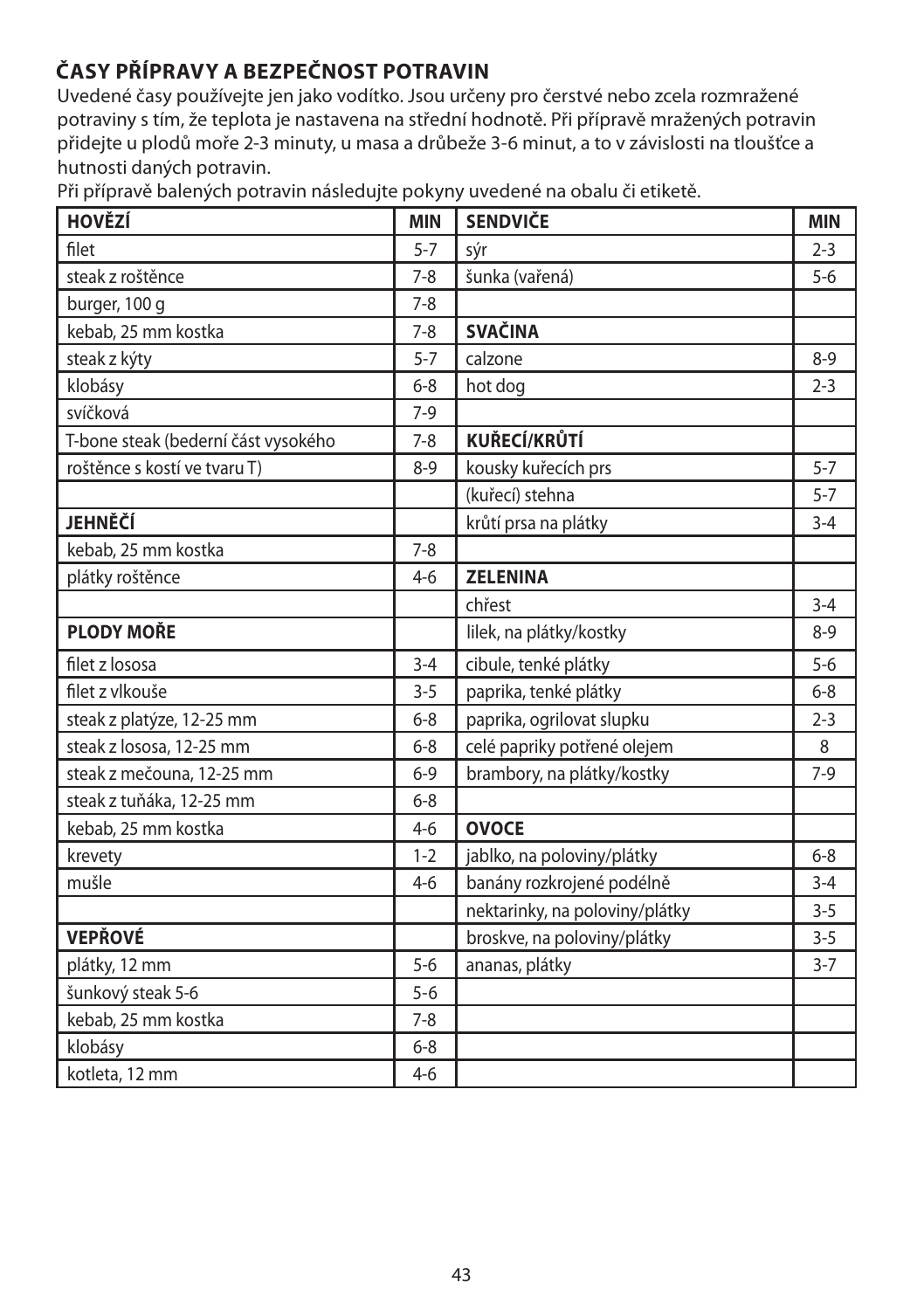Prečítajte si pokyny a odložte tak, aby ste ich mohli priložiť pri prípadnom odovzdaní výrobku niekomu inému. Pred použitím odstráňte všetky obaly.

# **DÔLEŽITÉ BEZPEČNOSTNÉ OPATRENIA**

Dodržujte základné bezpečnostné opatrenia, vrátane:

Tento prístroj môžu používať deti od 8 rokov a osoby so zníženými fyzickými, zmyslovými alebo psychickými schopnosťami alebo nedostatkom skúseností a vedomostí ak sú pod dozorom/poučení a sú si vedomí s tým spojených rizík. Deti sa s prístrojom nemajú hrať. Čistenie a používateľská údržba nemajú byť vykonávané deťmi ak nie sú staršie ako 8 rokov a pod dozorom. Prístroj a elektrickú šnúru uchovávajte mimo dosahu detí mladších ako 8 rokov.

Nepripájajte prístroj pomocou časovača alebo systému diaľkového ovládania.

 $\triangle$  Povrchy spotrebiča budú horúce.

Ak je prívodný kábel poškodený, musí byť vymenený výrobcom, jeho servisným technikom alebo iným kvalifikovaným odborníkom, aby nedošlo k riziku.

- Neponárajte spotrebič do tekutiny.
- Nebaľte potraviny do plastikovej fólie, polyetylénových sáčkov alebo alobalu. Poškodíte gril a môžte spôsobiť riziko požiaru.
- Nepoužívajte spotrebič v blízkosti alebo pod horľavými materiálmi (napr. záclonami).
- Mäso, hydinu a jedlá z nich (mleté mäso, hamburgery, atď.) grilujte, až kým z nich nevyteká čistá šťava. Rybu grilujte dovtedy, kým nie je mäso vo všetkých častiach nepriehľadné.
- Nepoužívajte prístroj na žiadny iný účel okrem prípravy jedla.
- Nepoužívajte tento spotrebič, ak je poškodený alebo má poruchu.

## **LEN NA DOMÁCE POUŽITIE**

# **NÁKRESY**

- A. Program grilu/panini
- B. Program platničky/ražňa
- 1. Rukoväť
- 2. Grilovacie platne
- 3. Svetielko zapnutia (červené)
- 4. Svetielko termostatu (zelené)

# **PRED PRVÝM POUŽITÍM**

Grilovacie platne utrite vlhkou utierkou.

# **POUŽÍVANIE GRILU**

- Skontrolujte, či je odkvapkávacia tácňa úplne zatlačená dnu zadná časť by sa mala nachádzať pod oboma prepadmi na tekutiny.
- 1. Vložte zástrčku do zásuvky na stene.
- 2. Svetelná kontrolka napájania svieti pokiaľ je prístroj zapojený do siete.
- 3. Keď prístroj dosiahne pracovnú teplotu, svetielko termostatu bude svietiť.
- 4. Potom bude cyklicky zapínať a zhasínať podľa toho, ako bude pracovať termostat pri udržiavaní teploty.
- 5. Odkvapkávacia tácňa
- 6. Uvoľňovacie tlačidlo
- 7. Stabilizátory
- 8. Nožička
- 9. Prepady na tekutiny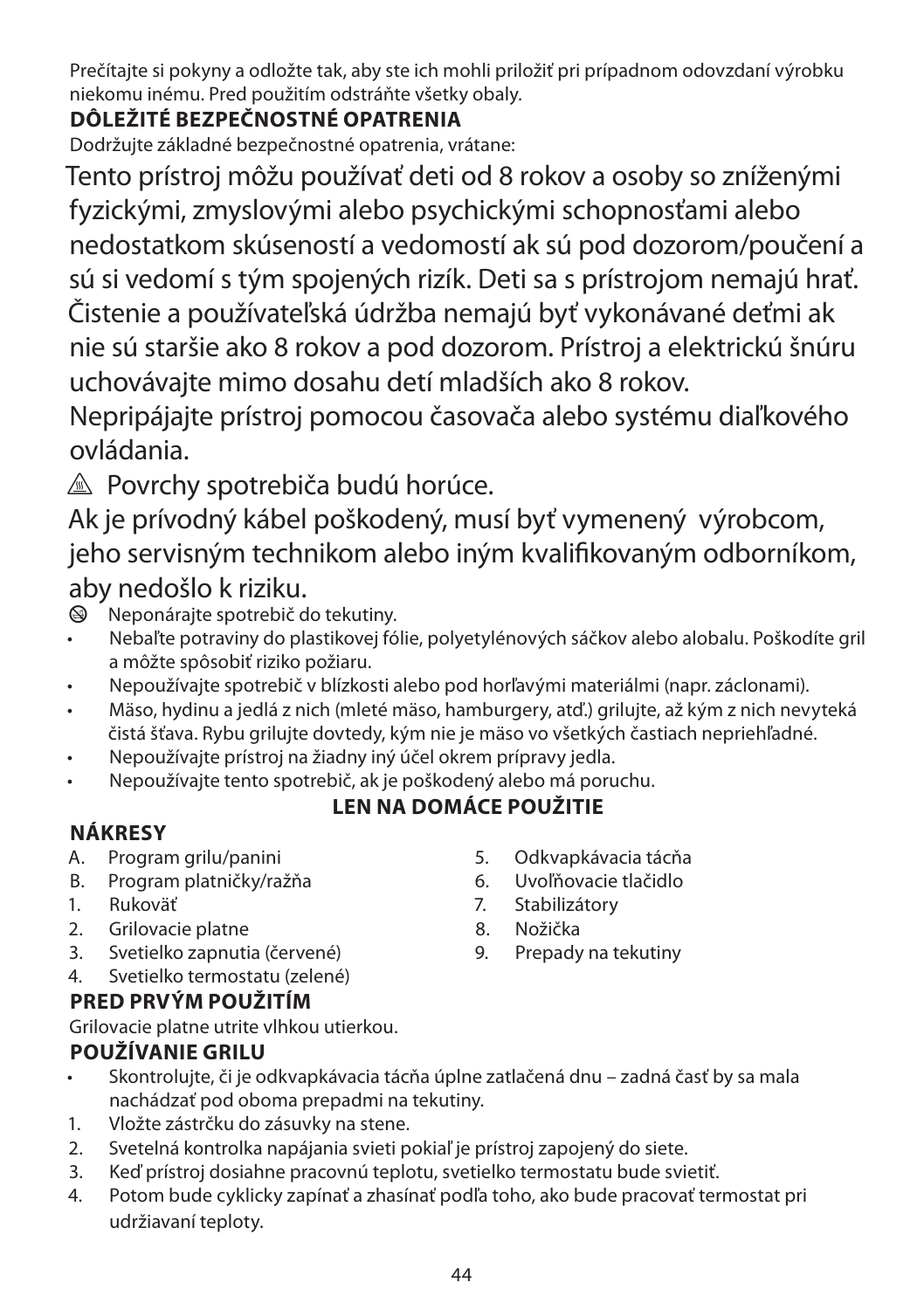- 5. Keď svetielko termostatu zasvieti, otvorte gril.
- 6. Potraviny poukladajte na spodnú grilovaciu platňu pomocou obracačky alebo klieští, nie prstami.
- 7. Zatvorte gril. Kĺb je upravený tak, aby si poradil s hrubými aj nepravidelne tvarovanými kusmi jedla. Grilovacie platne by mali byť zhruba rovnobežne, aby bolo jedlo prepečené rovnomerne.
- 8. Počkajte, kým sa jedlo nedopečie. Skontrolujte, či je jedlo hotové. Ak máte pochybnosti, grilujte ho ešte o čosi dlhšie.
- 9. Hotové jedlo vyberajte pomocou dreveného alebo plastového náradia.
- 10. Odpojte prístroj z elektrickej siete.

#### **VIAC?**

- Nasaďte si ochrannú rukavicu.
- Vysuňte Odkvapkávaciu tácňu spod spodnej platne.
- Vyprázdnite ju do teplovzdornej nádoby.
- Utrite ju papierovou kuchynskou utierkou.
- Položte ju späť na mriežky pod prednú časť grilu.
- Zatlačte ju dnu zadná časť by sa mala nachádzať pod oboma prepadmi na tekutiny.

#### **PLATNIČKA/RAŽEŇ**

Gril môžte otvoriť a používať ako platničku alebo na opekanie na ražni.

Nastavenie platničkovej pozície:

- 1. Pohybujte rukoväťou dopredu až kým nie sú platne od seba na menej ako 90 stupňov.
- 2. Stlačte uvoľňovacie tlačidlo a držte ho dnu.
- 3. Potiahnite rukoväť späť, až kým sa gril úplne neotvorí.
- 4. Skontrolujte, či sa predná časť vrchnej platne nezachytila na konci stabilizátorov.
- 5. Ak áno, trochu ju privrite, potlačte vrchnú časť platne pomocou ochrannej rukavice a znovu ju otvorte.
- 6. Uvoľnite uvoľňovacie tlačidlo.
- 7. Zdvihnite prednú časť grilu a vysuňte von vysúvacie nožičky, aby ste odstránili naklonenie spodnej grilovacej platne

Platničku zatvoríte zdvihnutím rukoväte až po bod, keď sú platne menej ako 90 stupňov od seba. Potom ju môžte úplne zavrieť, alebo ju znovu otvoriť v grilovacom programe.

Zdvihnite prednú časť grilu a zatočte vysúvacie nožičky do grilu, aby ste obnovili sklon spodnej grilovacej platne.

#### **STAROSTLIVOSŤ A ÚDRŽBA**

- 1. Spotrebič odpojte a nechajte ho vychladnúť pred čistením alebo pred uskladnením.
- 2. Všetky povrchy utrite čistou vlhkou utierkou.
- 3. Na ťažko odstrániteľné škvrny použite papierovú utierku navlhčenú troškou oleja na varenie.
- 4. Odkvapkávaciu tácňu umyte v teplej vode so saponátom, alebo vo vrchnom koši umývačky riadu.
- Nepoužívajte škrabky, drôtenky alebo hubky na umývanie so saponátom.
- V miestach, kde dochádza k dotyku medzi spodnou a vrchnou platňou môžu nepriľnavé povrchy vykazovať známky opotrebenia. Toto je iba kozmetická chyba, a nemá vplyv na správne fungovanie grilu.

#### W**OCHRANA ŽIVOTNÉHO PROSTREDIA**

Aby nedošlo k ohrozeniu zdravia a životného prostredia vplyvom nebezpečných látok v elektrických a elektronických produktoch, nesmú byť spotrebiče označené týmto symbolom likvidované s netriedeným komunálnym odpadom. Je nutné ich triediť, znova použiť alebo recyklovať.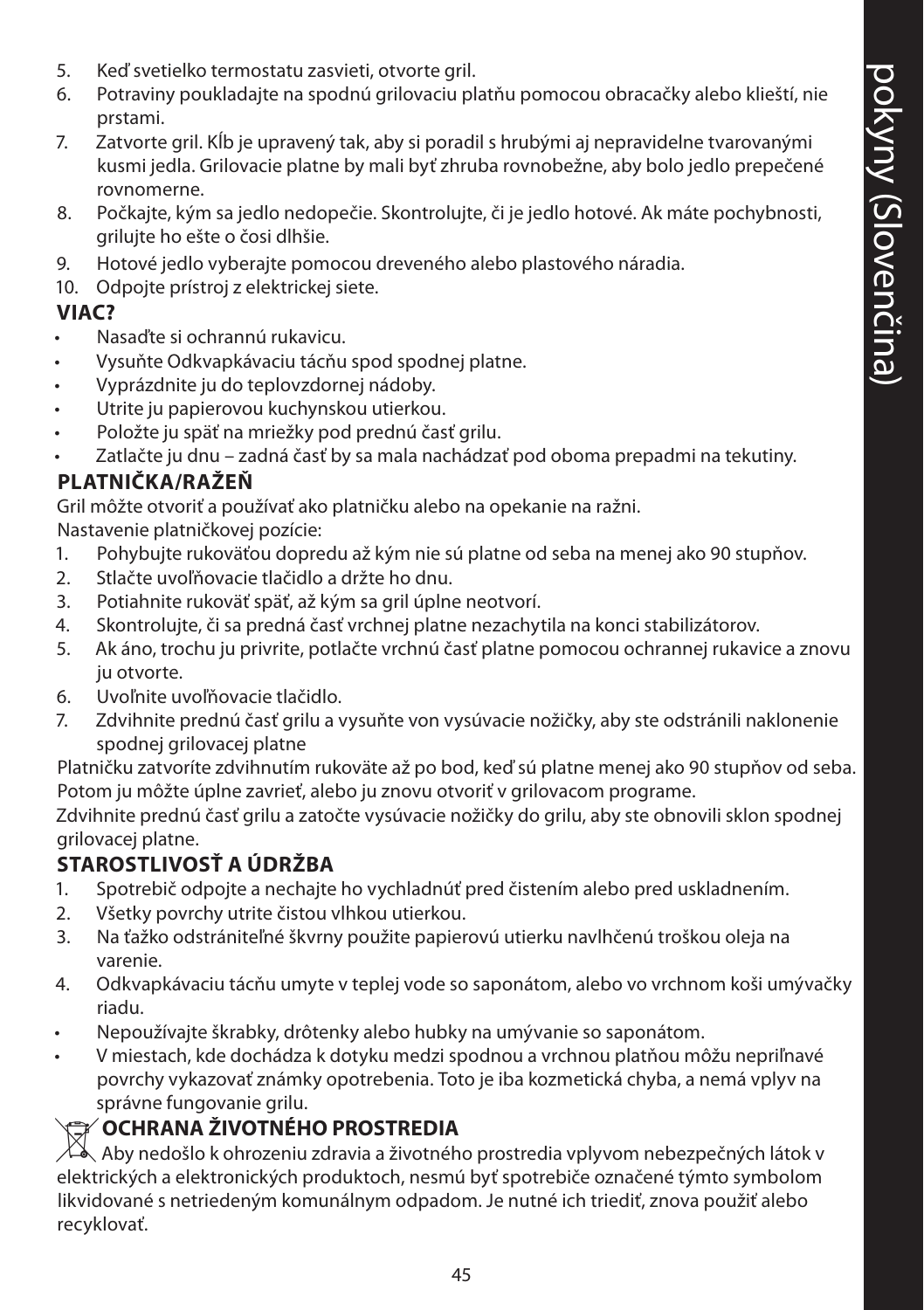# **ČASY PRÍPRAVY & BEZPEČNOSŤ POTRAVÍN**

Tieto časy používajte výlučne ako orientačné. Týkajú sa čerstvých alebo úplne rozmrazených potravín, ktoré sú pripravované pri strednej teplote. Pri používaní mrazených potravín pridajte 2-3 minúty pre morské plody, 3-6 minút pre mäso a hydinu, a to v závislosti od hrúbky a konzistencie jedla.

Pri príprave zabalených potravín sa riaďte návodom na balení alebo nálepke.

| <b>HOVÄDZIE</b>              | <b>MIN</b> | <b>SENDVIČE</b>                           | <b>MIN</b> |
|------------------------------|------------|-------------------------------------------|------------|
| rezeň                        | $5 - 7$    | syrový                                    | $2 - 3$    |
| steak z roštenky             | $7 - 8$    | šunkový (tepelne upravený)                | $5-6$      |
| hamburger, 100 g             | $7 - 8$    |                                           |            |
| kebaby, kocky veľkosti 25 mm | $7 - 8$    | RÝCHLE JEDLÁ                              |            |
| rezeň z pleca                | $5 - 7$    | Calzone (plnená taštička)                 | $8 - 9$    |
| párky                        | $6 - 8$    | hot dogy                                  | $2 - 3$    |
| sviečková                    | $7-9$      |                                           |            |
| kotleta                      | $8 - 9$    | <b>KURA/MORKA</b>                         |            |
|                              |            | kúsky kuracích pŕs                        | $5 - 7$    |
| <b>JAHŇACIE</b>              |            | stehná (kura)                             | $5 - 7$    |
| kebaby, kocky veľkosti 25 mm | $7 - 8$    | morčacie prsia, plátky                    | $3 - 4$    |
| rezne z karé                 | $4 - 6$    |                                           |            |
|                              |            | <b>ZELENINA</b>                           |            |
| <b>MORSKÉ PLODY</b>          |            | špargľa                                   | $3 - 4$    |
| filet z lososa               | $3 - 4$    | baklažán, plátok/kocka                    | $8 - 9$    |
| filet z morského okúňa       | $3 - 5$    | cibule, nakrájané na tenko                | $5 - 6$    |
| steak z halibuta, 12-25 mm   | $6 - 8$    | papriky, nakrájané na tenko               | $6 - 8$    |
| steak z lososa, 12-25 mm     | $6 - 8$    | papriky, ugrilujte a potom stiahnite kožu | $2 - 3$    |
| steak z mečúňa, 12-25 mm     | $6 - 9$    | celé papriky potreté olejom               | 8          |
| steak z tuniaka, 12-25 mm    | $6 - 8$    | zemiaky, plátok/kocka                     | $7-9$      |
| kebaby, kocka veľkosti 25 mm | $4 - 6$    |                                           |            |
| krevety                      | $1 - 2$    | <b>OVOCIE</b>                             |            |
| mušle                        | $4 - 6$    | jablko, polovica/kúsok                    | $6 - 8$    |
|                              |            | banány, rozkrojené po dĺžke 3-4           |            |
| <b>BRAVČOVÉ</b>              |            | nektarinky, polovica/kúsok                | $3 - 5$    |
| rezne, 12 mm                 | $5 - 6$    | broskyne, polovica/kúsok                  | $3 - 5$    |
| rezne zo šunky               | $5 - 6$    | ananás, kúsok                             | $3 - 7$    |
| kebaby, veľkosť kocky 25 mm  | $7 - 8$    |                                           |            |
| klobásy                      | $6 - 8$    |                                           |            |
| sviečková, 12 mm             | $4 - 6$    |                                           |            |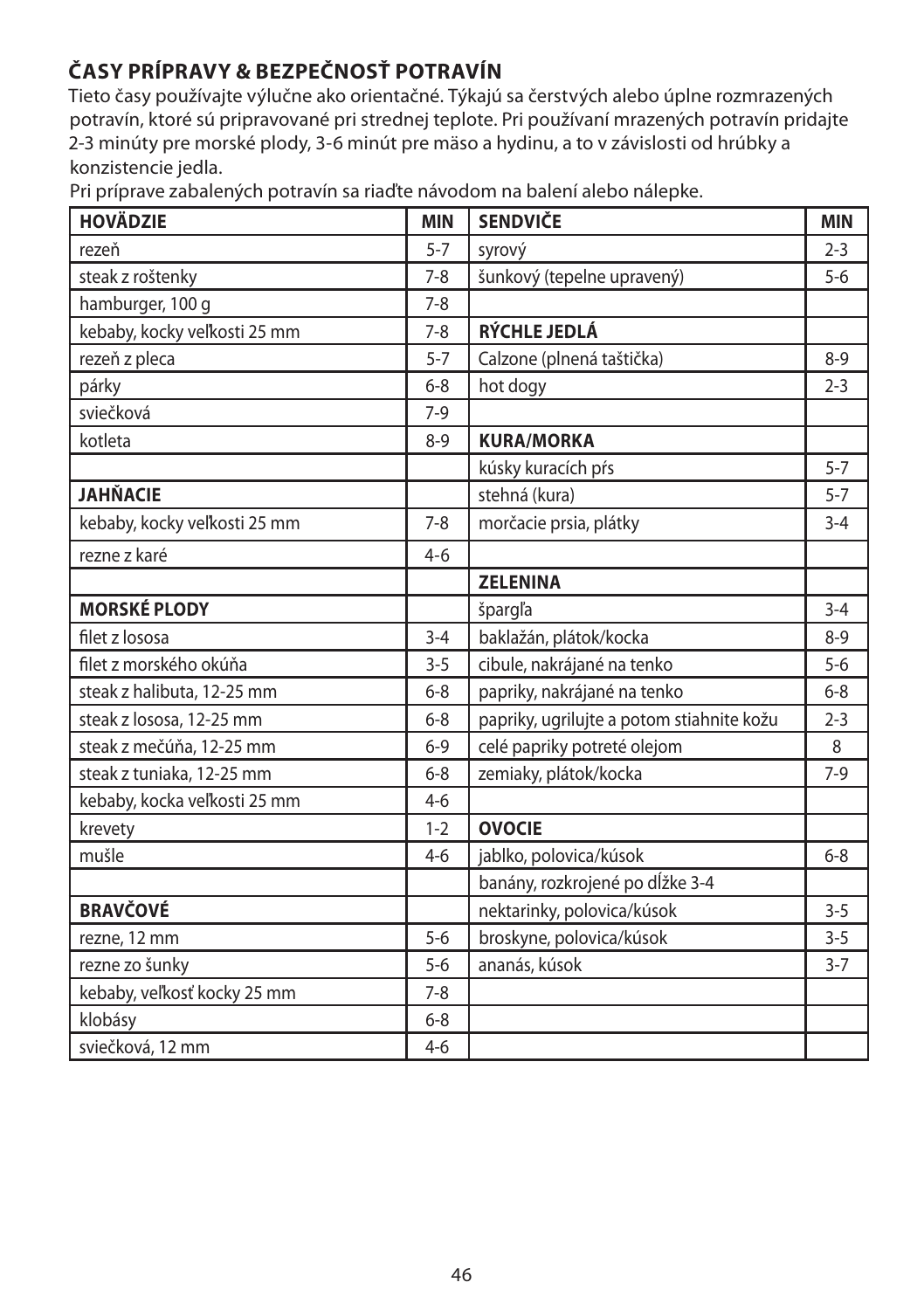Instrukcję należy przeczytać, zachować, przekazać kolejnemu użytkownikowi, jeśli odstępujemy urządzenie innej osobie. Wyjmij z opakowania przed użyciem.

# **WSKAZÓWKI DOTYCZĄCE BEZPIECZEŃSTWA**

Postępuj zgodnie ze wskazówkami dotyczącymi bezpieczeństwa, między innymi:

Niniejszy sprzęt nie jest przeznaczony do użytkowania przez osoby ( w tym dzieci) o ograniczonej zdolności fizycznej, czuciowej lub psychicznej, lub osoby nie mające doświadczenia lub znajomości sprzętu, chyba że odbywa się to pod nadzorem lub zgodnie z instrukcją użytkowania sprzętu, przekazanej przez osoby odpowiadające za ich bezpieczeństwo. Należy zwracać uwagę na dzieci, aby nie bawiły się sprzętem.

Nie podłączaj urządzenia za pomocą regulatora czasowego lub zdalnego sterowania.

 $\triangle$  Powierzchnie urządzenia rozgrzewają się.

Jeżeli przewód zasilający ulegnie uszkodzeniu, powinien być wymieniony przez producenta, jego serwis techniczny lub specjalistyczny zakład naprawczy w celu uniknięcia zagrożenia.

- $\circledA$  Nie zanurzaj urządzenia w cieczy.
- Nie owijaj żywności w przeźroczystą folię lub folię aluminiową i nie wkładaj do torby z polietylenu. Grill ulegnie uszkodzeniu i może dojść do pożaru.
- Nie używaj urządzenia w pobliżu materiałów łatwopalnych (np. firanek).
- Piecz mięso, drób, i ich pochodne (mielone, hamburgery, itp.), aż będzie wyciekać czysty sos. Przyrządzaj ryby, aż w całości będą gotowe do spożycia.
- Nie używaj urządzenia do innych celów niż przygotowywanie potraw.
- Nigdy nie używaj uszkodzonego urządzenia lub jeśli zaczęło wadliwie działać.

# **TYLKO DO UŻYTKU DOMOWEGO**

# **RYSUNKI**

- A. Tryb grillowanie/zapiekanie
- B. Tryb zapiekanie/grillowanie
- 1. Uchwyt
- 2. Płyty grilla
- 3. Lampka zasilania (czerwona)
- 4. Lampka termostatu (zielona)

# **PRZED PIERWSZYM UŻYCIEM**

Przetrzyj płyty grilla wilgotną szmatką.

# **UŻYWANIE GRILLA**

- Sprawdź, czy tacka ociekowa jest całkowicie wsunięta powinna znaleźć się pod obydwiema rynienkami ociekowymi.
- 1. Włóż wtyczkę w gniazdko sieciowe.
- 2. Lampka zasilania będzie świecić tak długo, jak długo urządzenie jest podłączone do zasilania.
- 3. Lampka termostatu zaświeci się, gdy urządzenie osiągnie temperaturę roboczą.
- 5. Tacka ociekowa
- 6. Przycisk zwalniania
- 7. Stabilizatory
- 8. Stopa
- 9. Rynienki ociekowe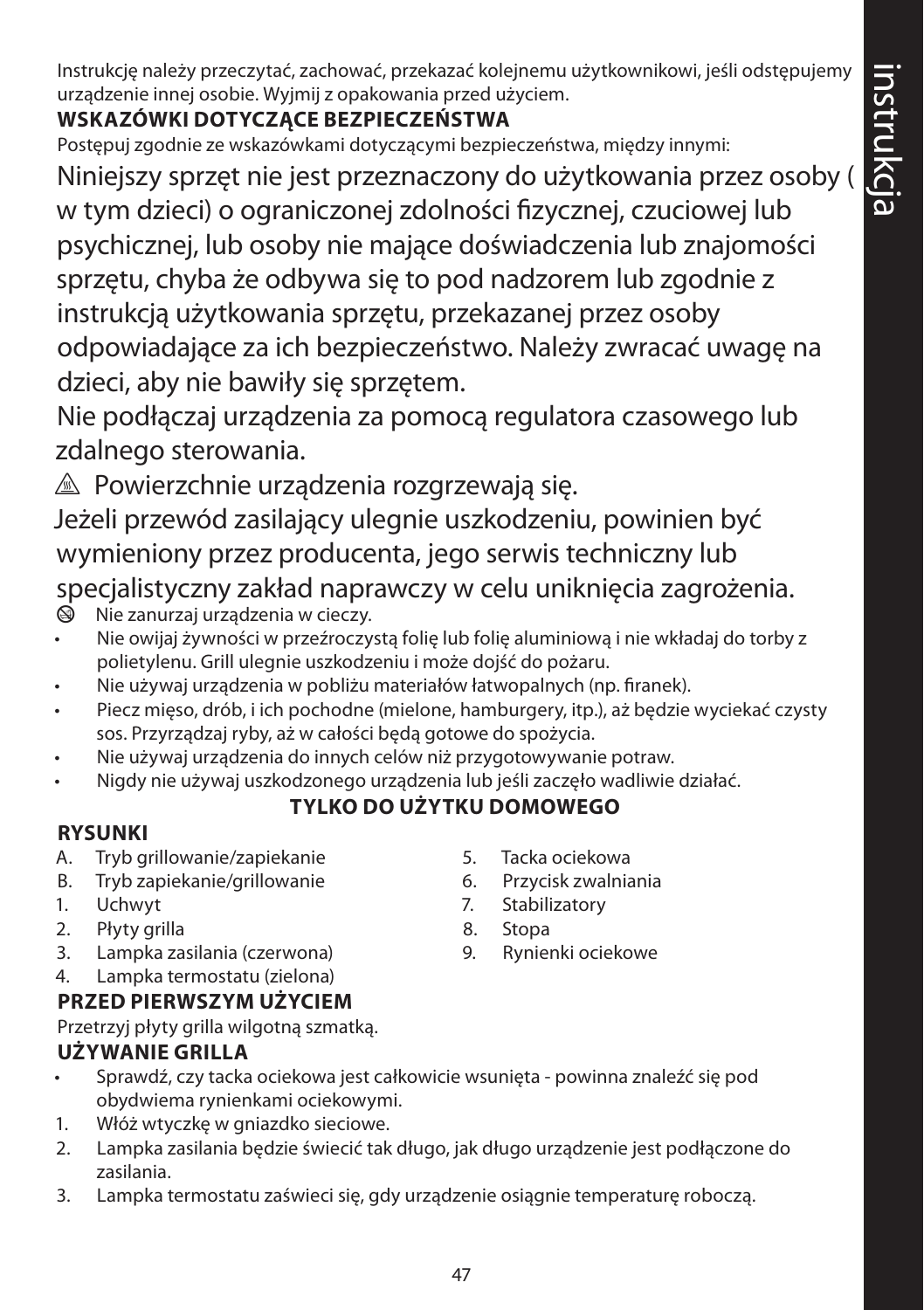- 4. Będzie to następować w cyklu włączony/wyłączony, gdy termostat pracuje, aby utrzymać temperaturę.
- 5. Gdy zaświeci się lampka termostatu, otwórz grilla.
- 6. Ułóż żywność na dolnej płycie grilla przy pomocy łopatki lub szczypiec, a nie palców.
- 7. Zamknij grill. Zawias przegubowy jest dostosowany do produktów żywnościowych grubych lub o nietypowym kształcie. Płyty grilla powinny być mniej więcej równolegle, aby uniknąć nierównomiernego opiekania.
- 8. Zaczekaj, aż jedzenie będzie gotowe. Sprawdź, czy jedzenie jest gotowe. Jeśli masz wątpliwości, opiekaj nieco dłużej.
- 9. Gotowe potrawy wyjmuj narzędziami kuchennymi z drewna lub plastiku.
- 10. Wyjąć wtyczkę z gniazdka.

## **WIĘCEJ?**

- Zakładaj rękawicę kuchenną.
- Wysuń tacę ociekową spod płyty.
- Wylej do termoodpornej miski.
- Dobrze wytrzyj ręcznikami kuchennymi.
- Jeszcze raz wsuń tacę ociekową między szyny z przodu grilla.
- Dosuń tackę powinna znaleźć się pod obydwiema rynienkami ociekowymi.

## **FORMA DO ZAPIEKANIA/GRILL**

Urządzenie może być wykorzystywane albo, jako forma do zapiekania albo grill. Ustaw w pozycji do zapiekania

- 1. Ustawić uchwytem w taki sposób, aby płyty były pod kątem mniejszym jak 90 stopni.
- 2. Naciśnij przycisk zwolnienia i przytrzymaj
- 3. Odciągnij uchwyt w tył do zupełnego otwarcia grilla
- 4. Sprawdź czy przód górnej płyty nie opiera się na krawędzi stabilizatorów
- 5. Jeżeli opiera się, naciśnij poprzez rękawicę kuchenną płytę od góry i ponownie ją otwórz
- 6. Przycisk zwalniający musi być zwolniony.
- 7. Unieś przód grilla, wsuń wysuwaną stopę, aby zlikwidować odchylenie dolnej płyty grilla.

Aby zamknąć formę do zapiekania, unieś uchwyt aż płyty będą pod kątem mniejszym jak 90 stopni.

Teraz możesz zamknąć, albo otworzyć w trybie grillowania.

Unieś przód grilla, wysuń wysuwaną stopę w grill, żeby uzyskać płaski grill.

# **KONSERWACJA I OBSŁUGA**

- 1. Przed czyszczeniem lub odstawieniem urządzenia wyłącz wtyczkę zasilania z gniazdka.
- 2. Wytrzyj wszystkie powierzchnie czystą wilgotną szmatką.
- 3. Do usunięcia uporczywych plam użyj papierowego ręcznika zwilżonego odrobiną oliwy jadalnej.
- 4. Umyj tackę ociekową w ciepłej wodzie z mydłem lub na górnej półce zmywarki do naczyń.
- Nie używaj środków do szorowania, wełny drucianej, ani mydła w kostce.
- W miejscach, gdzie płyta górna styka się z dolną, powierzchnie nieprzywierające mogą wykazywać ślady zużycia. Jest to efekt czysto kosmetyczny i nie wpływa na działanie grilla.

# W**OCHRONA ŚRODOWISKA**

Zużyte urządzenie oddaj do odpowiedniego punktu składowania, gdyż znajdujące się w urządzeniu niebezpieczne składniki elektryczne i elektroniczne mogą być zagrożeniem dla środowiska. Nie wyrzucaj wraz z odpadami komunalnymi.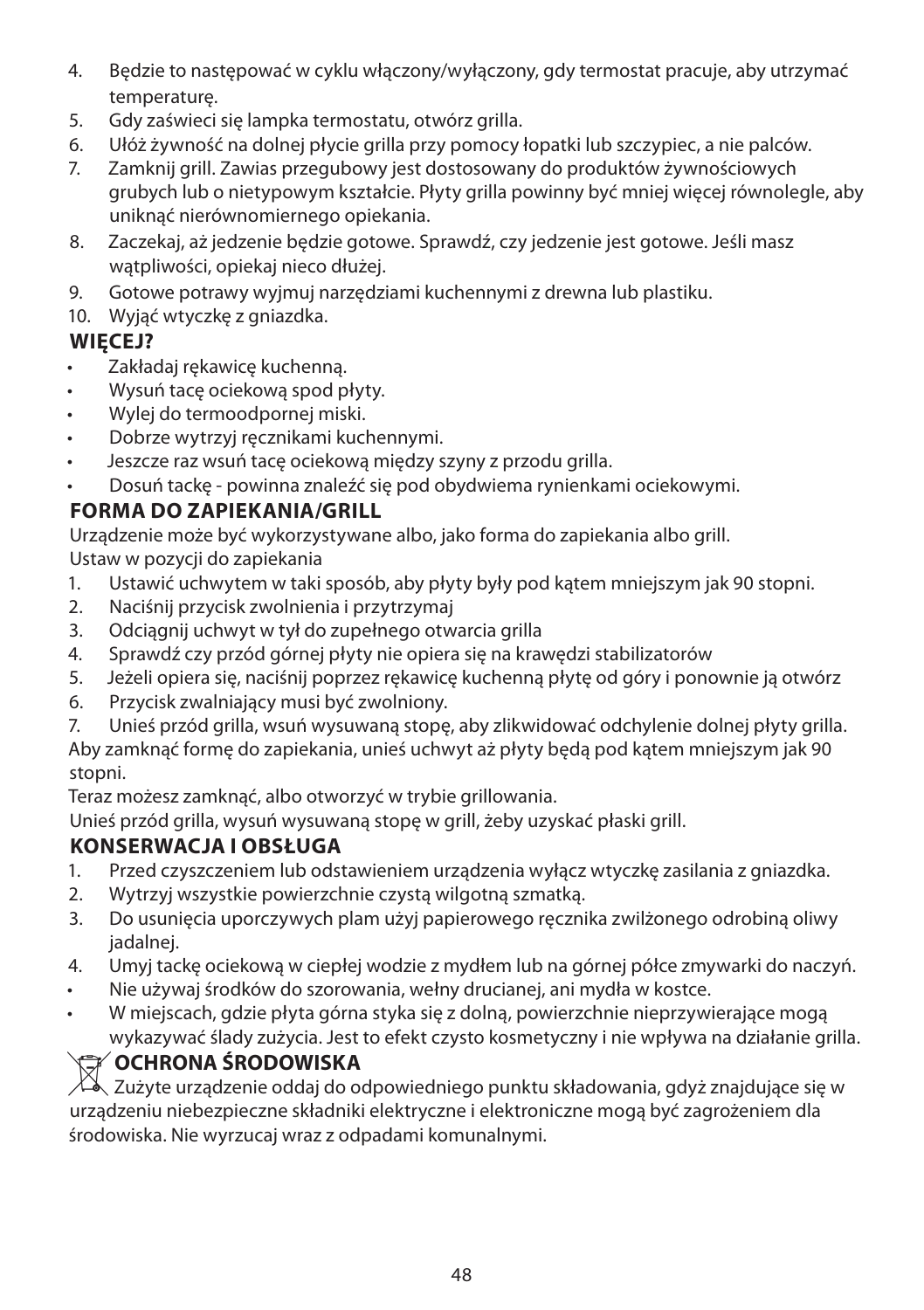# **CZASY PRZYRZĄDZANIA I BEZPIECZEŃSTWO ŻYWNOŚCI**

Podane czasy przyrządzania mają wyłącznie charakter ogólnych wskazówek. Dotyczą one produktów spożywczych świeżych lub całkowicie rozmrożonych, przyrządzanych w średnich temperaturach. Podczas przyrządzania mrożonek, dodać 2-3 minuty do owoców morza, i 3-6 minut na mięso i drób, w zależności od grubości i gęstości produktów.

Przy przyrządzaniu produktów w opakowaniach jednostkowych, wypełnić wszelkie wskazówki na opakowaniu lub etykiecie.

| <b>WOŁOWINA</b>           | <b>MIN</b> | <b>KANAPKI</b>                                   | <b>MIN</b> |
|---------------------------|------------|--------------------------------------------------|------------|
| filet                     | $5 - 7$    | ser                                              | $2 - 3$    |
| stek z polędwicy          | $7 - 8$    | szynka (gotowana)                                | $5-6$      |
| hamburger, 100g           | $7 - 8$    |                                                  |            |
| kebaby, kostka 25mm       | $7 - 8$    | <b>PRZEKĄSKI</b>                                 |            |
| stek z udźca              | $5 - 7$    | Calzoni                                          | $8-9$      |
| kiełbasy                  | $6 - 8$    | Hot dog                                          | $2 - 3$    |
| polędwica                 | $7-9$      |                                                  |            |
| T-bony                    | $8 - 9$    | <b>KURCZAK/INDYK</b>                             |            |
|                           |            | pierś kurczaka w kawałkach                       | $5 - 7$    |
| <b>JAGNIECINA</b>         |            | udka (z kurczaka)                                | $5 - 7$    |
| kebaby, kostka 25mm       | $7 - 8$    | pierś z indyka, w plastrach                      | $3 - 4$    |
| kotlety z polędwicy       | $4 - 6$    |                                                  |            |
|                           |            | <b>WARZYWA</b>                                   |            |
| <b>OWOCE MORZA</b>        |            | szparagi                                         | $3 - 4$    |
| filet z łososia           | $3 - 4$    | bakłażan, plaster / kostka                       | $8 - 9$    |
| filet z okonia morskiego  | $3 - 5$    | cebula, cienki plasterek                         | $5-6$      |
| stek z halibuta, 12-25mm  | $6 - 8$    | papryką, cienki plasterek                        | $6 - 8$    |
| stek z łososia, 12-25mm   | $6 - 8$    | papryka, grillowanie, następnie zdjęcie<br>skóry | $2 - 3$    |
| stek z miecznika, 12-25mm | $6 - 9$    | cała papryka posmarowana oliwą                   | 8          |
| stek z tuńczyka, 12-25mm  | $6 - 8$    | ziemniaki, plaster / kostka                      | $7-9$      |
| kebaby, kostka 25mm       | $4 - 6$    |                                                  |            |
| krewetka                  | $1 - 2$    | <b>OWOCE</b>                                     |            |
| przegrzebek               | $4 - 6$    | jabłko, połowa / plaster                         | $6 - 8$    |
|                           |            | banan, plaster w długości                        | $3 - 4$    |
| <b>WIEPRZOWINA</b>        |            | nektarynki, połowa / plaster                     | $3 - 5$    |
| kotlety, 12mm             | $5-6$      | brzoskwinie, połowa / plaster                    | $3 - 5$    |
| stek z szynki             | $5 - 6$    | ananas, plaster                                  | $3 - 7$    |
| kebaby, kostka 25mm       | $7 - 8$    |                                                  |            |
| kiełbasy                  | $6 - 8$    |                                                  |            |
| polędwica, 12mm           | $4-6$      |                                                  |            |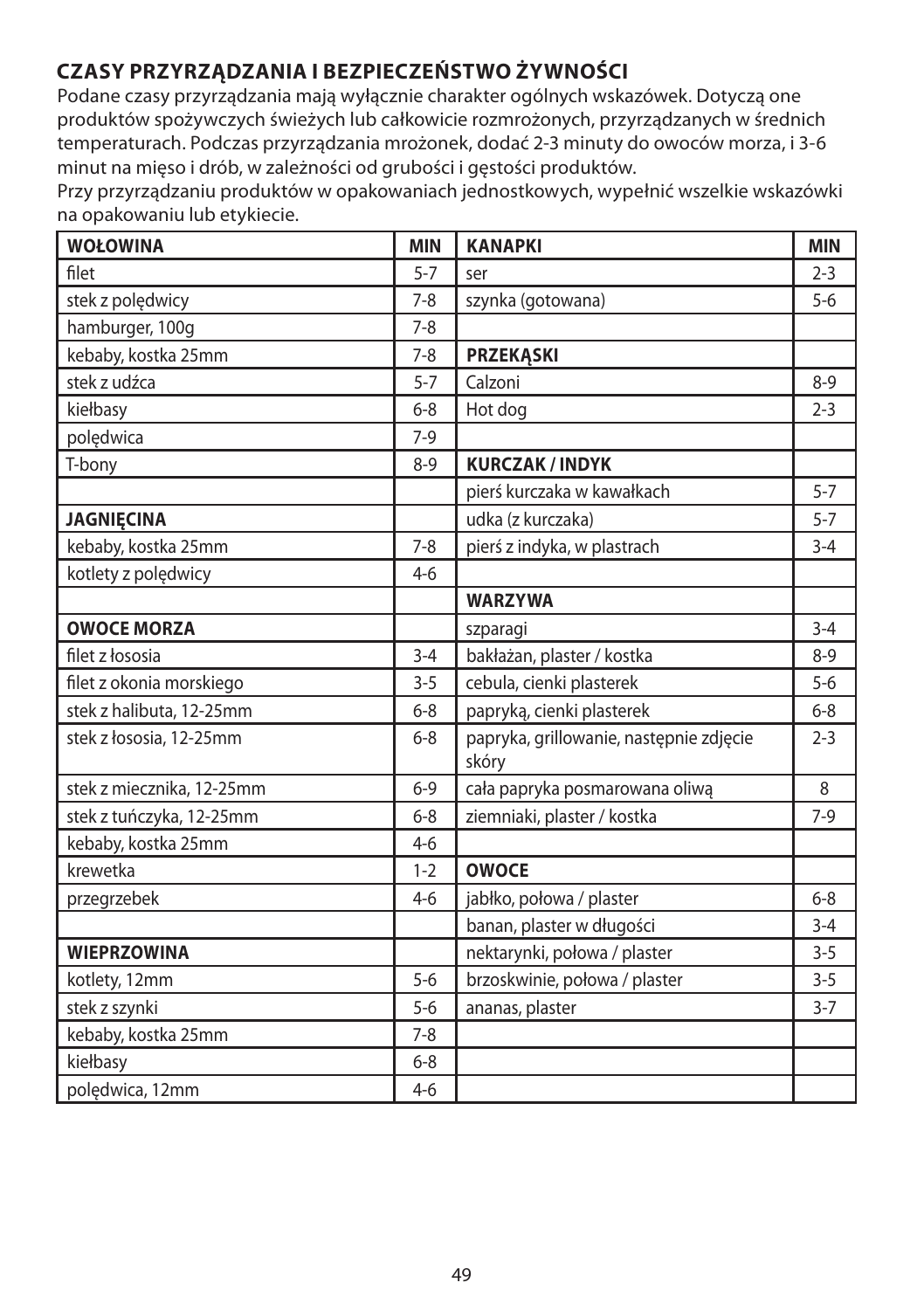Pročitajte upute, držite ih na sigurnom mjestu, proslijedite ih ako dajete uređaj. Uklonite cijelo pakiranje prije uporabe.

# **VAŽNE SIGURNOSNE MJERE**

Poštujte osnovne sigurnosne mjere, uključujući slijedeće:

Ovaj uređaj mogu koristiti djeca od 8 godina pa na više i osobe smanjenih tjelesnih, osjetilnih ili mentalnih sposobnosti ili osobe koje ne raspolažu iskustvom i znanjem ako su pod nadzorom ili rade po uputama, te razumiju uključene opasnosti. Djeca se ne smiju igrati s uređajem. Čišćenje i održavanje ne smiju vršiti djeca ako nisu starija od 8 godina i moraju biti pod nadzorom. Držite uređaj i kabel van dosega djece mlađe od 8 godina.

Nemojte priključivati uređaj putem tajmera ili sustava za daljinsko upravljanje.

 $\triangle$  Površine uređaja će postati vruće.

Ako je kabel oštećen, radi izbjegavanja opasnosti, mora ga zamijeniti proizvođač, ovlašteni servis ili osoba slične stručnosti.<br><sup>@</sup> Nemoite uraniati uređaj u tekućinu.

- b Nemojte uranjati uređaj u tekućinu.
- Nemojte stavljati namirnice u plastičnu foliju, polietilenske vrećice ili aluminijsku foliju. Time može doći do oštećenja roštilja i može se izazvati požar.
- Nemojte koristiti uređaj blizu ili ispod zapaljivih materijala (npr. zavjesa).
- Kuhajte meso, perad i prerađevine (mljeveno meso, hamburgere, itd) dok se iz njih ne pojavi bistri sok. Kuhajte ribu dok joj boja ne postane potpuno mutna.
- Nemojte koristiti uređaj u bilo koju drugu svrhu osim za pečenje hrane.
- Nemojte koristiti uređaj ako je oštećen ili neispravan.

## **ISKLJUČIVO ZA KUĆNU UPORABU**

# **CRTEŽI**

- A. Grill/panini način
- B. Način za rešetke / roštilj
- 1. Ručka
- 2. Ploče roštilja
- 3. Svjetlo napajanja (crveno)
- 4. Svjetlo termostata (zeleno)

## **PRIJE PRVE UPORABE**

Vlažnom krpom obrišite ploče roštilja.

# **UPORABA ROŠTILJA**

- Provjerite je li posuda za kapanje gurnuta unutra do kraja stražnji dio treba sjesti ispod oba odljeva.
- 1. Stavite utikač u utičnicu.
- 2. Svjetlo napajanja će svijetliti dokle god je uređaj spojen na dovod električne energije.
- 3. Termostat će svijetliti kad uređaj postigne radnu temperaturu.
- 4. Zatim će se u ciklusima uključivati i isključivati kako termostat radi da održi temperaturu.
- 5. Kad zasvijetli svjetlo termostata, otvorite grill.
- 6. Postavite hranu na donju ploču roštilja uz pomoć lopatice ili hvataljki, nemojte to raditi prstima.
	- 50
- 5. Posuda za kapanje
- 6. Tipka za otpuštanje
- 7. Stabilizatori
- 8. Nožica
- 9. Preljev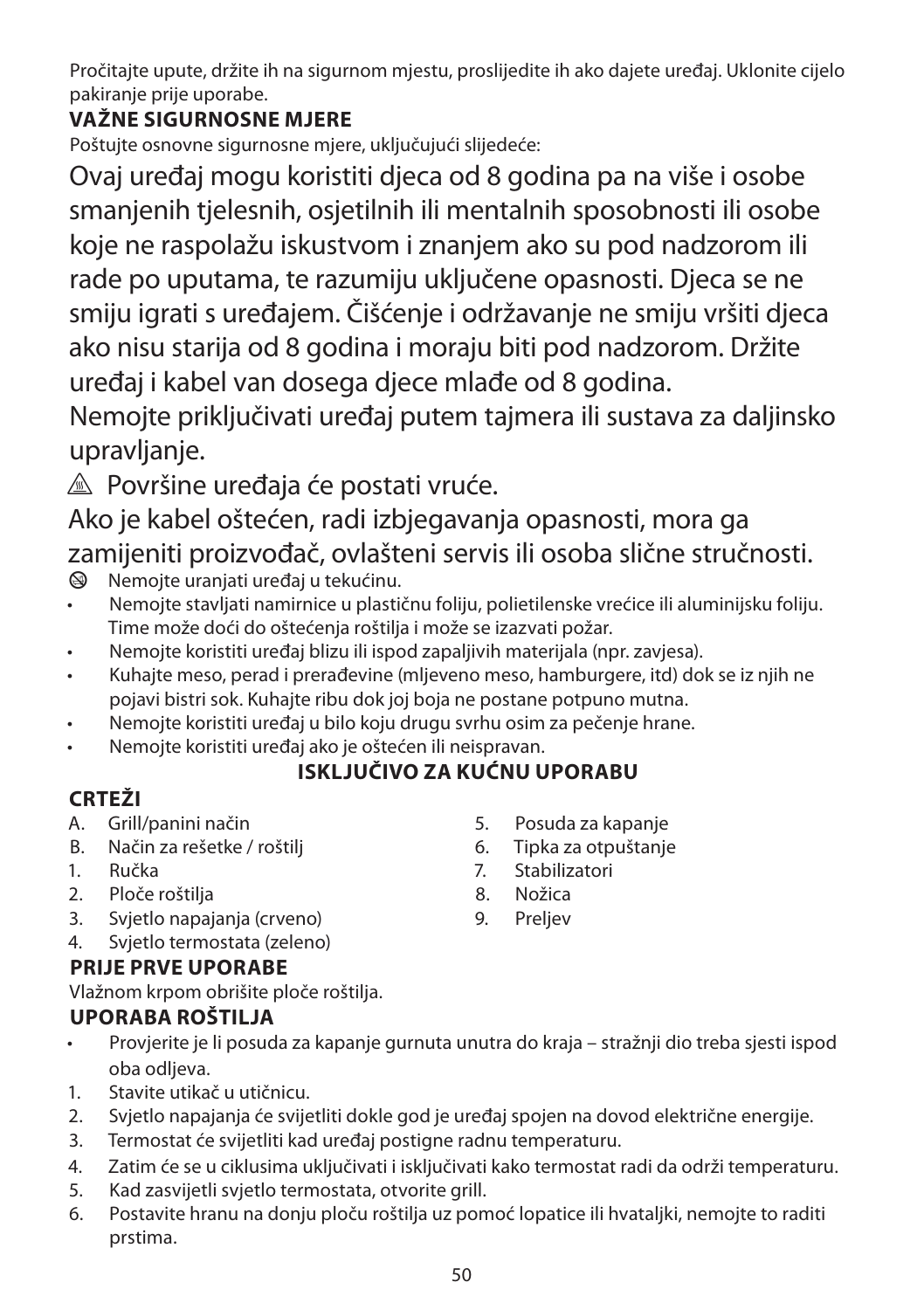- 7. Zatvorite roštilj. Šarka je oblikovana na način da može podnijeti debele komade hrane ili namirnice neobičnih oblika. Ploče roštilja trebaju biti otprilike paralelne, da bi se izbjeglo neravnomjerno pečenje.
- 8. Sačekajte dok se hrana ne ispeče. Provjerite je li hrana pečena. Ako niste sigurni, nastavite još malo s pečenjem.
- 9. Izvadite pečenu hranu uz pomoć drvenih ili plastičnih kuhinjskih pomagala.
- 10. Izvucite utikač iz utičnice za napajanje.

## **JOŠ MALO ROŠTILJANJA?**

- Stavite rukavicu za pećnicu.
- Gurnite posudu za kapanje ispod donje ploče.
- Istresite je u zdjelu otpornu na toplinu.
- Obrišite je kuhinjskim papirom.
- Vratite je na rešetke ispod gornje strane grilla.
- Gurnite je unutra stražnji dio treba sjesti ispod oba odljeva.

#### **REŠETKA/ROŠTILJ**

Možete otvoriti grill za uporabu kao rešetka ili roštilj.

Da odete na položaj rešetke:

- 1. Pomaknite ručku naprijed dok pločice ne budu odvojene manje od 90 stupnjeva.
- 2. Pritisnite tipku za otpuštanje i držite unutra
- 3. Povucite ručku nazad dok grill ne bude otvoren do kraja.
- 4. Provjerite da rub gornje ploče ne zahvati kraj stabilizatora.
- 5. Ako se to dogodi, gurnite gornji dio ploče rukavicom za pećnicu i ponovno je otvorite.
- 6. Otpustite tipku za otpuštanje.
- 7. Podignite gornji dio grilla i izvadite rastezljive nožice van da biste uklonili nagib s donjeg dijela ploče grilla.

Da zatvorite rešetku, podižite ručicu dok pločice ne budu udaljene manje od 90 stupnjeva. Možete je zatim zatvoriti do kraja ili ponovno otvoriti u režimu za grill.

Podignite prednji dio grilla i okrenite podesive nožice u grill da biste vratili nagib na donju ploču grilla.

# **ČIŠĆENJE I ODRŽAVANJE**

- 1. Prije čišćenja i pospremanja uređaja, iskopčajte ga iz utičnice i ostavite da se ohladi.
- 2. Obrišite sve površine čistom vlažnom krpom.
- 3. Uklonite tvrdokorne mrlje paprinatim ubrusom ovlaženim s malo jestivog ulja.
- 4. Operite posudu za kapanje u toploj sapunici ili na gornjoj rešetki perilice za posuđe.
- Nemojte koristiti ribalice, metalnu žicu ili jastučiće sa sapunicom.
- Na mjestima kontakta između gornje i donje ploče, na neprijanjajućim površinama mogu se pojaviti znakovi habanja. Radi se samo o estetskim promjenama koje ne utječu na rad roštilja.

# W**ZAŠTITA OKOLIŠA**

Da bi se izbjegle štetne posljedice na okoliš i zdravlje zbog opasnih supstanci u električnim i elektronskim proizvodima, svi uređaji obilježeni ovim simbolom ne smiju se zbrinjavati kao nerazvrstani komunalni otpad, već se moraju prikupiti, ponovno koristiti ili reciklirati.

#### **VRIJEME PEČENJA I SIGURNOST HRANE**

Ova vremena pečenja služe samo za orijentaciju. Odnose se na svježu ili potpuno odmrznutu hranu, pečenu na srednjoj temperaturi. Kad pečete zamrznutu hranu dodajte 2-3 minuta za morske plodove i 3-6 minuta za meso i perad, ovisno o debljini i gustoći hrane.

Kad pečete prethodno pakiranu hranu, slijedite smjernice na pakiranju ili etiketi.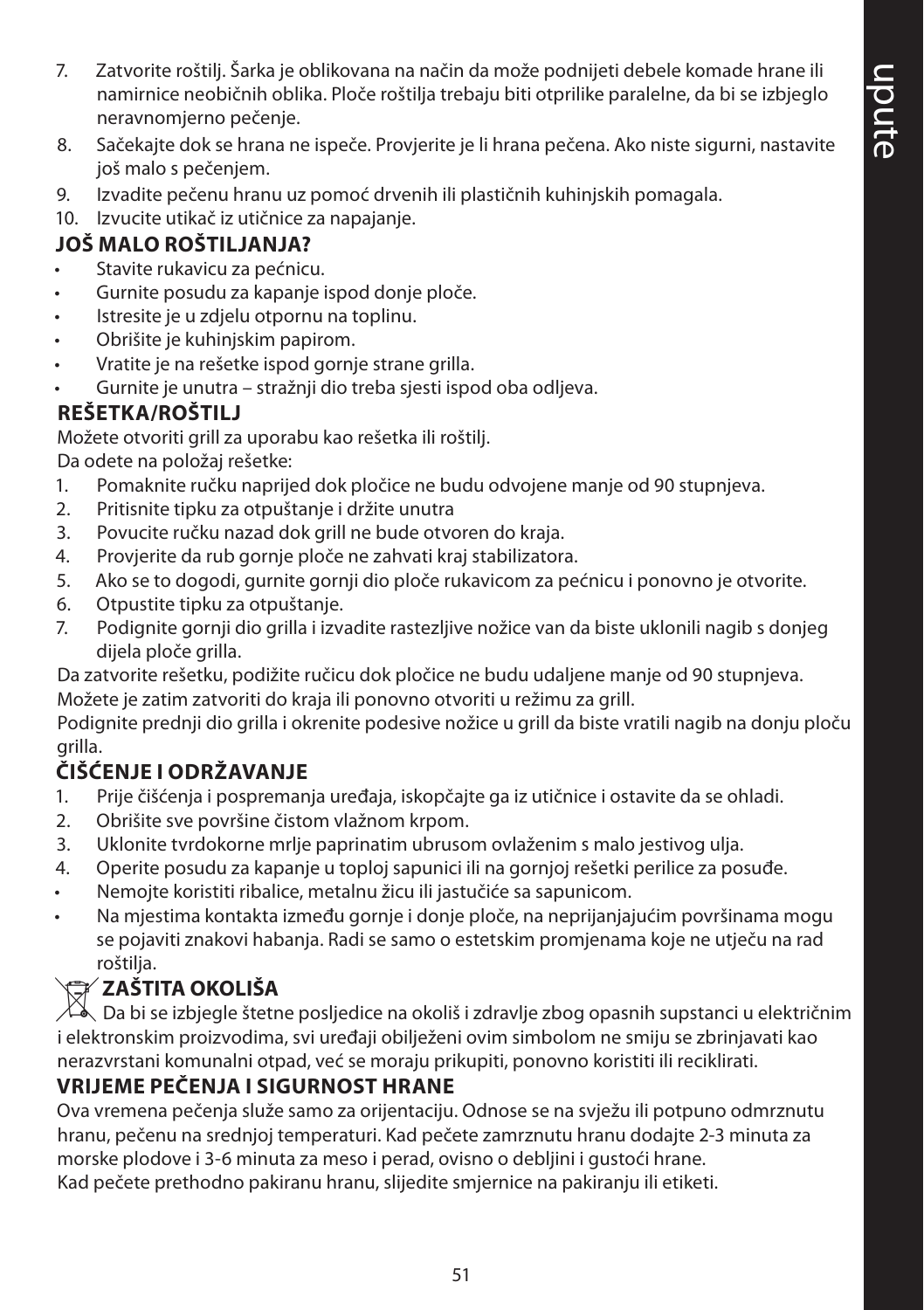| <b>GOVEDINA</b>                   | <b>MIN</b> | <b>SENDVIČI</b>                        | <b>MIN</b> |
|-----------------------------------|------------|----------------------------------------|------------|
| file                              | $5 - 7$    | sir                                    | $2 - 3$    |
| odrezak od butine                 | $7 - 8$    | šunka (kuhana)                         | $5-6$      |
| hamburger, 100 g                  | $7 - 8$    |                                        |            |
| ražnjići, kockica od 25 mm        | $7 - 8$    | <b>ZAKUSKE</b>                         |            |
| okrugli odrezak                   | $5 - 7$    | calzone                                | $8 - 9$    |
| kobasice                          | $6 - 8$    | hot dogovi                             | $2 - 3$    |
| pečenica                          | $7-9$      |                                        |            |
| odrezak s kostima                 | $8 - 9$    | PILETINA/PURETINA                      |            |
|                                   |            | komadi pilećih prsa                    | $5 - 7$    |
| <b>JANJETINA</b>                  |            | pileći zabatci                         | $5 - 7$    |
| ražnjići, kockica od 25 mm        | $7 - 8$    | pureća prsa, rezana                    | $3 - 4$    |
| kotleti (odresci)                 | $4-6$      |                                        |            |
|                                   |            | <b>POVRĆE</b>                          |            |
| <b>MORSKI PLODOVI</b>             |            | patlidžan, kriška/kockica              | $8-9$      |
| file od lososa                    | $3 - 4$    | luk, tanka ploška                      | $5-6$      |
| file od brancina                  | $3 - 5$    | paprika, tanka kriška                  | $6 - 8$    |
| odrezak konjskog jezika, 12-25 mm | $6 - 8$    | paprike, pečene na roštilju i oguljene | $2 - 3$    |
| odrezak lososa, 12-25 mm          | $6 - 8$    | cijele paprike, premazane uljem        | 8          |
| odrezak sabljarke, 12-25 mm       | $6 - 9$    | krumpiri, kriška/kockica               | $7-9$      |
| odrezak tunjevine, 12-25 mm       | $6 - 8$    | šparoge                                | $3 - 4$    |
| ražnjići, kockica od 25 mm        | $4 - 6$    |                                        |            |
| škampi                            | $1 - 2$    | <b>VOĆE</b>                            |            |
| Jakobove kapice                   | $4 - 6$    | jabuka, polovina/kriška                | $6 - 8$    |
|                                   |            | banane, uzdužna kriška                 | $3 - 4$    |
| <b>SVINJETINA</b>                 |            | nektarine, polovina/kriška             | $3 - 5$    |
| kotleti, 12 mm                    | $5 - 6$    | breskve, polovina/kriška               | $3 - 5$    |
| odrezak dimljene šunke            | $5 - 6$    | ananas, kriška                         | $3 - 7$    |
| ražnjići, kockica od 25 mm        | $7 - 8$    |                                        |            |
| kobasice                          | $6 - 8$    |                                        |            |
| pisanica, 12 mm                   | $4 - 6$    |                                        |            |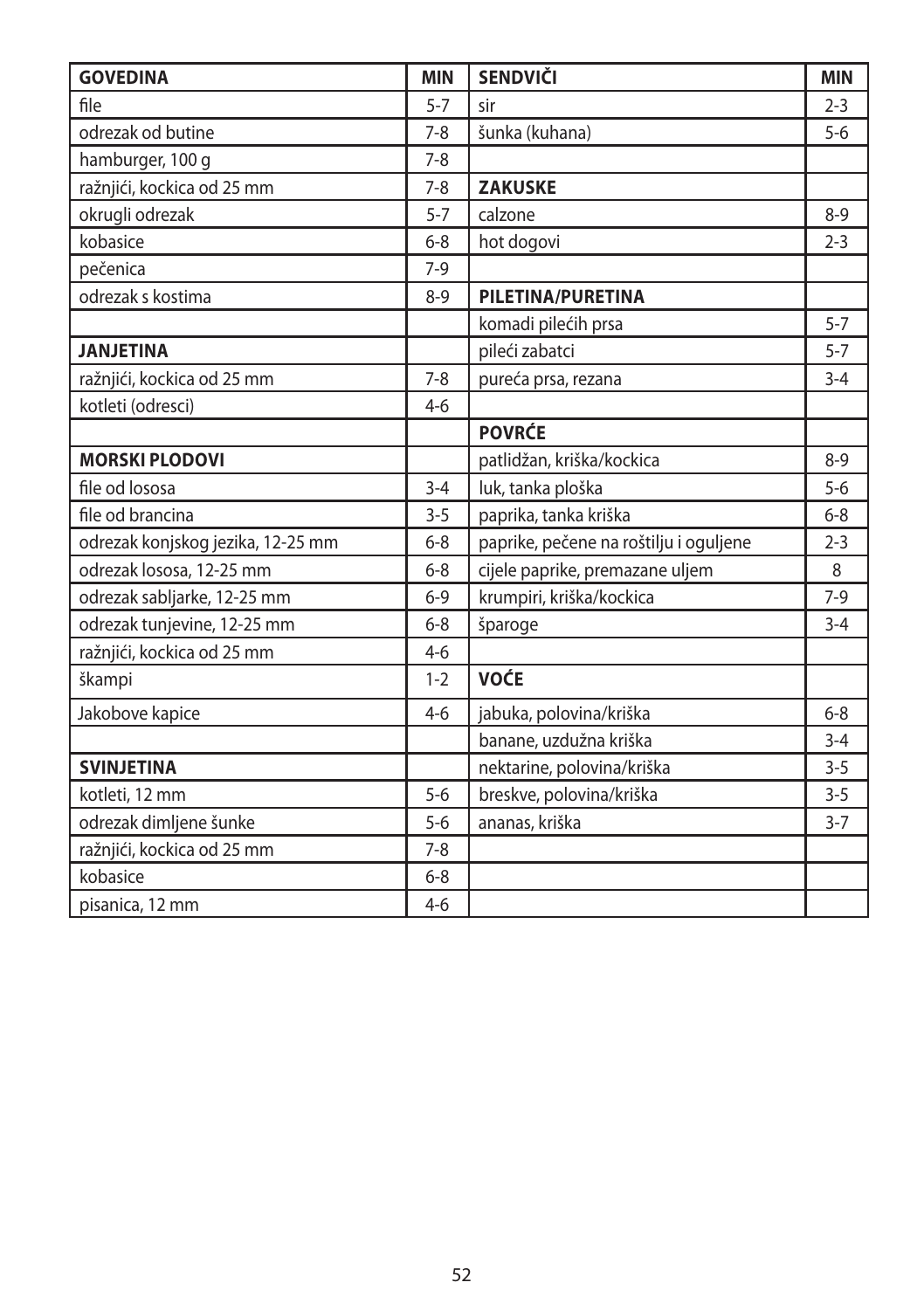Preberite navodila, jih shranite na varnem in jih predajte skupaj z napravo, če jo posredujete naprej. Pred uporabo odstranite vso embalažo.

## **POMEMBNA VAROVALA**

Sledite osnovnim varnostnim ukrepom, vključno z:

To napravo smejo uporabljati otroci, stari najmanj 8 let, in osebe z zmanjšanimi fizičnimi, čutnimi ali duševnimi sposobnostmi ali s pomanjkljivimi izkušnjami in znanjem, če so pri tem pod nadzorom/ dobijo navodila in razumejo s tem povezana tveganja. Otroci se z napravo ne smejo igrati. Otroci ne smejo čistiti in vzdrževati naprave, če niso starejši od 8 let ter pod nadzorom. Napravo in kabel varujte pred dosegom otrok, mlajših od 8 let.

Te naprave ne smete priključite na časovnik ali sistem za daljinsko upravljanje.

 $\triangle$  Površine naprave se segrejejo.

Če je kabel poškodovan, ga mora zamenjati proizvajalec, njegov servisni zastopnik ali kdo s podobnimi pooblastili, da se prepreči

# tveganje.

- $\otimes$  Naprave ne potapljajte v tekočino.
- Hrane ne zavijte v plastično folijo, polietilenske vrečke ali kovinsko folijo. S tem boste žar poškodovali in lahko povzročite požar.
- Naprave ne uporabljajte v bližini ali pod vnetljivimi materiali (npr. zavesami).
- Meso, perutnino in sorodne izdelke (mleto meso, burgerji itd.) pecite toliko časa, da so sokovi bistri. Ribe pecite toliko časa, da je meso v celoti neprosojno.
- Naprave ne uporabljajte za nič drugega kot za kuhanje hrane.
- Naprave ne upravljajte, če je poškodovana ali če ne deluje pravilno.

## **SAMO ZA GOSPODINJSKO UPORABO**

#### **RISBE**

- A. Način žara/kruhkov
- B. Način odprtega žara
- 1. Ročaj
- 2. Plošči žara
- 3. Lučka za vklop (rdeča)
- 4. Lučka termostata (zelena)

#### **PRED PRVO UPORABO**

Plošči žara očistite z vlažno krpo.

#### **UPORABA VAŠEGA ŽARA**

- Preverite, ali je pladenj za kapljanje vstavljen do konca zadnja stran bi morala biti pod obema odtokoma.
- 1. Vtič vstavite v električno vtičnico.
- 2. Lučka za vklop sveti, dokler je naprava priključena na električno omrežje.
- 3. Lučka termostata sveti, ko naprava doseže delovno temperaturo.
- 4. Nato se večkrat vklopi in izklopi, ko termostat ohranja stalno temperaturo.
- 5. Ko lučka termostata sveti, odprite žar.
- 5. Pladenj za kapljanje
- 6. Gumb za sprostitev
- 7. Stabilizatorji
- 8. Noga
- 9. Odtoka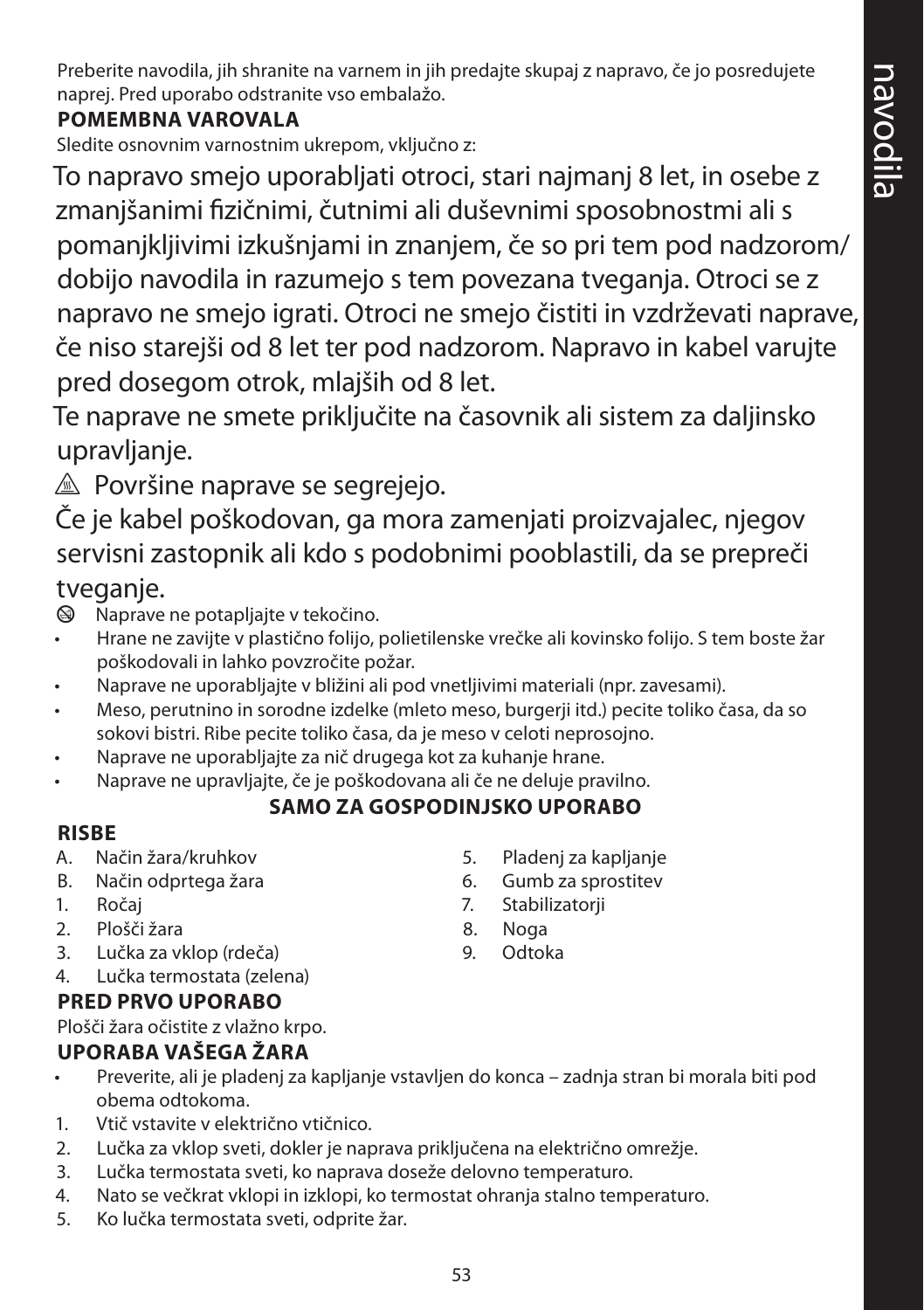- 6. Na spodnjo ploščo žara polagajte hrano z lopatico ali prijemalko, ne s prsti.
- 7. Zaprite žar. Tečaj je členast, da omogoča peko debelejše ali nenavadno oblikovane hrane. Plošči žara morata biti približno vzporedni, da preprečite neenakomerno kuhanje.
- 8. Počakajte, da je hrana kuhana. Preverite, ali je kuhana. Če o tem niste prepričani, jo še pokuhajte.
- 9. Kuhano hrano odstranite z orodjem iz lesa ali umetne mase.
- 10. Napravo odklopite.

## C **VEČ?**

- Nadenite si kuhinjsko rokavico.
- Pladenj za kapljanje potisnite ven iz spodnje plošče.
- Izpraznite ga v posodo, ki prenese vročino.
- Obrišite ga s papirnato brisačo.
- Znova ga vstavite v vodila pod sprednjo stranjo žara.
- Potisnite ga navznoter zadnja stran bi morala biti pod obema odtokoma.

# **ODPRTI ŽAR**

Žar lahko med uporabo odprete za uporabo kot odprti žar.

Za preklop v položaj odprtega žara:

- 1. Ročico premaknite naprej, dokler nista plošči odmaknjeni za manj kot 90°
- 2. Pritisnite gumb za sprostitev in ga držite
- 3. Potegnite ročaj nazaj, dokler žara ne odprete do konca
- 4. Preverite, da se sprednji del zgornje plošče ne zatakne ob konce stabilizatorjev.
- 5. Če se to zgodi, ga malo zaprite, potisnite zgornji del plošče s kuhinjsko rokavico in ga znova odprite
- 6. Spustite gumb za sprostitev.
- 7. Dvignite sprednji del žara in odmaknite raztegljive noge, da odpravite naklon spodnje plošče žara.

Odprti žar zaprete tako, da dvignete ročaj, dokler nista plošči odmaknjeni za manj kot 90°. Tako lahko med delovanjem žar zaprete do konca ali znova odprete.

Dvignite sprednji del žara in zavrtite raztegljive noge, da znova vzpostavite naklon spodnje plošče žara.

# **NEGA IN VZDRŽEVANJE**

- 1. Odklopite napravo in pustite, da se ohladi, preden jo očistite ali shranite.
- 2. Vse površine obrišite s čisto vlažno krpo.
- 3. Za odstranjevanje trdovratnih madežev uporabite papirnato brisačo z malo jedilnega olja.
- 4. Pladenj za kapljanje pomijte v topli milnici ali v zgornjem predalu v pomivalnem stroju.
- Ne uporabljajte grobih čistilnih sredstev, žične volne ali milnih blazinic.
- Na mestih, kjer se dotakneta zgornja in spodnja plošča, so lahko na površinah, zaščitenih s premazom proti sprijemanju, opazni znaki obrabe. To je le kozmetična napaka, ki ne vpliva na delovanje žara.

# W**ZAŠČITA OKOLJA**

 $\mathcal{W}$  V izogib onesnaževanju okolja in ogrožanju zdravja zaradi nevarnih snovi v električnih ter elektronskih napravah, naprave s to oznako ni dovoljeno zavreči med nesortirane odpadke. Namesto tega jih je treba oddati na zbirno mesto, znova uporabiti ali reciklirati.

## **ČASI KUHANJA IN VARNOST HRANE**

Ti casi kuhanja so namenjeni samo kot pomoč. Določeni so za svežo ali popolnoma odmrznjeno hrano, kuhano s srednjo temperaturo. Pri kuhanju zamrznjenih živil prištejte 2–3 minute za morsko hrano in 3–6 minut za meso ter perutnino, odvisno od debeline in gostote hrane. Pri kuhanju predpakiranih živil upoštevajte smernice na embalaži ali nalepki.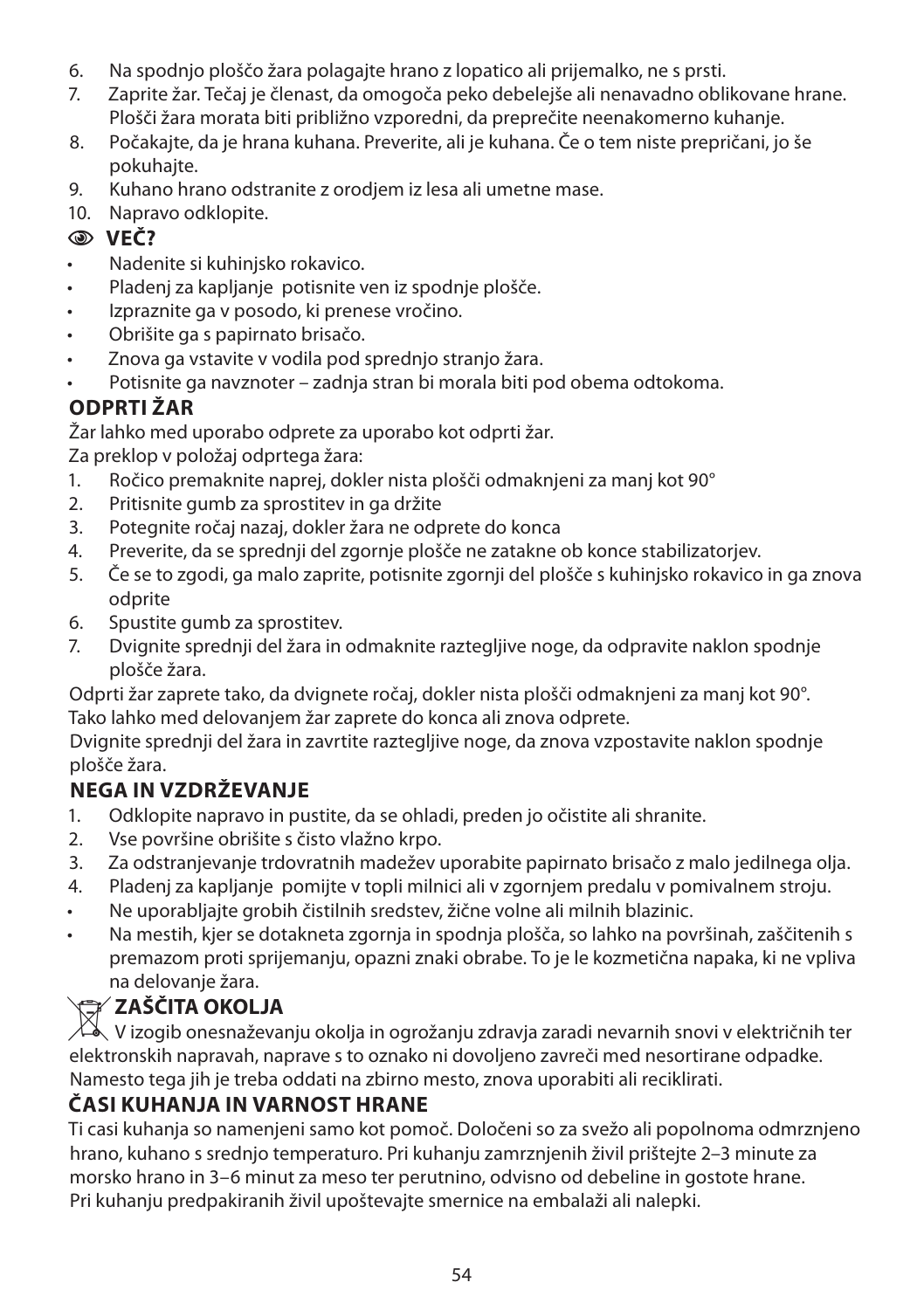| <b>GOVEDINA</b>            | <b>MIN</b> | <b>SENDVIČI</b>                 | <b>MIN</b> |
|----------------------------|------------|---------------------------------|------------|
| file                       | $5 - 7$    | sir                             | $2 - 3$    |
| ledveni zrezek             | $7 - 8$    | šunka (kuhana)                  | $5-6$      |
| burger, 100 g              | $7 - 8$    |                                 |            |
| kebab, kocke 25 mm         | $7 - 8$    | <b>PRIGRIZKI</b>                |            |
| okrogli zrezek             | $5 - 7$    | kalcon                          | $8 - 9$    |
| klobase                    | $6 - 8$    | hrenovke                        | $2 - 3$    |
| biftek                     | $7-9$      |                                 |            |
| florentinec                | $8 - 9$    | PIŠČANEC/PURAN                  |            |
|                            |            | kosi piščančjih prsi            | $5 - 7$    |
| <b>JAGNJETINA</b>          |            | stegna (piščanec)               | $5 - 7$    |
| kebab, kocke 25 mm         | $7 - 8$    | puranje prsi, narezane          | $3 - 4$    |
| ledvene zarebrnice         | $4 - 6$    |                                 |            |
|                            |            | <b>ZELENJAVA</b>                |            |
| <b>MORSKA HRANA</b>        |            | jajčevci, rezina/kocka          | $8 - 9$    |
| morska hrana               | min        | čebula, tanka rezina            | $5-6$      |
| file lososa                | $3 - 4$    | paprike, tanka rezina           | $6 - 8$    |
| file brancina              | $3 - 5$    | paprike, žar in olupljene       | $2 - 3$    |
| zrezek polenovke, 12-25 mm | $6 - 8$    | cele paprike, premazane z oljem | 8          |
| zrezek lososa, 12-25 mm    | $6 - 8$    | krompir, rezina/kocka           | $7-9$      |
| zrezek mečarice, 12-25 mm  | $6 - 9$    | šparglji                        | $3 - 4$    |
| zrezek tuna, 12-25 mm      | $6 - 8$    |                                 |            |
| kebab, kocke 25 mm         | $4 - 6$    |                                 |            |
| kozica                     | $1 - 2$    | <b>SADJE</b>                    |            |
| pokrovače                  | $4 - 6$    | jabolko, polovica/rezina        | $6-8$      |
|                            |            | banane, narezane po dolgem      | $3 - 4$    |
| <b>SVINJINA</b>            |            | nektarine, polovica/rezina      | $3 - 5$    |
| zarebrnice, 12 mm          | $5-6$      | breskve, polovica/rezina        | $3 - 5$    |
| zrezek iz krače            | $5 - 6$    | ananas, rezina                  | $3 - 7$    |
| kebab, kocke 25 mm         | $7 - 8$    |                                 |            |
| klobase                    | $6 - 8$    |                                 |            |
| ledvična pečenka, 12 mm    | $4 - 6$    |                                 |            |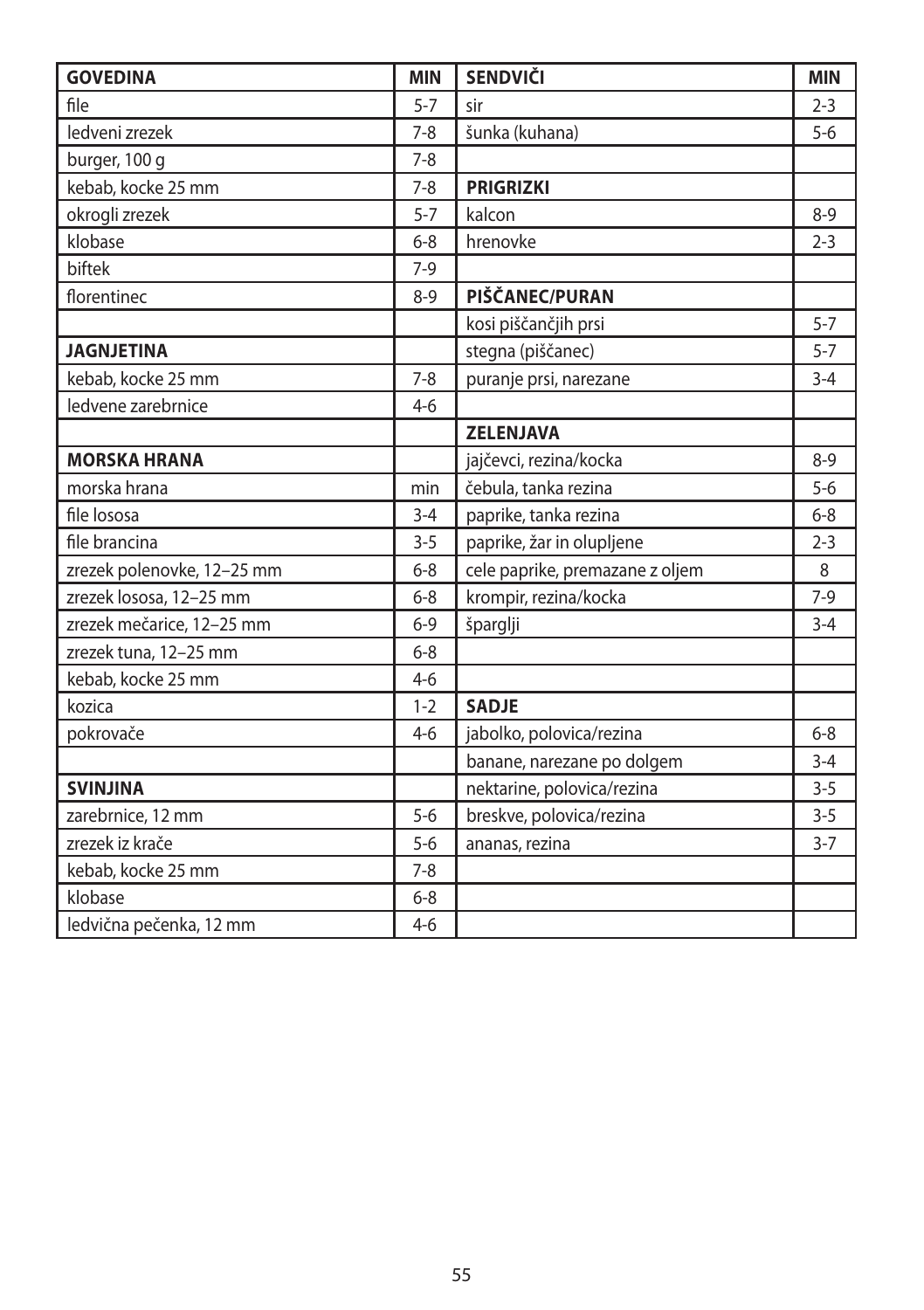Διαβάστε τις οδηγίες, φυλάξτε τις σε ασφαλές μέρος και σε περίπτωση που δώσετε τη συσκευή σε άλλον χρήστη, δώστε μαζί και τις οδηγίες. Αφαιρέστε όλα τα υλικά συσκευασίας πριν από τη χρήση.

# **ΣΗΜΑΝΤΙΚA ΜEΤΡΑ ΑΣΦAΛΕΙΑΣ**

Τηρείτε τα βασικά μέτρα ασφάλειας, συμπεριλαμβανομένων των παρακάτω:

Η παρούσα συσκευή μπορεί να χρησιμοποιηθεί από παιδιά ηλικίας άνω των 8 ετών και άτομα με μειωμένες σωματικές, αισθητήριες ή διανοητικές ικανότητες ή άτομα που δεν διαθέτουν επαρκή εμπειρία ή γνώση, υπό την προϋπόθεση ότι θα βρίσκονται υπό επίβλεψη ή θα λάβουν σχετικές οδηγίες και κατανοούν τους κινδύνους που ενέχει η χρήση της συσκευής. Τα παιδιά δεν πρέπει να χρησιμοποιούν τη συσκευή ως παιχνίδι. Ο καθαρισμός και η συντήρηση από χρήστη δεν πρέπει να πραγματοποιούνται από παιδιά, εκτός κι αν είναι άνω των 8 ετών και βρίσκονται υπό επίβλεψη. Να διατηρείτε τη συσκευή και το καλώδιο μακριά από παιδιά ηλικίας κάτω των 8 ετών.

Μη συνδέετε τη συσκευή με χρονοδιακόπτη ή σύστημα τηλεχειρισμού.

¬ Οι επιφάνειες της συσκευής θερμαίνονται υπερβολικά. Εάν το καλώδιο είναι φθαρμένο, πρέπει να αντικατασταθεί από τον κατασκευαστή, τον αντιπρόσωπό του ή κάποιο εξουσιοδοτημένο

# πρόσωπο προς αποφυγή κινδύνων.

b Μη βυθίζετε τη συσκευή σε υγρά.

- Μην τυλίγετε τις τροφές σε πλαστική μεμβράνη, σακούλες από πολυαιθυλένιο ή αλουμινόχαρτο. Θα προκληθεί ζημιά στην γκριλιέρα και ενδεχόμενος κίνδυνος πυρκαγιάς.
- Μην χρησιμοποιείτε τη συσκευή πλησίον ή κάτω από εύφλεκτα υλικά (π.χ. κουρτίνες).
- Να ψήνετε το κρέας, τα πουλερικά, καθώς και τα παράγωγά τους (κιμάς, μπιφτέκια κ.λπ.) έως ότου να εξαχθούν όλοι οι χυμοί τους. Να ψήνετε το ψάρι έως ότου να ροδίσουν όλες οι πλευρές του.
- Μη χρησιμοποιείτε τη συσκευή για οποιαδήποτε άλλη χρήση πέρα από το ψήσιμο τροφών.
- Μη χρησιμοποιείτε τη συσκευή εάν είναι φθαρμένη ή παρουσιάζει δυσλειτουργίες.

## **ΑΠΟΚΛΕΙΣΤΙΚΑ ΓΙΑ ΟΙΚΙΑΚΗ ΧΡΗΣΗ**

# **ΣΧΕΔΙΑ**

- A. Λειτουργία γκριλ/τοστ
- B. Λειτουργία πλάκας ψησίματος/ψησταριάς
- 1. Χειρολαβή
- 2. Πλάκες γκριλιέρας
- 3. Λυχνία λειτουργίας (κόκκινη)
- 4. Λυχνία θερμοστάτη (πράσινη)

## **ΠΡΙΝ ΑΠΟ ΤΗΝ ΠΡΩΤΗ ΧΡΗΣΗ**

Σκουπίστε τις πλάκες της γκριλιέρας με ένα βρεγμένο πανί.

- 5. Δίσκος υγρών
- 6. Κουμπί απασφάλισης
- 7. Σταθεροποιητές
- 8. Πέλμα
- 9. Έξοδοι υγρών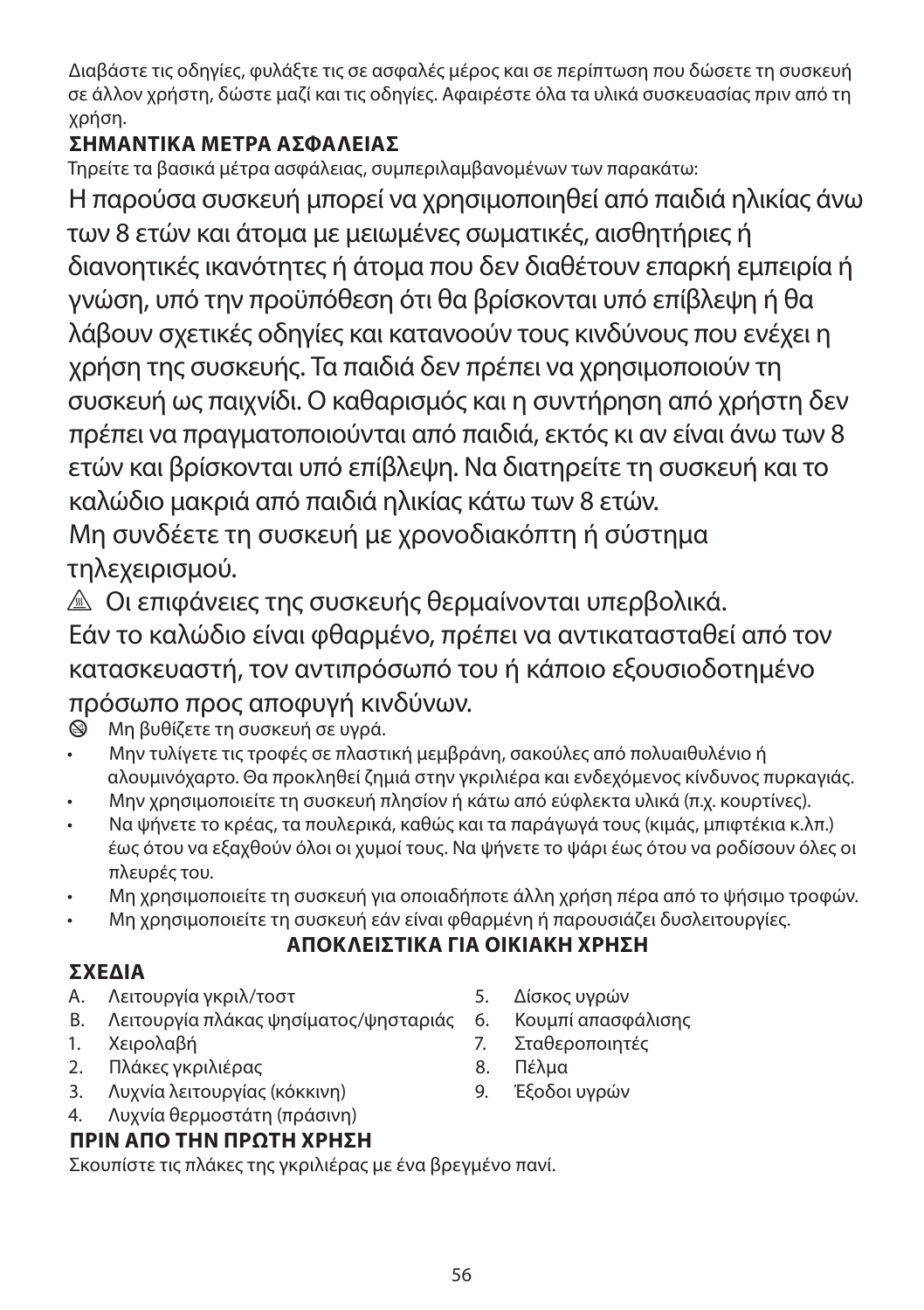#### **ΧΡΗΣΗ ΤΗΣ ΨΗΣΤΙΕΡΑΣ**

- Βεβαιωθείτε ότι ο δίσκος υγρών είναι πλήρως πιεσμένος προς τα μέσα το πίσω μέρος πρέπει να βρίσκεται κάτω από τις δύο εξόδους υγρών.
- 1. Συνδέστε το βύσμα στην πρίζα.
- 2. Η λυχνία ισχύος ανάβει ενόσω η συσκευή είναι συνδεδεμένη στην τροφοδοσία ρεύματος.
- 3. Η λυχνία θερμοστάτη ανάβει όταν η συσκευή φτάνει σε θερμοκρασία λειτουργίας.
- 4. Κατόπιν θα ανάβει και θα σβήσει καθώς ο θερμοστάτης θα λειτουργεί για διατήρηση της θερμοκρασίας.
- 5. Όταν ανάψει η λυχνία θερμοστάτη, ανοίξτε τη γκριλιέρα.
- 6. Τοποθετήστε τις τροφές στην κάτω πλάκα της γκριλιέρας χρησιμοποιώντας μια σπάτουλα ή μια τσιμπίδα, όχι τα δάχτυλά σας.
- 7. Κλείστε την γκριλιέρα. Ο αρμός προσαρμόζεται σε περίπτωση χοντρών τροφών ή τροφών που είναι κομμένες σε περίεργο σχήμα. Οι πλάκες της γκριλιέρας πρέπει να είναι παράλληλα τοποθετημένες σε γενικές γραμμές για να αποφευχθεί το ανομοιόμορφο ψήσιμο.
- 8. Περιμένετε έως ότου να ψηθεί το φαγητό. Βεβαιωθείτε ότι έχει ψηθεί. Εάν δεν είστε σίγουροι, ψήστε το λίγο παραπάνω.
- 9. Αφαιρέστε το ψημένο φαγητό με ξύλινα ή πλαστικά σκεύη μαγειρικής.
- 10. Αποσυνδέστε τη συσκευή από το ρεύμα.

#### **ΠΕΡΙΣΣΟΤΕΡΑ**

- Φορέστε το γάντι κουζίας.
- Αφαιρέστε τον δίσκο υγρών από την κάτω πλάκα.
- Αδειάστε τον σε ένα θερμοανθεκτικό μπολ.
- Σκουπίστε τον με χαρτί κουζίνας.
- Τοποθετήστε τον πάλι στις ράγες κάτω από το μπροστινό μέρος της γκριλιέρας.
- Πιέστε τον προς τα μέσα το πίσω μέρος πρέπει να βρίσκεται κάτω από τις δύο εξόδους υγρών.

#### **ΠΛΑΚΑ ΨΗΣΙΜΑΤΟΣ/ΨΗΣΤΑΡΙΑ**

Μπορείτε να ανοίξετε την γκριλιέρα για να τη χρησιμοποιήσετε ως πλάκα ψησίματος ή ψησταριά.

Για τη θέση πλάκας ψησίματος:

- 1. Μετακινήστε τη χειρολαβή προς τα εμπρός έως ότου οι πλάκες να απέχουν λιγότερο από 90 μοίρες.
- 2. Πατήστε και κρατήστε πατημένο το κουμπί απασφάλισης.
- 3. Τραβήξτε τη χειρολαβή προς τα πίσω έως ότου να ανοίξει πλήρως η γκριλιέρα.
- 4. Φροντίστε το μπροστινό μέρος της επάνω πλάκας να μην πιαστεί στο άκρο των σταθεροποιητών.
- 5. Εάν συμβεί αυτό, κλείστε ελαφρώς την γκριλιέρα, πιέστε το πάνω μέρος της πλάκας φορώντας γάντι κουζίνας και ανοίξτε πάλι την γκριλιέρα.
- 6. Αφήστε το κουμπί απασφάλισης.
- 7. Ανασηκώστε το μπροστινό μέρος της γκριλιέρας και τραβήξτε προς τα έξω τα πτυσσόμενα πέλματα για να αφαιρεθεί η κλίση της κάτω πλάκας της γκριλιέρας.

Για να κλείσετε την πλάκα ψησίματος, ανασηκώστε τη χειρολαβή έως ότου οι πλάκες να απέχουν λιγότερο από 90 μοίρες.

Κατόπιν, μπορείτε να την κλείσετε πλήρως ή να την ανοίξετε πάλι σε λειτουργία γκριλ. Ανασηκώστε το μπροστινό μέρος της γκριλιέρας και κλείστε τα πτυσσόμενα πέλματα για να επαναφερθεί η κλίση της κάτω πλάκας της γκριλιέρας.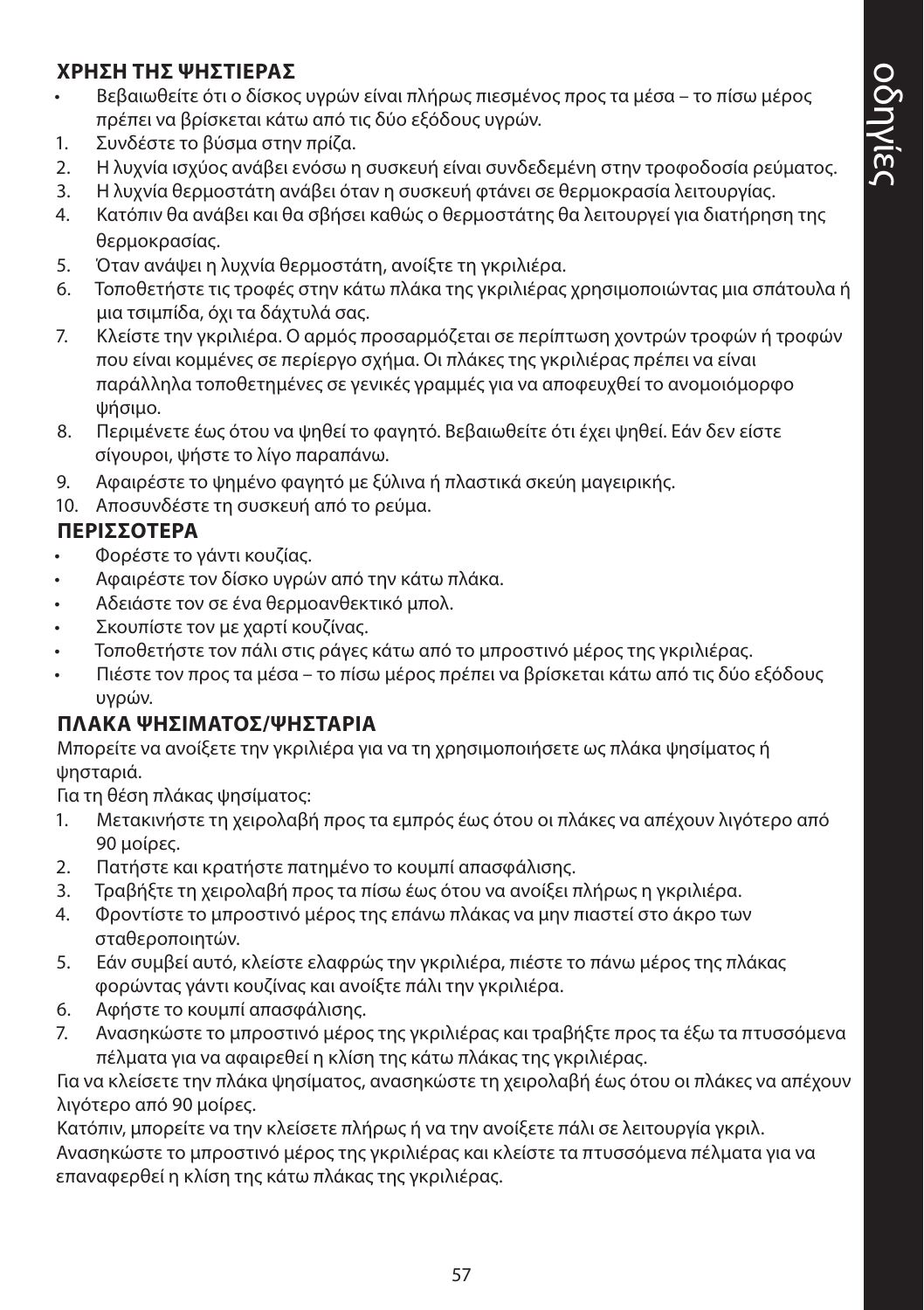#### **ΦΡΟΝΤΙΔΑ ΚΑΙ ΣΥΝΤΗΡΗΣΗ**

- 1. Αποσυνδέστε τη συσκευή από την πρίζα και αφήστε τη να κρυώσει πριν από τον καθαρισμό και την αποθήκευση.
- 2. Σκουπίστε όλες τις επιφάνειες με ένα καθαρό βρεγμένο πανί.
- 3. Προσθέστε λίγο μαγειρικό λάδι σε χαρτί κουζίνας και χρησιμοποιήστε το για να απομακρύνετε τους επίμονους λεκέδες.
- 4. Πλύνετε τον δίσκο υγρών με ζεστό νερό και σαπουνάδα ή τοποθετήστε τον στο επάνω καλάθι του πλυντηρίου πιάτων.
- Μη χρησιμοποιείτε λειαντικά σφουγγαράκια ή σύρμα κουζίνας.
- Στα σημεία που έρχονται σε επαφή η επάνω και η κάτω πλάκα, οι αντικολλητικές επιφάνειες μπορεί να εμφανίσουν σημάδια φθοράς. Αυτό αφορά μόνο την αισθητική εικόνα, δεν επηρεάζει τη λειτουργία της γκριλιέρας.

#### W**ΠΡΟΣΤΑΣΙΑ ΤΟΥ ΠΕΡΙΒΑΛΛΟΝΤΟΣ**

Προς αποφυγή περιβαλλοντικών προβλημάτων και προβλημάτων υγείας λόγω επικίνδυνων ουσιών από ηλεκτρικές και ηλεκτρονικές συσκευές, οι συσκευές με αυτό το σύμβολο δεν θα πρέπει να απορρίπτονται με τα λοιπά οικιακά απορρίμματα, αλλά να ανακτώνται, να επαναχρησιμοποιούνται ή να ανακυκλώνονται.

#### **ΧΡΟΝΟΙ ΨΗΣΙΜΑΤΟΣ & ΑΣΦΑΛΕΙΑ ΤΡΟΦΙΜΩΝ**

Χρησιμοποιήστε αυτούς τους χρόνους μόνο ως σημείο αναφοράς. Αφορούν φρέσκες ή πλήρως αποψυγμένες τροφές που ψήνονται με τον διακόπτη θερμοκρασίας στη μεσαία θέση. Κατά το ψήσιμο κατεψυγμένων τροφών, προσθέστε στον χρόνο ψησίματος 2-3 λεπτά για θαλασσινά και 3-6 λεπτά για κρέας και πουλερικά, ανάλογα με το πάχος και την πυκνότητα των τροφών. Κατά το ψήσιμο προσυσκευασμένων τροφών, να ακολουθείτε πάντοτε τις οδηγίες που αναγράφονται στη συσκευασία ή την ετικέτα.

| <b>ΜΟΣΧΑΡΙ</b>           | <b>MIN</b> | ΤΟΣΤ                                 | <b>MIN</b> |
|--------------------------|------------|--------------------------------------|------------|
| φιλέτο                   | $5 - 7$    | τυρί                                 | $2 - 3$    |
| κόντρα φιλέτο            | $7-8$      | ζαμπόν                               | $5-6$      |
| μπιφτέκι, 100 γρ.        | $7 - 8$    |                                      |            |
| σουβλάκι, κύβοι 25 mm    | $7 - 8$    | ΣΝΑΚ                                 |            |
| κιλότο                   | $5 - 7$    | καλτσόνε                             | $8 - 9$    |
| λουκάνικα                | $6 - 8$    | χοτ ντογκ                            | $2 - 3$    |
| σπαλομπριζόλα            | $7-9$      |                                      |            |
| μπριζόλα                 | $8-9$      | ΚΟΤΟΠΟΥΛΟ/ΓΑΛΟΠΟΥΛΑ                  |            |
|                          |            | κοτόπουλο, ψιλοκομμένο φιλέτο        | $5 - 7$    |
| <b>APNI</b>              |            | μπούτια (κοτόπουλο)                  | $5 - 7$    |
| κεμπάπ, κύβοι 25 mm      | $7 - 8$    | γαλοπούλα, ψιλοκομμένο στήθος        | $3 - 4$    |
| παϊδάκια                 | $4-6$      |                                      |            |
|                          |            | <b><i>AAXANIKA</i></b>               |            |
| ΘΑΛΑΣΣΙΝΑ                |            | σπαράγγια                            | $3 - 4$    |
| σολομός φιλέτο           | $3 - 4$    | μελιτζάνες, φέτες/κύβοι              | $8 - 9$    |
| λαβράκι φιλέτο           | $3 - 5$    | κρεμμύδια, λεπτές φέτες              | $5-6$      |
| καλκάνι φιλέτο, 12-25 mm | $6 - 8$    | πιπεριές, λεπτές φέτες               | $6 - 8$    |
| σολομός φέτα, 12-25 mm   | $6 - 8$    | πιπεριές, ψήσιμο κατόπιν ξεφλούδισμα | $2 - 3$    |
| ξιφίας φέτα, 12-25 mm    | $6 - 9$    | ολόκληρες πιπεριές                   | 8          |
| τόνος φέτα, 12-25 mm     | $6 - 8$    | πατάτες, φέτες/κύβοι                 | $7-9$      |
| σουβλάκι, κύβοι 25 mm    | $4-6$      |                                      |            |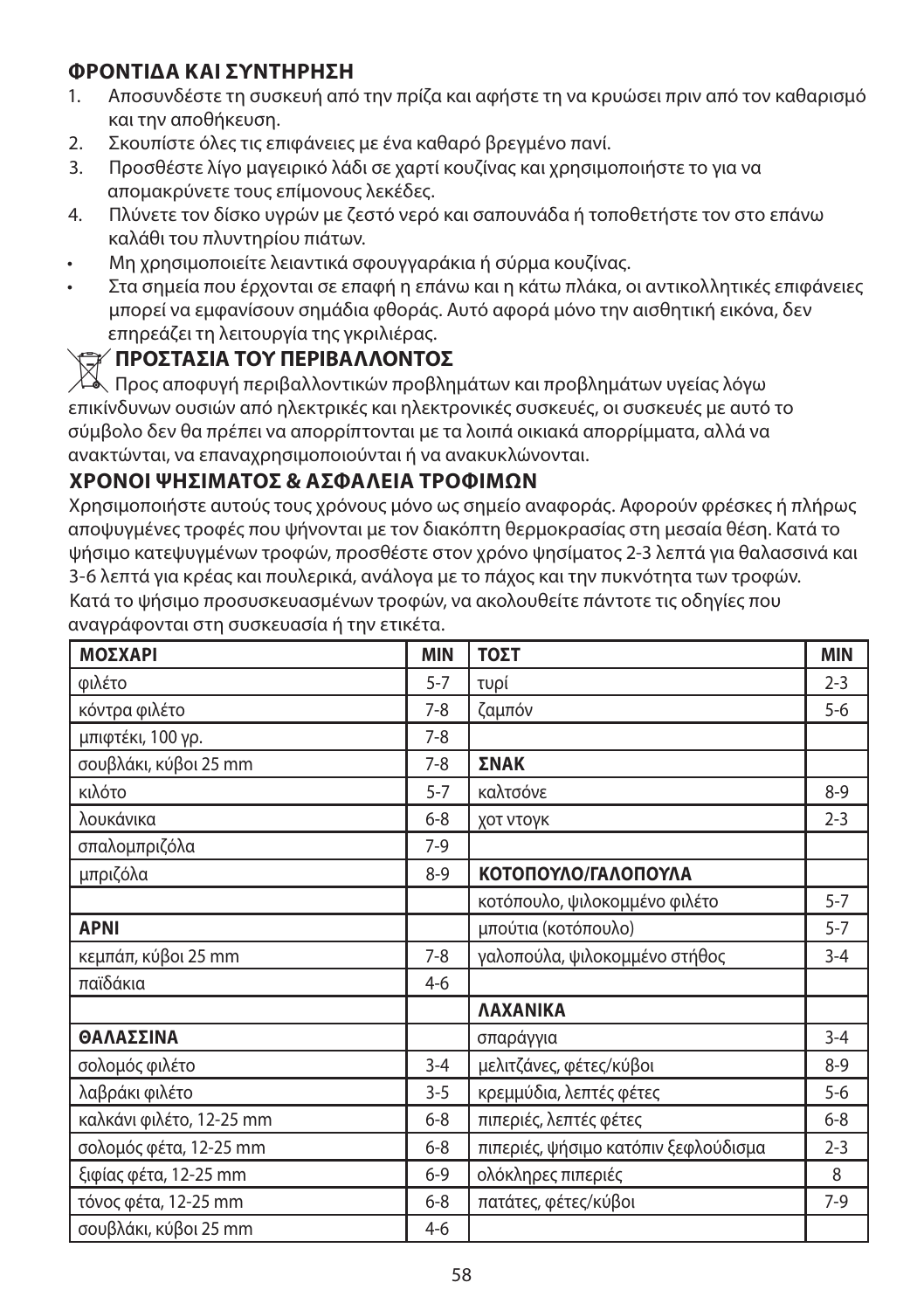| γαρίδες               | $1 - 2$ | <b>OPOYTA</b>                           |         |
|-----------------------|---------|-----------------------------------------|---------|
| χτένια                | $4-6$   | μήλα, κομμένα στη μέση ή σε φέτες       | $6 - 8$ |
| <b>XOIPINO</b>        |         | μπανάνες, κομμένες κατά μήκος           | $3 - 4$ |
| μπριζόλες, 12 mm      | $5 - 6$ | νεκταρίνια, κομμένα στη μέση ή σε φέτες | $3 - 5$ |
| χοιρομέρι καπνιστό    | $5 - 6$ | ροδάκινα, κομμένα στη μέση ή σε φέτες   | $3 - 5$ |
| σουβλάκι, κύβοι 25 mm | 7-8     | ανανάς, κομμένος σε φέτες               | $3 - 7$ |
| λουκάνικα             | $6 - 8$ |                                         |         |
| ψαρονέφρι, 12 mm      | $4-6$   |                                         |         |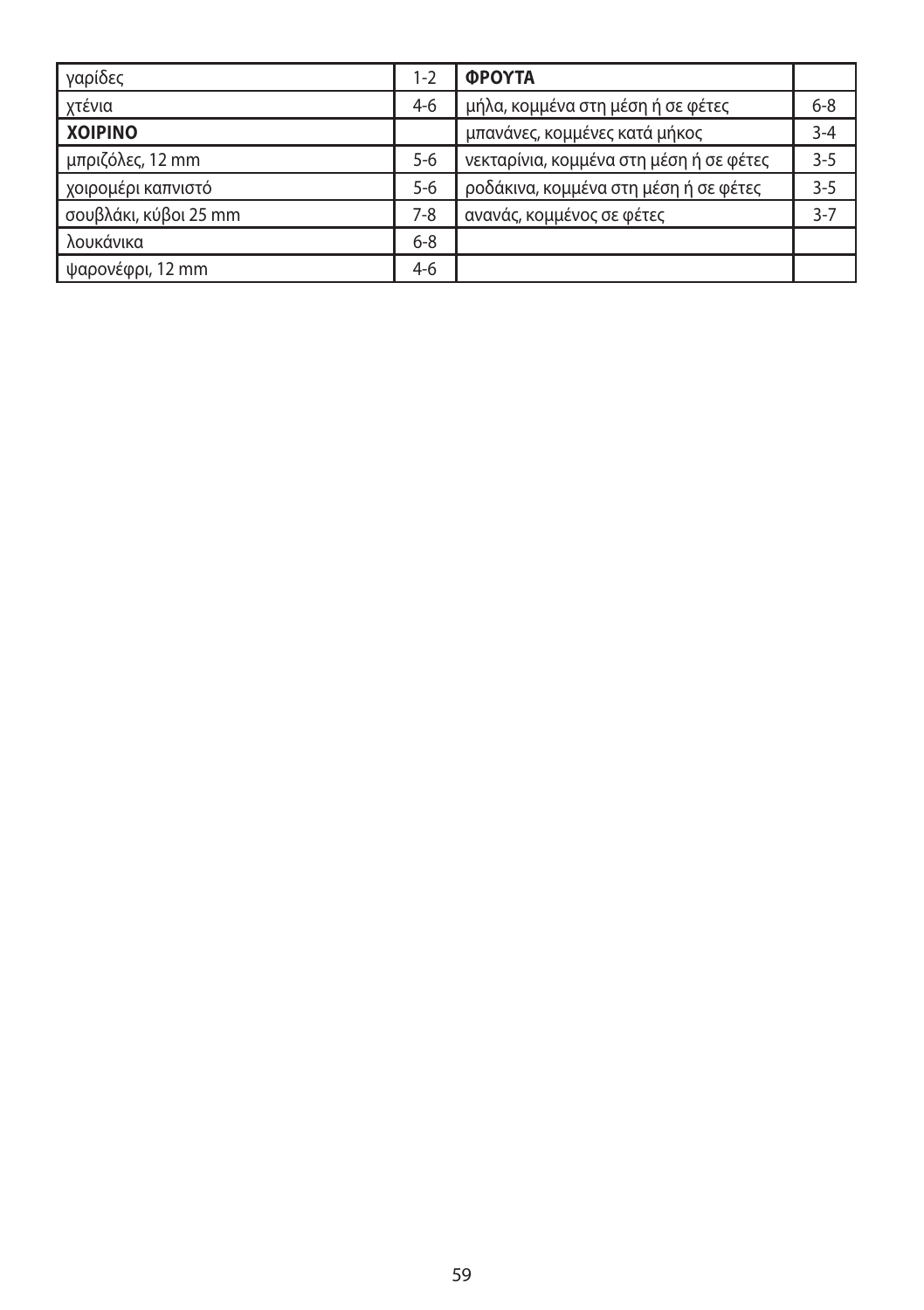A használati utasítást olvassa el és őrizze meg; és adja tovább a készülékkel együtt, ha azt továbbadja. Használat előtt teljes egészében távolítsa el a csomagolást.

# **FONTOS ÓVINTÉZKEDÉSEK**

Kövesse az alábbi alapvető biztonsági óvintézkedéseket:

Az eszközt 8 éves (vagy idősebb) gyermekek és csökkent fizikai, érzékszervi vagy mentális képességekkel rendelkező vagy tapasztalatlan személyek csak felügyelet alatt/mások utasításainak megfelelően és csak akkor használhatják, ha tisztában vannak a használatból eredő kockázatokkal. Gyermekek nem játszhatnak az eszközzel. A készülék tisztítását és karbantartását gyermekek csak felügyelet alatt és csak akkor végezhetik, ha 8 évesnél idősebbek. Tartsa az eszközt és a kábelt 8 éven aluli gyermekektől elzárva. Ne csatlakoztassa a készüléket időzítő kapcsolóhoz vagy távvezérlésű rendszerhez.

¬ A készülék felületei felforrósodnak.

Ha a kábel megrongálódott, ki kell cseréltetni a gyártóval, egy szerviz munkatársával vagy egy hasonlóan szakképzett személlyel, hogy elkerülje a veszélyeket.

 $\otimes$  Ne merítse a készüléket folyadékba.

- Az élelmiszert ne tekerje műanyag fóliába, polietilén tasakba, vagy fémfóliába. Ez kárt tehet a grillezőben és tűzveszélyt is okozhat.
- Ne használja a készüléket gyúlékony anyagok (pl. függönyök) közelében vagy alatt.
- A húst, szárnyasokat és ezek származékait (vagdaltak, húspogácsák, stb.) addig süsse, míg a szaftos állag meg nem szűnik. A halat addig süsse, míg opálos színűvé nem válik.
- A készüléket kizárólag élelmiszer sütésére használja.
- Ne működtesse a készüléket, ha az megrongálódott vagy hibásan működik.

## **CSAK HÁZTARTÁSI HASZNÁLATRA**

## **RAJZOK**

- A. Grill/szendvicssütő mód
- B. Palacsintasütő/barbecue mód
- 1. Fogantyú
- 2. Grillező lapok
- 3. Bekapcsolásjelző lámpa (piros)
- 4. Termosztát kijelző lámpa (zöld)

# **AZ ELSŐ HASZNÁLAT ELŐTT**

A grillező tányérjait nedves kendővel törölje le.

## **A GRILL HASZNÁLATA**

- Ellenőrizze, hogy a Csepegtető tálca teljesen be van-e nyomva a hátuljának a két túlfolyócső alatt kell lennie.
- 1. Tegye be a dugót a csatlakozó aljzatba.
- 2. A működésjelző fény folyamatosan világít addig, amíg a készülék áram alatt van.
- 3. A termosztát jelzőfénye akkor gyullad ki, ha a készülék elérte az üzemi hőmérsékletet.
- 5. Csepegtető tálca
- 6. Kioldó gomb
- 7. Stabilizátorok
- 8. Láb
- 9. Túlfolyócsövek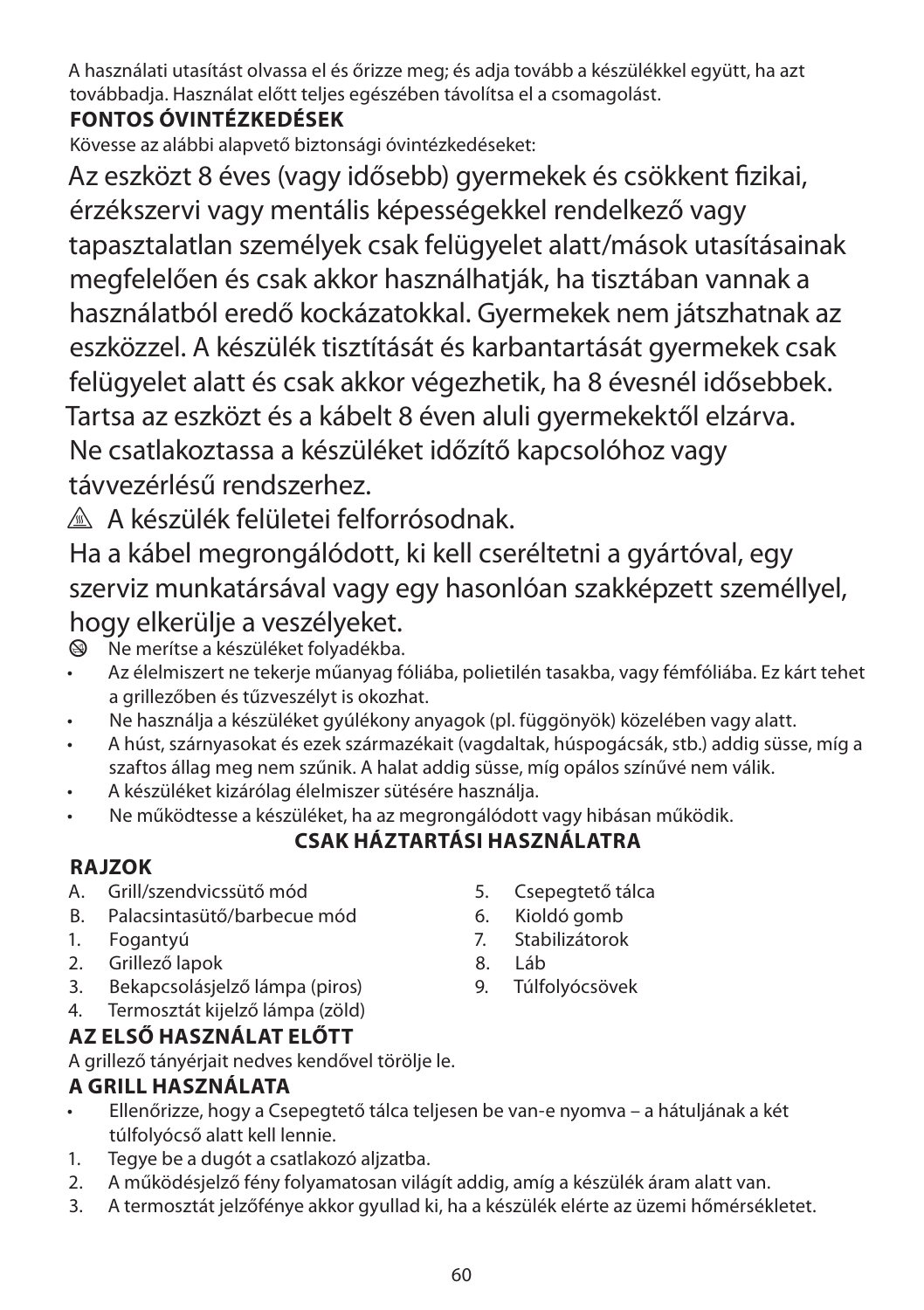- 4. Ezután be- és ki fog kapcsolni, ahogy termosztát működik, hogy fenntartsa a kívánt hőmérsékletet.
- 5. Ha a termosztát jelzőfénye kigyullad, nyissa ki a sütőt.
- 6. Spatulával, vagy csipesszel, ne ujjaival, helyezze az élelmiszert a grillezőtányér aljára.
- 7. Zárja le a grillezőt. A csuklópánt több részből áll, így a szabálytalan alakú vagy vastag élelmiszerek is könnyen grillezhetők a készülékkel. A grillező lapokat nagyjából párhuzamosan helyezze el, így elkerülhető az egyenetlen átsülés.
- 8. Várja meg, míg az étel megsül. Ellenőrizze, hogy megsült-e. Ha kétségei támadnak, süsse tovább egy kicsit.
- 9. A megsült élelmiszert fa-, vagy műanyag eszközök használatával vegye ki.
- 10. Húzza ki a készüléket az aljzatból.

## **HOGYAN TOVÁBB?**

- Vegyen fel sütőkesztyűt.
- Húzza ki a felfogótálcát az alsó tányér alól
- Ürítse egy hőálló tálba.
- Törölje át konyhai papírtörlővel.
- Tegye vissza a grill eleje alatti rácsokra.
- Nyomja be a hátuljának a két túlfolyócső alatt kell lennie.

# **PALACSINTASÜTŐ/BARBECUE**

Felnyithatja a grillt, ha palacsintasütőként vagy barbecue-ként szeretné használni. A palacsintasütő állásba állításhoz:

- 1. Tolja előre a fogantyút, amíg a tányérok 90 foknál kisebb szögben vannak nyitva
- 2. Nyomja meg és tartsa nyomva a kioldó gombot
- 3. Húzza vissza a fogantyút, amíg a grill teljesen ki nem nyílik
- 4. Ellenőrizze, hogy a felső tányér eleje nem ér-e a stabilizátorok végéhez
- 5. Ha igen, kicsit zárja összébb, a tányér tetejét egy sütőkesztyűvel megnyomva, majd nyissa ki újra
- 6. Engedje el a kioldó gombot.
- 7. Emelje fel a grill elejét és hajtsa ki a lábait, hogy megszüntesse az alsó tányér lejtését.
- A palacsintasütő bezárásához emelje fel a fogantyút, amíg a tányérok 90 foknál kisebb szögben vannak nyitva.

Ekkor teljesen bezárhatja, vagy kinyithatja ismét, grillezés módban.

Emelje fel a grill elejét és forgassa vissza a lábakat, hogy visszaállítsa az alsó tányér lejtését.

# **ÁPOLÁS ÉS KARBANTARTÁS**

- 1. Húzza ki a készüléket, és hagyja lehűlni a tisztítás és tárolás előtt.
- 2. Az összes felületet törölje le tiszta nedves kendővel.
- 3. A makacs szennyeződéseket egy kevés főzőolajjal megnedvesített papír törlőkendővel távolítsa el.
- 4. Meleg szappanos vízzel, vagy a mosogatógép felső polcára helyezve mosogassa el a csepegtető tálcát.
- Súrolószert, fémszálas szivacsot, vagy súrolókefét tilos használni.
- Azokon a helyeken, ahol az also és felső tányérok érintkeznek, a tapadásmentes felületen kopás nyoma alakulhat ki. Ez csupán esztétikai jellegű probléma, mely nem befolyásolja a grillező normál működését.

# W**KÖRNYEZETVÉDELEM**

Hogy elkerülje az elektromos és elektronikus termékekben levő veszélyes anyagok által okozott környezeti és egészségügyi problémákat, az ilyen jellel jelölt készülékeket nem szabad a szét nem válogatott városi szemétbe tenni, hanem össze kell gyűjteni, újra fel kell dolgozni és újra kell hasznosítani.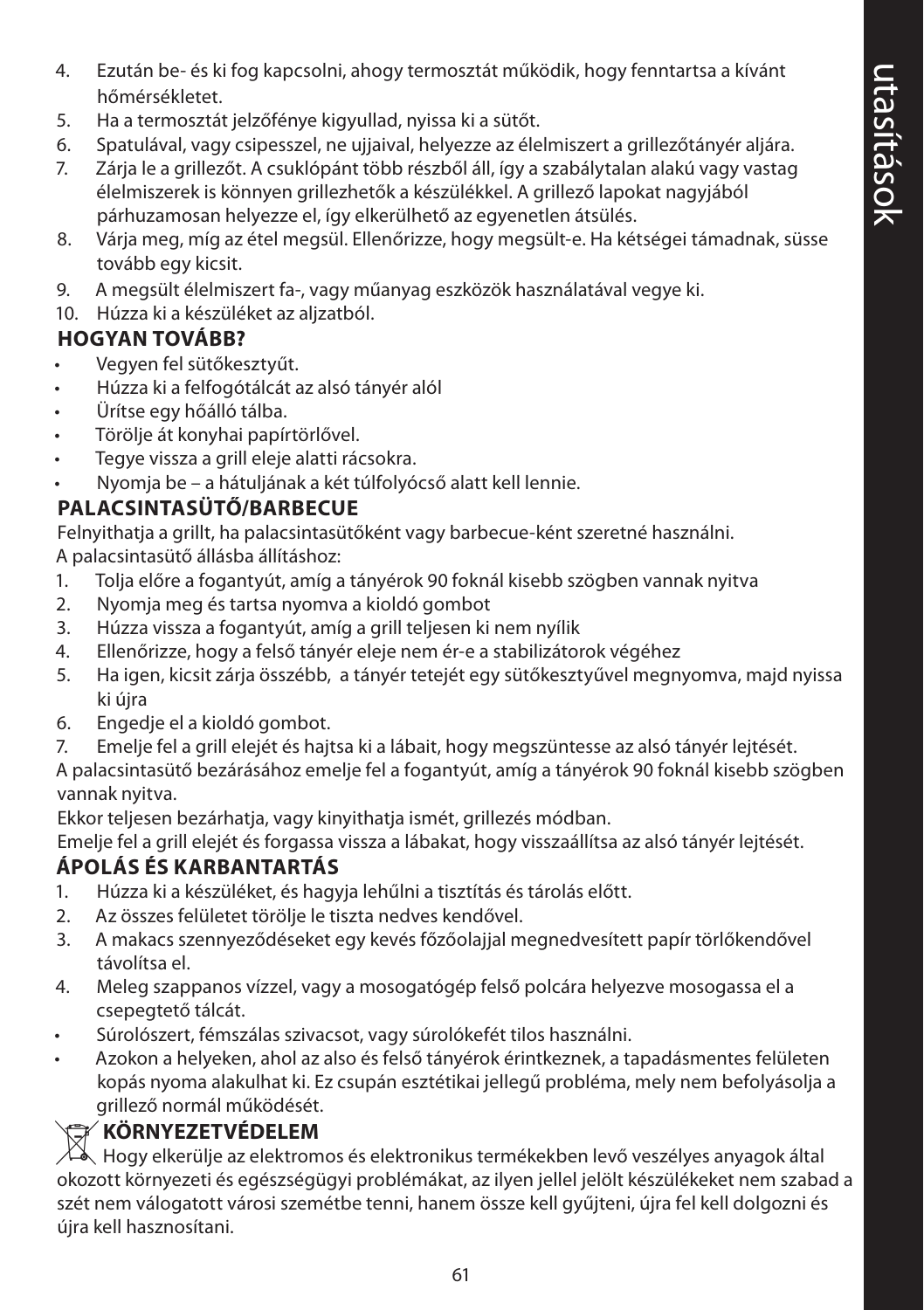# **SÜTÉSI IDŐK ÉS ÉLELMISZERBIZTONSÁG**

Ezek az időtartamok csupán tájékoztató jellegűek. Friss, vagy teljesen felengedett élelmiszerre vonatkoznak, közepes fokozatra állított hőmérsékletbeállítás mellett. Ha fagyasztott élelmiszert süt, az élelmiszer vastagságától és sűrűségétől függően, tengeri étel esetén 2-3 percet, hús és szárnyas esetén 3-6 percet adjon hozzá az értékekhez.

Ha előrecsomagolt élelmiszert süt, kövesse a csomagoláson, vagy a címkén lévő útmutatásokat.

| <b>MARHA</b>              | <b>MIN</b> | <b>SZENDVICS</b>                             | <b>MIN</b> |
|---------------------------|------------|----------------------------------------------|------------|
| filé                      | $5 - 7$    | sajt                                         | $2 - 3$    |
| bélszín-szelet            | $7 - 8$    | sonka (főtt)                                 | $5 - 6$    |
| húspogácsa, 100g          | $7 - 8$    |                                              |            |
| kebab, 25mm kocka         | $7 - 8$    | <b>HARAPNIVALÓK</b>                          |            |
| kerek szelet              | $5 - 7$    | calzone                                      | $8 - 9$    |
| kolbász                   | $6 - 8$    | hot dog                                      | $2 - 3$    |
| vesepecsenye              | $7-9$      |                                              |            |
| t-csont                   | $8 - 9$    | <b>CSIRKE/PULYKA</b>                         |            |
|                           |            | csirkemell darabok                           | $5 - 7$    |
| <b>BÁRÁNY</b>             |            | comb (csirke)                                | $5 - 7$    |
| kebab, 25mm kocka         | $7 - 8$    | pulykamell, szeletelt                        | $3 - 4$    |
| szeletelt bélszín         | $4 - 6$    |                                              |            |
|                           |            | <b>ZÖLDSÉG</b>                               |            |
| <b>TENGERI ÉLELMISZER</b> |            | spárga                                       | $3 - 4$    |
| lazacfilé                 | $3 - 4$    | padlizsán, fél/cikk                          | $8 - 9$    |
| tengeri süllő file        | $3 - 5$    | vöröshagyma, vékony cikk                     | $5-6$      |
| lepényhal-szelet, 12-25mm | $6 - 8$    | paprika, vékony cikk                         | $6 - 8$    |
| lazac-szelet, 12-25mm     | $6 - 8$    | paprika, grillezés után a bőre eltávolítható | $2 - 3$    |
| kardhal-szelet, 12-25mm   | $6 - 9$    | egész paprika olajjal bekenve                | 8          |
| tonhal-szelet, 12-25mm    | $6 - 8$    | burgonya, fél/cikk                           | $7-9$      |
| kebab, 25mm kocka         | $4 - 6$    |                                              |            |
| garnélarák                | $1 - 2$    | <b>GYÜMÖLCS</b>                              |            |
| fésűkagyló                | $4 - 6$    | alma, fél/cikk                               | $6 - 8$    |
|                           |            | banán, hosszanti szelet                      | $3 - 4$    |
| <b>DISZNÓ</b>             |            | nektarin, fél/cikk                           | $3 - 5$    |
| szeletek, 12mm            | $5-6$      | őszibarack, fél/cikk                         | $3 - 5$    |
| sonkaszelet               | $5 - 6$    | ananász, cikk                                | $3 - 7$    |
| kebab, 25mm kocka         | $7 - 8$    |                                              |            |
| kolbász                   | $6 - 8$    |                                              |            |
| vesepecsenye-szelet, 12mm | $4-6$      |                                              |            |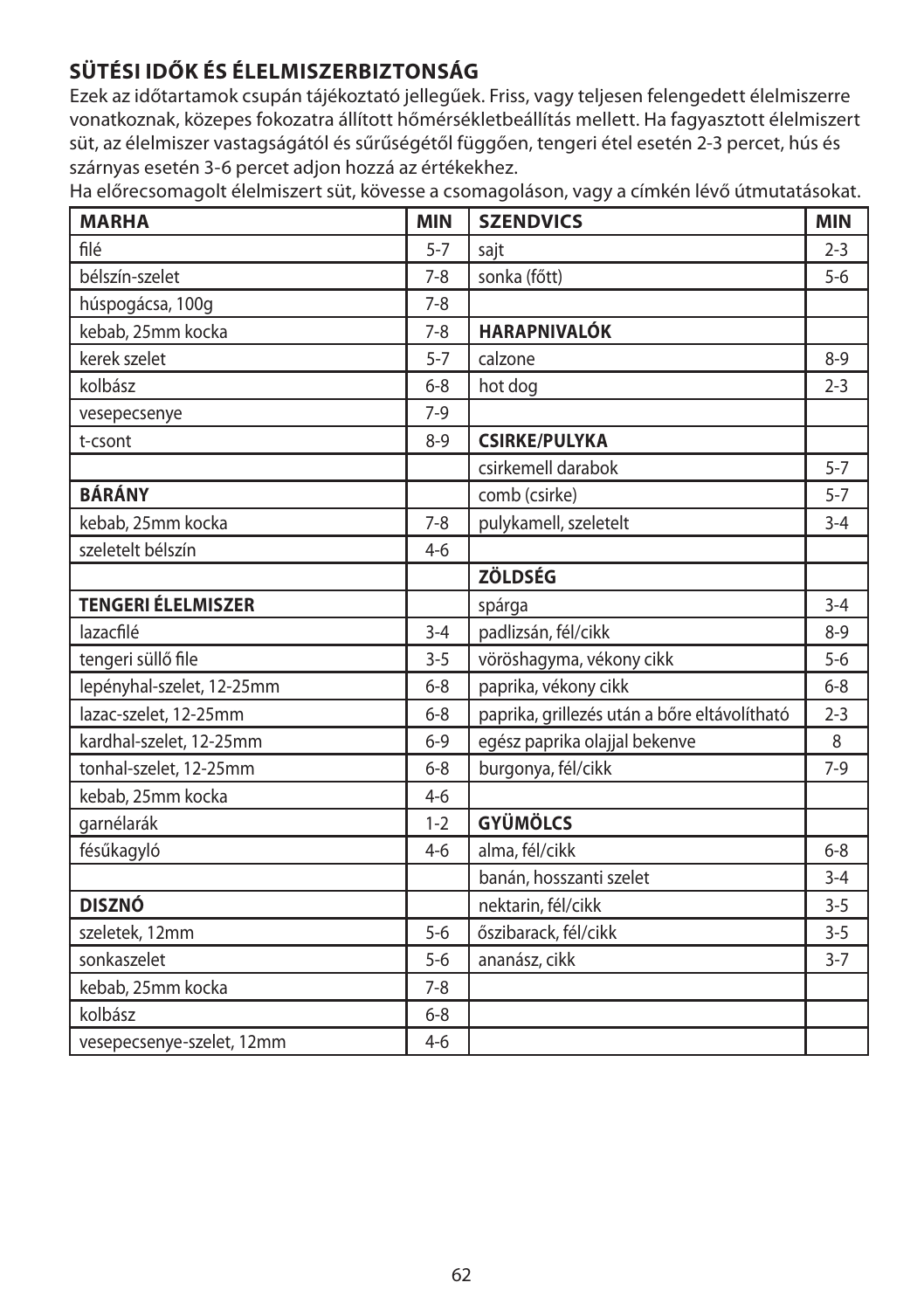Talimatları okuyun, güvenli bir yerde saklayın, cihazın el değiştirmesi halinde cihazla birlikte aktarın. Kullanmadan önce cihazın tüm ambalajını çıkarın.

## **ÖNEMLİ GÜVENLİK KURALLARI**

Aşağıdakiler dahil, tüm temel güvenlik önlemlerini izleyin:

Bu cihaz, 8 yaş ve üzeri çocuklar ve yetersiz fiziksel, duyumsal veya zihinsel kapasitelere sahip veya deneyim ve bilgisi bulunmayan kişiler tarafından, sadece denetim/talimat altında olmaları ve içerilen tehlikeleri anlamaları kaydıyla kullanılabilir. Çocuklar cihazla oyun oynamamalıdır. Temizlik ve kullanıcı bakımı işlemleri, 8 yaşın üzerinde ve denetim altında olmadıkları taktirde, çocuklar tarafından gerçekleştirilmemelidir. Cihazı ve kablosunu 8 yaşın altındaki çocuklardan uzak tutun.

Cihazın bağlantılarını, bir zamanlayıcı veya uzaktan kumanda sistemi üzerinden kurmayın.

 $\triangle$  Cihazın yüzeyleri çok ısınabilir.

Hasarlı elektrik kabloları, güvenlik açısından sadece üretici, üreticinin yetkili servisleri veya benzer niteliklere sahip kişiler tarafından değiştirilmelidir.

 $\circ$  Cihazı sıvıya batırmayın.

- Yiyeceği streç filmle, politen poşetlerle veya alüminyum folyoyla kaplamayın. Izgaraya zarar vererek bir yangın tehlikesine neden olabilirsiniz.
- Cihazı tutuşabilir maddelerin (örn. perdeler) yanında veya altında kullanmayın.
- Eti, kümes hayvanlarını ve türevlerini (kıyma, burger köfte, vb.) özsuları tamamen çekilene dek pişirin. Balığı etli kısmı tamamen matlaşıncaya dek pişirin.
- Cihazı, yiyecek pişirme dışında bir amaçla kullanmayın.
- Hasarlı veya arızalı cihazları çalıştırmayın.

# **SADECE EV IÇI KULLANIM**

## **ÇIZIMLER**

- A. Izgara/panini modu
- B. Sac/barbekü modu
- 1. Sap
- 2. Izgara plakaları
- 3. Güç lambası (kırmızı)
- 4. Termostat lambası (yeşil)

# **İLK KULLANIMDAN ÖNCE**

Izgara plakalarını nemli bir bezle silerek temizleyin.

#### **IZGARANIZIN KULLANIMI**

- Damlama tepsisinin içeriye tamamen itildiğinden emin olun arka kısım her iki oluğun altında durmalıdır.
- 1. Fişi prize takın.
- 2. Cihaz elektrik kaynağına bağlı oldukça, güç lambası da yanacaktır.
- 3. Cihaz çalışma sıcaklığına ulaştığında, termostat lambası yanacaktır.
- 5. Damlama tepsisi
- 6. Serbest bırakma düğmesi
- 7. Dengeleyiciler
- 8. Ayak
- 9. Oluk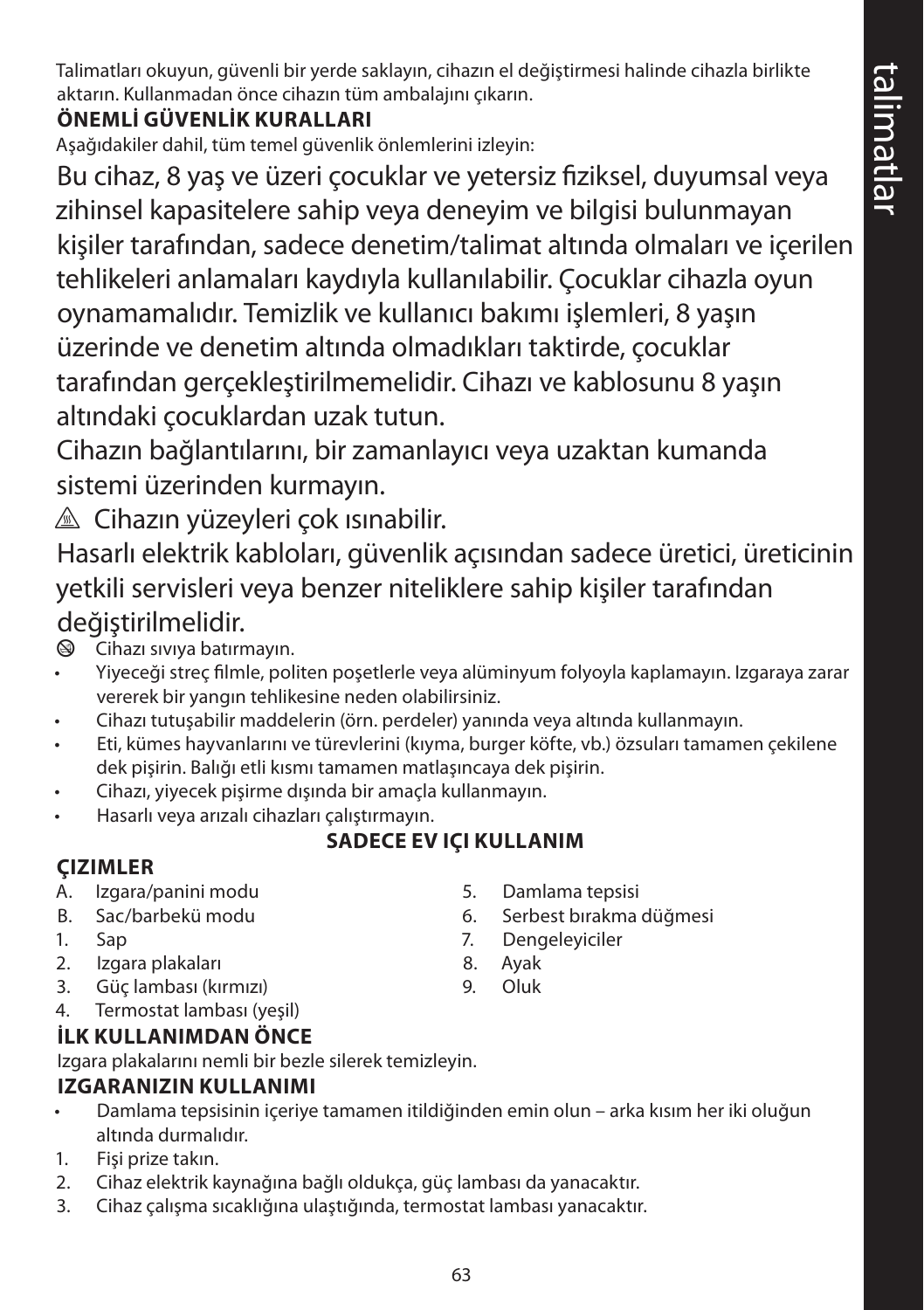- 4. Termostat, ütünün kullanımı sırasında ısıyı ayarlanan seviyede muhafaza etmek için zaman zaman devreye girer veya devre dışı kalır.
- 5. Termostat lambası yandığında, ızgarayı açın.
- 6. Yiyeceği, bir spatula veya maşa yardımıyla ızgaranın alt plakasına yerleştirin, parmaklarınızı kullanmayın.
- 7. Izgarayı kapatın. Kalın veya biçimsiz yiyeceklere uyum sağlayabilen esnek bağlantı parçaları ile birleştirilmiştir. Izgara plakaları, eşit pişirmeyi sağlamak amacıyla birbirine mümkün olduğunca paralel durmalıdır.
- 8. Yiyecek tamamen pişene dek bekleyin. Yiyeceğin pişip pişmediğini kontrol edin. Piştiğinden emin değilseniz biraz daha pişirin.
- 9. Pişen yiyeceği ahşap veya plastik aletlerle alın.
- 10. Cihazın fişini prizden çekin.

## **DİĞER**

- Fırın eldivenini takın.
- Damlama tepsisini, taban plakasının altından dışarı doğru kaydırarak çıkarın.
- Isı geçirmez bir kaba boşaltın.
- Kağıt havluyla silin.
- Izgaranın ön kısmının altında bulunan raylara tekrar takın.
- İçeri doğru itin arka kısım her iki oluğun altında durmalıdır.

# **SAC/BARBEKÜ**

Izgarayı, bir demir tava (sac) veya barbekü olarak kullanmak için, yukarı doğru açabilirsiniz. Sac pozisyonuna geçmek için:

- 1. Plakalar 90 dereceden az bir eğimle birbirinden ayrılana dek, sapı ileri doğru itin
- 2. Serbest bırakma düğmesine basın ve basılı tutun
- 3. Sapı, ızgara tamamen açılana dek geri çekin
- 4. Üst plakanın ön kısmının, dengeleyicilerin ucuna takılmamasına dikkat edin
- 5. Takılıyorsa, yavaşça kapatın ve plakanın üst kısmını bir fırın eldiveniyle iterek tekrar açın
- 6. Serbest bırakma düğmesini çalıştırın.
- 7. Alt ızgara plakasının eğimini gidermek için, ızgaranın ön kısmını kaldırın ve uzayabilir ayakları dışa çıkarın.

Sacı kapatmak için, plakalar birbiriyle 90 dereceden az eğim oluşturana dek sapı kaldırın. Sonra tamamen kapatabilir veya ızgara modunda tekrar açabilirsiniz.

Alt ızgara plakasının eğimini yeniden oluşturmak için, ızgaranın ön kısmını kaldırın ve uzayabilir ayakları ızgaraya geri çevirin.

# **TEMİZLİK VE BAKIM**

- 1. Cihazın fişini prizden çekin ve temizlemeye başlamadan veya dolaba kaldırmadan önce soğumasını bekleyin.
- 2. Tüm yüzeyleri nemli bezle silin.
- 3. İnatçı lekeleri ortadan kaldırmak için az bir yemek yağı ile nemlendirilmiş kağıt havlu kullanın.
- 4. Damlama tepsisini ılık sabunlu suda veya bulaşık makinesinin üst rafında yıkayın.
- Bulaşık teli, tel yün ya da sabunlu bezler kullanmayın.
- Alt ve üst ızgara plakalarının birbirlerine temas ettiği noktalarda, yapışmaz yüzeylerde bir miktar aşınma görülebilir. Bu aşınma tamamen yüzeyseldir ve ızgaranın çalışmasını etkilemeyecektir.

**CEVRE KORUMA**<br>Elektrikli ve elektronik cihazlardaki tehlikeli maddelerin neden olduğu çevre ve sağlık sorunlarını önlemek amacıyla bu simge ile işaretlenen cihazlar, genel atık konteynerlerine değil, geri dönüşüm konteynerlerine bırakılmalıdır.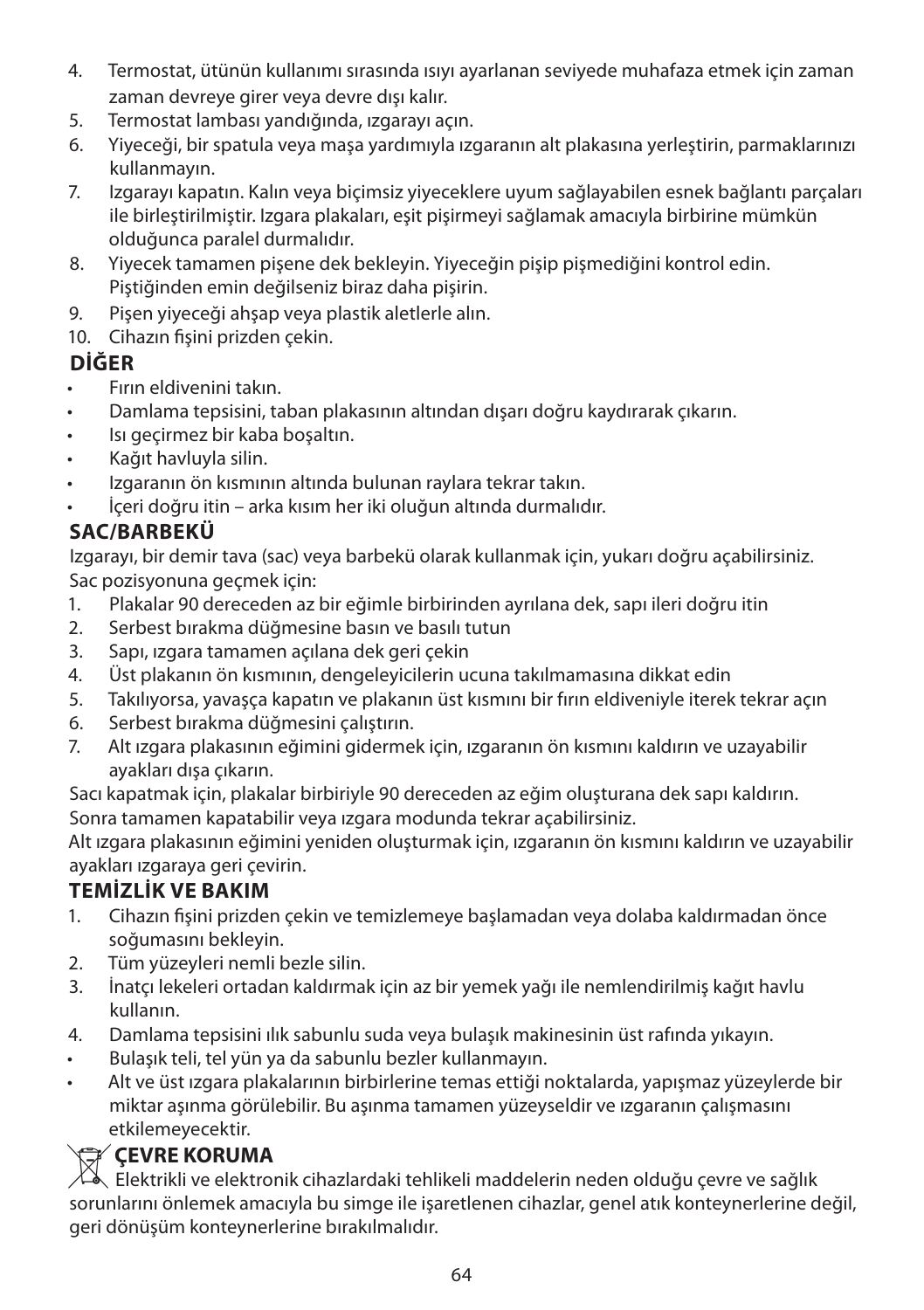Bakanlıkça tespit ve ilan edilen kullanım ömrü 7 yıldır Taşıma ve nakliye sırasında dikkat edilecek hususlar : Ürünü düşürmeyiniz Darbelere maruz kalmamasını sağlayınız

Cihazı nakliye sırasında orijinal ambalajında taşıyınız.

## **PIŞIRME SÜRELERI VE GIDA EMNIYETI**

Verilen süreleri sadece size yol göstermeleri için kullanın. Bu süreler, orta kademe ısı kumandasıyla pişirilen taze veya tamamen çözdürülmüş yiyecekler için belirlenmiştir.

Dondurulmuş yiyecekleri pişirirken yiyeceğin kalınlığına ve yoğunluğuna bağlı olarak, deniz mahsulleri için 2-3 dakika ve et ve kümes hayvanları için 3-6 dakika ilave edin.

Önceden paketlenmiş yiyecekleri pişirirken, paket veya etiket üzerindeki tüm yönergeleri izleyin.

| SIĞIR ETI                    | <b>MIN</b> | <b>SANDVIÇLER</b>                   | <b>MIN</b> |
|------------------------------|------------|-------------------------------------|------------|
| fileto                       | $5 - 7$    | peynir                              | $2 - 3$    |
| fileto dilim                 | $7 - 8$    | jambon (pişirilmiş)                 | $5-6$      |
| burger, 100 gr               | $7 - 8$    |                                     |            |
| kebaplar, 25 mm küp          | $7 - 8$    | <b>ATIŞTIRMALIK</b>                 |            |
| but dilim                    | $5 - 7$    | calzone                             | $8 - 9$    |
| sucuk-sosis                  | $6 - 8$    | sosisli sandvic                     | $2 - 3$    |
| sığır filetosu               | $7-9$      |                                     |            |
| T-Bone                       | $8 - 9$    | <b>TAVUK/HINDI</b>                  |            |
|                              |            | tavuk göğüs 5-7                     |            |
| <b>KUZU ETI</b>              |            | but (tavuk)                         | $5 - 7$    |
| kebaplar, 25 mm küp          | $7 - 8$    | hindi göğüs, dilimlenmiş            | $3 - 4$    |
| kemiksiz kuşbaşı             | $4 - 6$    |                                     |            |
|                              |            | <b>SEBZELER</b>                     |            |
| <b>DENIZ MAHSULLERI</b>      |            | kuşkonmaz                           | $3 - 4$    |
| somon fileto                 | $3 - 4$    | patlıcan, dilimlenmiş               | $8 - 9$    |
| levrek fileto                | $3 - 5$    | soğan, ince dilimlenmiş             | $5 - 6$    |
| kalkan dilim, 12-25 mm       | $6 - 8$    | biber, ince dilimlenmiş             | $6 - 8$    |
| somon dilim, 12-25 mm        | $6 - 8$    | biber, közlenmiş ve kabuğu soyulmuş | $2 - 3$    |
| kılıç balığı dilim, 12-25 mm | $6 - 9$    | bütün biber                         | 8          |
| tonbalığı dilim, 12-25 mm    | $6 - 8$    | patates, dilimlenmiş                | $7-9$      |
| kebaplar, 25 mm küp          | $4-6$      |                                     |            |
| iri karides                  | $1 - 2$    | <b>MEYVELER</b>                     |            |
| tarak                        | $4 - 6$    | elma, ikiye bölünmüş/dilimlenmiş    | $6 - 8$    |
|                              |            | muz, uzunlamasına dilimlenmiş       | $3 - 4$    |
| <b>DOMUZ ETI</b>             |            | nektarin, ikiye dilimlenmiş         | $3 - 5$    |
| domuz eti                    | min        | şeftali, ikiye bölünmüş/dilimlenmiş | $3 - 5$    |
| kuşbaşı, 12 mm               | $5 - 6$    | ananas, dilimlenmiş                 | $3 - 7$    |
| but dilim                    | $5-6$      |                                     |            |
| kebaplar, 25 mm küp          | $7 - 8$    |                                     |            |
| sucuk-sosis                  | $6 - 8$    |                                     |            |
| domuz filetosu, 12 mm        | $4 - 6$    |                                     |            |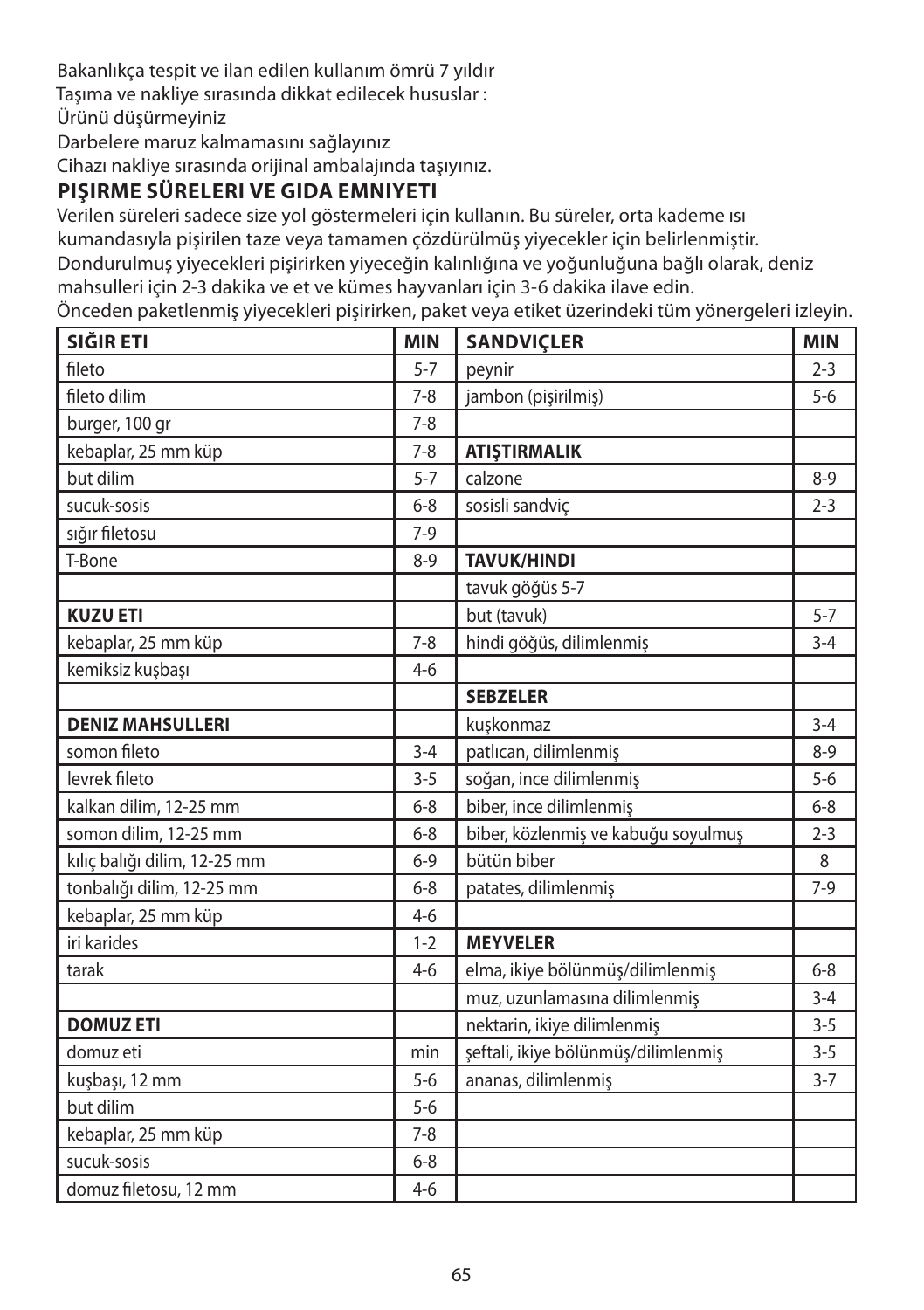Citiți instrucțiunile, păstrați-le într-un loc sigur; dacă dați aparatul altcuiva, nu uitați să dați și instructiunile. Îndepărtați toate ambalajele înainte de folosire.

# **PREVEDERI IMPORTANTE DE SIGURANŢĂ**

Respectați măsurile de siguranță de bază, inclusiv:

Aparatul poate fi folosit de copii în vârstă de 8 ani sau mai mari și de către persoane cu capacități fizice, senzoriale sau mentale reduse sau lipsă de experiență și cunoștințe dacă sunt supravegheați/ instruiți și înțeleg pericolele la care se supun. Copiii nu trebuie să se joace cu aparatul. Curățarea și utilizarea de către utilizator nu trebuie efectuate de copii decât dacă aceștia au peste 8 ani și sunt supravegheați. Nu lăsați aparatul și cablul la îndemâna copiilor sub 8 ani.

Nu conectaţi aparatul prin intermediul unui sistem cu temporizator sau cu comandă de la distanţă.

 $\triangle$  Suprafetele aparatului se vor încinge.

În cazul în care cablul este deteriorat, trebuie înlocuit de către fabricant, agentul de service sau orice altă persoană calificată, pentru a evita accidentele.<br>
introduceti aparatul în lichid.

Nu introduceti aparatul în lichid.

- Nu împachetati mâncarea în folie de plastic, pungi din polietilenă sau folie de aluminiu. Riscaţi să deterioraţi grătarul şi să produceţi un incendiu.
- Nu folositi aparatul lângă sau sub materiale inflamabile (spre ex., perdele).
- Gătiti carnea, puiul sau derivatele (mici, burgeri etc.) până când se evaporă sucul. Gătiti peştele până când carnea devine opacă.
- Nu folositi aparatul decât pentru gătit alimente.
- Nu operati aparatul dacă este stricat sau nu functionează corect.

## **EXCLUSIV PENTRU UZ CASNIC**

# **SCHIŢE**

- A. Modul grătar/panini
- B. Modul tavă/grătar
- 1. Mâner
- 2. Plăci grătar
- 3. Bec alimentare (roșu)
- 4. Bec termostat (verde)

## **ÎNAINTE DE PRIMA UTILIZARE**

Stergeti grătarul cu o cârpă umedă.

## **MODUL DE FOLOSIRE AL GRĂTARULUI**

- Asigurați-vă că tava pentru stropi este împinsă complet înăuntru partea din spate trebuie să fie sub ambele deversoare.
- 1. Băgați întrerupătorul în priză.
- 2. Becul de alimentare va lumina atâta timp cât aparatul este conectat la sursa de curent.
- 3. Becul termostatului se va aprinde atunci când aparatul atinge temperatura de funcționare.
- 5. Tavă pentru stropi
- 6. Buton eliberare
- 7. Stabilizatori
- 8. Picior
- 9. Deversoare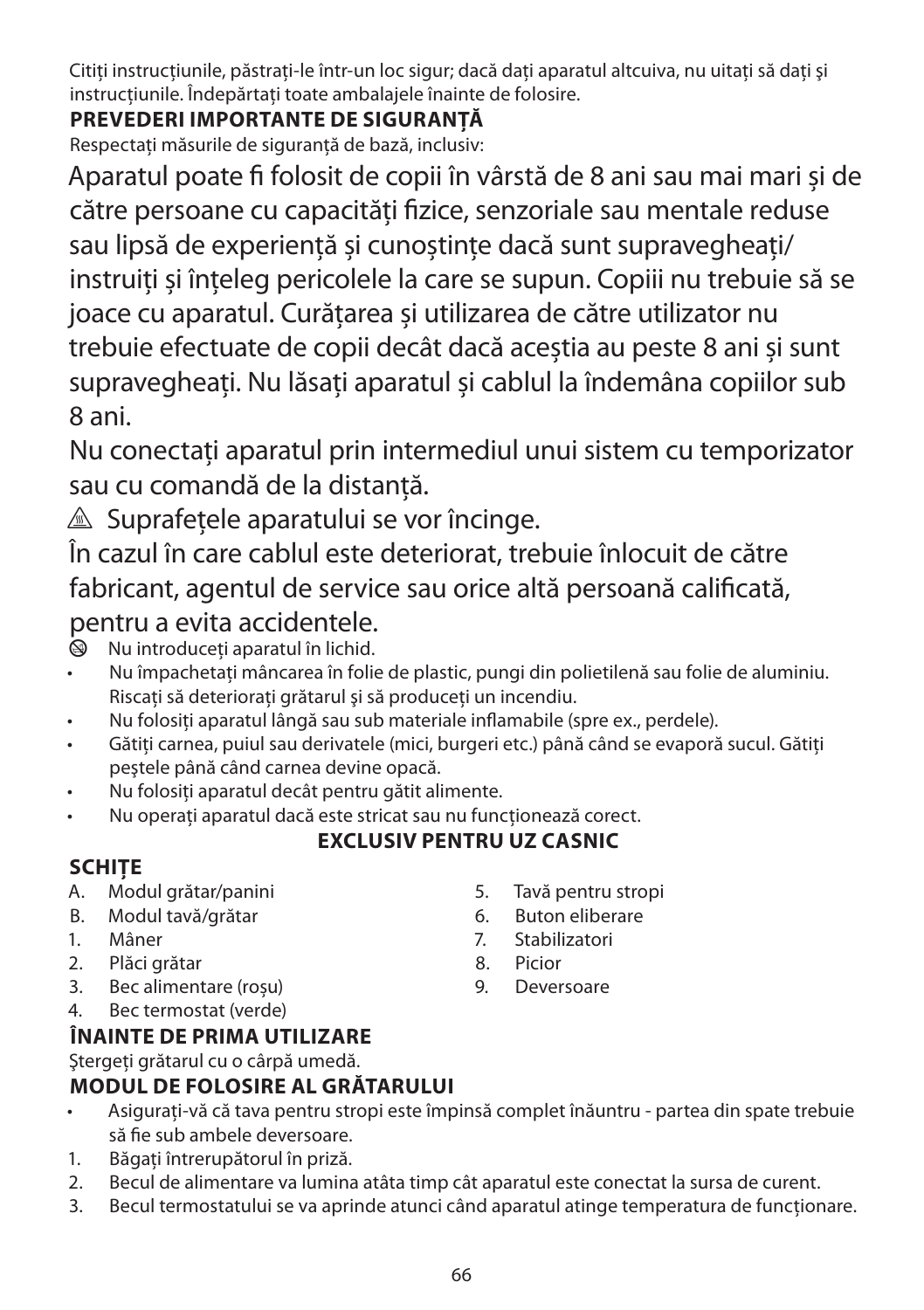- 4. Apoi se va aprinde și se va stinge, pe măsură ce termostatul va fi activat și dezactivat pentru a menține temperatura.
- 5. Când se aprinde becul termostatului, deschideți grătarul.
- 6. Aşezaţi alimentele pe fundul grătarului cu o spatulă sau un cleşte, nu cu degetele.
- 7. Închideti grătarul. Balamaua este articulată, pentru a se putea închide chiar și atunci când se folosesc alimente groase sau cu forme ciudate. Plăcile grătarului trebuie să fie paralele, pentru a evita gătirea neuniformă.
- 8. Asteptați până când alimentele s-au gătit. Verificați dacă sunt bine făcute. Dacă aveți dubii, mai lăsaţi-le puţin.
- 9. Scoateţi alimentele gătite cu ustensile de lemn sau plastic.
- 10. Scoateti aparatul din priză.

#### **DORITI MAI MULT?**

- Puneți-vă mănușa de bucătărie.
- Scoateți prin glisare tava pentru stropi de sub placa de jos.
- Goliți-o într-un vas termorezistent.
- Ștergeți-o cu un prosop de bucătărie din hârtie.
- Replasați-o pe șinele de sub partea frontală a grătarului.
- Împingeți-o partea posterioară trebuie să fie amplasată sub ambele deversoare.

## **TAVĂ/GRĂTAR**

Puteți deschide dispozitivul pentru a-l utiliza ca tavă sau grătar.

Pentru a comuta pe poziția pentru tavă:

- 1. Mișcați mânerul înainte până când plăcile se despart la mai puțin de 90 grade.
- 2. Apăsați butonul de eliberare, apoi mențineți-l apăsat
- 3. Trageți mânerul înapoi, până când dispozitivul este complet deschis
- 4. Verificați dacă partea frontală a plăcii de sus nu atinge capătul stabilizatorilor
- 5. Dacă o atinge, închideți-o puțin, împingeți partea de sus a plăcii cu o mănușă de bucătărie și deschideți din nou.
- 6. Eliberați butonul.
- 7. Ridicați partea de sus a aparatului și scoateți piciorul extensibil în afară, pentru ca partea de jos a grătarului să nu mai fie înclinată.

Pentru a anula modul pentru tavă, ridicați mânerul până când plăcile sunt despărțite la mai puțin de 90 grade.

Apoi puteți închide complet, sau puteți activa din nou modul pentru tavă.

Ridicați partea frontală a grătarului și rotiți piciorul extensibil în grătar pentru a înclina din nou partea inferioară a plăcii grătarului.

## **ÎNGRIJIRE ŞI ÎNTREŢINERE**

- 1. Scoateți aparatul din priză și lăsați-l să se răcească înainte de a-l curăța sau depozita.
- 2. Stergeți suprafețele exterioare cu o cârpă umedă curată.
- 3. Pentru a îndepărta petele persistente, folositi un prosop de bucătărie înmuiat în putin ulei de gătit.
- 4. Spălati tava pentru stropi cu apă fierbinte cu detergent, sau în coșul de sus al mașinii de spălat vase.
- Nu folositi bureti de bucătărie, bureti de sârmă sau săpun.
- În locurile unde plăcile superioare și inferioare fac contact, suprafetele neadezive pot arăta urme de uzură. Aceasta este doar un defect de aspect şi nu va afecta funcţionarea corectă a grătarului.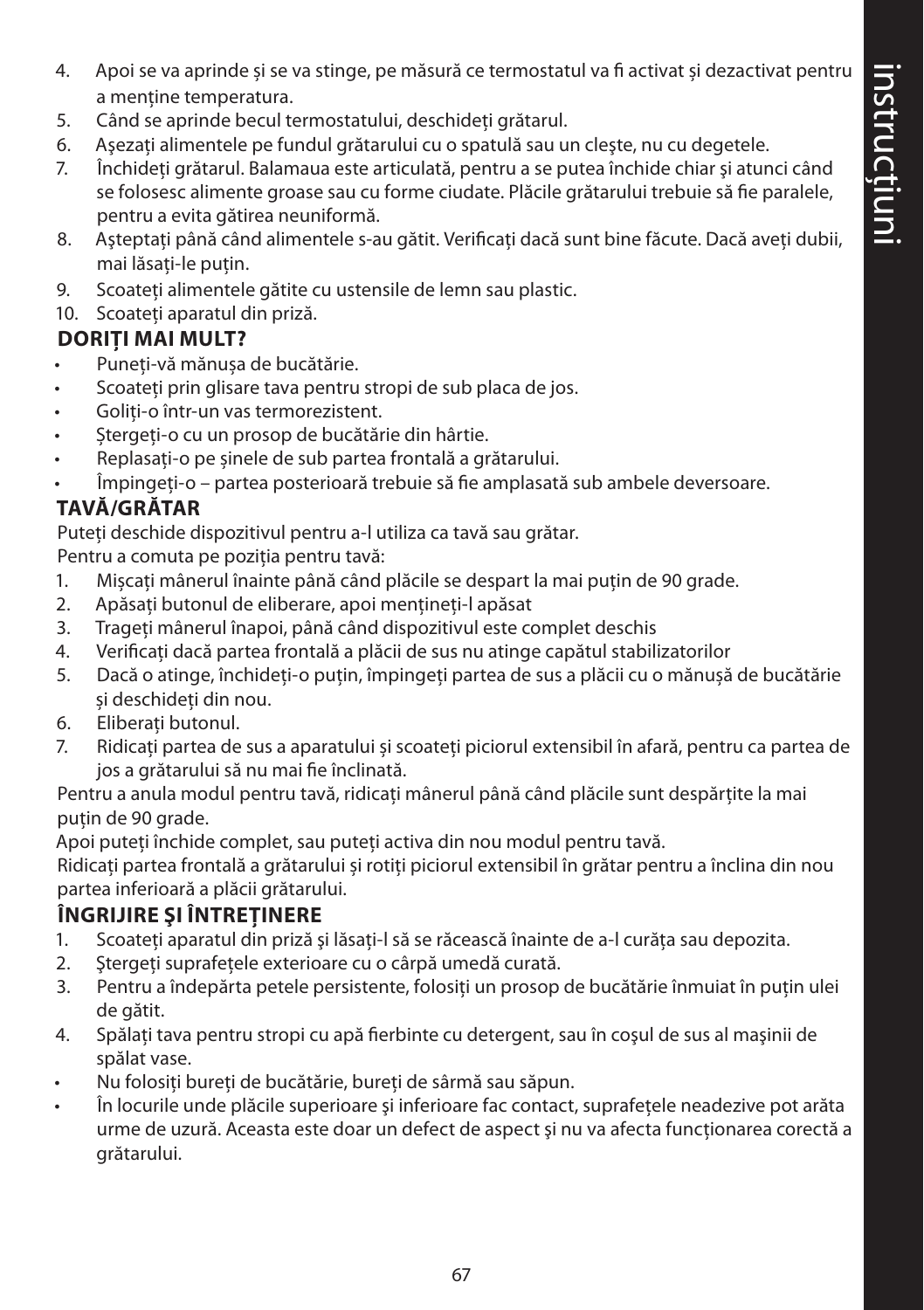**PROTEJAREA MEDIULUI**<br>Pentru a evita probleme de mediu și sănătate cauzate substanțele periculoase din aparatele electrice și electronice, aparatele marcate cu acest simbol nu trebuie aruncate direct la gunoi, ci trebuie recuperate, refolosite sau reciclate.

# **TIMPI DE GĂTIRE ŞI SIGURANŢA ALIMENTELOR**

Folositi acești timpi doar în scop informativ. Se aplică alimentelor proaspete sau complet decongelate, gătite la temperatură medie. Pentru alimente congelate, adăugati 2-3 minute pentru fructe de mare, 3-6 minute pentru carne şi pui, în funcţie de grosimea şi densitatea alimentelor.

Pentru alimente pre-ambalate, urmați instrucțiunile de pe ambalaj sau etichetă.

| <b>CARNE DE VITĂ</b>              | <b>MIN</b> | <b>SANDVIŞURI</b>           | <b>MIN</b> |
|-----------------------------------|------------|-----------------------------|------------|
| file                              | $5 - 7$    | brânză                      | $2 - 3$    |
| spate                             | $7 - 8$    | șuncă (gătită)              | $5-6$      |
| burger, 100 g                     | $7 - 8$    |                             |            |
| kebab, cub de 25 mm               | $7 - 8$    | <b>GUSTĂRI</b>              |            |
| muşchi                            | $5 - 7$    | calzone                     | $8 - 9$    |
| cârnați                           | $6 - 8$    | hot dogs                    | $2 - 3$    |
| muşchi                            | $7-9$      |                             |            |
| costită                           | $8 - 9$    | <b>CARNE DE PUI/CURCAN</b>  |            |
|                                   |            | bucăți de piept de pui      | $5 - 7$    |
| <b>CARNE DE MIEL</b>              |            | aripioare (pui)             | $5 - 7$    |
| kebab, cub de 25 mm               | $7 - 8$    | piept de curcan, feliat     | $3 - 4$    |
| spate                             | $4-6$      |                             |            |
|                                   |            | <b>LEGUME</b>               |            |
| <b>FRUCTE DE MARE</b>             |            | vinete, felii/cuburi        | $8 - 9$    |
| file de somon                     | $3 - 4$    | ceapă, solzi                | $5 - 6$    |
| file de biban                     | $3 - 5$    | ardei, felii subțiri        | $6 - 8$    |
| friptură de halibut, 12-25 mm     | $6 - 8$    | ardei, copți, apoi decojiți | $2 - 3$    |
| friptură de somon, 12-25 mm       | $6 - 8$    | ardei întregi unși cu ulei  | 8          |
| friptură de pește-spadă, 12-25 mm | $6 - 9$    | cartofi, felii/cuburi       | $7-9$      |
| friptură de ton, 12-25 mm         | $6 - 8$    | asparagus                   | $3 - 4$    |
| kebab, cub de 25 mm               | $4-6$      |                             |            |
| creveti                           | $1 - 2$    |                             |            |
| scoici                            | $4 - 6$    | <b>FRUCTE</b>               |            |
|                                   |            | mere, jumătăți/felii        | $6 - 8$    |
| <b>CARNE DE PORC</b>              |            | banane, tăiate pe lungime   | $3 - 4$    |
| cotlet, 12mm                      | $5 - 6$    | nectarine, jumătăți/felii   | $3 - 5$    |
| pulpă                             | $5 - 6$    | piersici, jumătăți/felii    | $3 - 5$    |
| kebab, cub de 25 mm               | $7 - 8$    | ananas, felii               | $3 - 7$    |
| cârnati                           | $6 - 8$    |                             |            |
| mușchi file fraged, 12 mm         | $4-6$      |                             |            |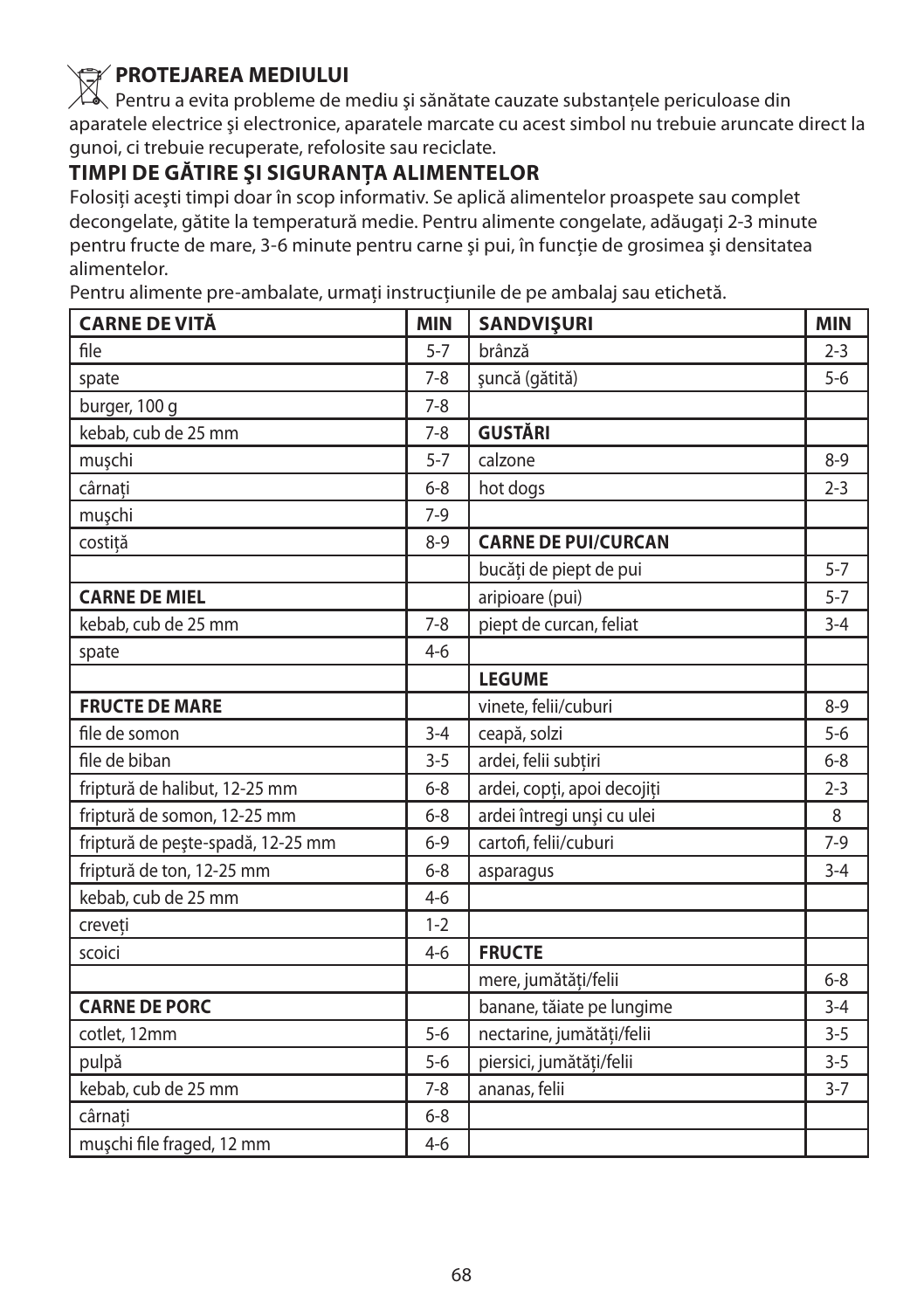Прочетете инструкциите, запазете ги и ги предавайте, ако предавате и уреда. Отстранете всички опаковки преди употреба.

#### **ВАЖНИ ПРЕДПАЗНИ МЕРКИ**

Следвайте основните мерки за безопасност, включително:

Този уред може да се използва от деца над 8-годишна възраст, както и от хора с ограничени физически, сетивни или умствени способности, или липса на опит и познания, ако са наглеждани/ инструктирани и разбират опасностите. С уреда не трябва да играят деца. Почистването и поддръжката не трябва да се извършват от деца, освен ако те не са над 8-годишна възраст и някой ги наглежда. Пазете уреда и кабела от деца под 8-годишна възраст.

Не свързвайте уреда чрез таймер или система за дистанционно управление.

 $\triangle$  Повърхността на уреда ще се нагорещи.

Ако кабелът е повреден, той трябва да се подмени от производителя, негов представител за сервизно обслужване или друго квалифицирано за тази цел лице, за да се избегне всякакъв риск.

 $\circledA$  Не потапяйте уреда в течност.

- Не увивайте храната в пластмасово фолио, полиетиленови торбички или метално фолио. Скарата ще се повреди и може да възникне опасност от пожар.
- Не ползвайте уреда близо до или под запалими материали (напр. пердета).
- Гответе месо, домашни птици и производни (кайма, шницели и др.), докато при бодване потече сок без кръв. Рибата се готви, докато месото добие непрозрачен вид.
- Не използвайте уреда за цели , различни от приготвяне на храна.
- Не използвайте уреда, ако е повреден или не работи изрядно.

# **САМО ЗА ДОМАШНА УПОТРЕБА**

#### **ИЛЮСТРАЦИИ**

- A. Функция скара/панини
- B. Функция тиган за печене/барбекю
- 1. Дръжка
- 2. Плочи на скарата
- 3. Лампичка за захранване (червена)
- 4. Лампичка за термостата (зелена)

#### **ПРЕДИ ПЪРВОНАЧАЛНО ИЗПОЛЗВАНЕ**

Почиствайте плочите на скарата с влажна кърпа.

#### **ИЗПОЛЗВАНЕ НА СКАРАТА**

- Уверете се, че сте вкарали изцяло тавичката за оттичане задната част трябва да е разположена между двата улея за оттичане.
- 1. Включете щепсела в захранващия контакт.
- 2. Лампичката за захранването ще свети, докато уредът е включен към захранването.
- 5. Тавичка за оттичане
- 6. Бутон за освобождаване
- 7. Стабилизатори
- 8. Краче
- 9. Канали за оттичане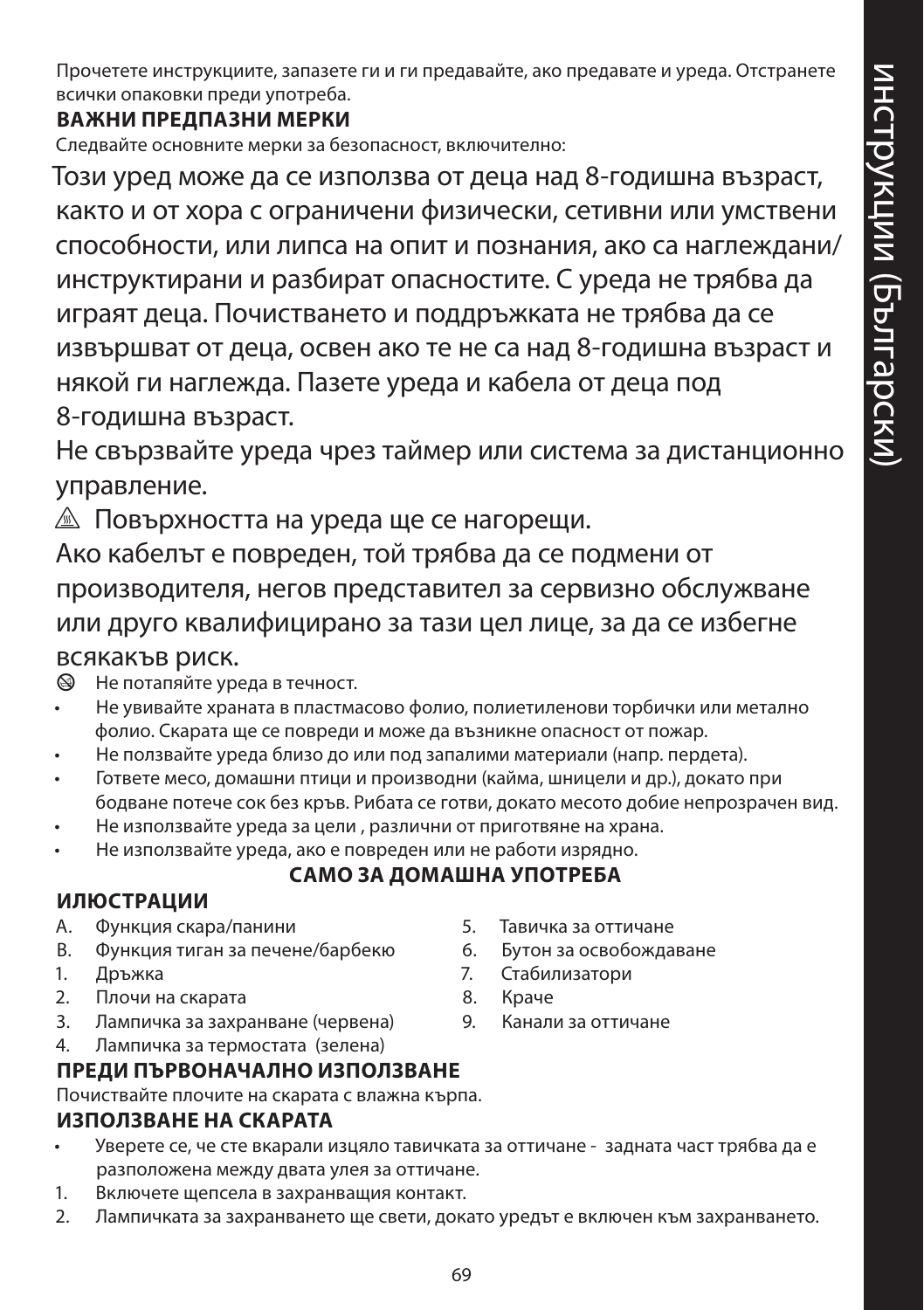- 3. Лампичката на термостата ще светне, когато уредът достигне работната температура.
- 4. След това ще се включва и изключва заедно с термостата, докато той поддържа температурата.
- 5. Когато лампичката на термостата ще светне, отворете скарата.
- 6. Разстелете храната на долната плоча на скарата с помощта на шпатула или щипки, а не с пръсти.
- 7. Затворете скарата. Пантата е така свързана, че да не възниква проблем с храни с по-голяма дебелина или такива с нестандартна форма. Плочите на скарата трябва да са приблизително успоредни, за да се избегне неравномерно готвене.
- 8. Изчакайте, докато храната се сготви. Проверете дали е сготвена. Ако не сте сигурни, допечете още малко.
- 9. Извадете готовата храна с дървени или пластмасови прибори.
- 10. Изключете уреда от захранването.

#### **ОЩЕ?**

- Сложете си ръкавици за фурна.
- Издърпайте тачивката за оттичане, която се намира под долната пластина.
- Изпразнете я в термоустойчива купа.
- Избършете я с кухнеска хартия.
- Поставете я в решетката под предната част на грила.
- Натиснете я навътре задната част трябва да е разположена между двата улея за оттичане.

#### **ТИГАН ЗА ПЕЧЕНЕ/БАРБЕКЮ**

Можете да отворите скарата и да я използвате като тиган за печене или барбекю. За да стигнете до позиция тиган за печене:

- 1. Придвижете дръжката напред, докато плочите са на разстояние по-малко от 90 градуса.
- 2. Натиснете бутона за освобождаване и го задръжте навътре .
- 3. Издърпайте обратно дръжката, докато скарата се отвори напълно.
- 4. Проверете дали предната част на горната плоча не се е захванала с края на стабилизаторите.
- 5. Ако се е захванала, леко затворете, натиснете горната част на плочата с ръкавица за фурна и отворете отново.
- 6. Пуснете бутона за освобождаване.
- 7. Повдигнете предната част на скарата и завъртете подвижното краче навън, за да елиминирате наклона от долната плоча .

За да затворите тигана за печене, повдигнете дръжката, докато плочите застанат на по-малко от 90 градуса разстояние.

След това можете напълно да го затворите или да го отворите отново, за да го ползвате като скара.

Повдигнете предната част на скарата и завъртете подвижните крачета към скарата, за да възстановите наклона към долната плоча.

#### **ГРИЖИ И ПОДДРЪЖКА**

- 1. Изключете уреда и го оставете да се охлади преди да го почистите или приберете.
- 2. Почистете всички повърхности с чиста влажна кърпа.
- 3. За отстраняване на упорити замърсявания използвайте кухненска хартия, навлажнена с малко готварско олио.
- 4. Измийте тавичката за оттичане с топла сапунена вода или като я поставите в горната кошница на съдомиялна машина.
- Не използвайте телени гъби, стоманена вълна или сапунени подложки.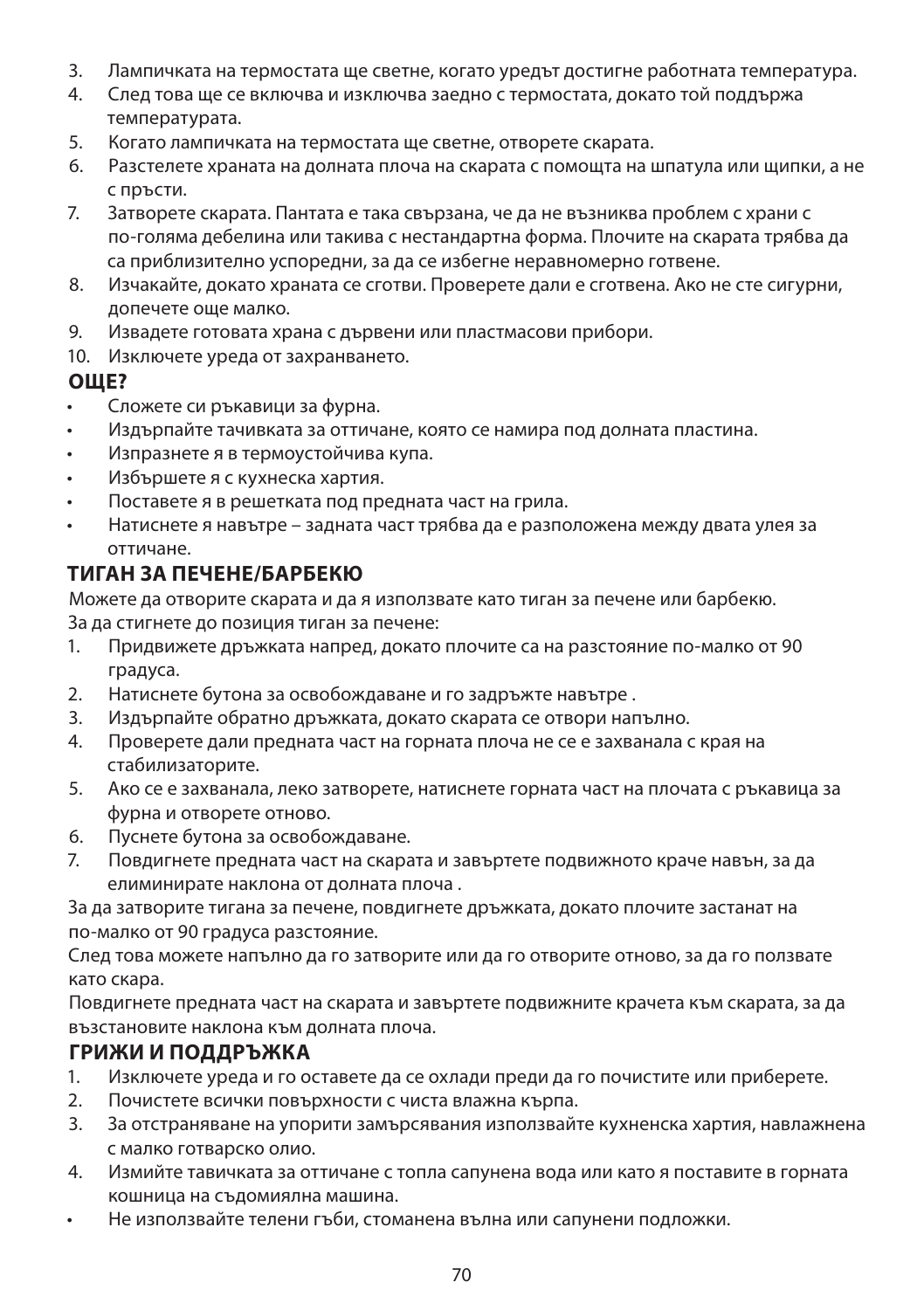• При местата, в които горната и долната плоча влизат в контакт, незалепващите повърхности могат да покажат признаци на износване. Това е чисто козметичнен признак и не оказва влияние върху работата на скарата.

W**ОПАЗВАНЕ НА ОКОЛНАТА СРЕДА** За да се избегнат екологични и здравни проблеми поради наличие на опасни субстанции в електрическите и електронни стоки, уредите, обозначени с този символ, не трябва да се изхвърлят заедно с несортирани общински отпадъци, а следва да се върнат обратно, да се използват отново или рециклират.

#### **ВРЕМЕ ЗА ГОТВЕНЕ И БЕЗОПАСНОСТ НА ХРАНИТЕ**

Използвайте тези времеви периоди само като ориентировъчни. Те са за прясна или напълно размразена храна, сготвена като контрола на температурата е в "средна" позиция. Когато готвите замразена храна, добавете 2-3 минути за морска храна и 3-6 минути за месо и домашни птици, в зависимост от дебелината и плътността на храната.

Когато готвите предварително опаковани храни, следвайте всички указания, посочени на опаковката или етикета.

| <b>ГОВЕЖДО</b>            | <b>MIN</b> | САНДВИЧИ                       | <b>MIN</b> |
|---------------------------|------------|--------------------------------|------------|
| филе                      | $5 - 7$    | сирене                         | $2 - 3$    |
| пържола от рибица         | $7 - 8$    | шунка (сготвена)               | $5-6$      |
| шницел, 100 г             | $7 - 8$    |                                |            |
| кебап, кубчета от 25 мм   | $7 - 8$    | ЛЕКИ ЗАКУСКИ                   |            |
| говежда пържола           | $5 - 7$    | калцоне                        | $8-9$      |
| наденички                 | $6 - 8$    | хот дог                        | $2 - 3$    |
| говеждо филе              | $7-9$      |                                |            |
| бифтек                    | $8 - 9$    | ПИЛЕШКО/ПУЕШКО                 |            |
|                           |            | пилешки гърди на парчета       | $5 - 7$    |
| <b>АГНЕШКО</b>            |            | бутчета (пилешки)              | $5 - 7$    |
| кебап, кубчета от 25 мм   | $7 - 8$    | пуешки гърди, нарязани         | $3 - 4$    |
| агнешки котлет            | $4 - 6$    |                                |            |
|                           |            | <b>ЗЕЛЕНЧУЦИ</b>               |            |
| <b>МОРСКА ХРАНА</b>       |            | аспержи                        | $3 - 4$    |
| филе от сьомга            | $3 - 4$    | патладжан, парче/кубче         | $8-9$      |
| филе от морски костур     | $3 - 5$    | лук, тънки филийки             | $5 - 6$    |
| стек от камбала 12-25 мм  | $6 - 8$    | пипер, тънки парчета           | $6 - 8$    |
| стек от сьомга 12-25 мм   | $6 - 8$    | пипер, печен, след това обелен | $2 - 3$    |
| стек от риба меч 12-25 мм | $6 - 9$    | цял пипер, намазан с масло     | 8          |
| стек от риба тон 12-25 мм | $6 - 8$    | картофи, парче/кубче           | $7-9$      |
| кебап, кубчета от 25 мм   | $4-6$      |                                |            |
| скариди                   | $1 - 2$    | ПЛОДОВЕ                        |            |
| МИДИ                      | $4-6$      | ябълка, наполовина/парче       | $6 - 8$    |
| <b>СВИНСКО</b>            |            | банани, нарязани по дължина    | $3 - 4$    |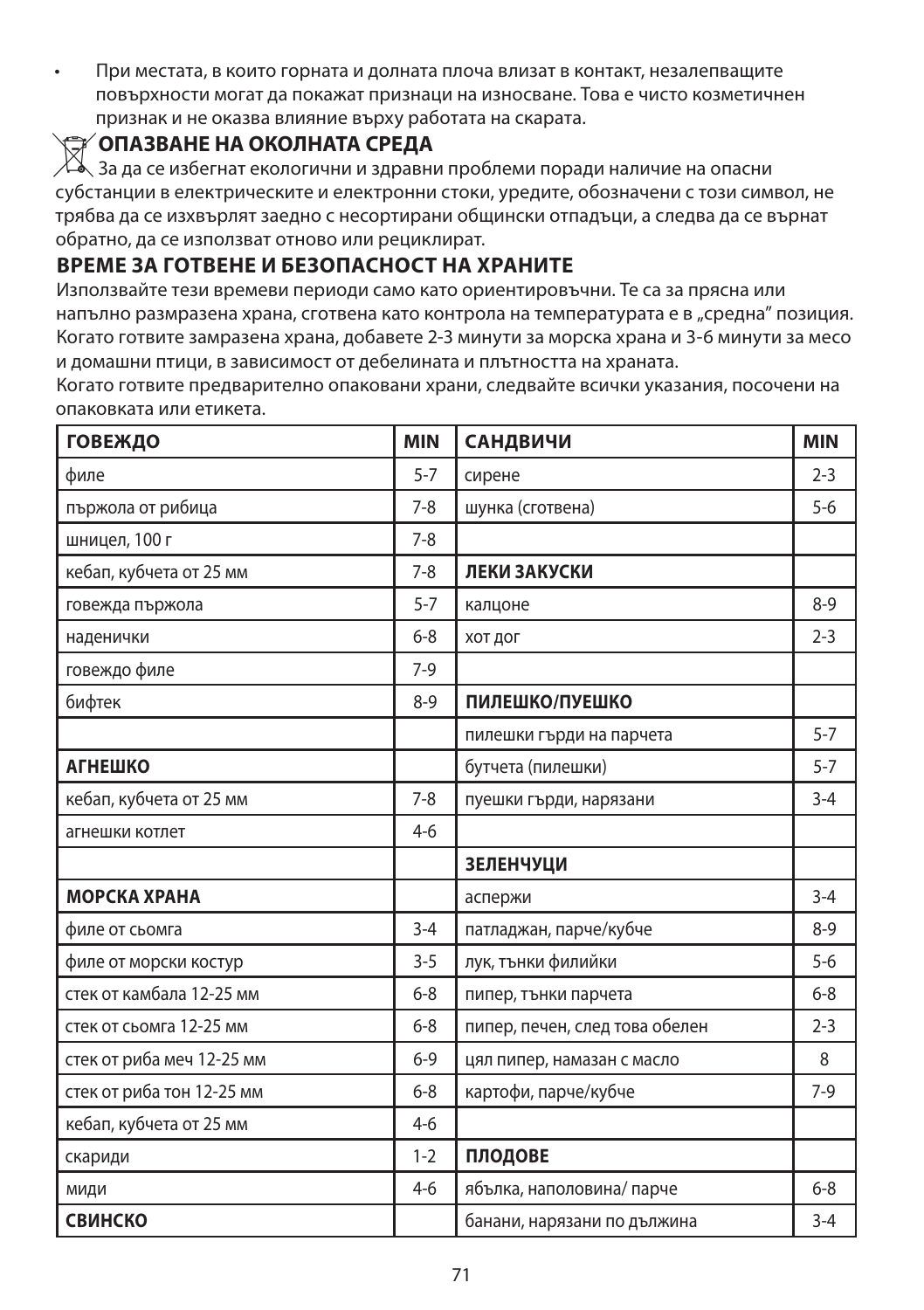| котлети, 12 мм          | $5 - 6$ | нектарини, наполовина /парче | $3 - 5$ |
|-------------------------|---------|------------------------------|---------|
| пържола от бут          | $5 - 6$ | праскови, наполовина /парче  | $3 - 5$ |
| кебап, кубчета от 25 мм | 7-8     | ананас, парче                | $3-7$   |
| наденички               | $6 - 8$ |                              |         |
| рибица, 12 мм           | $4-6$   |                              |         |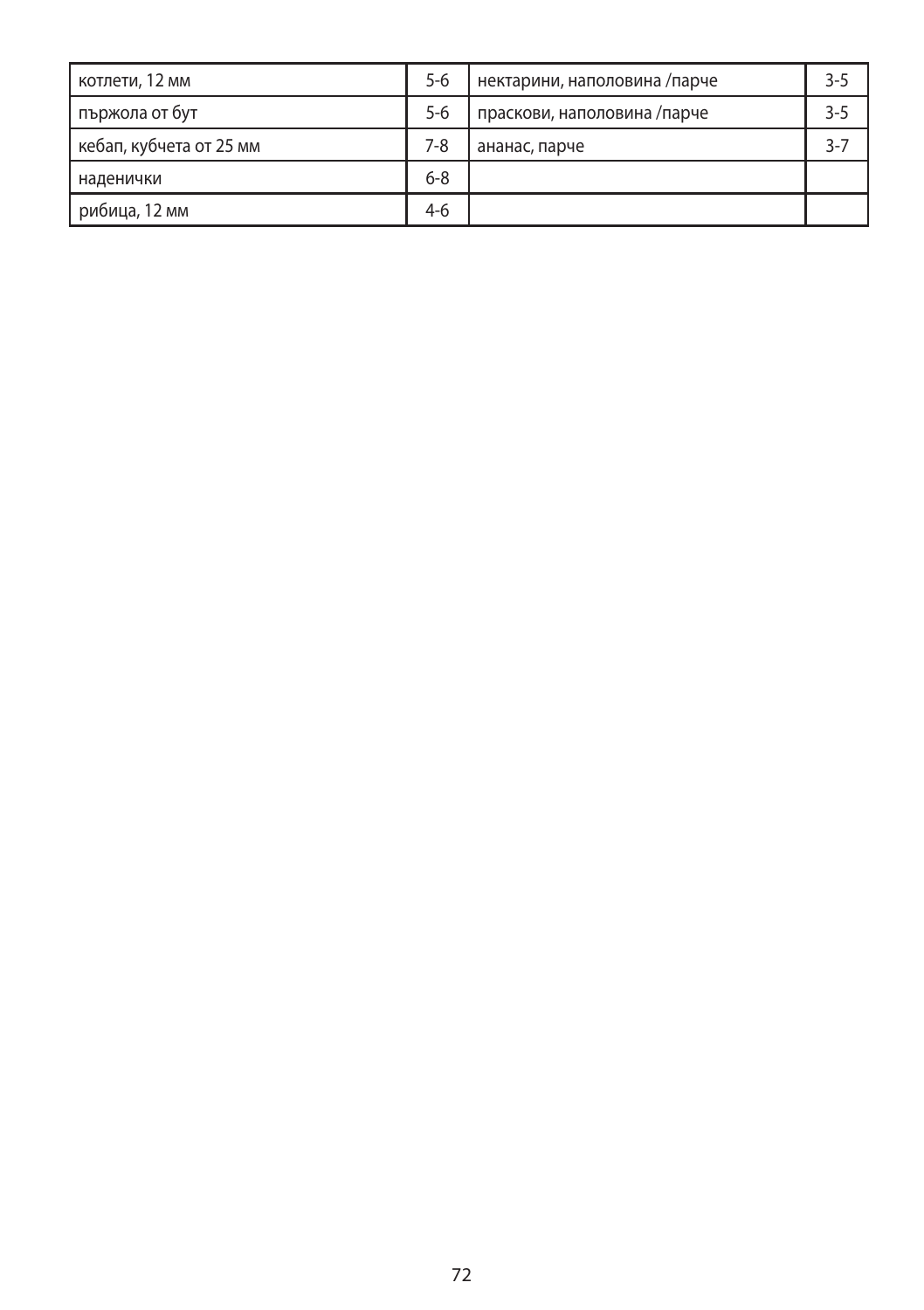اقرأ التعليمات واحفظها في مكان آمن. في حالة اهداء الجهاز لشخص آخر ارفق معه التعليمات. يجب ازالة جميع الأغلفة قبل االستعمال. **اجراءات أمان ضرورية**

يجب اتخاذ اجراءات األمان األساسية التالية: يمكن استخدام هذا الجهاز بواسطة األطفال الذين تتراوح أعمارهم من 8 سنوات فما فوق واألشخاص ذوي القدرات الجسمانية أو الحسية أو العقلية المنخفضة أو عديمي الخبرة والمعرفة إذا تم اإلشراف عليهم/تعليمهم ويفهمون المخاطر المعنية. يجب إال يعبث األطفال بالجهاز. يجب عدم قيام األطفال بالتنظيف والصيانة إال إذا كانوا أكبر من 8 سنوات مع اإلشراف عليهم. اجعل الجهاز والكبالت بعيدا عن متناول األطفال دون سن 8 سنوات. ال تقم بتوصيل الجهاز عبر جهاز توقيت أو نظام تحكم عن بعد. h سوف تصبح أسطح الجهاز ساخنة. ّ إذا كان السلك متضررا فاطلب استبداله في الشركة المصنعة في مكتبها للبيع أو عن طريق مهني محترف، لمنع أي حادث ممكن. b ال تغمر الجهاز في سائل. ال تغطي الطعام بأغلفة بالستيكية أو حقائب البوليثين أو رقائق معدنية. فقد يؤدي هذا إلى تلف الشواية وقد يتسبب في حريق. ال تستخدم الجهاز بالقرب من أو تحت مواد قابلة لالشتعال )مثل الستائر(. قم بطبخ اللحم والدجاج ومشتقاتهم )المفروم، البرغر، وغيرها( حتى جفاف العصارة. قم بطبخ األسماك حتى يصبح لحمها غير نافذ. ال تستخدم الشواية ألغراض أخرى غير طهي الطعام. ال تستخدم الجهاز إذا كان تالفا أو ال يعمل بصورة صحيحة.

**لالستعمال المنزلي فقط**

## **الرسومات**

تعليمات االستخدام

تعليمات الاستخدام

A. الشواية/وضع بانيني<br>B. الصينية/وضع الشواء B. الصينية/وضع الشواء <mark>1</mark>. مقبض<br>2. صوانی .2 صواني الشواية 3. لمبة الطاقة (حمراء)<br>4. لمبة الترموستات (خط .4 لمبة الترموستات )خضراء( 5. صينية التنقيط<br>6. زر الإطلاق 6. زر الإطلاق<br>7. مثبتات 7. مثبتات<br>8. قدم 8. قدم<br>9. قنوا .9 قنوات تصريف

**قبل االستعمال للمرة األولى**  قم بمسح ألواح الشواية بقطعة قماش مبللة. **استخدام الشواية** تأكد من أن صينية التنقيط مضغوطة بالكامل – يجب أن تكون الجانب الخلفي تحت قناتي التصريف. .1 أوصل قابس الجهاز بالتيار الكهربائي. .2 سوف تضئ لمبة الطاقة طالما أن الجهاز موصل بمصدر الكهرباء. .3 سوف تضئ لمبة الترموستات عندما يصل الجهاز لدرجة الحرارة العاملة. .4 وسيقوم بالتشغيل واإليقاف عندما يعمل الترموستات على الحفاظ على درجة الحرارة. .5 افتح الشواية عندما تضئ لمبة الترموستات. .6 قم بفرد الطعام على الصينية السفلى للشواية باستخدام الملعقة أو الماشة وال تستخدم األصابع. .7 قم بغلق الشواية. يتغير وضع المفصل للتعامل مع األطعمة السميكة أو ذات األشكال غير المنتظمة. يجب أن تكون صينيات ً لتجنب الطهي غير المستوي. الشواء متوازية تقريبا .8 انتظر إثناء طهي الطعام. تأكد من طهي الطعام بالكامل قبل تقديمه. إذا لم تتأكد من ذلك، عليك بطهيه في وقت أطول. .9 قم بفتح الشواية )باستخدام قفازات الشواية(، وقم بإزالة الطعام باستخدام ملعقة أو ماشة.

.<br>10. افصل الجهاز.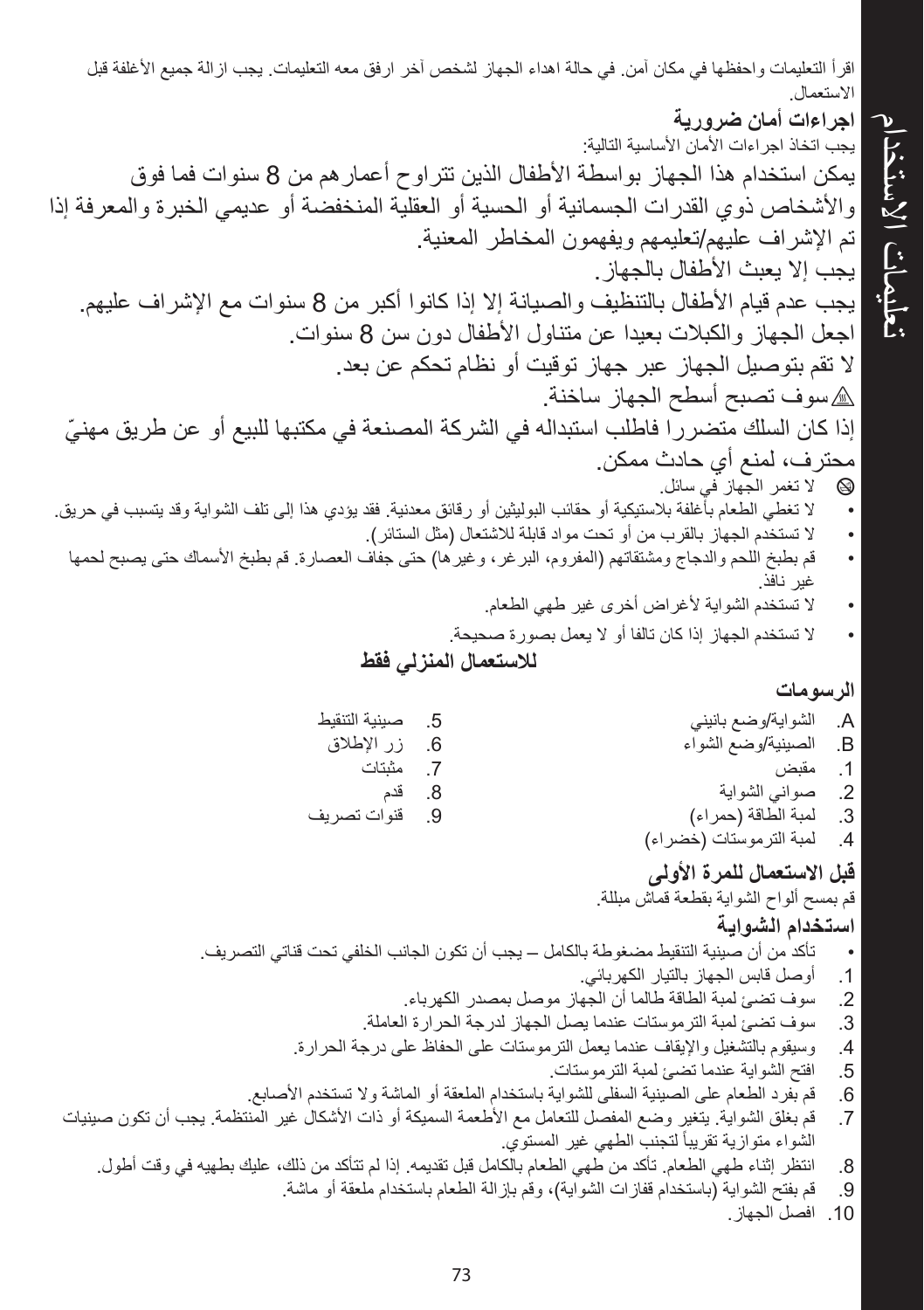## **هل تريد طهي المزيد؟**

- قم بارتداء قفاز الفرن.
- حرك صينية التنقيط من تحت الصينية السفلية.
	- أفرغها في وعاء عازل للحرارة.
		- امسحها بورقة مطبخ.
- استبدلها في المجاري الموجودة تحت مقدمة الشواية.

 ادفعها للداخل – العمق يجب وضع الجانب الخلفي تحت قناتي التصريف.

## **الصينية/الشواء**

يمكنك فتح الشواية لأعلى لاستخدامها كصينية كعك أو شواية. للذهاب إلى مكان صينية الكعك:

- .1 حرك المقبض لألمام إلى أن تصبح الصواني أقل من 90 درجة كل على حدة
	- .2 اضغط على زر اإلطالق وثبته
	- .3 اسحب المقبض مرة أخرى إلى أن تنفتح الشواية بالكامل
	- .4 تأكد من أن مقدمة الصينية العلوية ال تشتبك في طرف المثبتات
- 5. وإذا كان الأمر كذلك، أغلقه قليلا وادفع الجزء العلوي من الصينية بقفاز فرن وافتحه مرة أخرى
	- .6 اترك زر اإلطالق

.7 ارفع مقدمة الشواية واقلب قدم التمديد للخارج إلخراج المنحدر من أسفل صينية الشواية. إلغالق صينية الكعك، ارفع المقبض إلى أن تصبح الصواني أقل من 90 درجة كل على حدة. يمكنك عندئذ إغالقها بالكامل أو فتحها مرة أخرى في وضع الشواء. ار فع مقدمة الشواية و قم بتدوير قدم التمديد في الشو اية لاستعادة المنحدر لأسفل صينية الشو اية.

# **محاذير وصيانة**

- .1 افصل الجهاز عن التيار الكهربائي واتركه يبرد.
	- 2. قم بمسح جميع الأسطح بقطعة قماش مبللة.
- .3 قم باستخدام فوطة ورقية مبللة بالقليل من زيت الطعام إلزالة البقع العنيدة.
- 4. قم بغسل صينية التقطير بماء دافئ به القليل من الصابون، أو في الرف العلوي من غسالة الأطباق.
- يجب توخي المزيد من الحرص مع أسطح الطهي المضادة لاللتصاق. ال تستخدم سدادة مطهرة أو سلك صوف أو ضمادات صابون.
	- يمكن أن تظهر في نقطة اتصال الصواني العليا والسفلى عالمات تآكل على األسطح المضادة لاللتصاق. إن هذه الظاهرة شكلية فقط وال تؤثر على عمل الشواية.

لتجنب المشاكل البيئية والصحية بسبب المواد الخطرة في المعدات الكهربائية واإللكترونية، يجب عدم التخلص من األجهزة X **رمز سلة المهمالت على العجلة** المميزة بهذا الرمز مع نفايات البلدية غير المصنفة ولكن استعادتها أو إعادة استخدامها أو إعادة تدويرها.

# أ**وقات الطهي وسالمة الطعام**

نافذ.

قم باستخدام هذه األوقات بشكل استرشادي فقط. هذه األوقات مخصصة للطهي عن طريق التالمس لألطعمة الطازجة أو المفكك تجميدها بالكامل. بالنسبة لألطعمة المجمدة: قم بإضافة دقيقتين إلى ثالث دقائق لألطعمة البحرية، أو 3-6 دقائق للحوم والدجاج، ً على سمك وكثافة الطعام. وذلك بناءا

تأكد من طهي الطعام بالكامل قبل تقديمه. إذا لم تتأكد من ذلك، عليك بطهيه في وقت أطول. قم بطبخ اللحم والدجاج ومشتقاتهم (المفروم، البرغر ، وغيرها) حتى جفاف العصارة. قم بطبخ الأسماك حتى يصبح لحمها غير

| لحم بقر ي       | د       | دجا <i>ج ار</i> وم <i>ي</i> |         |
|-----------------|---------|-----------------------------|---------|
| لحم فيليه       | $7-5$   | قطع من صدور الدجاج          | $7 - 5$ |
| شريحة لحم الخصر | $8 - 7$ | بر غر ، 50 غ، طاز ج/مجمد    | 4       |
| برغر، 50 غ      | $6 - 5$ | بر غر ، 100 غ، طاز ج/مجمد   | 5       |
| برغر، 100 غ     | $8 - 7$ | كباب، مكعب 25 ملم           | $8 - 7$ |

عند طهي الطعام سابق التعبئة، قم باتباع أي إرشادات مكتوبة على العبوة أو الملصقات.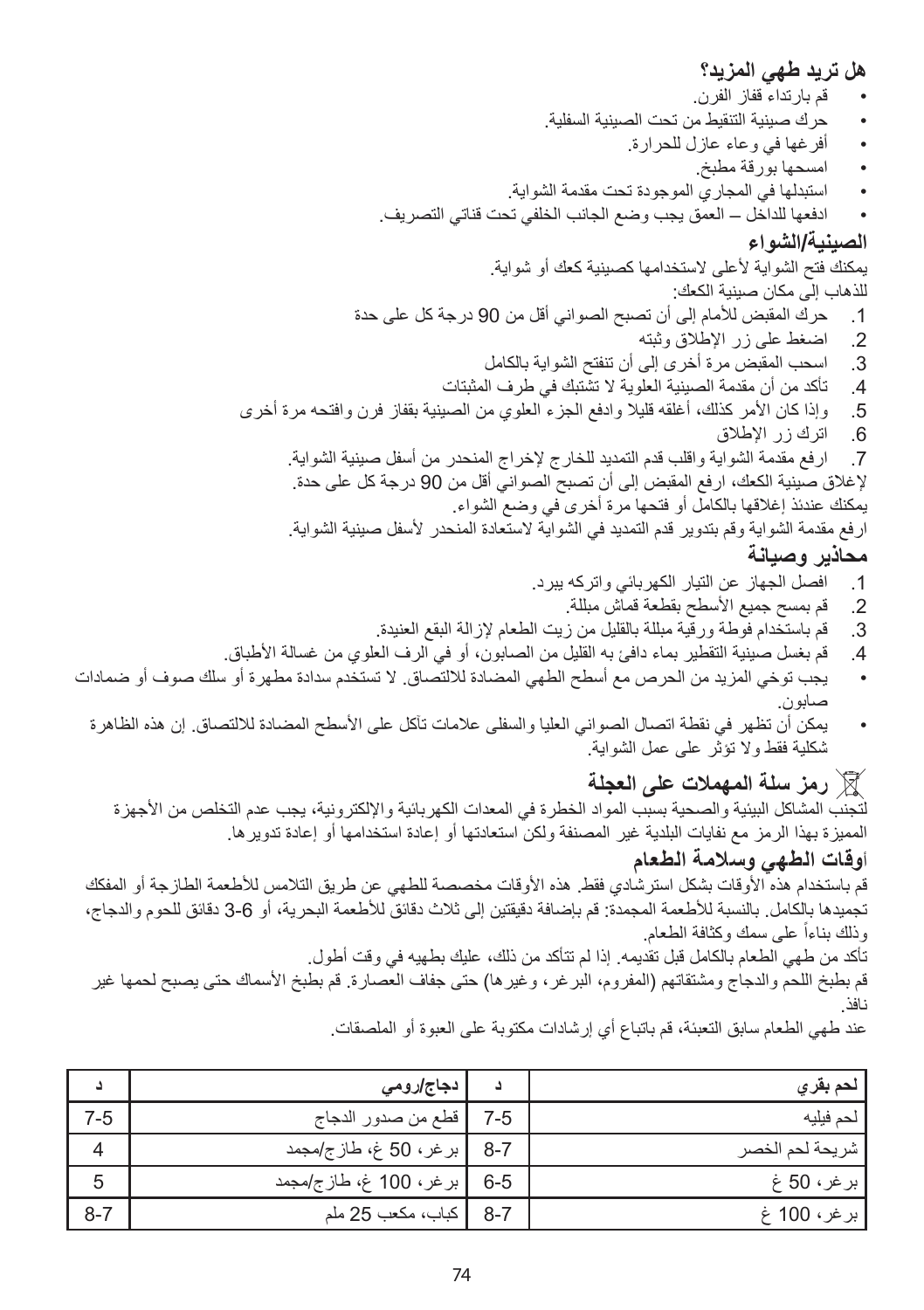| $7 - 5$ | (أوراك (دجاج           | $8 - 7$ | كباب، مكعب 25 ملم               |
|---------|------------------------|---------|---------------------------------|
| $4 - 3$ | صدور رومي بانيه        | $7 - 5$ | شريحة لحم دائرية                |
|         | خضروات                 | $9 - 7$ | (نقانق (رفيعة                   |
| $4 - 3$ | الهليون                | $9 - 8$ | (نقانق (سميكة                   |
| $7-5$   | شرائح جزر              | $8 - 7$ | لحم الخصر                       |
| $9 - 8$ | باذنجان شر ائح/مكعبات  | $8 - 7$ | T عظمة على شكل                  |
| $6 - 5$ | بصل، شرائح رفيعة       |         | الضأن                           |
| $8-6$   | فلفل، شرائح رفيعة      | $8 - 7$ | كباب، مكعب 25 ملم               |
| $3 - 2$ | فلفل، يشوى ثم يقشر     | $7 - 6$ | مفروم                           |
| 8       | فلفل كامل مدهون بالزيت | $6 - 4$ | قطع لحم الخاصرة                 |
| $9 - 7$ | بطاطس شرائح/مكعبات     |         | مأكولات بحرية                   |
| $8-6$   | كوسة شرائح/مكعبات      | $8-6$   | شريحة من سمك الملبوت، 25-12 ملم |
|         | فاكهة                  | $6 - 4$ | كباب، مكعب 25 ملم               |
| $8-6$   | تفاح أنصاف/شرائح       | $2 - 1$ | جمبر ي                          |
| $4 - 3$ | موز شرائح طولية        | $5 - 3$ | فيليه السمك الأحمر              |
| $5 - 3$ | دراق أنصاف/شرائح       | $4 - 3$ | فيليه سلمون                     |
| $5 - 3$ | خوخ أنصاف/شرائح        | $8-6$   | شريحة من سمك السلمون، 25-12 ملم |
| $7-3$   | أناناس شرائح           | $6 - 4$ | سكالوب                          |
|         | وجبات سريعة            | $5 - 3$ | فيليه القاروس                   |
| $9 - 8$ | كالزوني                | $9-6$   | شريحة من سمك أبو سيف، 25-12 ملم |
| $3 - 2$ | كيساديلا               | $8-6$   | شريحة من التونة، 25-12 ملم      |
| $8-6$   | تاكوس، محشو باللحم     |         | ساندويتشات                      |
|         |                        | $3 - 2$ | جبن                             |
|         |                        | $7 - 6$ | (روزبيف (مطهى                   |
|         |                        | $7-6$   | (رومي (مطهي                     |